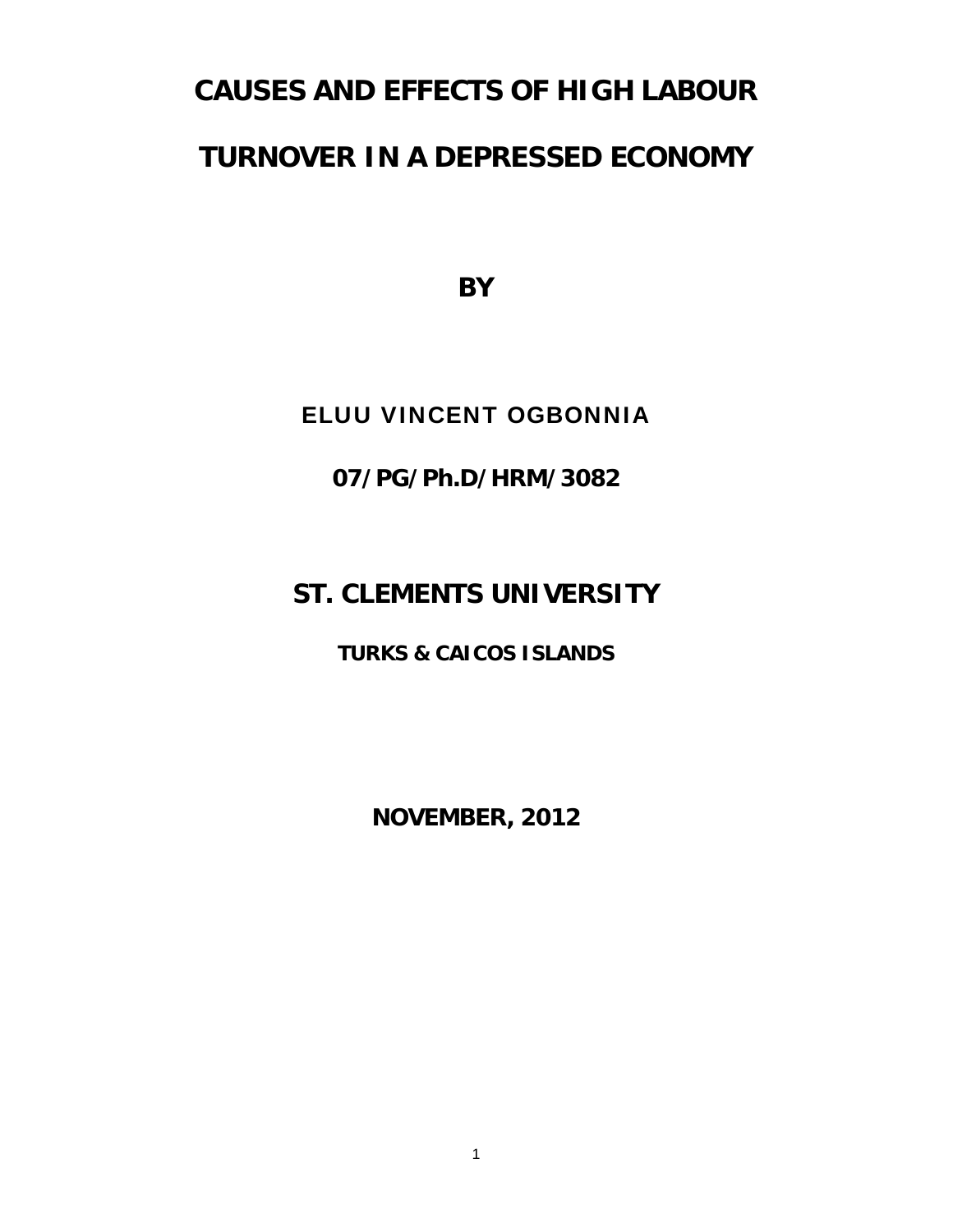### **TITLE PAGE**

# CAUSES AND EFFECTS OF HIGH LABOUR TURNOVER IN A DEPRESSED ECONOMY

BY

# ELUU VINCENT OGBONNIA

### 07/PG/Ph.D/HRM/3082

A Dissertation Submitted in partial fulfillment of the requirement for the award of Doctor of Philosophy (Ph.D) Degree in the Human Resource Management of the St. Clement University, Turks of Caicos Islands.

November, 2012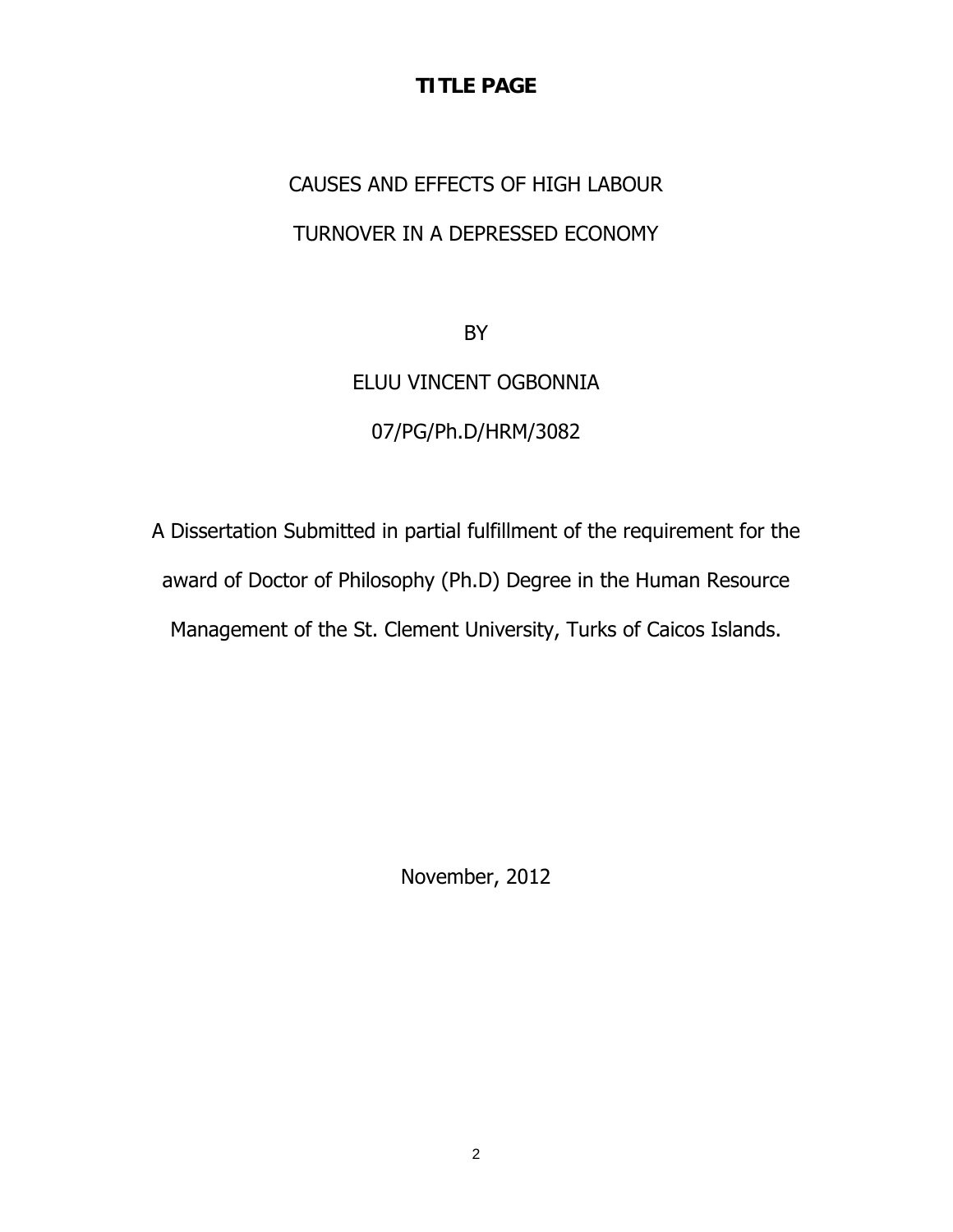#### **APPROVAL**

This is to certify that this research was carried out under strict supervision and has been approved for submission to the St. Clements University, in partial fulfillment of the requirement for the award of the Degree of Doctor of Philosophy (Ph.D) in Human Resources Management.

Project Supervisor.

------------------------

Academic Adviser.

------------------------

 Administrator St. Clement University

-------------------------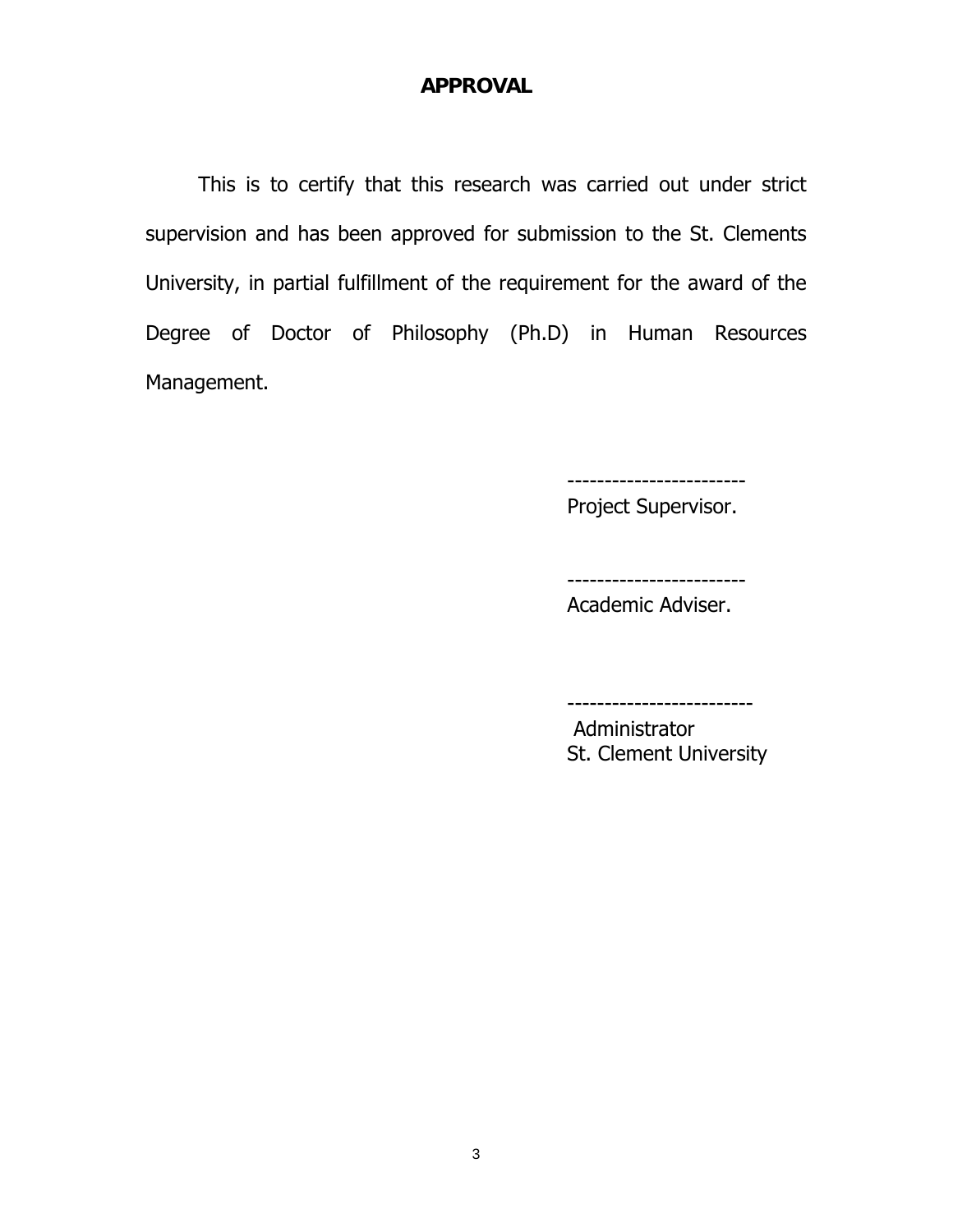### **DEDICATION**

This work is dedicated to my children whose comfort was shut changed in attempt to give the desired attention to this work.

Eluu Vincent Ogbonnia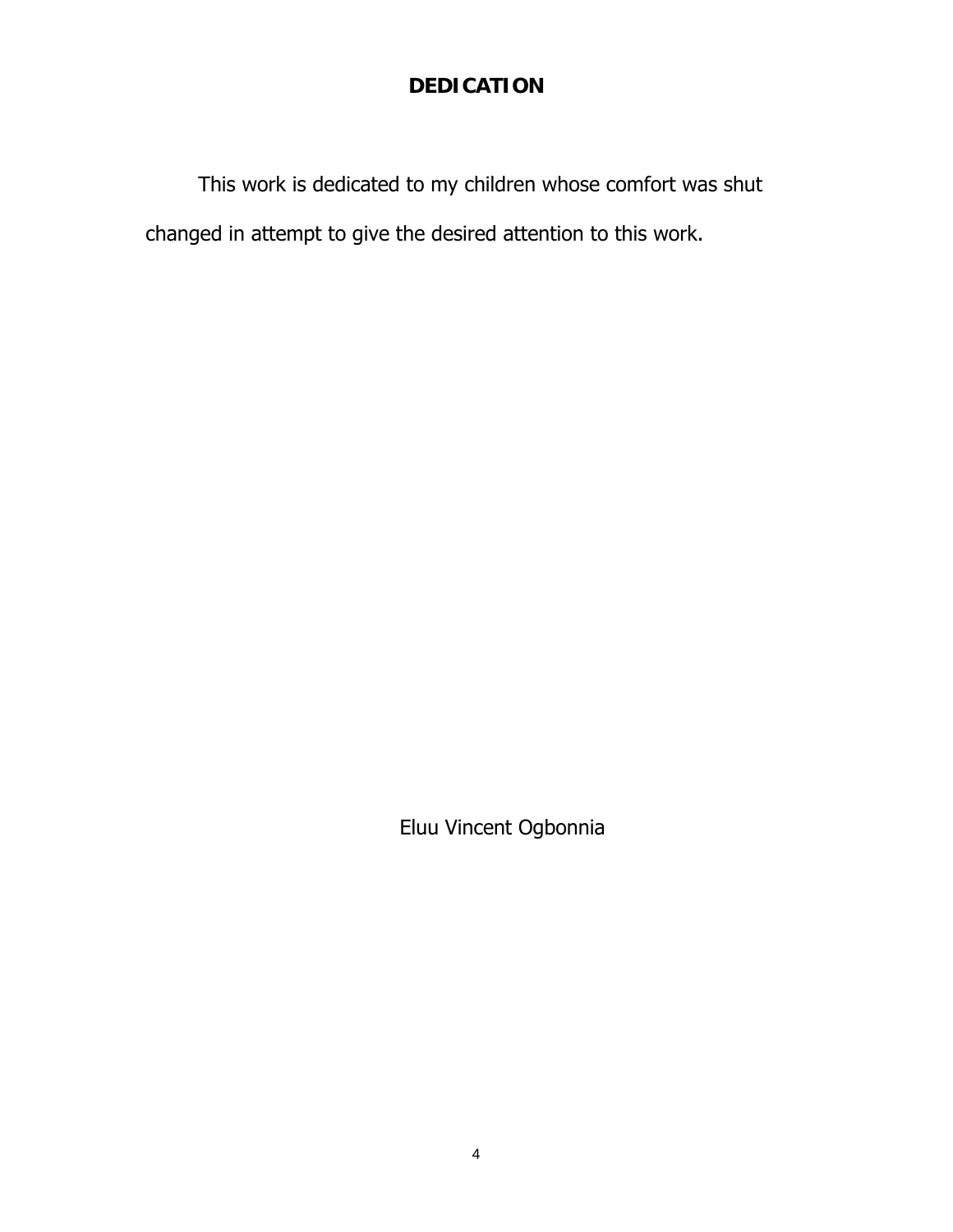#### **ACKNOWLEDGEMENT**

Acknowledgement are mere token appreciation of man's humanity to man and so is not an adequate compensation for more favour.

In literary works therefore, are pass by gents and ladies whose contributions cannot be easily washed away and this is why in this work I owe a lot to professor David Iornem, Dr. David Le Cornu of St. Clements University and my parents and lots more who in one way or the other not only laid the foundation for this work but also encourage me to push onto this height academically.

I also wish to thank Mr. & Mrs. Nkem Nwankwo for beautifully typesetting this work.

Eluu Vincent Ogbonnia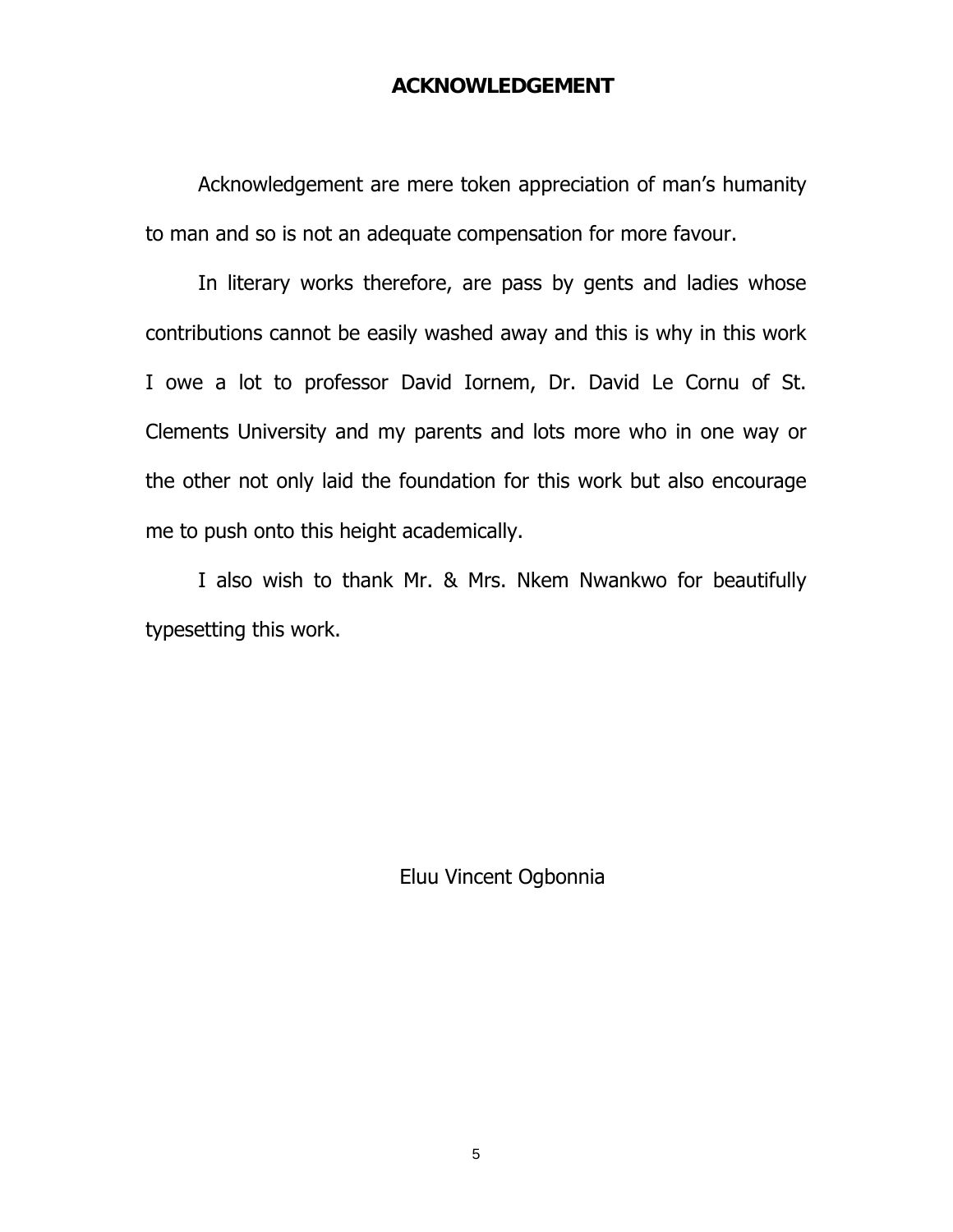#### **ABSTRACT**

This work is devoted to determining the causes and effect of high labour turnover in a depressed economy. Although high labour turnover has been variously defined by H.T Graham and Michael Armstrong as "The movement of people into and out of a Firm on the assumption that a leaver will eventually be replaced by a new employee" and "as employee wastage – Meaning the number of people leaving an organization vis a vis the number coming in with the attendant loss to an organization in terms of the resources wasted on their training" respectively. The import of this discuss, focused on welfare of workers, job security, Human Capital Development, Manpower shortages cum unemployment, correlation of its effect on emerging States, intellectual capacity, management responsibilities, factors influencing employees turnover and empirical analysis of turnover rates. The researcher adopted a historical design method and descriptive design for the study where the researcher used both primary and secondary data. The population of the study is 300 out of which 240 questionnaire were returned. The sample size determination using Yaro Yamen's formular is 226. The instrument for the data collection is questionnaire and interviews, and the study adopted stratified random sampling procedure. The instrument was tested for validity and reliability. Hypotheses were formulated and carefully tested using chisquare formular. The study revealed the following: That high labour turnover has an adverse effect on an organization. That the remote and immediate causes of high labour turnover are wages reduction, greener pasture seeking, and job dissatisfaction with company approach on lay offs, lack of incentives, training and hiring and firing. The researcher recommended as follows- that organizations should avoid the remote and immediate cause of high labour turnout by training their workers and providing the necessary incentives. The study is significant because it will educate employers, employees, students, future researchers, policy makers and government.

The data were analysed using tables, percentages and chi-square test.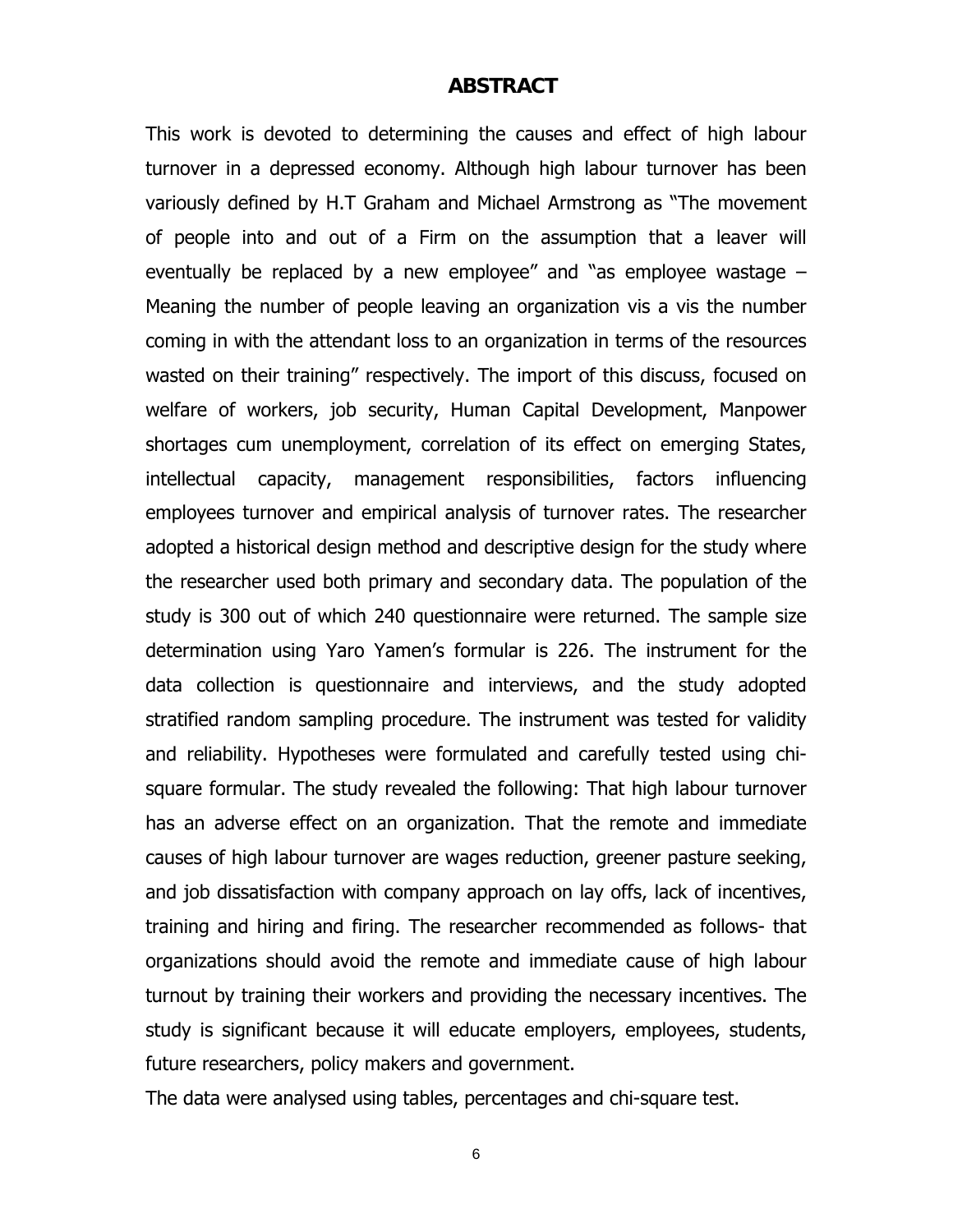## **TABLE OF CONTENTS**

|                 | Title Page -                  |  | المنافس والمستنبط والمستنبط والمستنبذ                                         |                       |                                 |              |
|-----------------|-------------------------------|--|-------------------------------------------------------------------------------|-----------------------|---------------------------------|--------------|
|                 | Approval Page - - - - - - -   |  |                                                                               |                       |                                 | ii           |
|                 | Dedication -                  |  |                                                                               |                       |                                 | iii          |
|                 | Acknowledgement               |  |                                                                               |                       |                                 | iv           |
| <b>Abstract</b> |                               |  |                                                                               |                       |                                 | $\mathsf{V}$ |
|                 | <b>Table of Contents</b>      |  |                                                                               |                       |                                 | vi-xi        |
|                 | List of Tables                |  |                                                                               |                       |                                 | xii-xiii     |
|                 | List of Figures               |  |                                                                               |                       |                                 | xiv          |
|                 | <b>CHAPTER ONE</b>            |  |                                                                               |                       |                                 |              |
| 1.0             | INTRODUCTION -                |  |                                                                               |                       |                                 | $\mathbf{1}$ |
| 1.1             | Background of the Study       |  | $\sim 100$                                                                    |                       |                                 | $1 - 3$      |
|                 | 1.2 Statement of the problem  |  | $\omega_{\rm{max}}$                                                           |                       |                                 | $4 - 5$      |
| 1.3             | Objective of the Study        |  |                                                                               |                       |                                 | $6 - 7$      |
|                 | 1.4 Research Questions        |  |                                                                               |                       |                                 | $7 - 8$      |
|                 | 1.5 Research Hypotheses       |  |                                                                               |                       |                                 | $8 - 9$      |
|                 | 1.6 Significance of the Study |  |                                                                               | Andreas Communication | $\frac{1}{2}$ and $\frac{1}{2}$ | $10 - 11$    |
|                 | 1.7 Scope of the Study        |  |                                                                               |                       | the context of the con-         | $11 - 12$    |
|                 | 1.8 Limitation of the Study   |  | $\frac{1}{2}$ , $\frac{1}{2}$ , $\frac{1}{2}$ , $\frac{1}{2}$ , $\frac{1}{2}$ |                       | the contract of the contract of | 12           |
|                 | 1.9 Definition of Terms       |  |                                                                               |                       | المستحدث والمستنقص والمستحدث    | $13 - 15$    |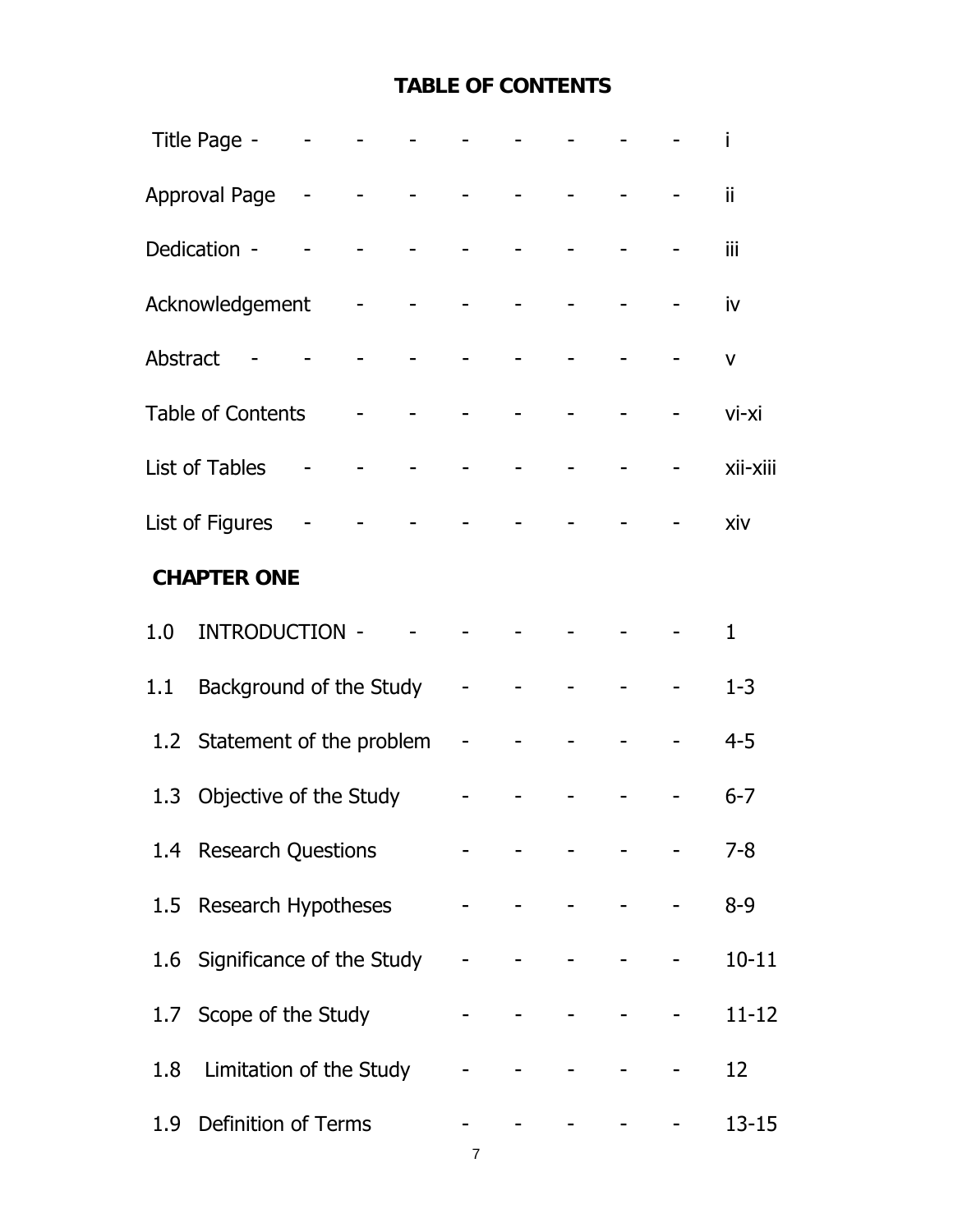| <b>CHAPTER TWO</b> |                                                           |  |  |  |                                                                                                                                                                                                                                             | 16        |
|--------------------|-----------------------------------------------------------|--|--|--|---------------------------------------------------------------------------------------------------------------------------------------------------------------------------------------------------------------------------------------------|-----------|
| 2.0                | LITERATURE REVIEW - - -                                   |  |  |  |                                                                                                                                                                                                                                             | 16        |
|                    | 2.1.1. Theoretical Framework Related To The Research Work |  |  |  |                                                                                                                                                                                                                                             | $16 - 18$ |
| 2.1.2              | Premium Bonus Scheme (PBS)                                |  |  |  |                                                                                                                                                                                                                                             | 18-20     |
| 2.1.3              | Strategies for Motivation (Incentives used by             |  |  |  |                                                                                                                                                                                                                                             |           |
|                    | organizations)                                            |  |  |  |                                                                                                                                                                                                                                             | $21 - 32$ |
| 2.1.4              | Roles of Incentives                                       |  |  |  |                                                                                                                                                                                                                                             | $32 - 38$ |
| 2.1.5              | Human Capital Development                                 |  |  |  |                                                                                                                                                                                                                                             | 38-46     |
| 2.1.6              | Manpower Planning in LDC'S                                |  |  |  |                                                                                                                                                                                                                                             | 46        |
| 2.1.7              | <b>Manpower Shortages</b>                                 |  |  |  |                                                                                                                                                                                                                                             | 47-48     |
| 2.1.8              | <b>Manpower Surpluses</b>                                 |  |  |  |                                                                                                                                                                                                                                             | 49        |
| 2.1.9              | Urban Unemployment and Underemployment -                  |  |  |  |                                                                                                                                                                                                                                             | 50        |
| 2.1.10             | Strategy for manpower Planning                            |  |  |  |                                                                                                                                                                                                                                             | $50 - 52$ |
| 2.1.11             | Agriculture - - - - -                                     |  |  |  | $\frac{1}{2} \left( \frac{1}{2} \left( \frac{1}{2} \left( \frac{1}{2} \left( \frac{1}{2} \left( \frac{1}{2} \left( \frac{1}{2} \right) \right) - \frac{1}{2} \left( \frac{1}{2} \left( \frac{1}{2} \right) \right) \right) \right) \right)$ | $52 - 53$ |
| 2.1.12             | Components of Agriculture - - - - - -                     |  |  |  |                                                                                                                                                                                                                                             | $53 - 57$ |
| 2.1.13             | Role of Agriculture and Industry in Economic              |  |  |  |                                                                                                                                                                                                                                             |           |
|                    | Development                                               |  |  |  |                                                                                                                                                                                                                                             | 58-61     |
| 2.1.14             | Concept of Development -                                  |  |  |  |                                                                                                                                                                                                                                             | 62-64     |
| 2.1.15             | Preponderance of Unemployment in Africa                   |  |  |  |                                                                                                                                                                                                                                             | 64-68     |
| 2.1.16             | Four major Objectives of Development -                    |  |  |  |                                                                                                                                                                                                                                             | 68-69     |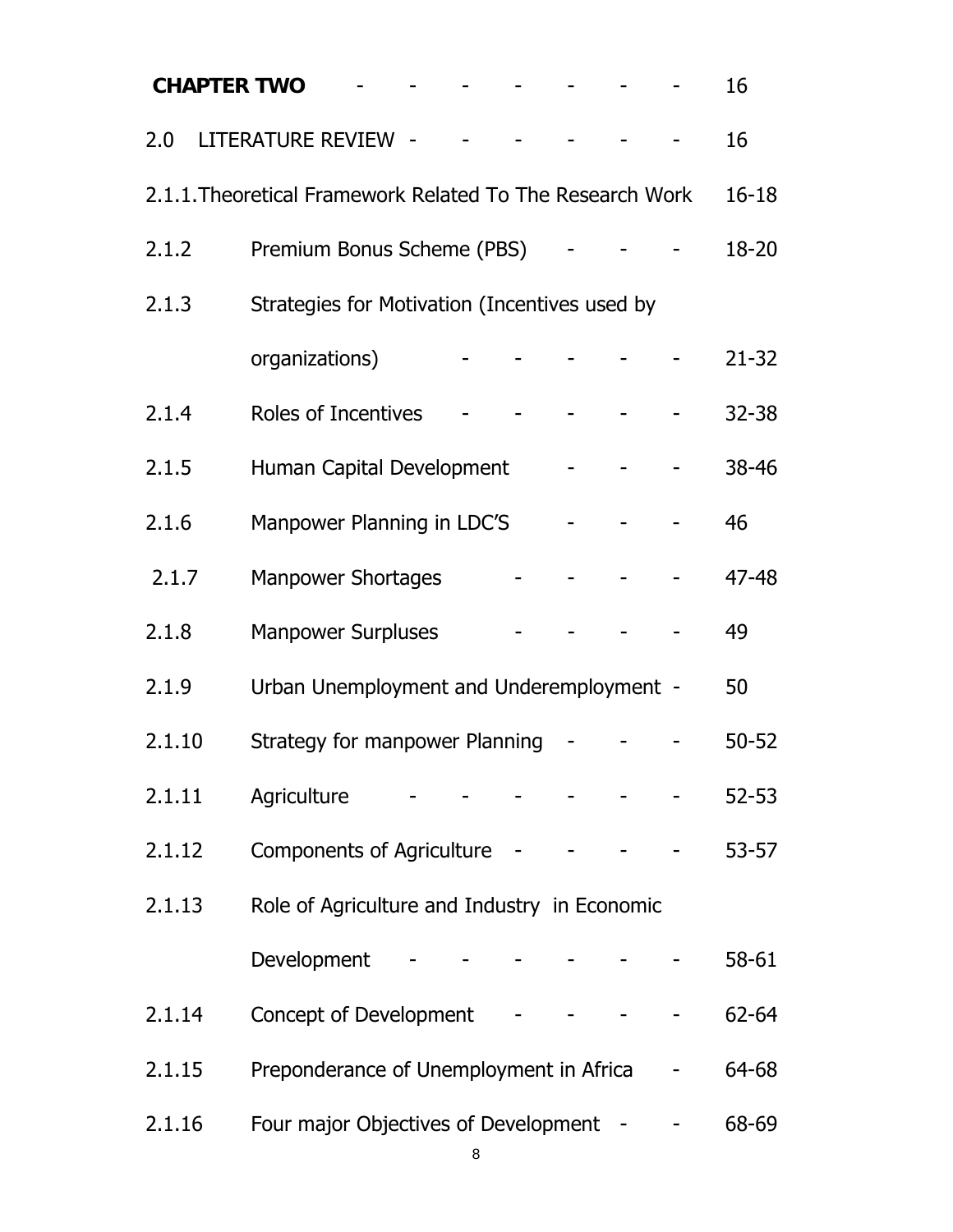| 2.1.18<br>Administration of New and Emergent States<br>$\sim$                                                                                                                                                                                                                                                                                                                                                                                                                                               | $70 - 71$ |
|-------------------------------------------------------------------------------------------------------------------------------------------------------------------------------------------------------------------------------------------------------------------------------------------------------------------------------------------------------------------------------------------------------------------------------------------------------------------------------------------------------------|-----------|
| Growth and Development - - - -<br>2.1.19                                                                                                                                                                                                                                                                                                                                                                                                                                                                    | $72 - 75$ |
| 2.1.20<br>World Classification of Countries - - -                                                                                                                                                                                                                                                                                                                                                                                                                                                           | 75-78     |
| Ecology of New Emergent States Theory<br>2.1.21                                                                                                                                                                                                                                                                                                                                                                                                                                                             | 78-81     |
| Human Capital - - - - - - -<br>2.1.22                                                                                                                                                                                                                                                                                                                                                                                                                                                                       | 82-83     |
| Effect of Organizational Management - -<br>2.1.23                                                                                                                                                                                                                                                                                                                                                                                                                                                           | 83-86     |
| Two Aspects of Human Capital - - -<br>2.1.24                                                                                                                                                                                                                                                                                                                                                                                                                                                                | 87-89     |
| People and Information - - - -<br>2.1.25                                                                                                                                                                                                                                                                                                                                                                                                                                                                    | 89-92     |
| Data – Value – Cycle – – – – – – –<br>2.1.26                                                                                                                                                                                                                                                                                                                                                                                                                                                                | $92 - 94$ |
| 2.1.27<br><b>Intellectual Capacity</b><br><b>All Communications</b><br>$\frac{1}{2}$ and $\frac{1}{2}$<br>$\frac{1}{2}$ and $\frac{1}{2}$                                                                                                                                                                                                                                                                                                                                                                   | 94-101    |
| 2.1.28<br>Surveying the Tract<br>$\frac{1}{2} \left( \frac{1}{2} \right) \left( \frac{1}{2} \right) \left( \frac{1}{2} \right) \left( \frac{1}{2} \right) \left( \frac{1}{2} \right) \left( \frac{1}{2} \right) \left( \frac{1}{2} \right) \left( \frac{1}{2} \right) \left( \frac{1}{2} \right) \left( \frac{1}{2} \right) \left( \frac{1}{2} \right) \left( \frac{1}{2} \right) \left( \frac{1}{2} \right) \left( \frac{1}{2} \right) \left( \frac{1}{2} \right) \left( \frac{1}{2} \right) \left( \frac$ | 101-102   |
| The ROI Race<br>2.1.29                                                                                                                                                                                                                                                                                                                                                                                                                                                                                      | 102-105   |
| 2.1.30<br><b>False Start</b><br>and a straightful and straight and                                                                                                                                                                                                                                                                                                                                                                                                                                          | 105-108   |
| 2.1.31<br>Points of Measurement - - - - - -                                                                                                                                                                                                                                                                                                                                                                                                                                                                 | 108-110   |
| 2.1.32<br>Management of Responsibilities - - - -                                                                                                                                                                                                                                                                                                                                                                                                                                                            | 110-112   |
| Process Performance Matrix<br>2.1.33<br>$\omega_{\rm{max}}$ and $\omega_{\rm{max}}$ and $\omega_{\rm{max}}$                                                                                                                                                                                                                                                                                                                                                                                                 | 112-114   |
| 2.1.34<br>Performance Drivers<br>$\mathcal{L}(\mathcal{L})$ and $\mathcal{L}(\mathcal{L})$ . The $\mathcal{L}(\mathcal{L})$                                                                                                                                                                                                                                                                                                                                                                                 | 115       |
| 2.2.1<br>Review of Empirical Studies                                                                                                                                                                                                                                                                                                                                                                                                                                                                        | 116       |
| Effects of the Economy on Employee Turnover<br>2.2.2                                                                                                                                                                                                                                                                                                                                                                                                                                                        | 116       |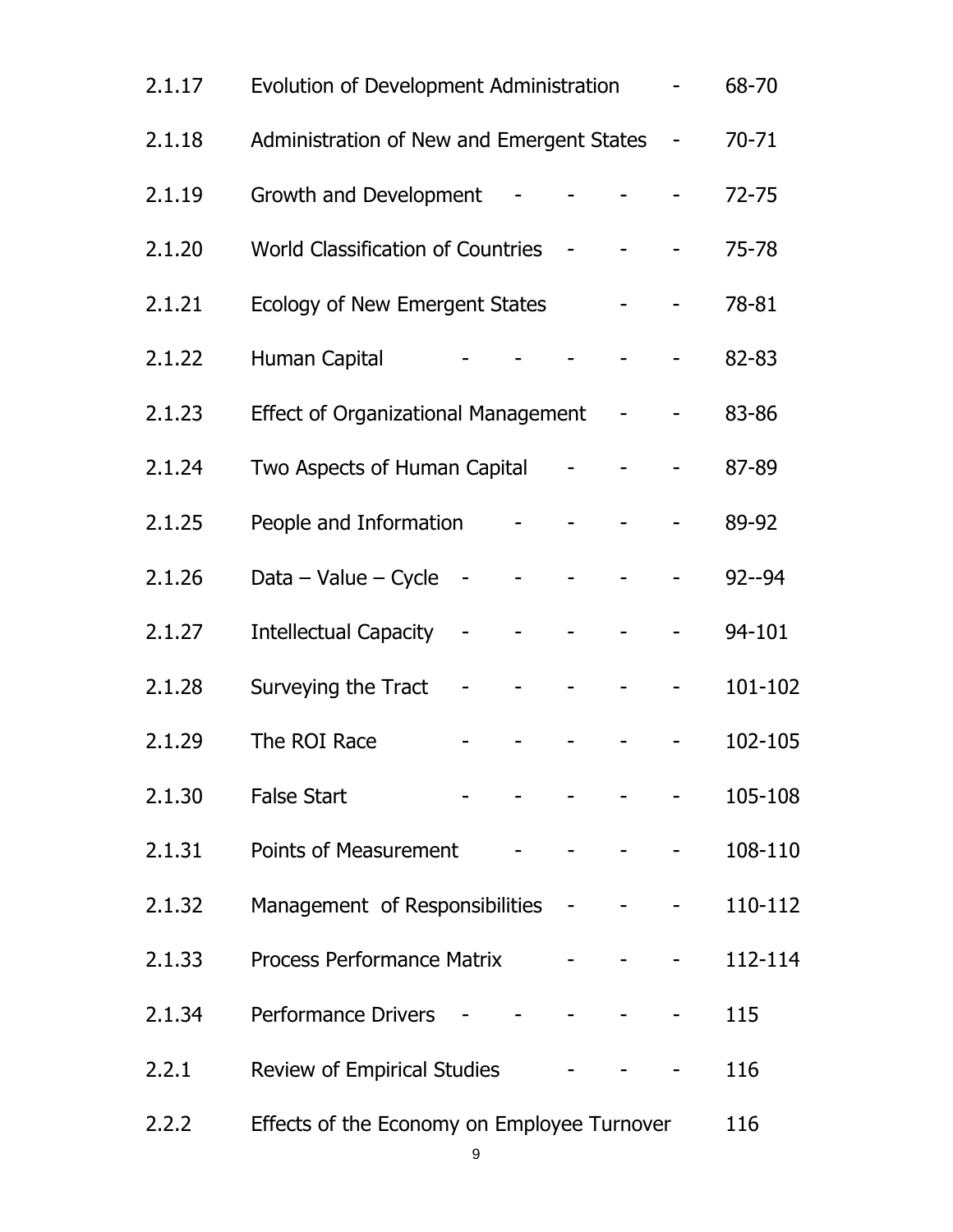| 2.2.3              | Employee Turnover Defined - - - - -                                |  |  |                                     |  | 116-117 |
|--------------------|--------------------------------------------------------------------|--|--|-------------------------------------|--|---------|
| 2.2.4              | Economic factors resulting in Decreased Turnover                   |  |  |                                     |  | 117-118 |
| 2.2.4 <sub>b</sub> | Primary causes of Turnover Impacted by the                         |  |  |                                     |  |         |
|                    | Economy - - - - - - - - -                                          |  |  |                                     |  | 118     |
| 2.2.5              | Executive Brief Differences in Employee Turnover                   |  |  |                                     |  |         |
|                    | Access key Industries - - - - - - -                                |  |  |                                     |  | 119     |
| 2.2.5.1            | Introduction                                                       |  |  | the contract of the contract of the |  | 119     |
| 2.2.5.2            | Why is Employee Turnover an Important Matrix?                      |  |  |                                     |  | 119-121 |
| 2.2.6              | What factors influence Employee Turnover -                         |  |  |                                     |  | 121-122 |
| 2.2.7              | Turnover Rates within key Industries - - -                         |  |  |                                     |  | 122-123 |
| 2.2.8              | Explanations for Turnover Rates: A closer                          |  |  |                                     |  |         |
|                    | look at the industries $     -$                                    |  |  |                                     |  | 123-127 |
| 2.2.9              | Conclusion of Empirical Studies -                                  |  |  |                                     |  | 127-128 |
| 2.2.10             | Methodology of Empirical Studies Fig. 5. The Studies Allen Fig. 3. |  |  |                                     |  | 128     |
|                    |                                                                    |  |  |                                     |  | 129-133 |
|                    | <b>CHAPTER THREE</b> - --                                          |  |  |                                     |  | 134     |
| 3.0                | RESEARCH DESIGN AND METHODOLOGY                                    |  |  |                                     |  | 134     |
| 3.1                | <b>Introduction</b>                                                |  |  |                                     |  | 134     |
| 3.2                | Research Design                                                    |  |  |                                     |  | 134     |
| 3.3                | Population of the Study                                            |  |  |                                     |  | 135     |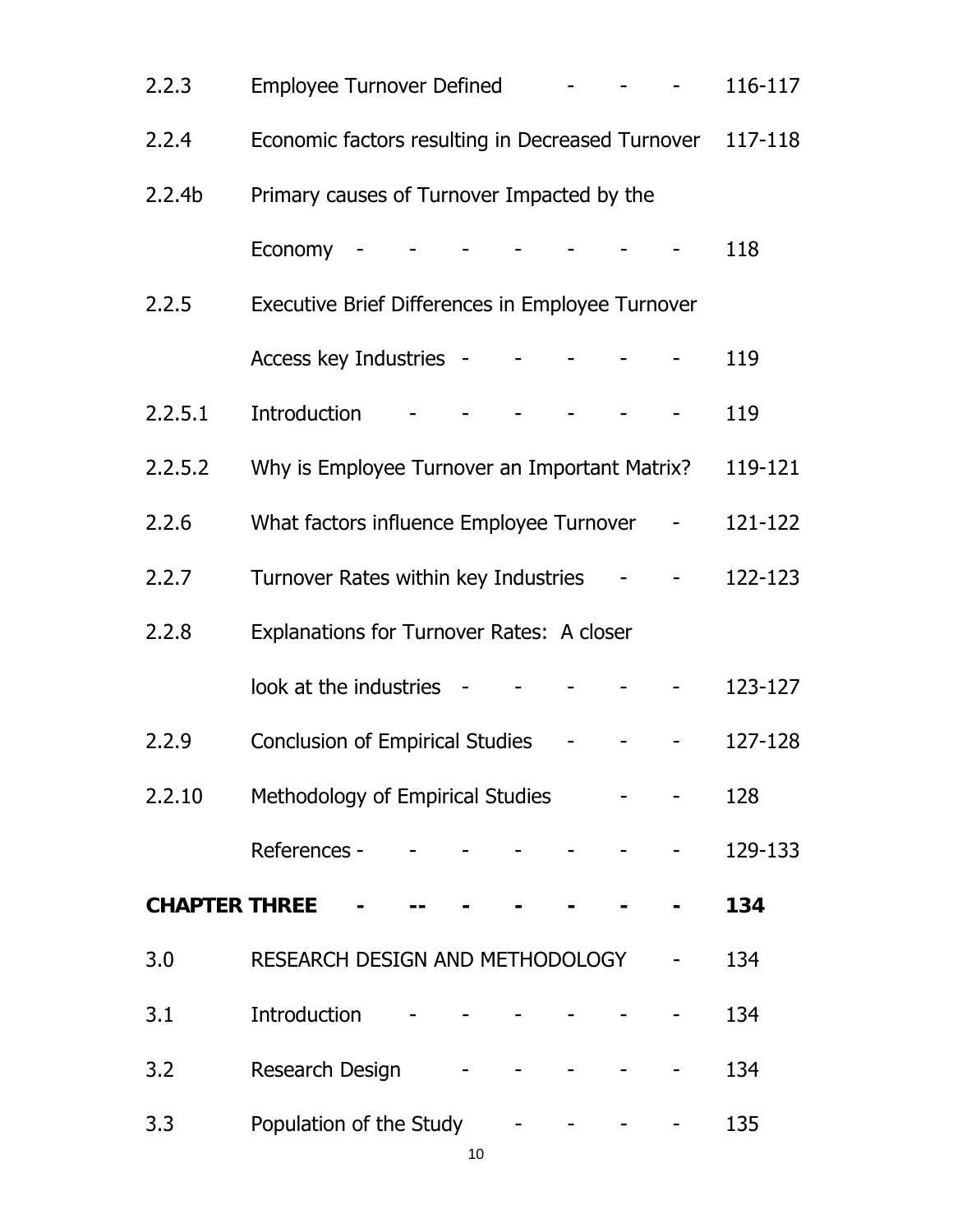| 3.4  | Sources of Data                                       |  |                               |  |                                                                                                                                                                                                                      | 136-137   |
|------|-------------------------------------------------------|--|-------------------------------|--|----------------------------------------------------------------------------------------------------------------------------------------------------------------------------------------------------------------------|-----------|
| 3.5  | Sampling Method/Procedure - - - -                     |  |                               |  |                                                                                                                                                                                                                      | 137       |
| 3.6  | Sample size Determination - - - - - -                 |  |                               |  |                                                                                                                                                                                                                      | 137-138   |
| 3.7  | Methodology of Survey - - - - - -                     |  |                               |  |                                                                                                                                                                                                                      | 138       |
| 3.8  | Instrumentation                                       |  | كالمستنبذ والمستنبذ والمستنبذ |  |                                                                                                                                                                                                                      | 139       |
| 3.9  | Validity of the Instrument - - - - -                  |  |                               |  |                                                                                                                                                                                                                      | 139       |
| 3.10 | Reliability of the Instrument - - - - -               |  |                               |  |                                                                                                                                                                                                                      | 139       |
| 3.11 | Method of Data Analysis - - - - -                     |  |                               |  |                                                                                                                                                                                                                      | 140       |
| 3.12 | <b>Decision Rule</b>                                  |  | المستحدث والمستنقص والمستحدث  |  |                                                                                                                                                                                                                      | 140       |
| 3.13 | Chapter Summary - - - - -                             |  |                               |  |                                                                                                                                                                                                                      | 141       |
|      | <b>CHAPTER FOUR</b>                                   |  |                               |  |                                                                                                                                                                                                                      | 142       |
| 4.0  | PRESENTATION, ANALYSIS AND INTERPRETATION OF DATA 142 |  |                               |  |                                                                                                                                                                                                                      |           |
| 4.1  | Introduction                                          |  |                               |  |                                                                                                                                                                                                                      | 142       |
| 4.2  | Presentation of Data - - - - - - - -                  |  |                               |  |                                                                                                                                                                                                                      | 142-1-154 |
| 4.3  | Testing and Interpretation - - - - - -                |  |                               |  |                                                                                                                                                                                                                      | 154-160   |
| 4.4  | <b>Research Questions Answered</b>                    |  |                               |  | $\frac{1}{2} \left( \left( \begin{array}{cc} 1 & 0 \\ 0 & 1 \end{array} \right) \right) = \left( \begin{array}{cc} 1 & 0 \\ 0 & 1 \end{array} \right) = \left( \begin{array}{cc} 1 & 0 \\ 0 & 1 \end{array} \right)$ | 161-163   |
|      | <b>CHAPTER FIVE -</b>                                 |  |                               |  |                                                                                                                                                                                                                      | 164       |
|      | 5.0 SUMMARY OF FINDINGS, CONCLUSION AND               |  |                               |  |                                                                                                                                                                                                                      |           |
|      | RECOMMENDATIONS -                                     |  |                               |  |                                                                                                                                                                                                                      | 164       |
| 5.1  | Introduction $       -$                               |  |                               |  |                                                                                                                                                                                                                      | 164       |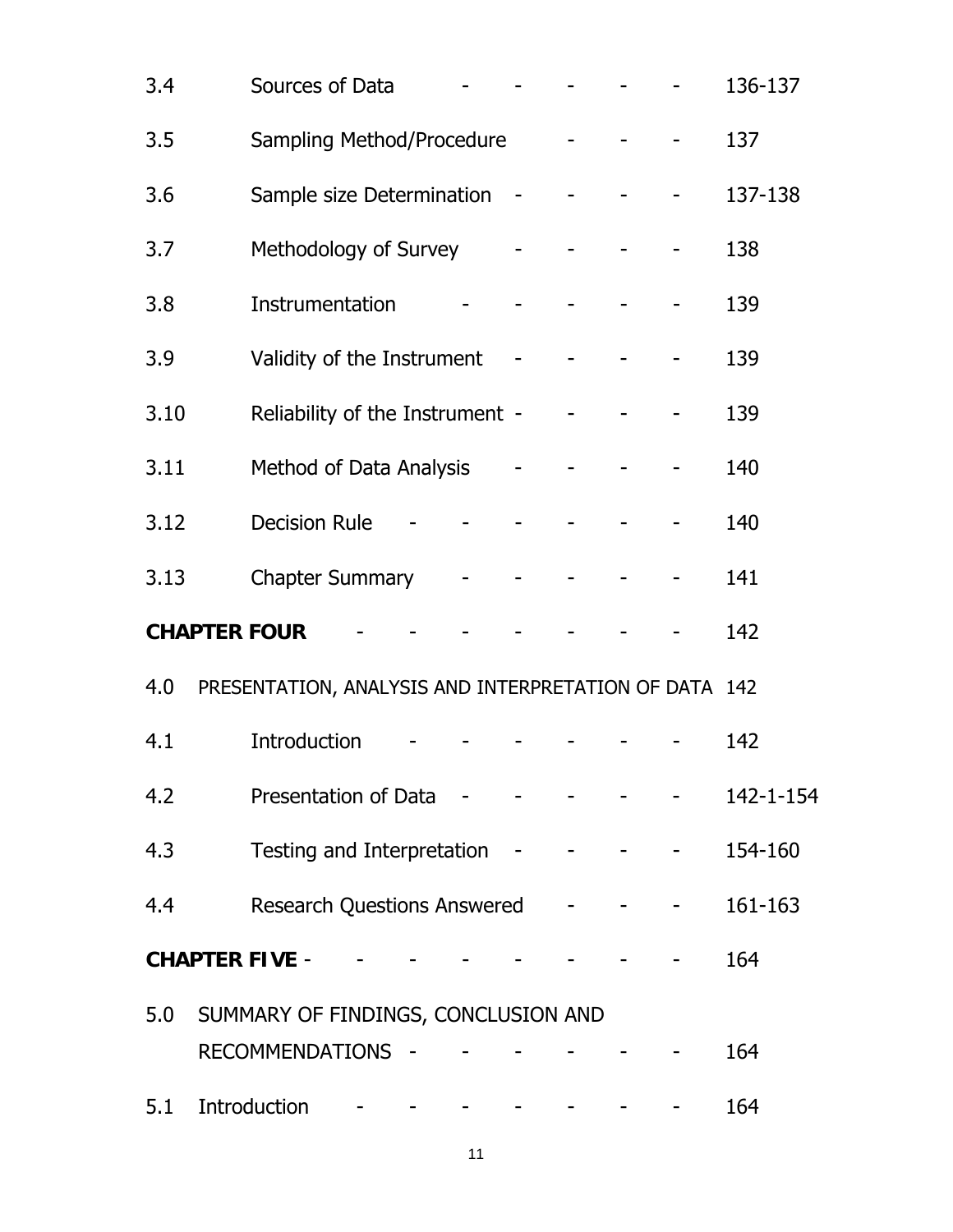|     | 5.2 Summary of Findings - - - -          |  |  |  | 164-166 |
|-----|------------------------------------------|--|--|--|---------|
| 5.3 | Conclusion<br>and the state of the state |  |  |  | 166     |
| 5.4 | Recommendations                          |  |  |  | 166-167 |
|     | References                               |  |  |  | 168-174 |
|     | Appendix $1 -$ Questionnaire             |  |  |  | 175-179 |
|     | Appendix 2 – Chi-square Test Table       |  |  |  | 180     |
|     | Appendix 3 – Chi-square Test Table       |  |  |  | 181     |
|     | Appendix 4 – Chi-square Test Table       |  |  |  | 182     |
|     | Appendix 5 – Chi-square Test Table       |  |  |  | 183     |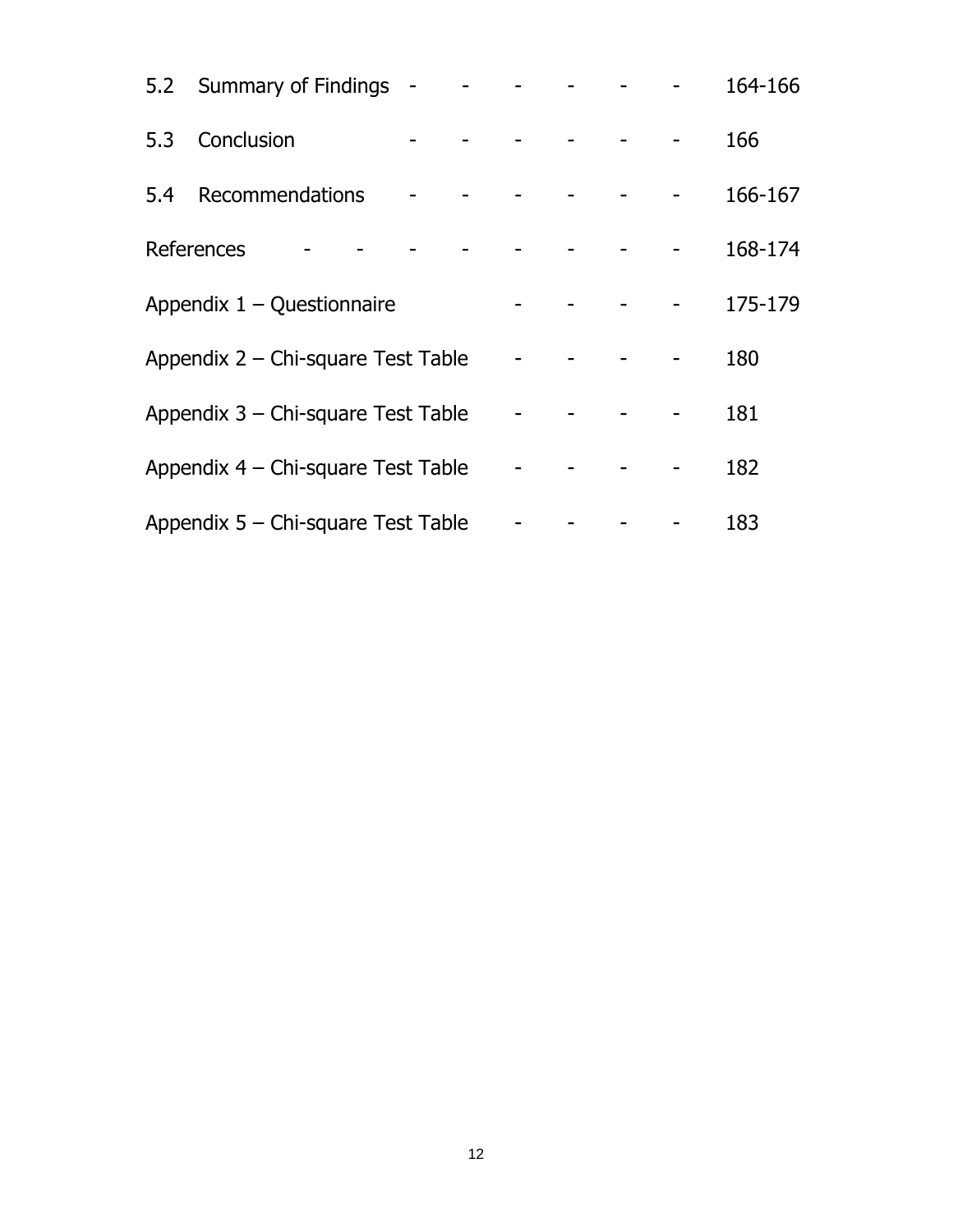# **List of Tables**

The list of all the tables used for this study is enclosed here.

| <b>Table</b> | Item                                                                                                           | Page |
|--------------|----------------------------------------------------------------------------------------------------------------|------|
| 2.1          | Productivity metrics                                                                                           | 124  |
| 2.2          | <b>SHRM-Human Capital Database</b>                                                                             | 126  |
| 3.1.         | Population and Distribution of Respondents                                                                     | 135  |
| 4.1.1.       | Sex Distribution of Respondents                                                                                | 142  |
| 4.1.2.       | Industry of Employment                                                                                         | 143  |
| 4.1.3.       | Years of Experience of Respondents                                                                             | 143  |
| 4.1.4.       | Qualification of Respondents                                                                                   | 144  |
| 4.1.5.       | Rank of Respondents.                                                                                           | 144  |
| 4.2.6.       | Whether High Labour Turnover has<br>Effect on an Organization                                                  | 145  |
| 4.2.7.       | Immediate and Remote causes of High<br>Labour Turnover                                                         | 146  |
| 4.2.8.       | Whether Government has done enough on their<br>part with regards to provision to Infrastructural<br>facilities | 147  |
| 4.2.9.       | Effect of High Labour Turnover on<br><b>Employers and Employees</b>                                            | 147  |
| 4.2.10.      | Remedies for high labour Turnover                                                                              | 148  |
| 4.2.11.      | Whether all Industries experience the same<br>decrease Labour Turnover                                         | 149  |
| 4.2.12.      | Whether Promotions and Incentives<br>decrease Labour Turnover                                                  | 149  |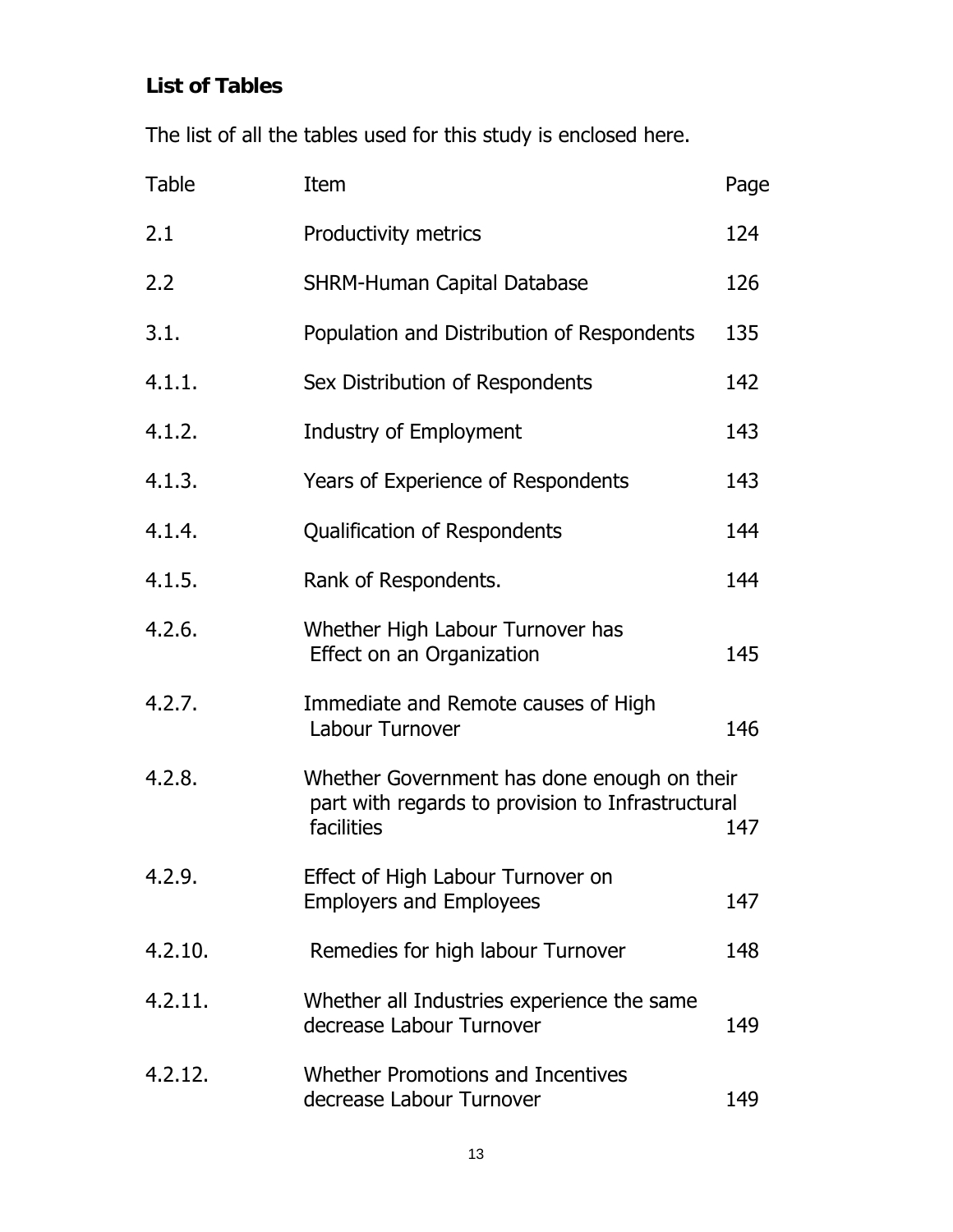| 4.2.13. | Whether increase in pay packet increase Workers<br>Productivity and reduce Labour Turnover             | 150 |
|---------|--------------------------------------------------------------------------------------------------------|-----|
| 4.2.14. | Whether hiring and firing increase labor<br>turnover                                                   | 151 |
| 4.2.15. | Whether an Organization find it easy to fill<br>up vacancies in highly Skill/Technical positions 151   |     |
| 4.2.16. | Whether an involuntary High Labour Turnover<br>could sometimes become a blessing in an<br>Organization | 152 |
| 4.2.17. | The fate of Nigerian Workers in a<br>deregulated/depressed Economy                                     | 153 |
| 4.2.18. | Whether lack of training and growth<br>contributes to high Labour Turnover                             | 154 |
| 4.3.19. | Chi – Square Table of Values                                                                           | 155 |
| 4.3.20. | Chi – Square Table of Values                                                                           | 157 |
| 4.3.21. | Chi – Square Table of Values                                                                           | 158 |
| 4.3.22  | Chi - Square Table of Values                                                                           | 160 |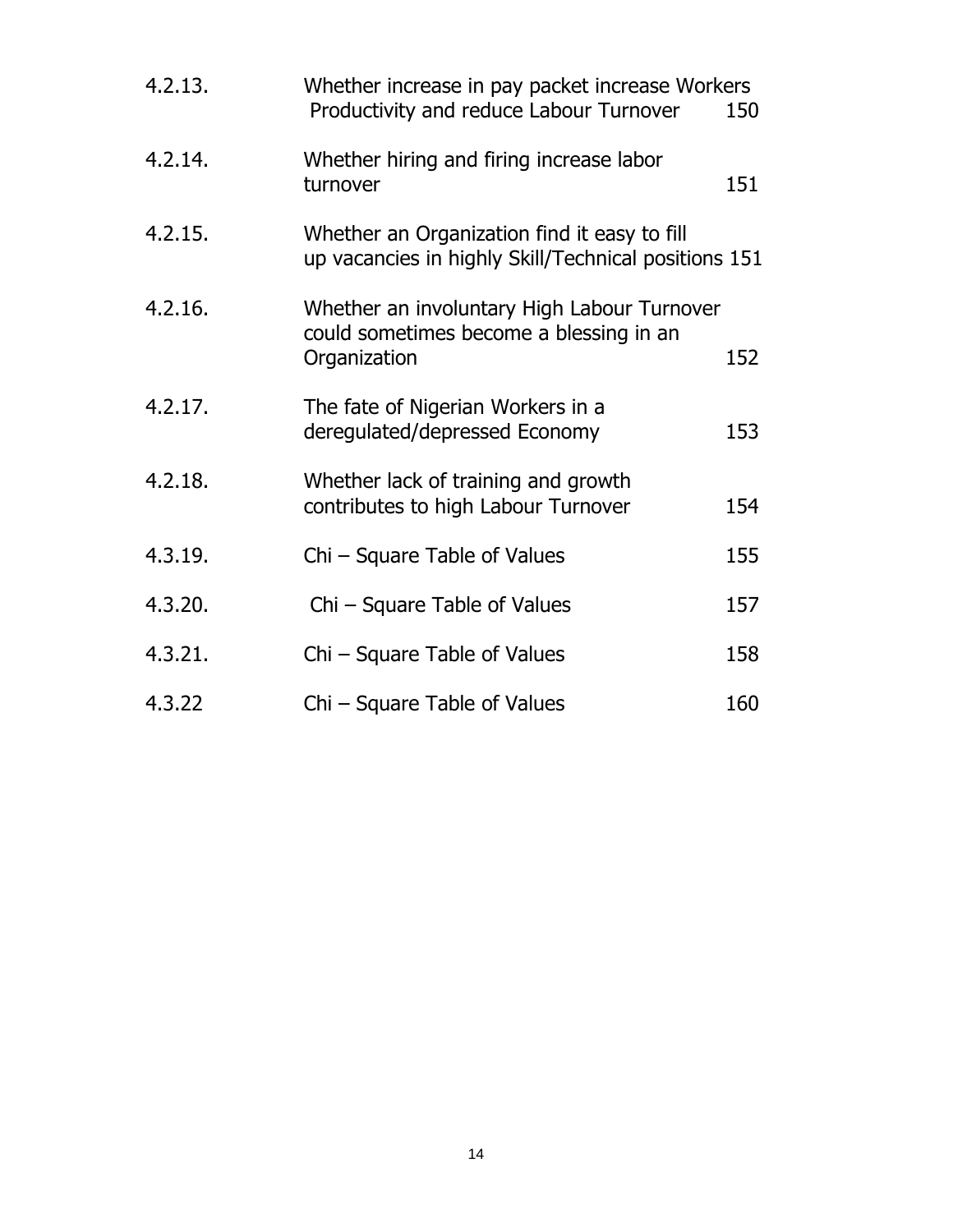# **LIST OF FIGURES**

The list of all the figures used in this study is enclosed here.

| <b>Figures</b> | Item                                | Page |
|----------------|-------------------------------------|------|
| 2.1            | Data - to $-$ Value $-$ Cycle       | 94   |
| 2.2.           | Intellectual Capital                | 95   |
| 2.2            | Fifty Years of Management Programme | 102  |
| 2.4            | Intellectual Capacity Pathway       | 102  |
| 2.5            | Performance Matrix                  | 114  |
| 2.6            | <b>Performance Drivers</b>          | 115  |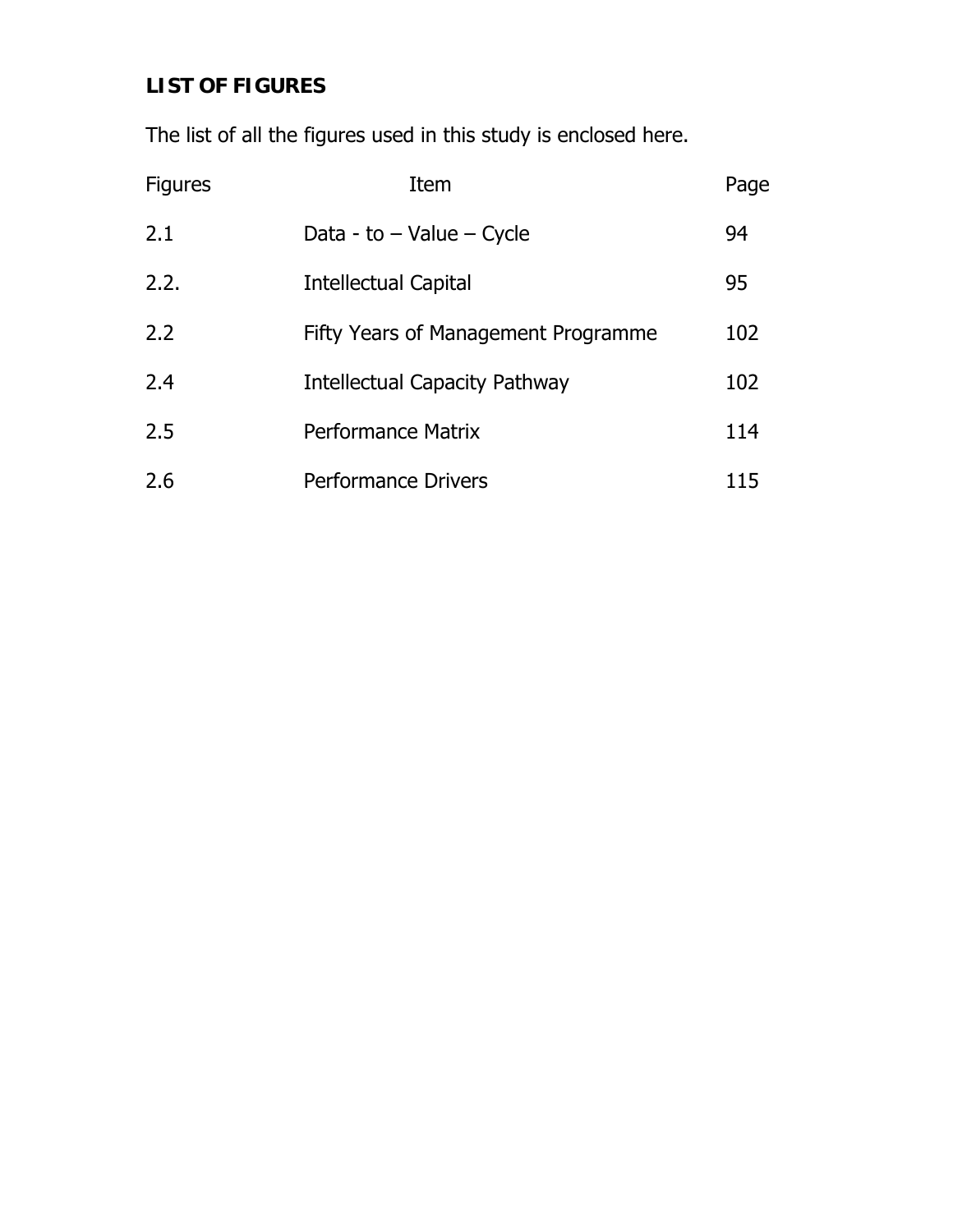#### **CHAPTER ONE**

#### **1.0 INTRODUCTION**

#### **1.1 BACKGROUND OF THE STUDY**

 In all economic activities human effort is the key, it is the human knowledge transformed into activity that gives utilities or values to all commodities. It is man who cultivates land whether he uses a hoe or a tractor; it is man who invents designs, makes and operates machines. Thus every single endocavour here on earth has Mar. fingerprint. Thus without human effort, both of mind and muscle, there is no production and therefore no life. This human effort which is vital for production is called labour.

The quality of labour refers to whether it is good or bad in influence to the production of a given good or service. The quality of labour depends upon many factors such as education and training, personal health, organization of labour, working conditions attitude lo work organization other factors of production used with labour etc. it is easy lo understand that an under nourished worker, badly clad with chronic disease will have a lower productivity than his counterpart who Feeds well, wears good and clean clothes and enjoys good health conditions. Education and training by the mere fact that they impart more knowledge and health skills improve the quality of labour and (hereby enhance its productivity.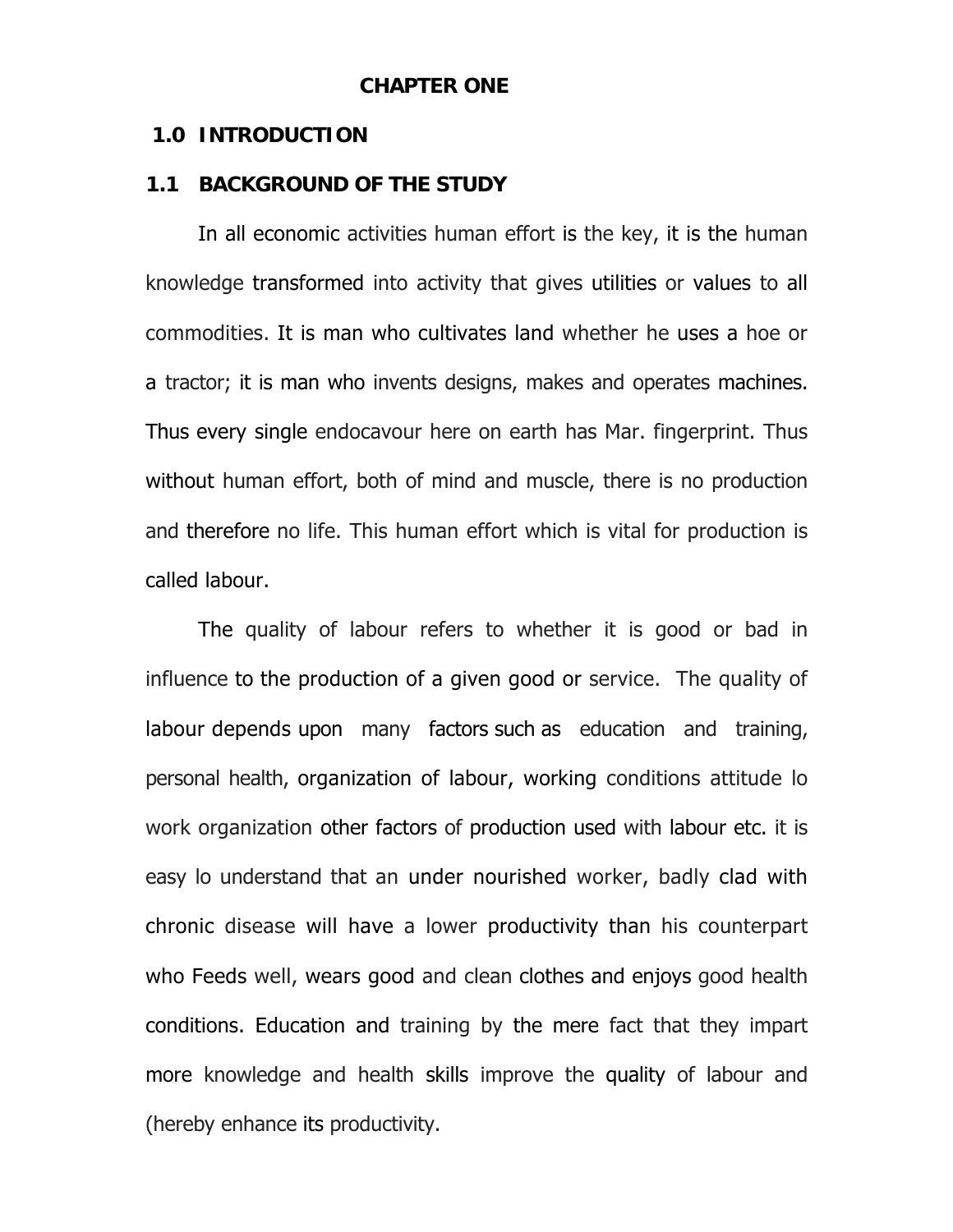According to Orji N. (2009), labour turnover is defined as "the movement of people into and out of the firm" and it is usually measured by recording movements out of the firm on the assumption that a leaver will eventually be replaced by a new employed" On the other hand, Michael Armstrong described labour turnover as employee wastage. Meaning the number of people leaving an organisation vis a vis the number coming in with the attendant loss to an organisation in terms of the resources wasted on their training.

Consequently, and by implication, high labour turnover in this respect refers to the proportion of those employees leaving an organisation to those remaining and the frequency with which this occurs in an organisation within a given period say one year. When we talk of causes therefore, we intend to examine those factors that necessitate the syndrome such as poor remuneration welfare, environment and future, etc; the effect on the other refers to the resultant happenings in an organisation as a result to this stand point of a worker. This may lead to loss of revenue occasioned by a reduction in productivity due to vacuum created by those leaving and or collapse of an enterprises depending upon the magnitude of its effect and calibre of employee s involved.

The possession of skills and good knowledge is sometimes not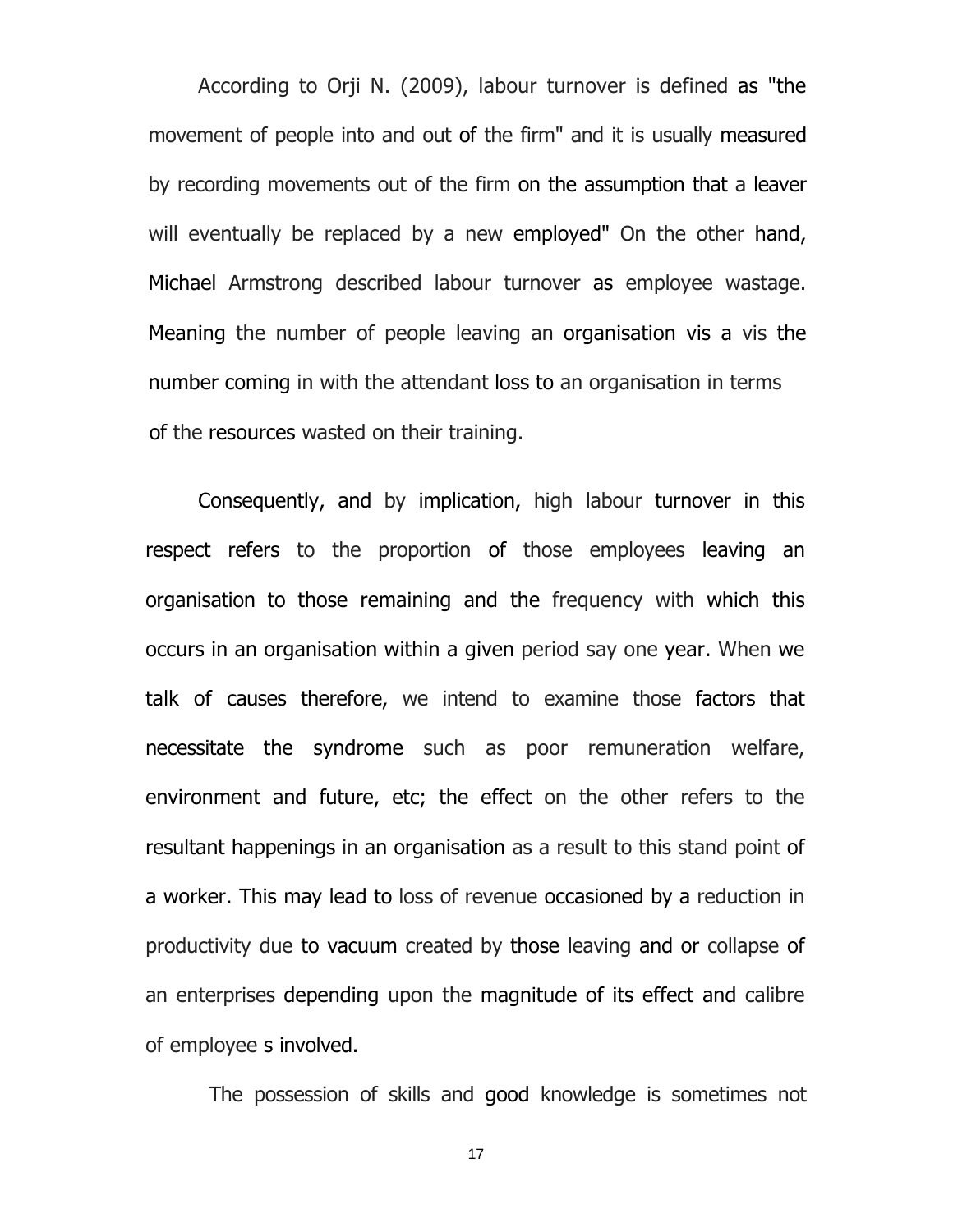enough **for** the productivity of a worker. Usually supporting factors of production must be present in an organized manner for production to take place. A brain surgeon cannot perform an operation without tools nurse and doctors; a teacher cannot give lessons effectively without chalk, paper, pens, books, classrooms and students etc.

To conclude however, human resources (labour) have been found to be of equal importance in the attainment of goals and objectives of organization. This is because of the fact that capital and materials on their own cannot achieve any result but rather, the ability and motivation of the labour force to effectively coordinate them, determines the end result.

In other words, if the labour force of any organization is weak, then the productivity and overall organizational performance will be very poor even if the very best materials and technology arc provided.

The resultant effect today is that most organizations not only pursue a commensurate remuneration for their workers, but they go beyond by providing a number of both monetary and nonmonetary incentives to their employees in order to increase their productivity and organizational efficiency.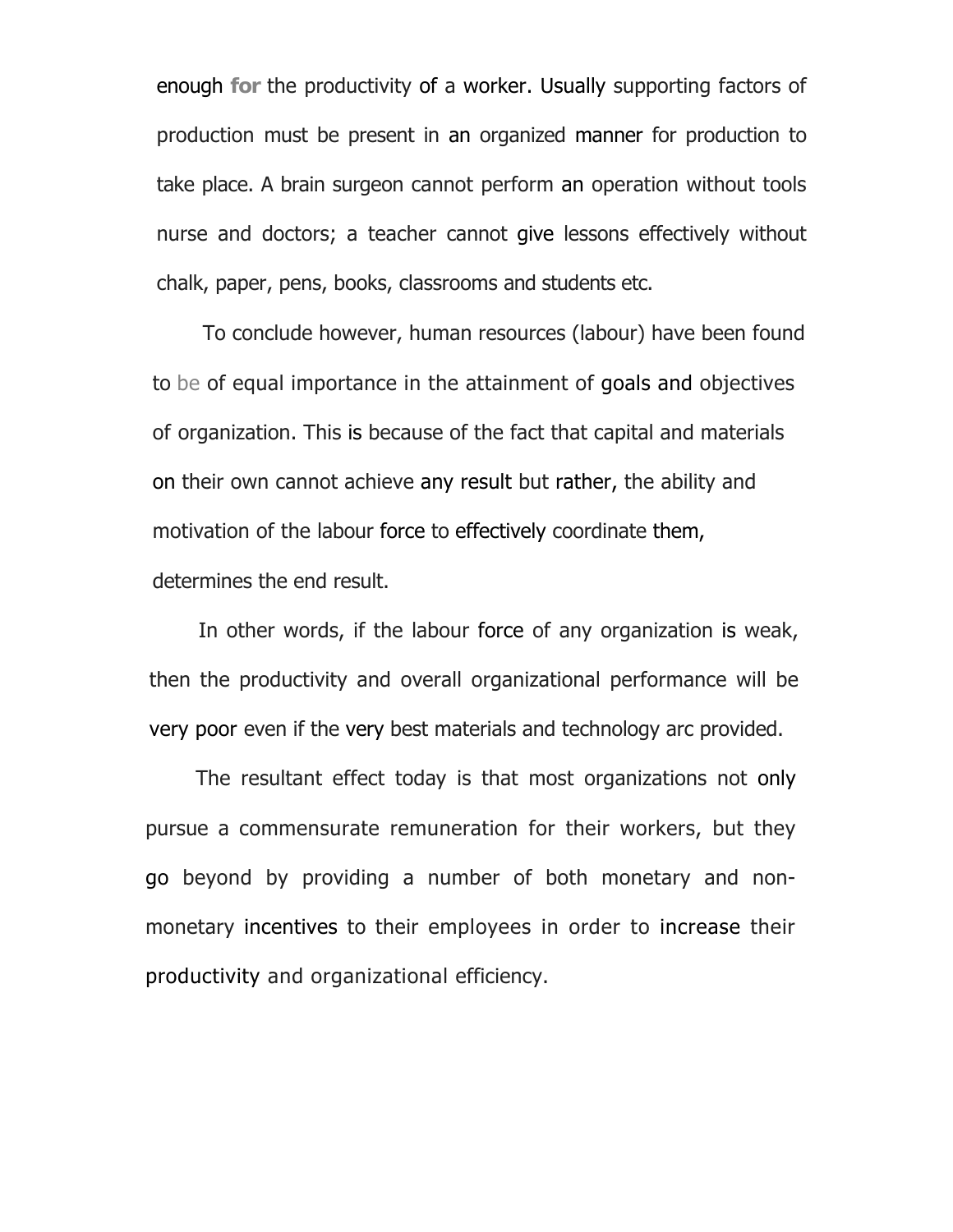#### **1.2 Statement of the Problem**

In the Banking sector for instance, high labour turnover has come to be regarded as the most disturbing factor to the Board and management of most of our financial institution. The reason is quite obvious higher Pay packet. If one takes a look at our National Dailies especially the Business Times, alt that catches the eye are nothing but appointments and promotions. This however are not unconnected with the that a number of positions has been made vacant thereby necessitating a reshufflement to make up for the loss, A closer look at the universities growth in the past five years especially within the tile of Obasanjo's immediate past four years reveals that this sector has benefited from the Obasanjo's legacy probably as a way to checkmate the brain-drain syndrome that hit the same sector in the early 90s as earlier indicated. The universities have witnessed an unprecedented upsurge in her nominal roll. Thanks to the improved pay packages of the University lecturers by same Govt. On the other hand, other sectors especially the private sector had been the losers with woes to tell. This in a way underscores the need for the study, It is also of note to site, even the obvious cases of the changes that has taken place in the public sector especially the civil service which also witnessed an improved pay package courtesy, the Obasanjo Regime, Possibly to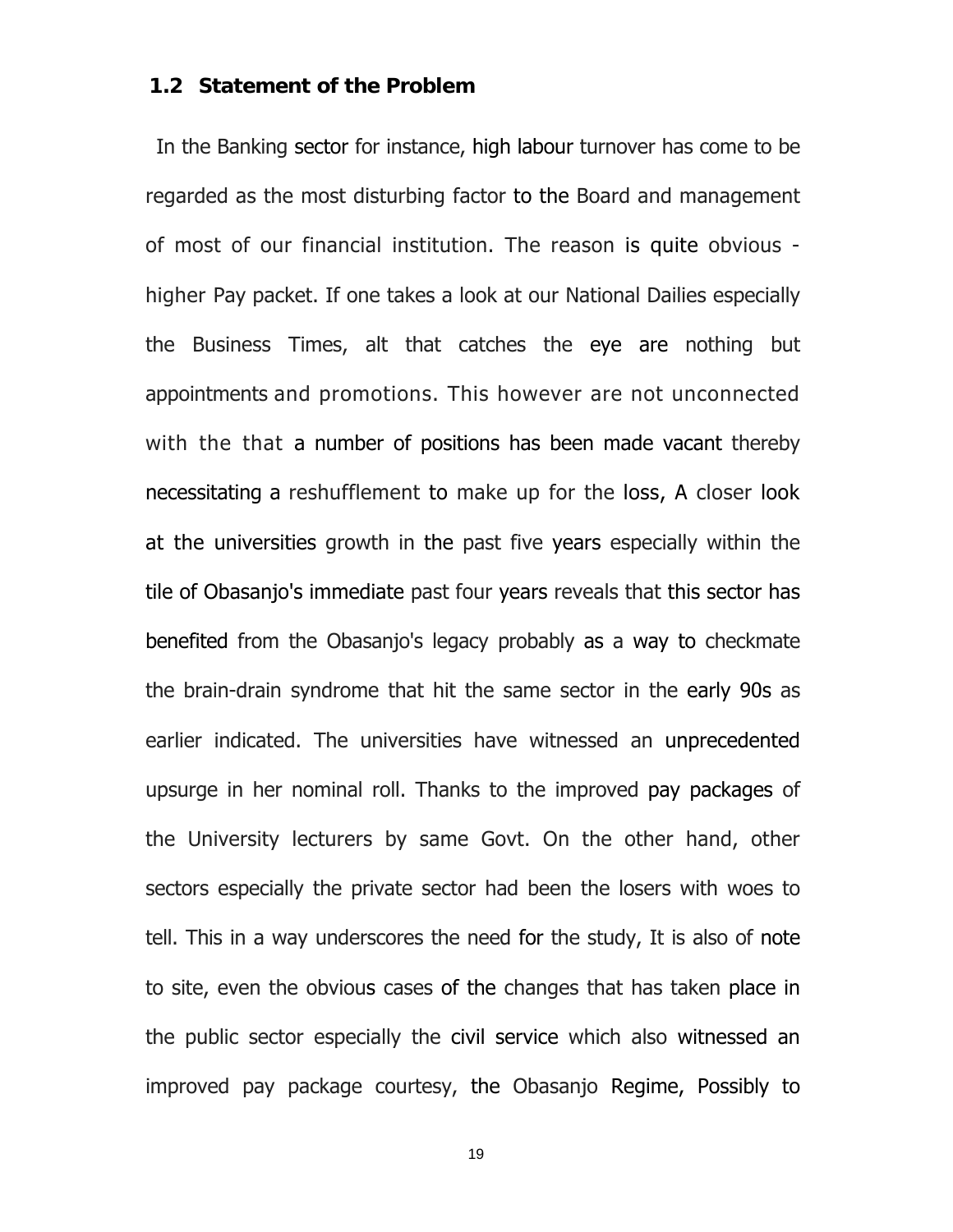counter, the near dissertation of the service as it were before ho came All these had happened despite the oil wind fall including the much touted gains I n the oil prices globally especially during the gulf war. In fact, the ever restive mood of the Niger Delta Region can not be divorced from lack of the desired wages for labour leaving youths of that Region to fight for what they consider their right ostensibly as a result of inclement working conditions of their parents.

 Problems are those obstacles that militate against the smooth running of an organization. In this project, they include:

- i) The problem of labour turnover, which has over the years, pose a serious problem to most organizations.
- ii) The cost of having the labour turnover for the organization.
- iii) The problem of knowing the kind of incentives that is suitable for workers.
- iv) The problem of fixing wages wags rates and other related items.
- v) The problem of apportioning the best overtime amount and it should commensurate with the level of output.
- vi) The problem of implementing the best kind of incentive schemes to such workers.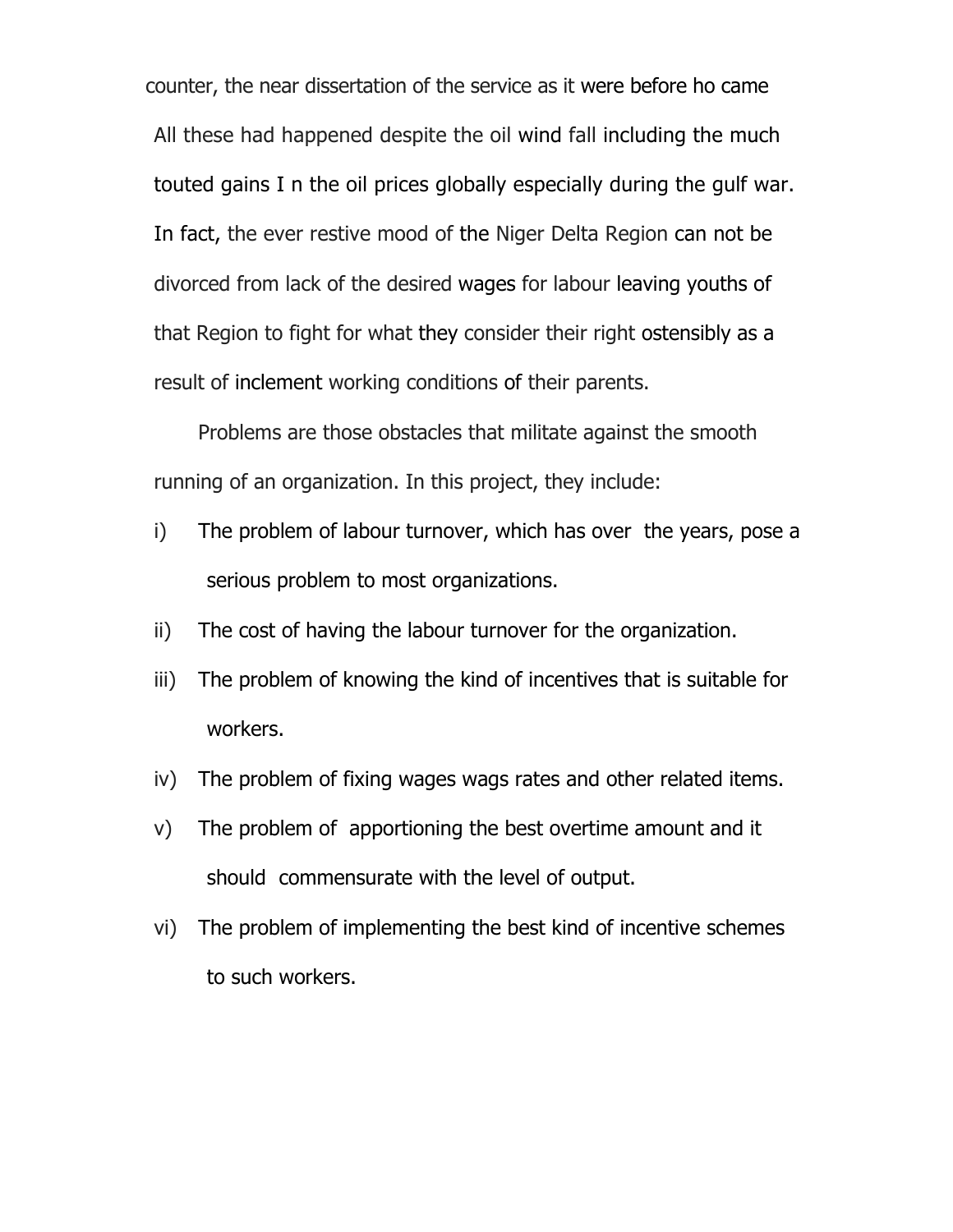#### **1.3 Objective of the Study**

Labour of recent has been a critical issue in the Nigerian State culminating to the now talked about labour Reforms Act and tin possible show down between the Organised labour (NLC) and the Federal Government of Nigeria. In the late 80s and early 90s, Nigeria witnessed a twist in her history as a nation when the Nigeria Universities lost their hard trained lecturers in succession in what then came to be popularly known as the Brain-drain. Today, the situation has not changed much and very many establishments are busy counting their losses. If the situation must change, if the Nigeria worker must dream of a guaranteed future after active working life, then high labour turnover as it is evident in most establishments deserve a mention and this is the high point of this work. Therefore the objective of this study is to attempt to take a deep into the remote causes of this syndrome, examine the effect it has on organisation and the way forward for employers of labour. This study will also cast a glance at the way forward for the depressed economy such as Nigeria and the third world countries. It will also attempt to strike cord between employers and employees via the many modules that will result here from on the need for a healthy relationship between labour and employers of labour.

Objectives help to provide standards against which performance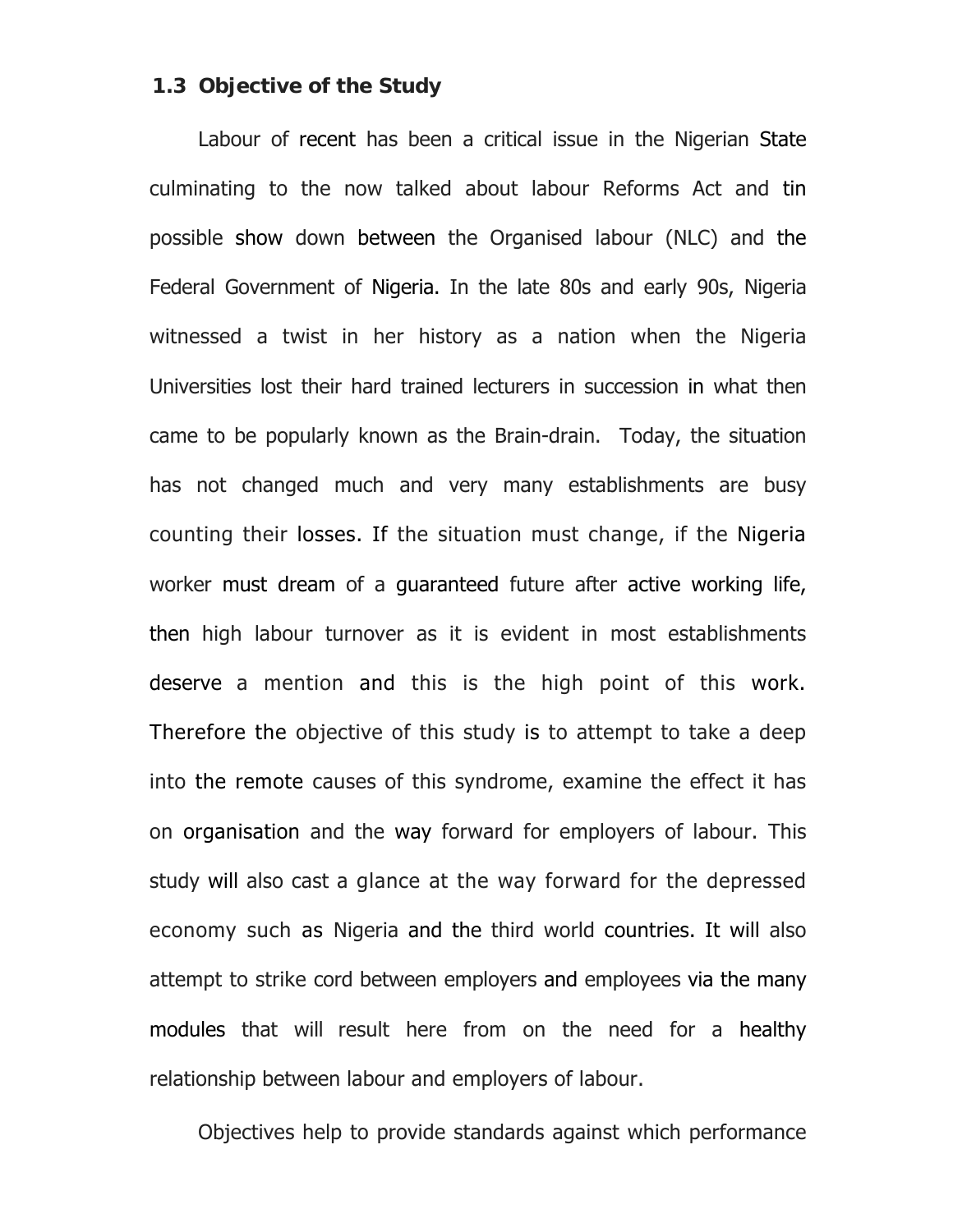can be assessed. Our objectives to the study in question include:

- i) To identify and examine the type of incentives and any other motivational strategies that is provided in the organizations.
- ii) To identify the standard set by management and how productivity is measured by organizations.
- iii) To identify reasons for low productivity and their remedies.
- iv) To determine whether or not there is increasing efficiency in work when employees are motivated.
- v) To proffer solutions to high labour turnover.
- vi) To determine whether financial rewards and other attractive fringe benefits are sufficient motivational factors.
- vii) To determine the best wage and wage rate for workers and compare them with the employee's output.
- viii) To identify the best possible incentive that will boost productivity.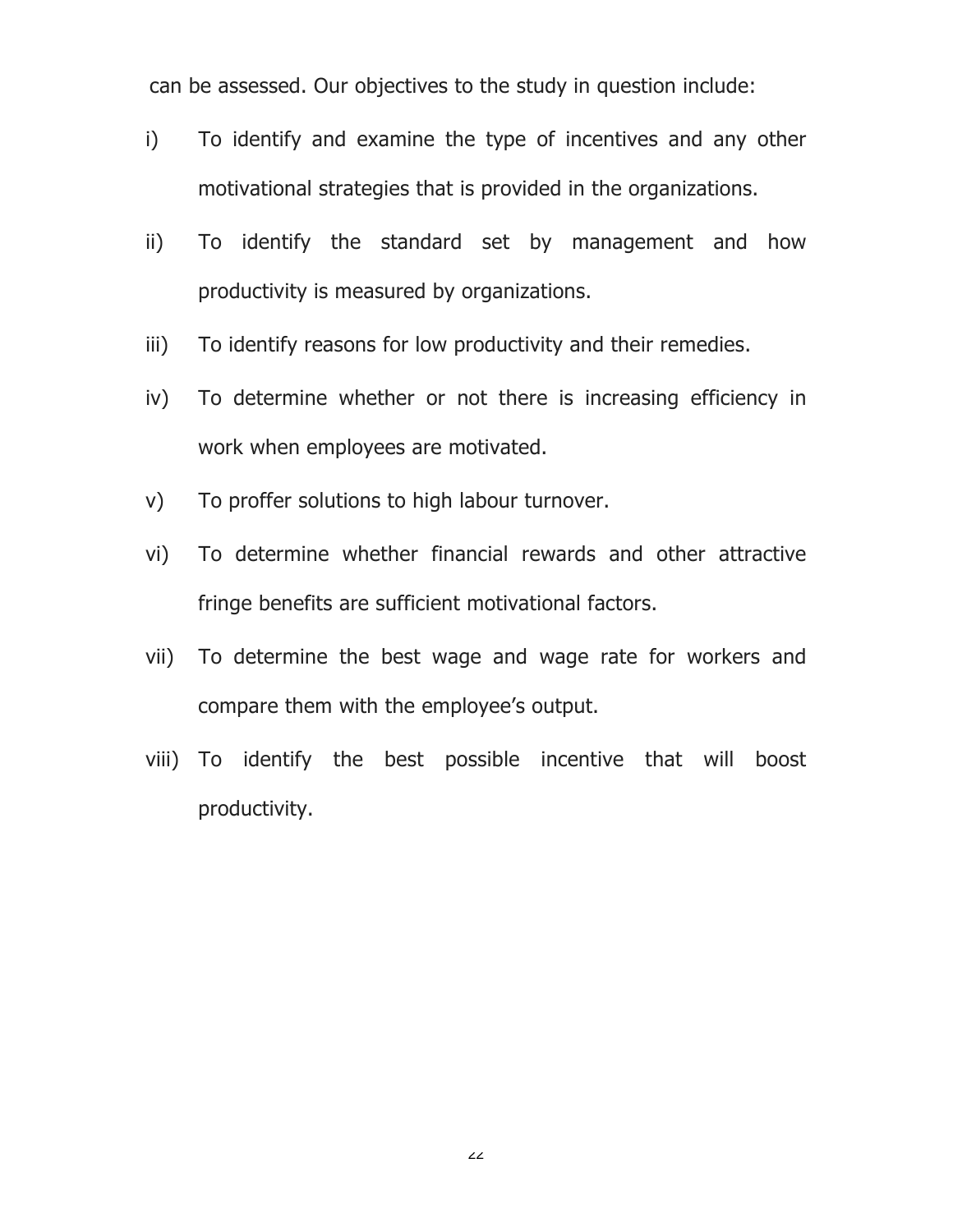#### **1.4 RESEARCH QUESTIONS**

In order to guide this research, the following questions have been advanced:

- 1. What are the immediate causes and remote causes of high labour turnover?
- 2. Has the Government done just enough on their part with regards to provision of infrastructural facilities like good roads, power and water?
- 3. What effect will high labour turnover, syndromes have on the employees and Employed?
- 4. Are there remedies for high labour turnover?
- 5. Do you think high labour turnover affects an organization?
- 6. Why do all industries not haven the same degree of labour turnover?
- 7. Those promotions and incentives decrease of labour turnover?
- 8. Do you think that not making room for training and growths by organizations contribute to high labour turnover?

### **1.5 RESEARCH HYPOTHESES**

 All scientific enquiries are geared towards proving or disproving a phenomena or a preconceived notion about issues, social, scientific, economic or political. The particular issue to be examined and the objective of the enquiry often demand the formulation of certain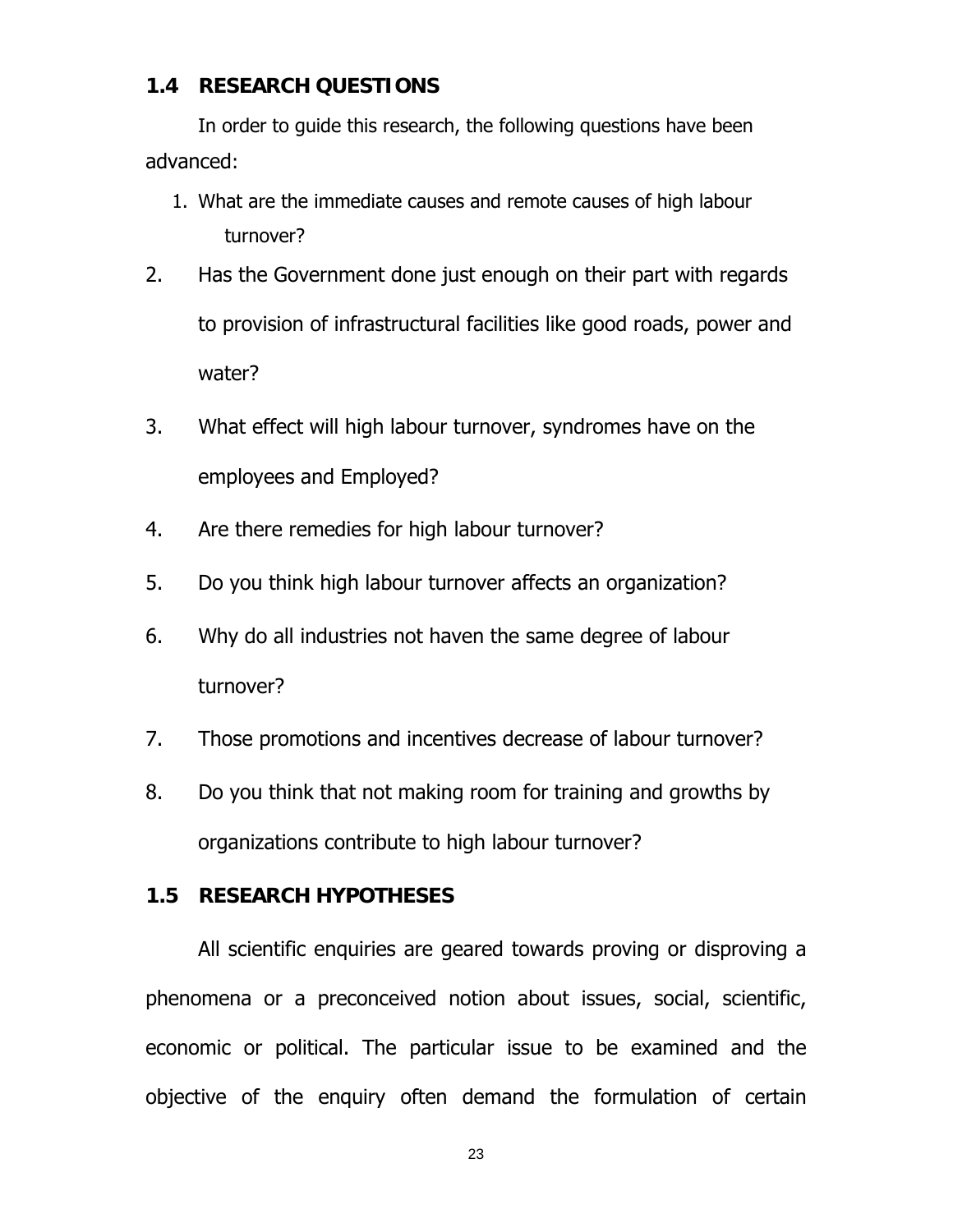hypotheses which would be validated through the scientific testing of the data generated from the enquiry. Hypothesis in this case refers to tentative statement of fact that is subject to empirical validation by testing. There are Null Hypothesis (Ho) and the alternative hypothesis (H1).

 In order to further guide this research the following hypotheses will be tested.

#### **Hypothesis No. 1**

Ho: High labour turnover has no effect on an organization.

Hi: High labour turnover has an effect on an organization.

#### **Hypothesis No. 2**

Ho: High labour turnover has no negative effect on employees and employers.

Hi: High labour turnover has negative effect on employees and employers.

#### **Hypothesis No 3**

Ho: Promotions and incentives do not decrease labour turnover.

Hi: Promotions and incentives decrease labour turnover.

#### **Hypothesis No 4**

Ho: All industries experience the same degree of labour turnover.

Hi: All industries do not experience the same degree of labour turnover.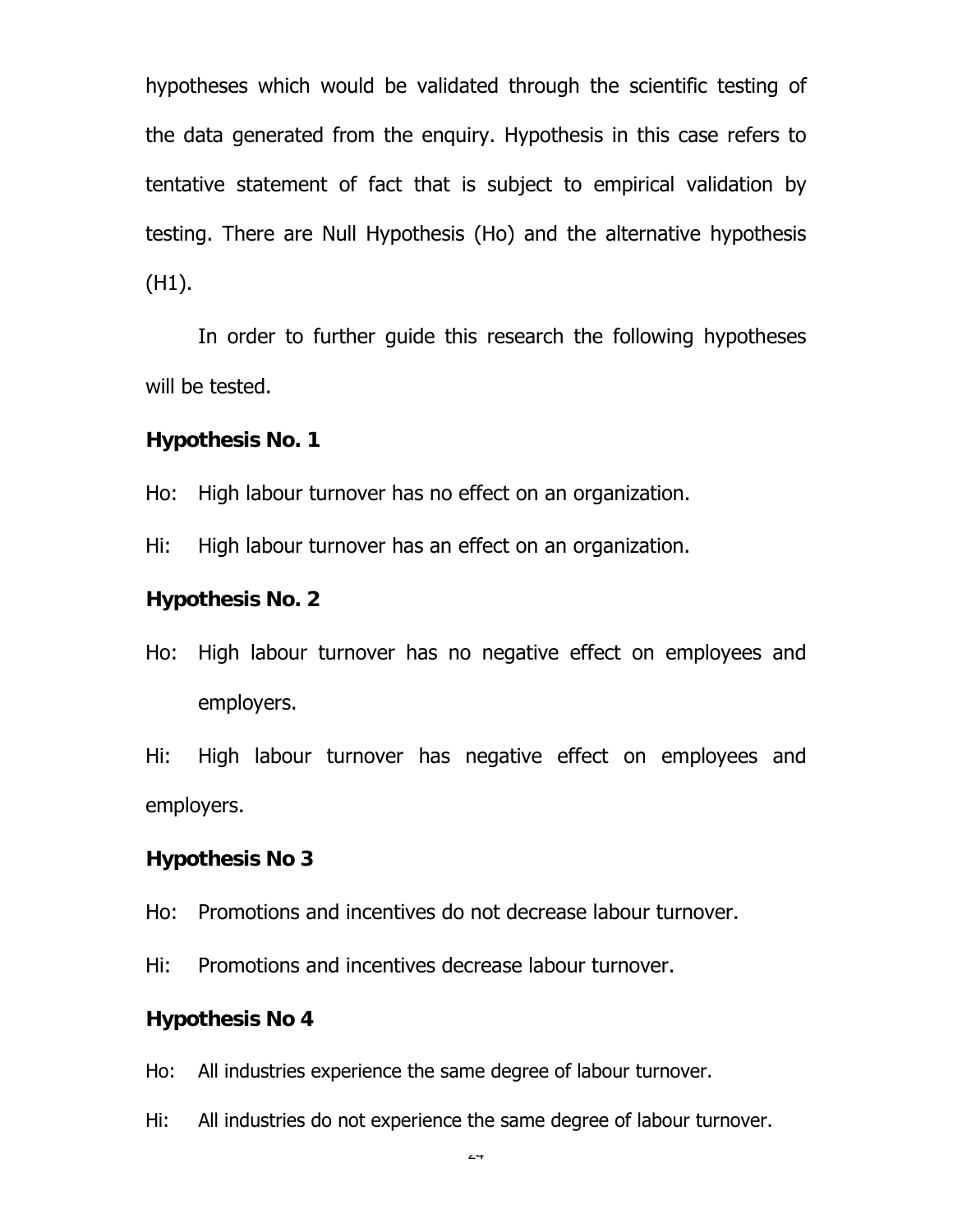#### **1.6 SIGNIFICANCE OF THE STUDY**

In the years gone by, the Government has introduced a number of measures through various policies and programmes to better the lots of the Nigerian worker but these efforts as genuinely as they seem. have not yielded the much desired impact: the Udorji award of the mid seventies the minimum wage act of the Obasanjo Regime have all but addressed partially the yearnings of the Nigerian workers but significantly that of the civil servants as most of these policies and programmes seem not to concern the private sector employers. The employees of this sector has continued to languish in abject poverty even as they face the same market forces as their counterparts in the civil service In all, it goes to show that much is yet to be done towards the realization of the aspirations of the workers of this Nation In fact, it seems as if the Government are not sincere in their desire through these policies and programmes to solve this problems. Otherwise how can the Government justify their sincerity when subsidy has been completely removed from the oil sector? Today, a litre of fuel is sold at Nethim as the fact that the country is rated number five as the highest oil producing nation in the world. Because this country has witnessed more than five times increase in the pump price of fuel and other bye products of petroleum within one year, it goes to show that the new price of  $H<sup>97</sup>$  per litre of petrol may not stay and the meaning despite the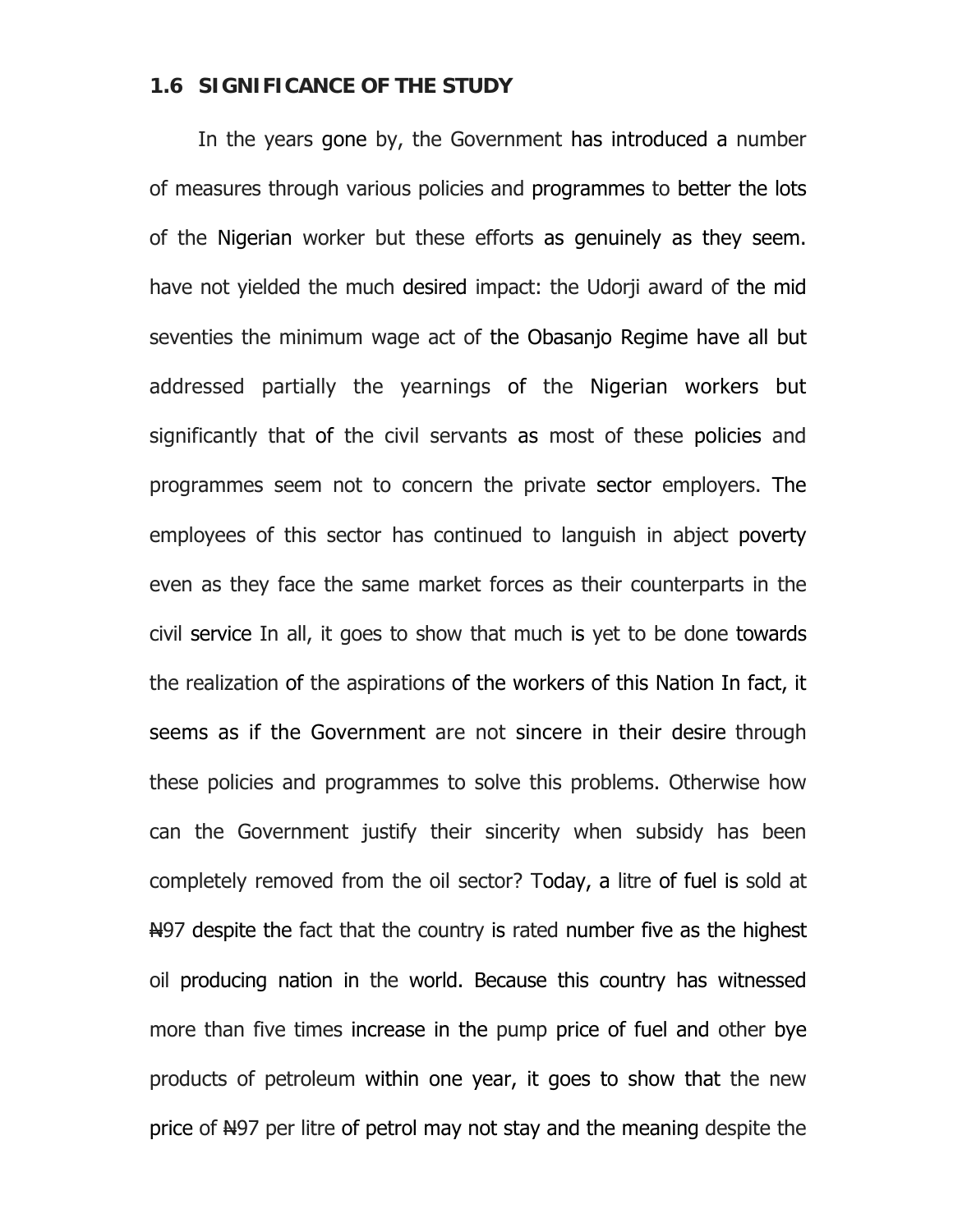threat of the NLC to call Nigerian out for a strike for the fifth time this year, is that the Nigerian worker is in for more trouble.

Consequently, and it, view of the need to avoid total collapse of the economy, this study will help to point the way out both for the Government, the organized private sector and the labour Again, this study as 1 hope will also serve as a base for future Researchers who may be interested in furthering this discuss. It also promises to be a blue print for use by every employer of labour to know how best to motivate their workers and discourage high labour turnover.

### **1.7 SCOPE OF THE STUDY**

 This study is limited to a survey of seven industries in different sectors viz:

- 1. Services Accommodation, food and drinking places
- 2. Arts, entertainment and recreation.
- 3. Retail/Wholesale trade
- 4. High Tech
- 5. Government-public-state/local
- 6. Association Professional/Trade
- 7. Utilities.

However, the findings will be generalized.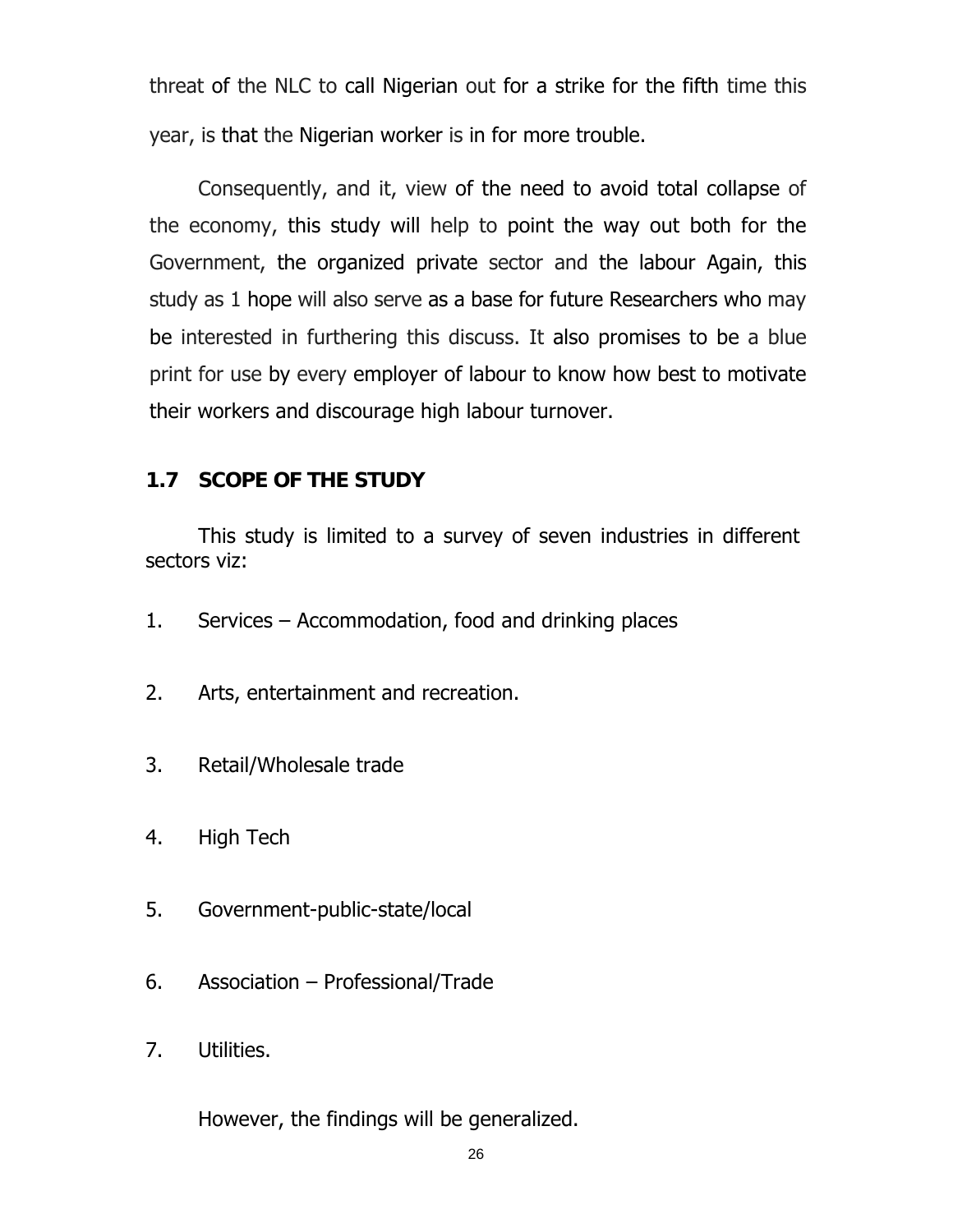### **1.8 LIMITATION OF THE STUDY**

 The limitation and shortcoming in the course of conducting this research are as follows:

- i) Some of the employees are not educated and as such, it was difficult to get their message.
- ii) Not all the questionnaires that were sent to the respondents were

answered and it made the researcher to revisit over and again.

- iii) Based on some organizations policy of secrecy, it was difficult for the researcher to get some basic information such as salary of management staff and some final account figures.
- iv) There were not enough books, journals, and other related printed literature that was used to effectively draw up a conclusions.

#### **9 DEFINITION OF TERMS**

**LABOUR:** - According to Ojo O. (2001:74), "it is human knowledge transformed into activities that gives utility or values to all commodity".

**LABOUR COSTING: -** According to T. Lucy (2001:80), "it is a process whereby the cost of a product, operation, job, cost center and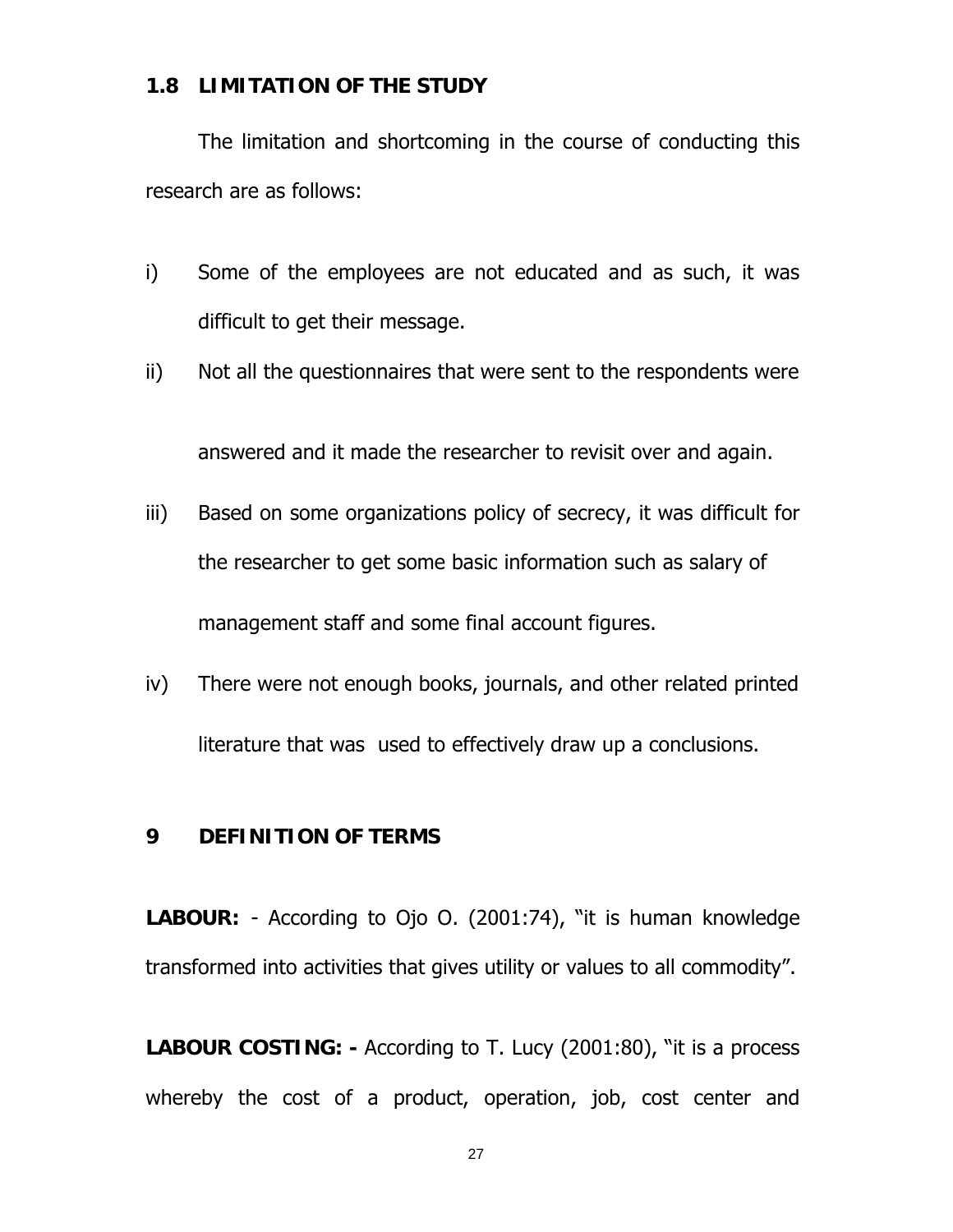department can be established". This is done for cost control purposes.

**LABOUR TURNOVER: -** According to T. Lucy, (2001:84), it is usually expressed as a radio i.e.

Number of employees replaced per period

Average total number of employees in the period.

**PRODUCTIVITY:-** Orji N. (2009) defined productivity as a phenomenon, which is concerned with the utilization of resources to produce a given output, the resources could be labour materials and capital.

**INCENTIVES:-** According to Longman Dictionary of Contemporary English, "something, which encourages you to work harder, start new activities.

**REMUNERATION:-** An amount of money paid to someone for work done. (Oxford Advanced Learners Dictionary).

**SCHEMES:-** An organizational official plan that is intended to help in some way or improve the activities of such an organization. Oxford Dictionary (2001:1050). n of certain plants used for makin

**JUTE:-** A fibre outer ski g canvas, ropes etc. Oxford Dictionary (2001:648).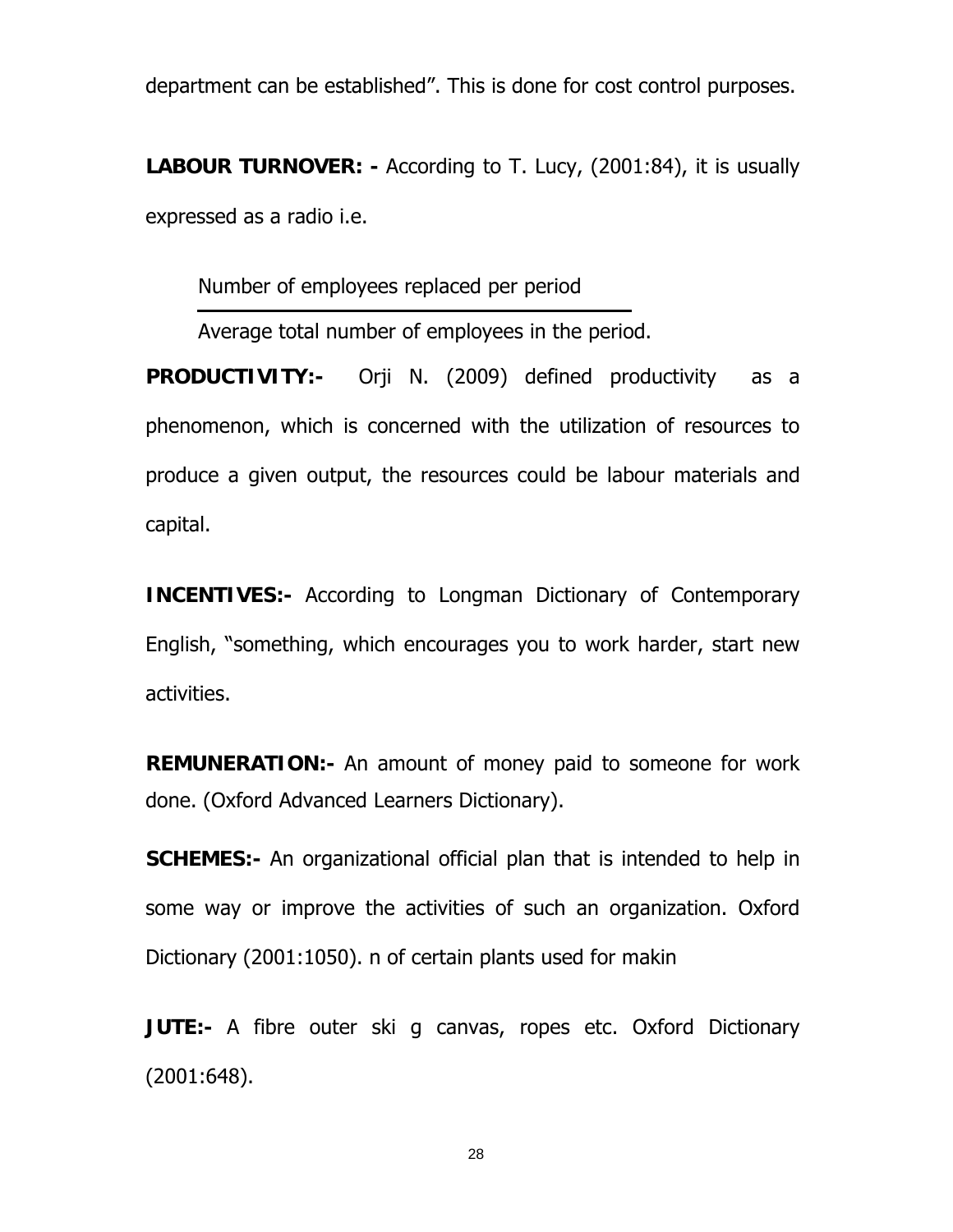**OVERTIME PAYMENT:-** According to G. MC Beath and D.N Rands (1976:308-310), if an employee is paid by the hours and he works overtime, he usually receives a level of payment in excess of his normal hourly rate.

**OVERTIME:-** According to Oxford Advanced Learners Dictionary, "it is time that you spend working at your job after you have worked the normal hours". It normally comes with a pay different from your regular pay.

**ALLOWANCE:-** The term allowances according to Zollistsch and Longsner (1970:183) "it is wide range of special payment which may be given for a variety of reasons. Allowance according to Oxford Dictionary (2001:29) is an amount that is given to somebody regularly or for a particular purpose.

**PROMOTION: -** According to Vernon, Amussel and Eugen H Hughes (1981:177) is the Vertical movement of employees in the organization to a position of higher authority.

**LEAVE GRANT:-** This is an amount of money given to staff or an organization during the time they are not working. It is always due to the fact that most office jobs are stressful and it is given in order for them to rest and come back better staff.

**QWL: -** Quality of work life. Defined and operationalised in term of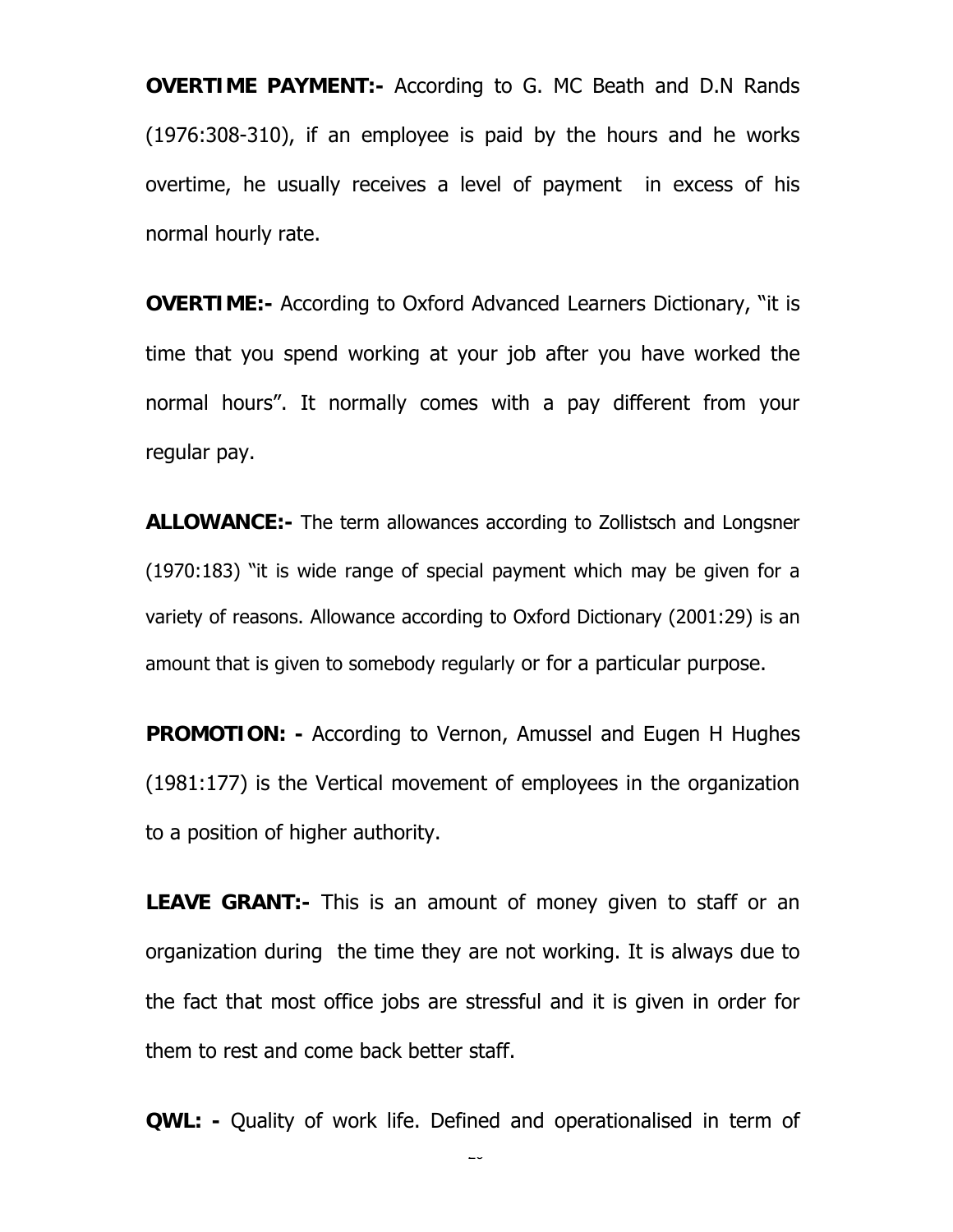employees perception of their physical and psychological well being at work.

#### **CHAPTER TWO**

#### **2.0 LITERATURE REVIEW**

# **2.1.1 THEORETICAL FRAMEWORK RELATED TO THE RESEARCH WORK .**

 It is not a hidden fact that the rate of competition among industries in Nigeria is on the increase every passing day. With such competitive nature of industries today, preliminary investigation revealed that most of the production industries have to strive hard to maintain a high productivity level with a minimum cost as much as possible. As a result, many of these industries do provide some form of incentives to pursue certain policies that ensures the good welfare of their workers. For instance according to Flippo B.E (1080:271), it was found that these incentives plans were appropriate when labour cost are heavy in cost competitive market and also when production technology is not well advanced. Take fore example like most developing countries of the world or rather third world countries (Nigeria, Ghana etc) where they are lagging behind in technology and they do a lot of stressful jobs, these incentives are much needed to boost their ego and make them work harder, unlike their counter parts in developed societies where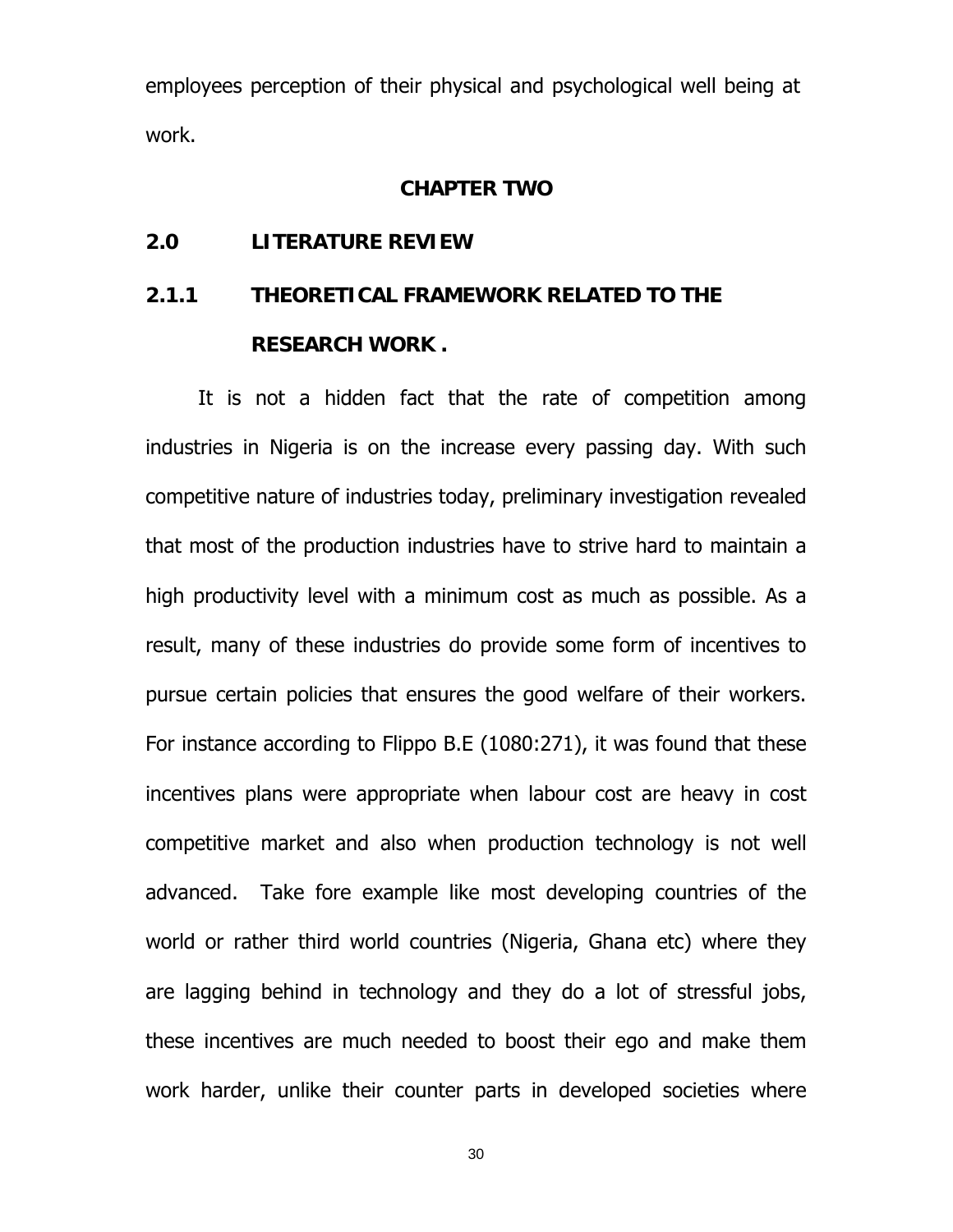they don't do much.

 Furthermore, in 1885, Frederick W. Taylor developed the first wage incentive plan now known as the Taylor differential price – rate plan. (Flippo B.E 1980:233).

To attain the best incentive Scheme, a careful study is made on each workers operation, and then a standard rate of output is established that is within the reach of the average worker. Normally two types of rate prevail - one for the worker who fails to reach the organization. Assuming the standard output is 100 units per day, a worker who produces 100 units should receive N200 i.e. the companies standard salary. A worker who produces less than 100 units should receive less than his standard (Basic salary) of N200, while a worker who produces more than 100 units should receive more than N200. Oilier types of wage incentive plans are the Halsey and Rowans plans. For (he two plans, a standard time is allowed for the completion of a job. If the worker completes the job in less than the allotted time (standard or required); he/she is given a percentage bonus payment on the time saved.

Incentives are inevitable in the attempt by organizations at all time to motivate workers and increase efficiency and productivity. In addition, the establishment of equitable and competitive base rate will assist in attracting skilled personnel to an organization, lake for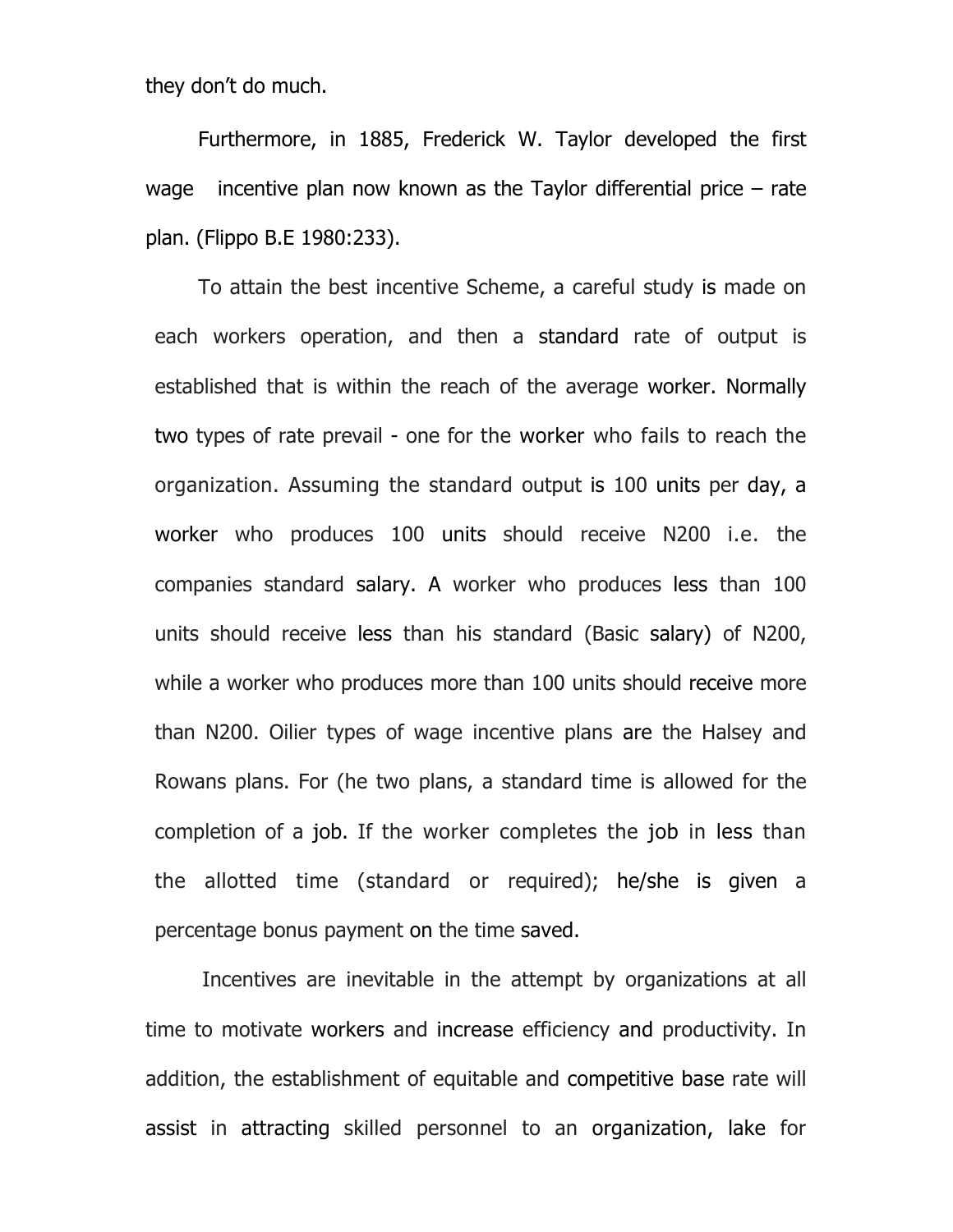example in today's, Nigerian "New generation" banks, most staff (hey have there are workers from the old generation banks or the big three (First Bank, Union Bank of Nigeria and United Bank for Africa). This is because the new banks pay far higher compared to what the people in the old generation banks pay. And because of that they tend to attract a lot of skilled personnel and of which they have a' lot of choices to make from the number who come for their interview. Thus organizations provide a number of varying forms of incentives.

#### **2.1.2. PREMIUM BONS SCHEME (PBS)**

PBS is a development which aims at providing the formula whereby the benefits from additional output above normal level arc shared between the employee and the employer. These are applicable in areas where there is no incentive scheme or were the incentive scheme is not properly defined. Reason been that in lime rate payments the employer [done reaps the benefit while in piecework, the benefit goes. to the worker alone. In order to strike a balance between these two extremes, we have the following incentive scheme like

- 1. Halsey Scheme
- 2. Rowans scheme
- 3. Taylor scheme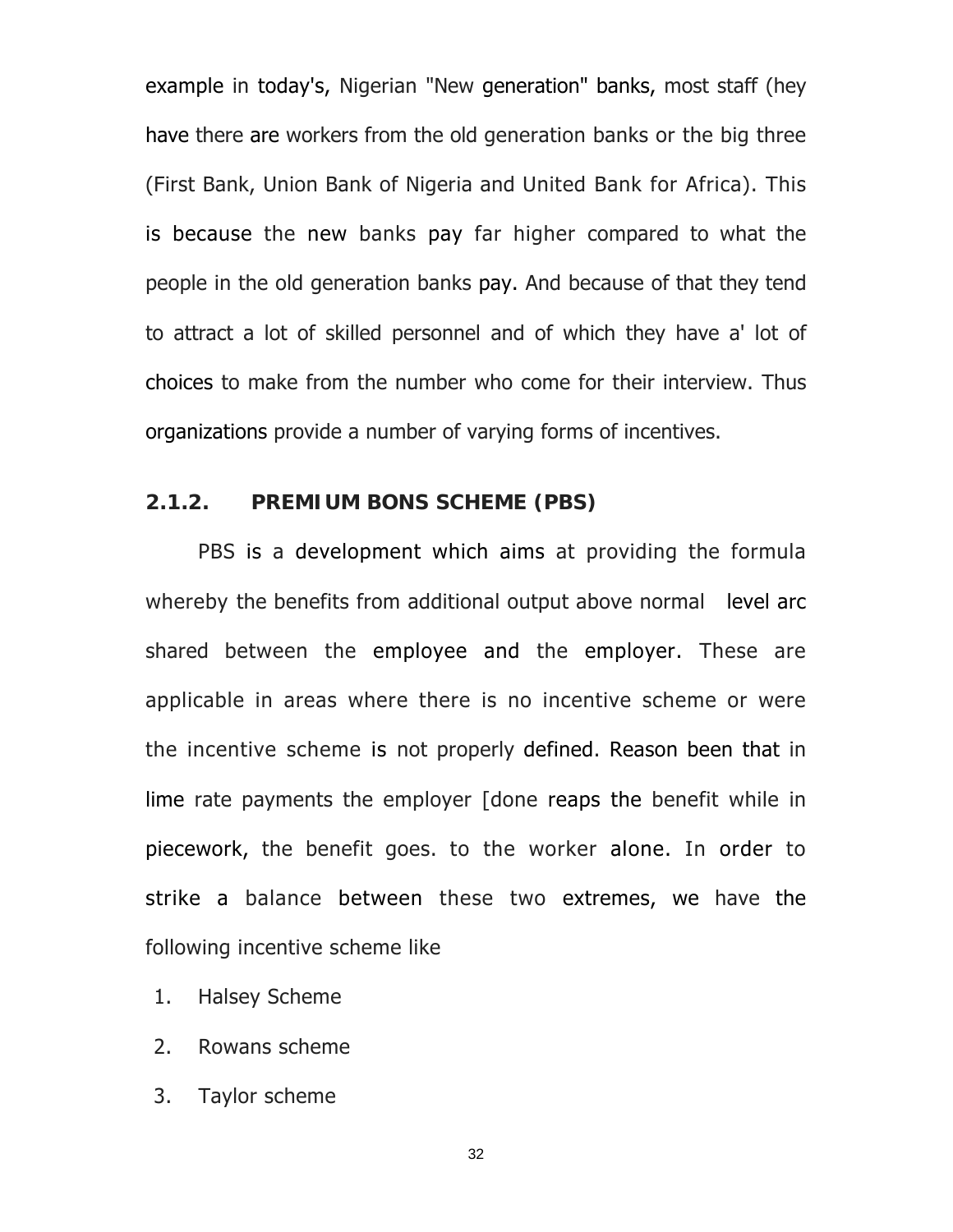- 4. Merrick scheme
- 5. Accelerating bonus scheme
- 6. Group bonus scheme
- 7. Lien bonus scheme

The first two principal are the most commonly used, ie Halsey and Rowan.

### **Halsey**

Under the scheme, the employee receives a fixed proportion of any time which he can save by completing the job in less then the allowed lime. This scheme adopts a proportion of 50% which can be varied.

Example:

The time allowed for a piece of work is 60 minutes. If Mr. X is able to complete the work in 36 minutes, what will be his bonus if the time rate per hour is  $\text{H}120$ 

#### **Solution**

| Time allowed $=$ |   | 60 <sub>min</sub>   |
|------------------|---|---------------------|
| Time used        | = | 36min.              |
| Time rate        | = | H120/hr             |
| Time saved       | = | $60 - 36 = 24$ min. |
| <b>Bonus</b>     |   | 24 x 50% x 120      |
| Bonus            |   | 60<br>HD4.          |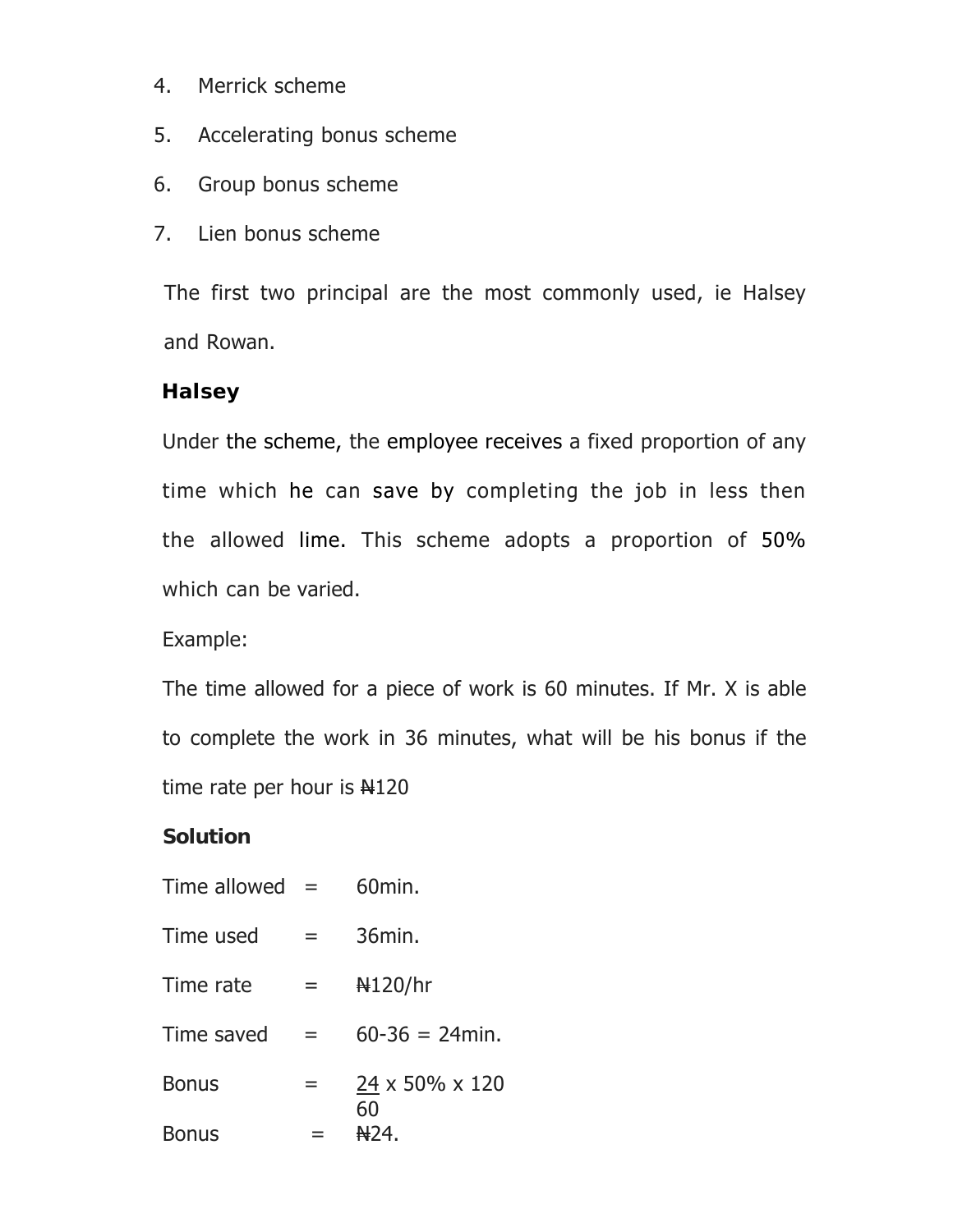#### **Rowan Scheme**

 The Rowman scheme uses a formula which ensures that a ceiling is applied to the size of the bonus. The proportion of the time saved which is credited to the employee is based on the percentage which the time taken bears to the time allowed.

 Using the former example for Halsey scheme we can calculate the bonus in Rowans scheme.

#### **Solution**

| Bonus for Mr. X time used X Time saved X Time rate   | Time allowed |               |  |
|------------------------------------------------------|--------------|---------------|--|
| Bonus = $36 \times 24 \times 120 =$<br>60            | 60           | <b>N</b> 28.8 |  |
| 2.1.3. STRATEGIES FOR MOTIVATION (INCENTIVES USED BY |              |               |  |

#### **ORGANIZATION)**

The general idea of using money as an indicant for people to work harder is almost as old as money itself, For hundreds of years, people have been managing through the "Punishment reward system until the past century it was not unusual for workers to be paid for what they produce and only during the time they were working without any from of guaranteed basic wage. By with holding payment when work was not done and providing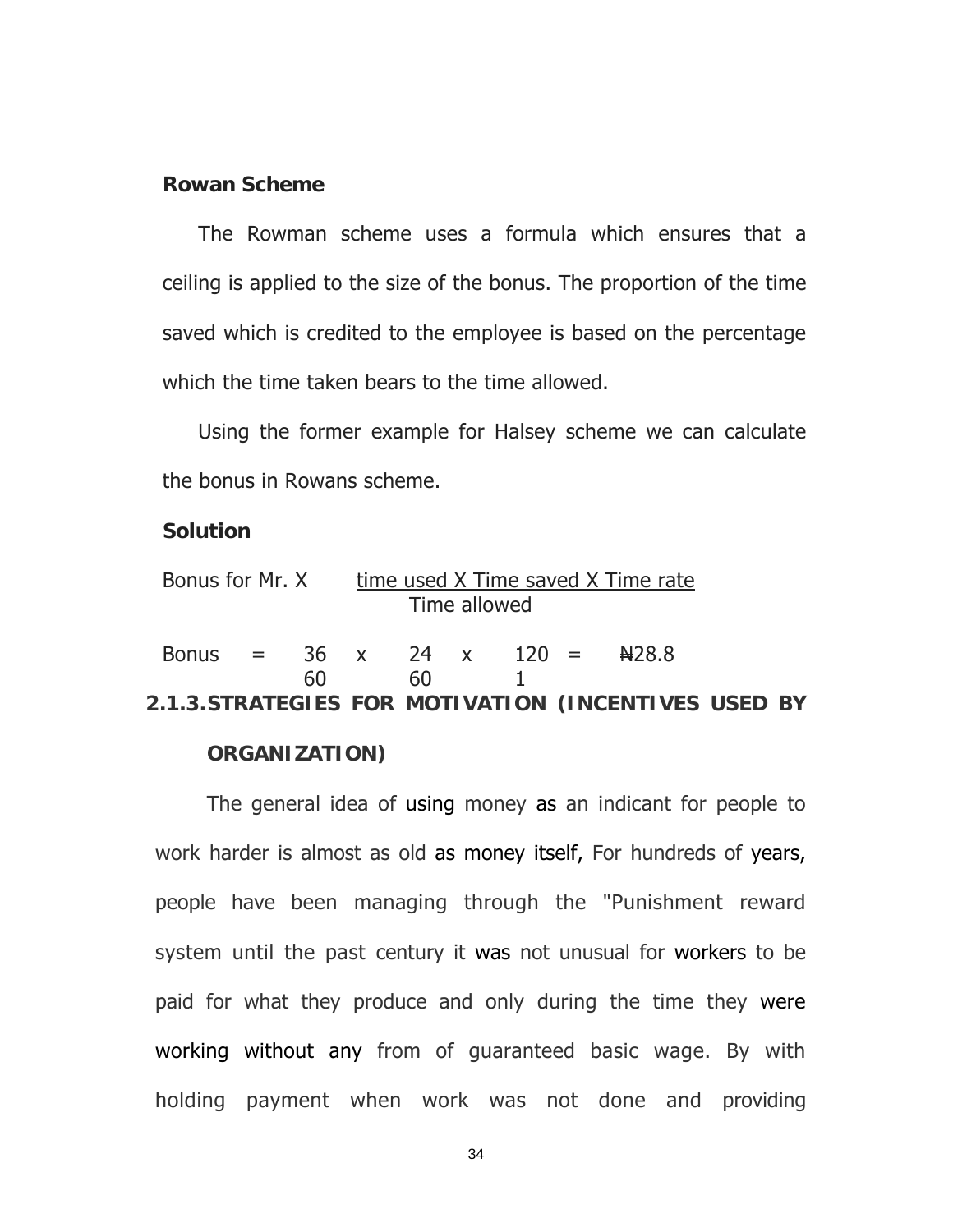remuneration when it was performed. Managers money as both Sanction and Reward (i.e. as both positive and negative incentive.

#### **a) HOUSING/RENT SUBSIDY**

According to G. Mc Beath (1976:339-340) housing/rent subsidy refers to the provision of houses / quarters for workers. There are several forms of this housing assistance. On an industrial estate or in a new town, a company may have available certain number of houses for rental through the housing units, at a subsided rate; where this is absent, the workers are given some certain amount as housing allowance to take care of their accommodation. In some eases, the company also rents some houses in the town for some staff.

Housing assistance is a useful benefit to offer, and one, which has only, a marginal cost to the company. The extent of help given should be regarded to the needs of the company and the amount of incentive required.

#### **b) TRANSPORT/CAR SUBSIDY**

According to G. Mc Beath and D.N. Rands (1976:338) the provision of vehicles to convey stall to and from work at management discretion. Sometimes, the top management staffs arc given car

رن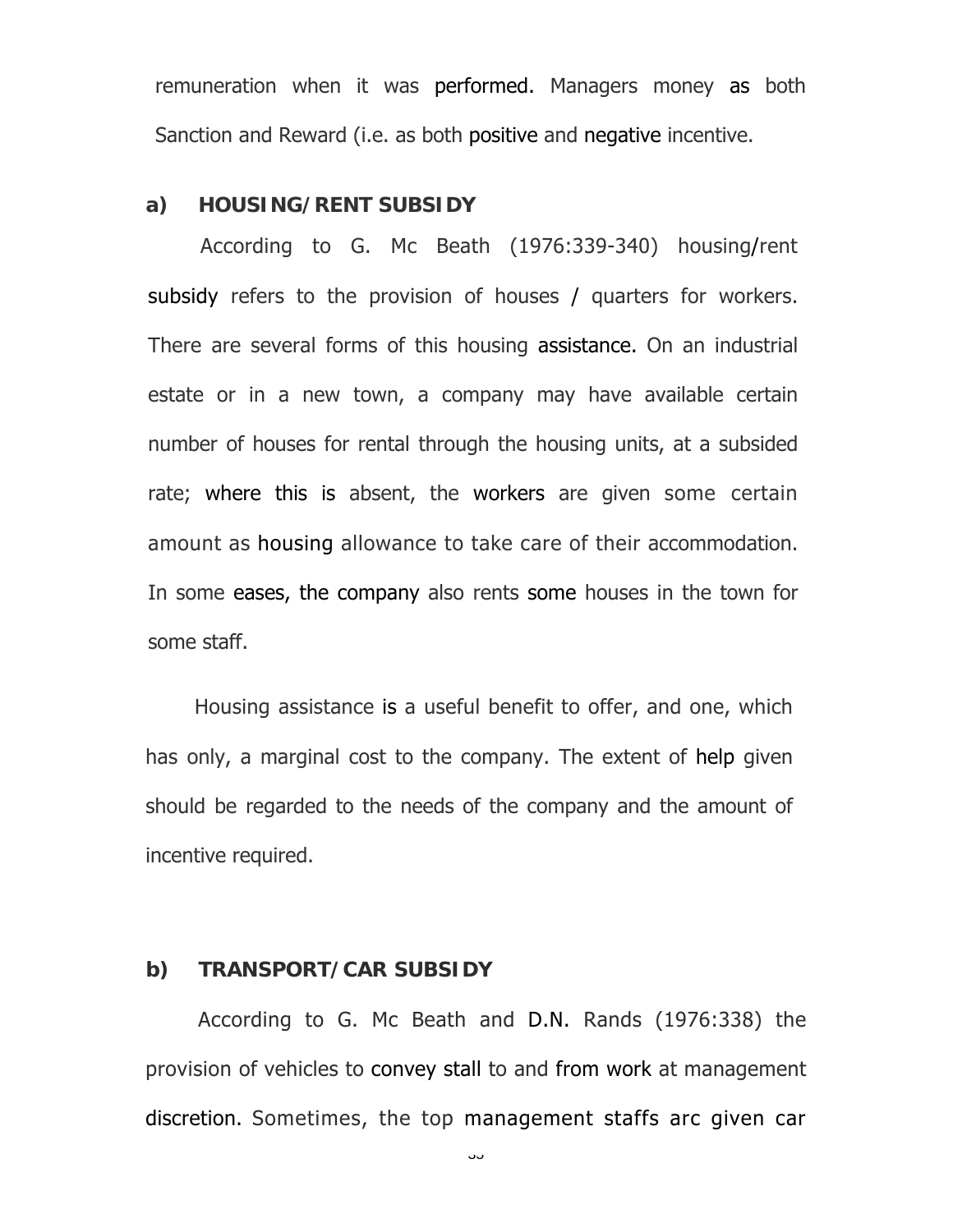loans, and or company's car (official cars). This is necessitated by the rise in the rate of absenteeism and late coming to work as a result of the common and obvious problems faced by commuters such as fuel scarcity and exploitation by commercial vehicles operators,

#### **c) OVERTIME PAYMENT**

According to G. Mc Death and D.N.RANDS (1976:308 - 310) if an employee is paid by the hours and he works overtime, he usually receives a level of payment in excess of his normal hourly rate. The supplement for this hourly rate is known as overtime premium.

There are some considerable variations in methods of overtime payment from company to company. This happens not only on the determination of actual payment, but also in the wide variation in the level of staff who may be paid for working overtime between one organization and another.

However, when overtime becomes heavy, the inconvenience factor increases substantially, and some extra compensation is required. This extra incentive is given in the form of premium payment, which is the payment for say, one and half- hours for each one hour worked.

The cost of overtime is not simply cither a salary of a benefit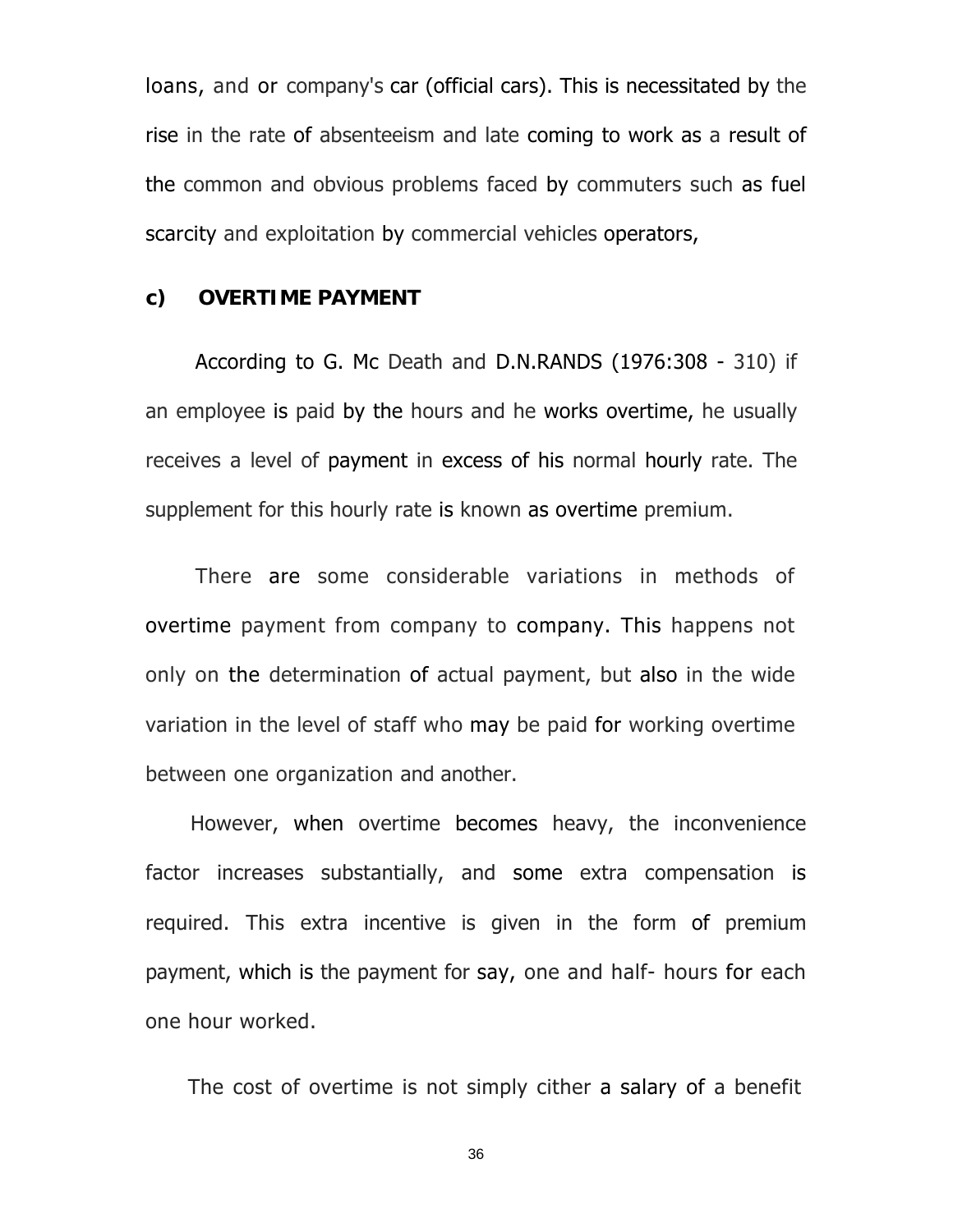cost. The additional work time should result in additional work output, which least partially offsets the cost to the company.

To the employee, overtime is a benefit, to some, a most important benefit representing a regular supplement to income.

To the employer, overtime may involve excess cost for relatively unproductive time, or may in some cases result in a form of saving (Mofarland D.E 1979:545).

#### **d) ALLOWNANCE**

 The term "allowance" according to Zollistsch and Langsner (1970:183) covers a wide range of special payment which may be given for a variety of reasons. Allowance given when an employee is on an assignment away from home to cover his excess costs of living and travelling hardly ranks as additional remuneration.

Allowance which may be considered part of remuneration are those which arc made, likely premium payments, as part of taxable earnings to compensate for some special or temporary aspect of a post or inconveniences. In each ease, the allowance should be directly relate to the inconvenience or special requirement, to provide adequate incentive in the situation. They include, house allowance, wife allowance, children allowance, dependent relatives etc.

## **E. LEAVE GRANT**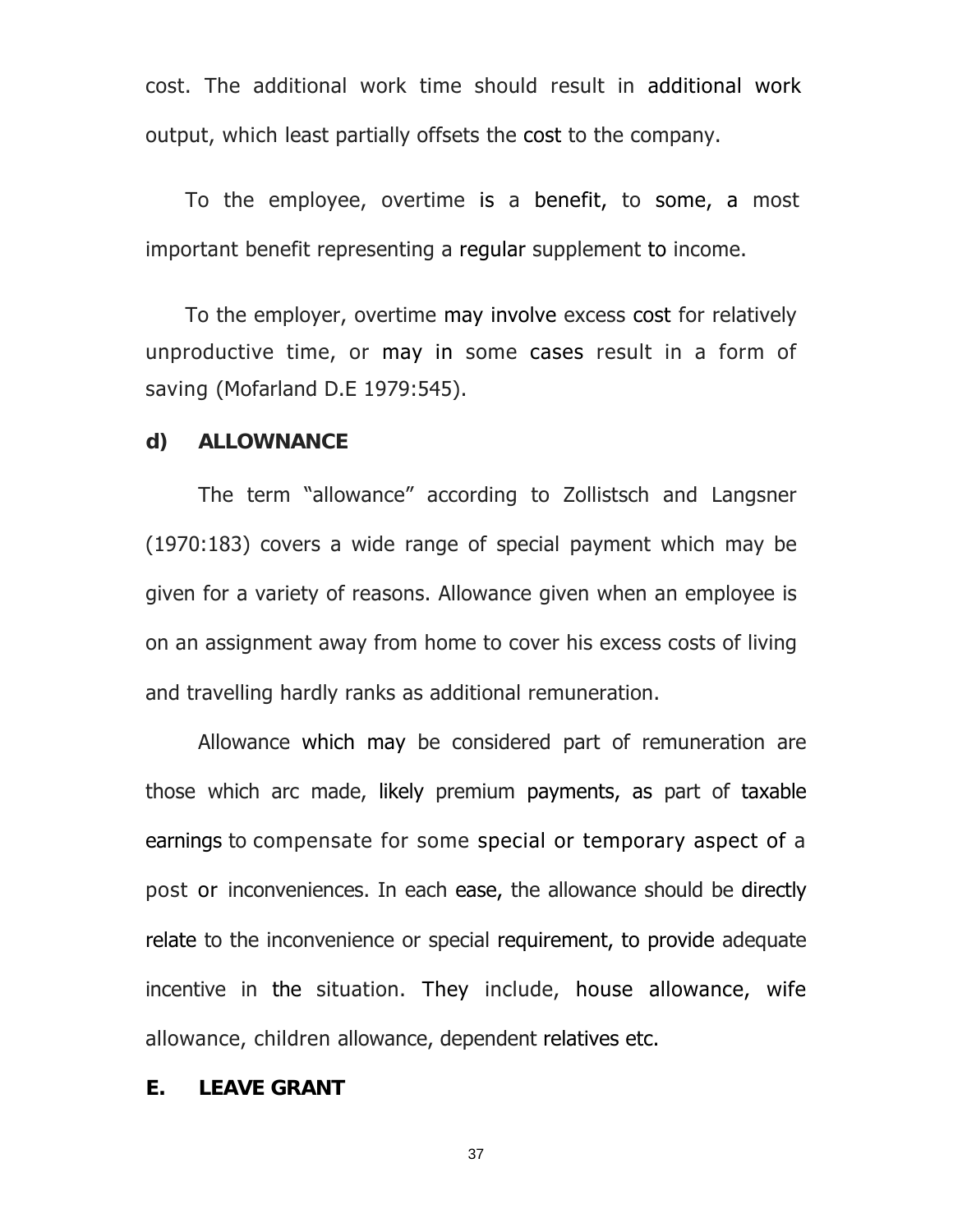One of the most important benefits is the granting of paid leave. At the lime of writing this research, the majority of staff employees arc granted three weeks paid leave a year. Incidentally, G.Mc Bcath and D.N. Rands (1976:329 330) informed medical opinion is firm (serious) concerning the need for four weeks leave for staff, most especially the executive to counteract the inevitable stress associated with their posts.

The minimum leave entitlement of three weeks plus six statutory days costs the equivalence of over 8% of the payroll over the working year. Calculated on the basis that the over 8% of the year, stall arc on leave and not productive.

Weeks basic leave  $+1.2$  weeks statutory leave  $\times 100$ 

 A total of 52 weeks in a year  $= 8.1\%$ 

### **(F) PENSION**

There are few staff employees who do not enjoy the prospect of receiving a pension when they retire from service.

However (MC Kersie and Hunter 1973:144) the many pension plans which individual companies have developed or purchased from specialist pension companies varies substantially, both in cost to the company, contribution from the employee and benefits from the employee.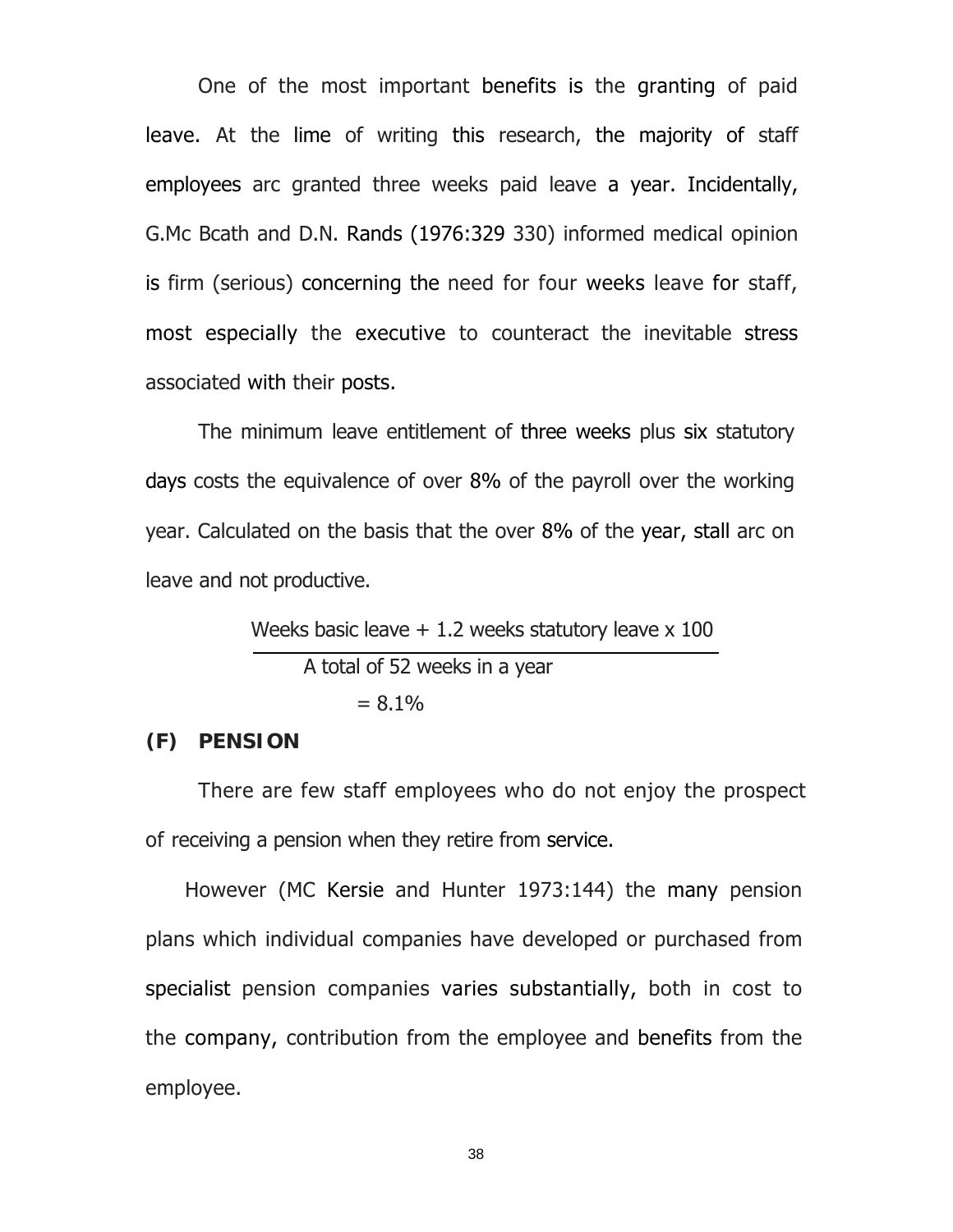According to G. Mc Beath and D.N.Rands (1976:336) the simplest type of schemes covers simply a straight pension for the employee at the time he retires.

Normal retiring ages in Nigeria today is 60 for both men and women. Although an increasing number of plans cater for retirement, without loss of pension rights, up 5 years earlier than this. In addition, many plans color for situations in which the company may wish to retire one of its old staff, perhaps on grounds of failing performance and, in view of long service, docs not wish to simply fire him, but prefers to retire him on reduced pension. Such plans have incorporated a scale of actually calculated reduction in pension entitlement for retirement up to ten years before the normal age i.e. (60 years).

The basis for most pension calculation is an accumulation of a percentage of the average salary for each year of service over a specified number of years of service, or occasionally ever-final salary. More especially, a typical example would provide for N11½% for each year's service. Some pension schemes limit payment to 50% of final salary, although the legal limit is at  $66<sup>2</sup>/3$ % of final salary.

# **(g) LIFE ASSURANCE**

Some pension plans, according to G.Mc Beath and D.N Rands (1976:336) provide for life assurance in areas where the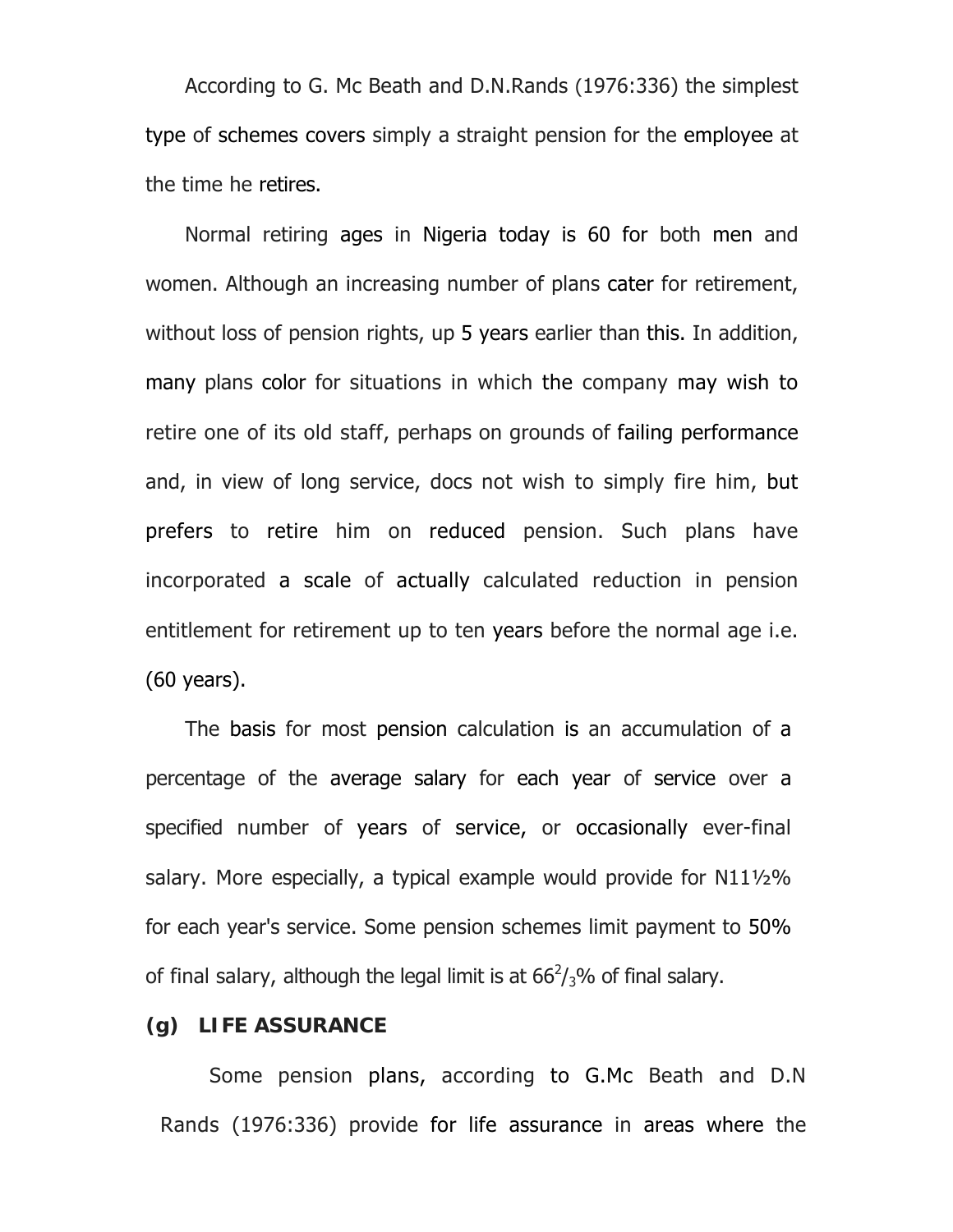employee dies after fairly long service or where he dies within say, five years of retirement and has not drawn a minimum defined sum in pension benefit.

This usually takes the form of an arrangement through one of the major life assurance companies the cover of all staff at rate, which is substantially below those normally available to an individual on the open market. This cover may be arranged entirely at the company's expense, or more usually arrange as a benefit, which employees are encouraged to take up on the extremely advantageous terms offered

#### **(h) MEDICAL BENEFITS**

According to G.Mc Beath and D.N Rands (1976:33) this refers to the provisions of medical services to any staff. Though this incentive exerts considerable influence on the performance and morale of the worker, it affects mostly their sense of security. As in terms of the cost, time is saved compared with them going to a public hospital. It was found that the provision of this incentive has a favourable effect on the rate of sick. No wonder many companies arrange for their members of staff to have regular medical check-up to ensure all is well. Apart from detailed checks of this sort, general x-ray examinations are widely supported, together with the provision of medical facilities against any epidemics.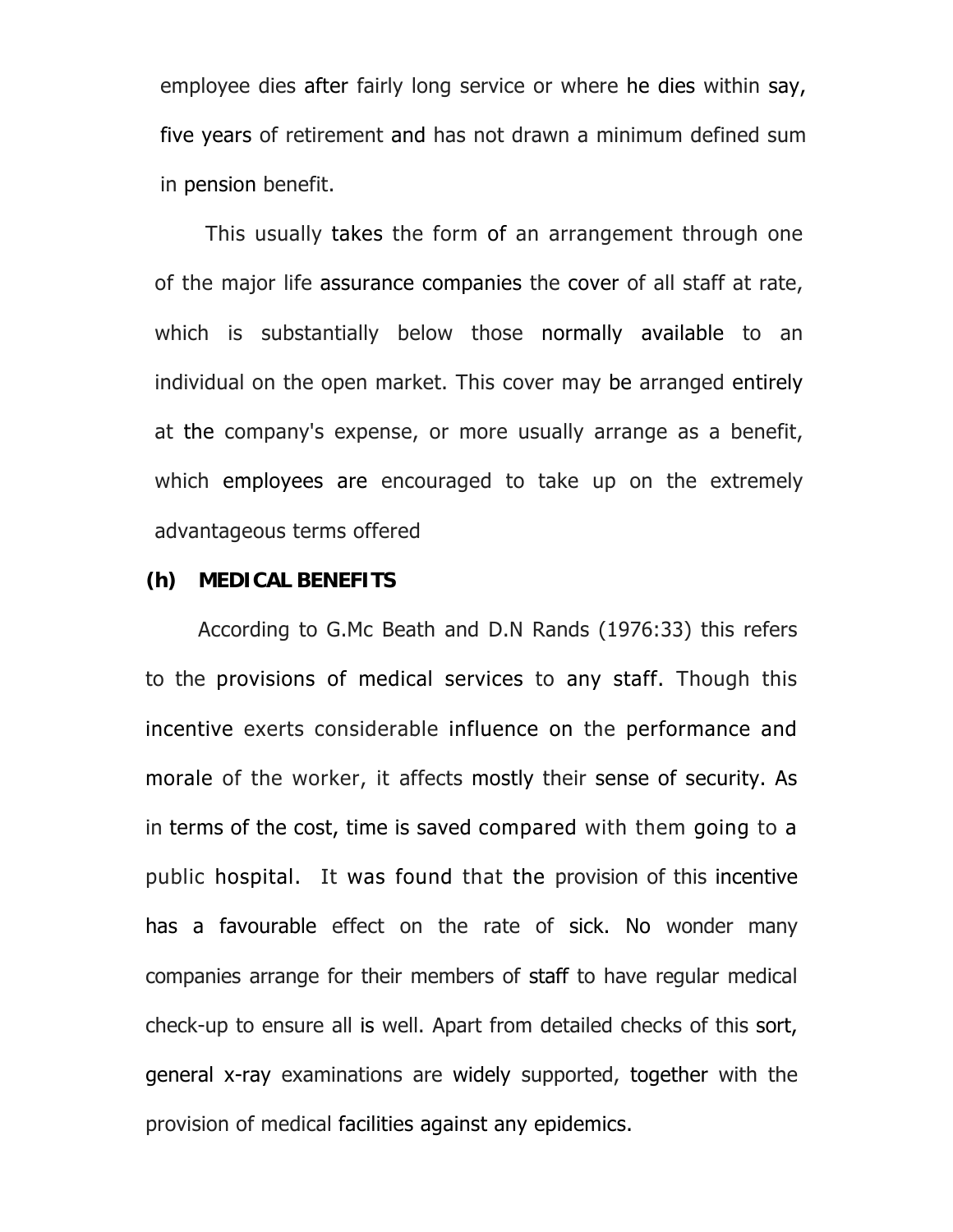Most of these items have a marginal cost, which is more than offset by reduction in lost working time. It is also a fact that these facilities arc widely appreciated by staff.

### **(I) MEAL SUBSIDY**

According to G. Mc Beath and D.N. Rands (1976: 338) wherever it is difficult for employees to return home for lunch, employers tend to make some arrangement to ensure that their staff arc adequately fed at mid-day on an industrial estate or in a large factory, this normally takes the form of providing canteen services, while in town or city centers, where the office accommodation is very close to existing canteen or restaurant facilities some form of luncheon Voucher may be issued

Depending on the efficiency of the catering organization, the cost of the benefit to the company may be marginal or even nil, but in some cases, it is equivalent to 3% or 4% of total pay-roll cost of the employees concerned.

### **(J) TRAINING**

Training according to G. Mc Beath and D.N. Rands (1976: 33a) is an act of acquiring more knowledge or skill to do a particular job.

Though, the company has training department which plans, organizes and coordinate any formal training programme for the employees, it nevertheless sends some of its staff on certain short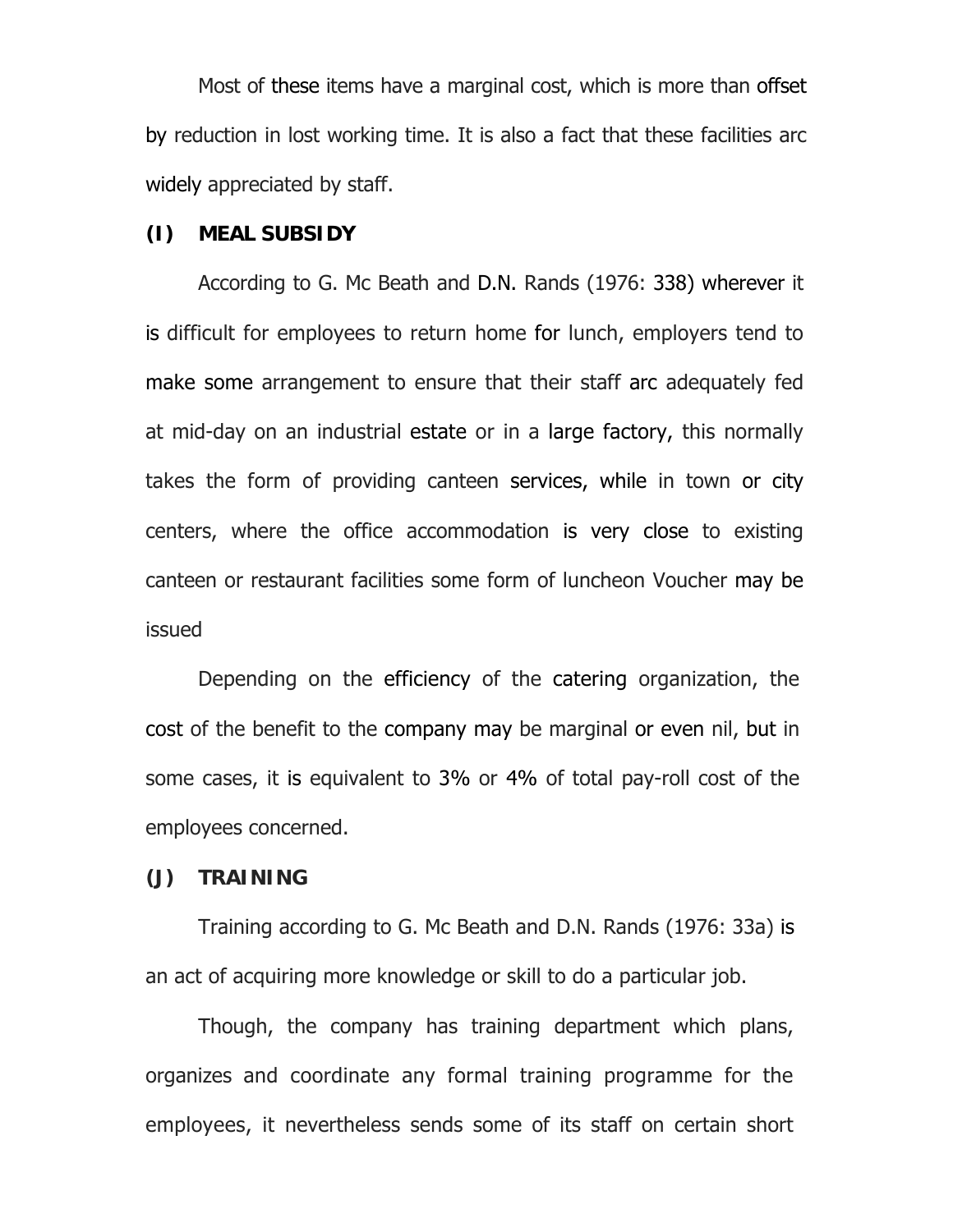courses. The others like the apprentices learn on the job.

However, (Stanley ML Babson 1974:129) the cost incurred in the course of training the workers either within or outside the company (institution of learning or at other bigger companies) are taken to overhead at the end of the year or month.

This training helps in impacting more knowledge and skill on the workers thereby increasing their efficiency and productivity.

#### **(K) PROMOTION**

This according to Vernon A. Musselman and Eugene H Hughes (1981; 177) is the vertical movement of employees in the organization. It is an individual incentive scheme, which usually involves the acquisition of more skills and experiences to be able to assume more responsibilities and exercise wider power or authority.

This incentive is meant to satisfy human desire to move up as a result of learning and acquiring more skills and experience. This is because where there arc no prospects for promotion, the effects are easily noticeable, particularly in a very ambitious worker, and the symptoms usually takes the form of instability, irrationality in behaviour and lack of enthusiasm at all times. In certain extreme cases such employees ever leave and go for that offers such opportunities.

### **(L) SALES INCENTIVE**

According to William F. Dinsmore (1965:9) most companies have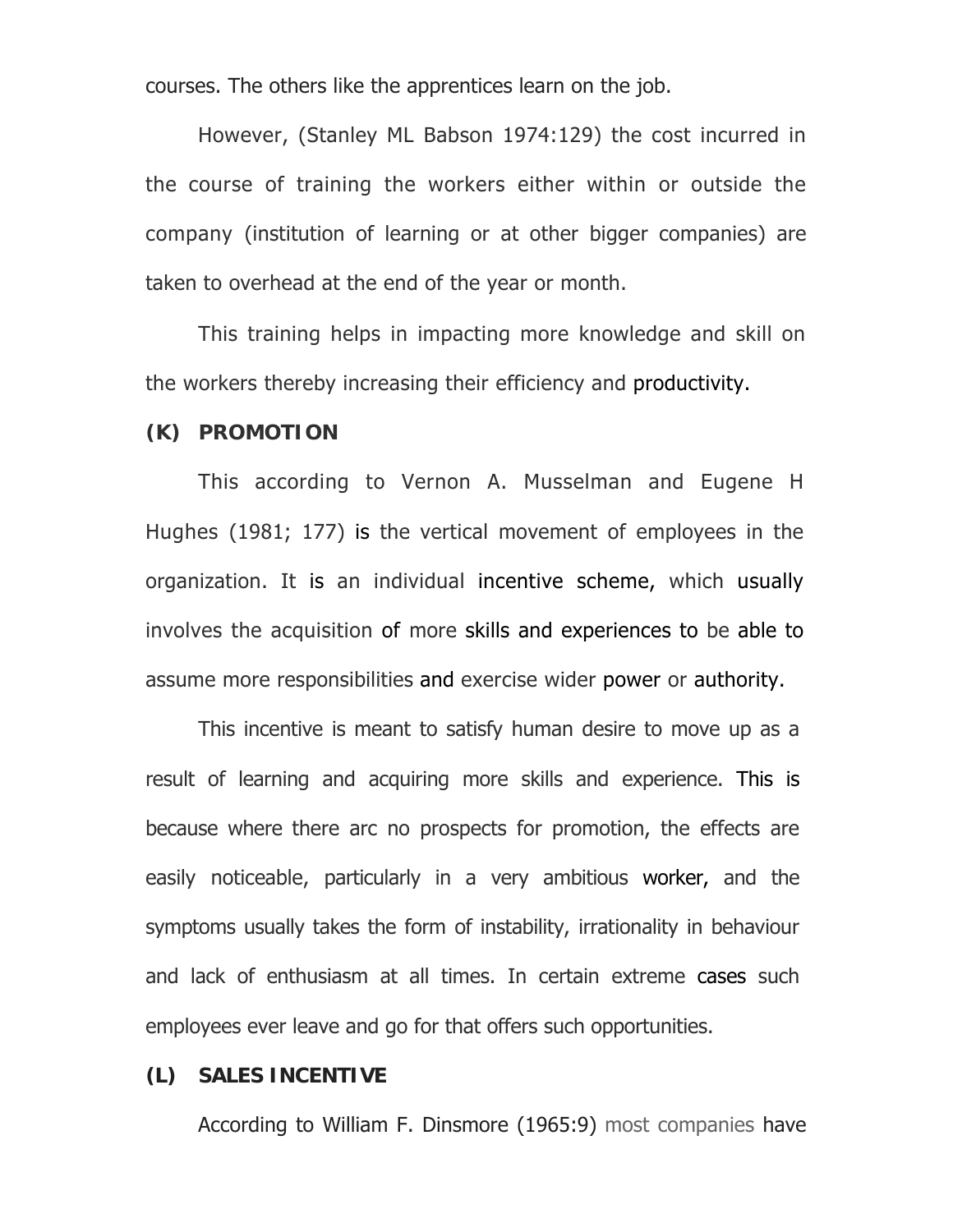special compensation plans for their salesman, just as they have separate plans for executives, factory and clerical personnel. The typical reasons according to Richard C. Smyth (1968: 114) given by firms for paying their salesman on an incentive basis are as follows:

- i) Less supervision is required because the salesman has an incentive to produce, rather than to live on the job.
- ii) Sales work especially lend itself to incentives when sales and control job results in a greater degree than people who have to work as a team or depend on each other.
- iii) It puts new life into a sales force, and extra sales arc produced when competent salesmen are adequately rewarded for their extra efforts.

In developing an incentives plan for salesmen (Lassor A Blumenthol 1965: 66) it is necessary to be able to identify and measure job performance and to decide on a basis of reward. This requires that management determines what goal it is seeking and have available accurate data on sales and market conditions that will enable them establish a standard for proper sales performance.

If management is not able to read the economic condition properly, it may establish impractical sales incentive too small pay out for salesmen or too high a sales expense.

### **(M) BONUS AT THE END OF THE YEAR**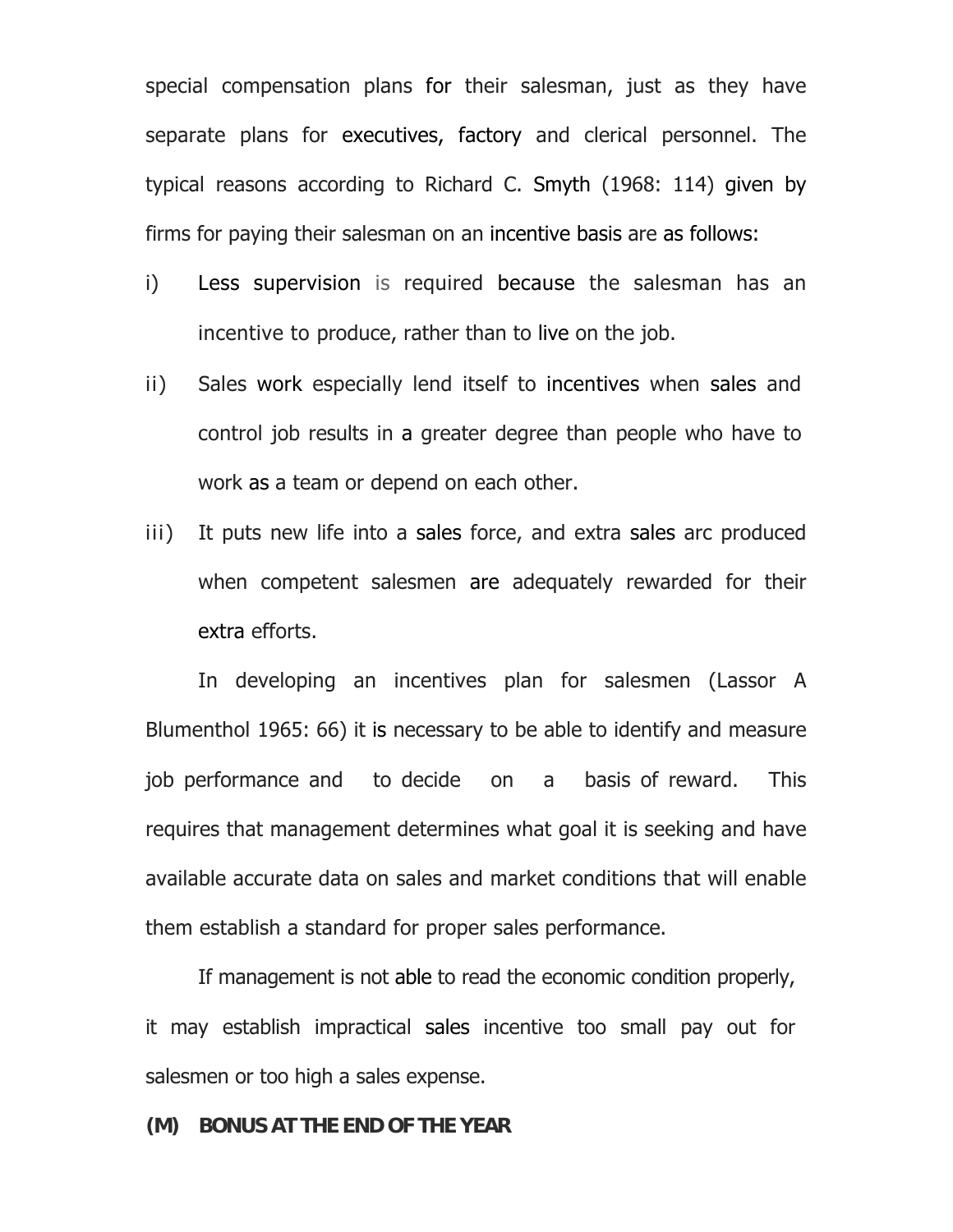This normally works hand in hand with sales incentive. The organization will give bonus to any staff who produces most, sells most depending on the duty of such am individual. Bonus is defined as any addition out of your regular income. It could be bonus in monetary terms, no rent or very low rent, free feeding for a particular period etc.

#### **(N) JOB SECURITY**

One of the major means is getting he best out of a worker is job security. This means assuming a worker that he will continue to have his job provided he does his duty and doing it without any reason him off. Take for example, if a staff knows that it is part of the companies' strategy to lay off workers after 5 years in order for such company or organization not to pay gratuitee. Most staff there will not put in their best. The reason is simple they are denied their right. Or another example is if and organization may fold up or become bankrupt at any moment. Once staff find out, the will be looking for belter jobs elsewhere is jobs with better security. And this will affect production or general output because his mind is divided. The reason is that he is looking for a move stable job. And in a country like Nigeria were the economy is bad and workers generally appear liacadasical, it should be known that without job security, and people won't really work.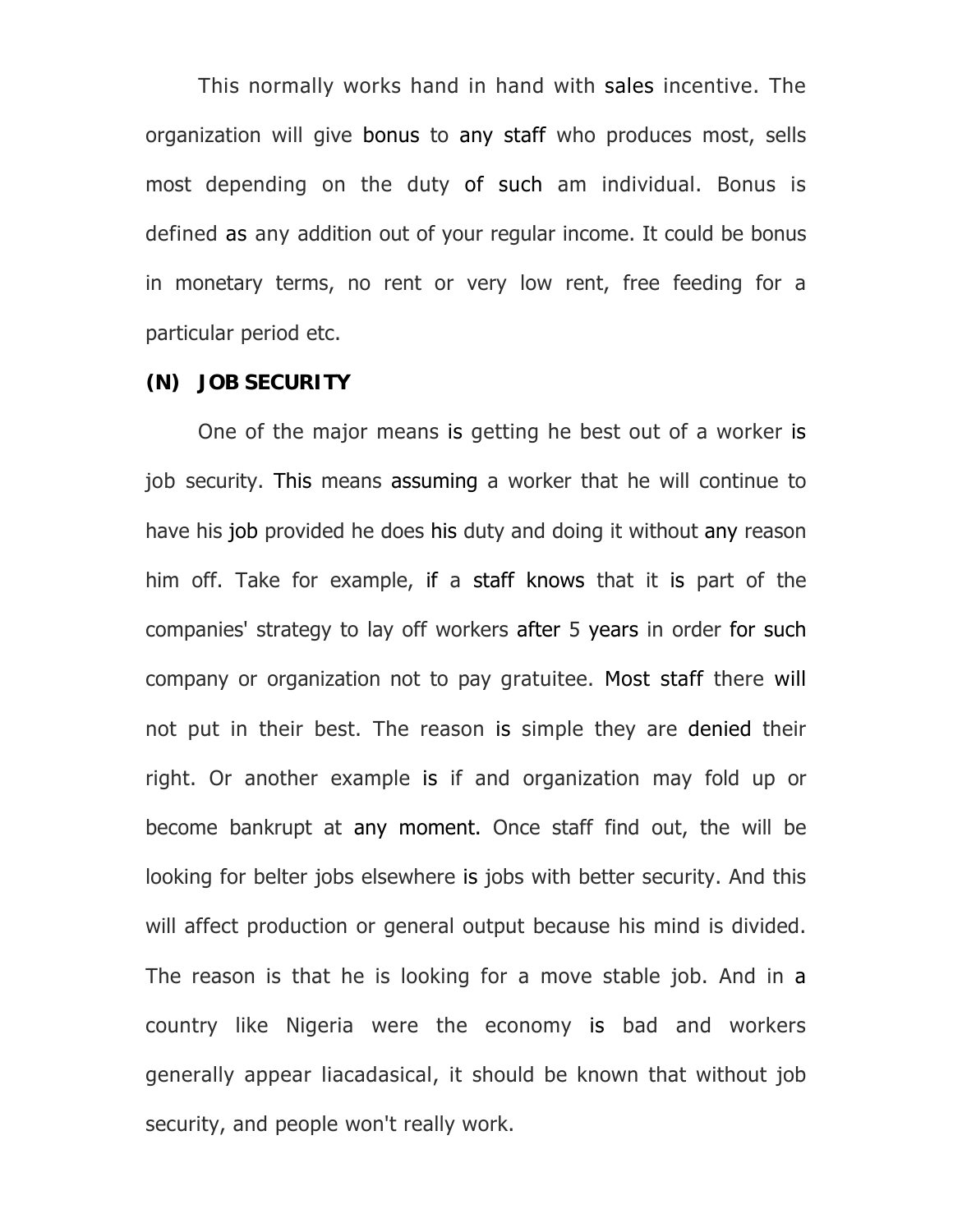### **(O) GRATUITEE**

This is a huge amount of money given to employees after working a considerable long time for an organization to thank such worker for the work he has contributed or done for the organization. In Nigeria, gratuitee is paid or rather a worker (employee) is entitled his gratuitee after 5 years of his services rendered to that organization, or a minimum of five years and above. This is also given not withstanding death, Even if such an employee dies while in office and such employee has attained five years and above, his next of Kin is expected to have the money. Gratuitee is one of the key factors job hunters (seekers), employed staff and others concerned seek in the office. So most times people tend to work more because the longer you work, the higher your gratuitee.

#### **2.1.4 ROLES OF INCENTIVES**

No book on the financial cost considerations of man can be compel without some discussion on the role of incentives. It is obvious that extra compensation provided by incentives in many instances becomes the catalyst whereby man obsolescence becomes feasible.

Actually, incentives are so varied and so dynamic that they could be he subjects of the book by themselves.

Third Chapter cannot possibly cove the consequences of all wide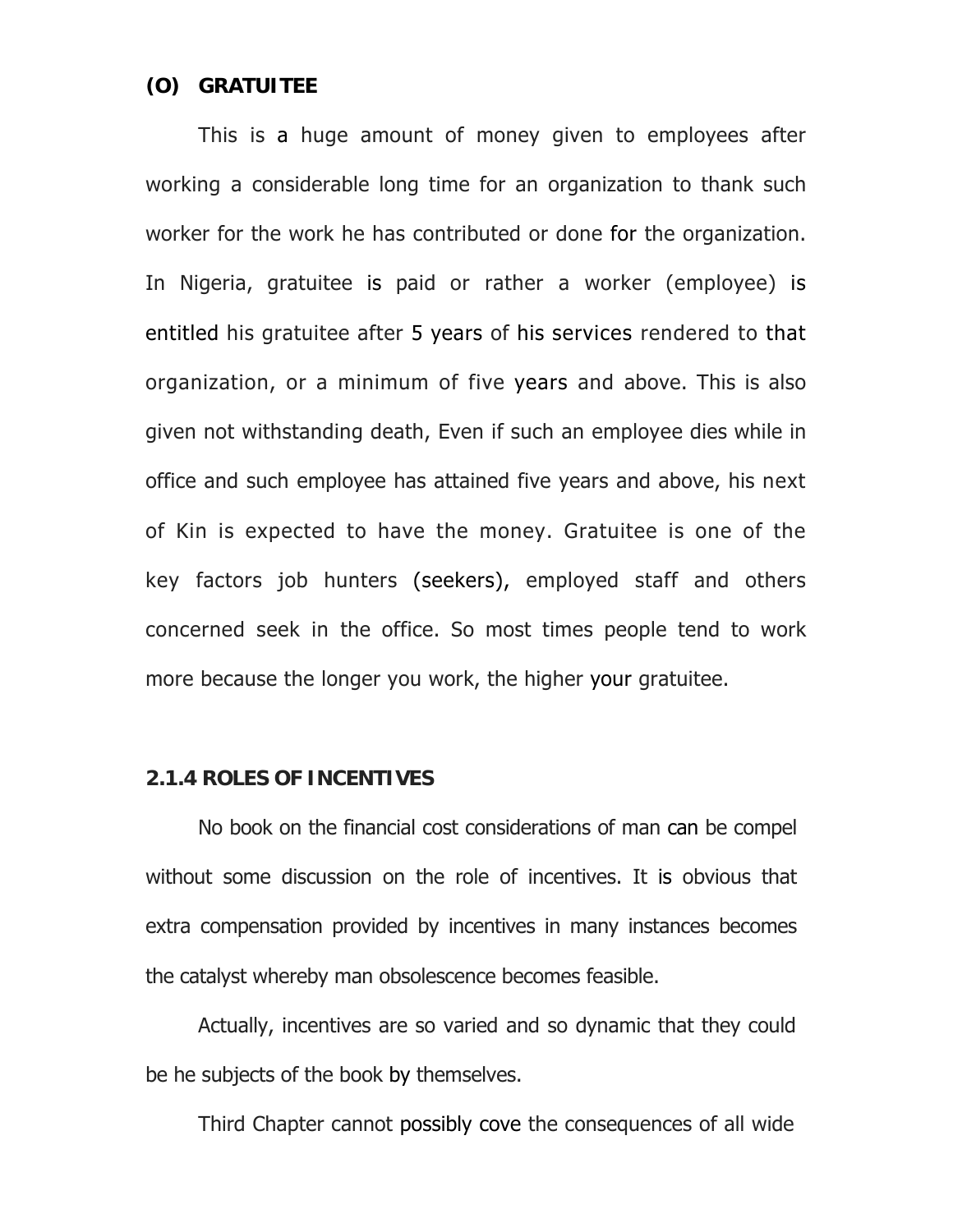variety of present day incentive alternatives, but at best the most common ones such as fringe benefits bonus and other financial incentives.

There are quite a number of reasons for having incentives one and the most obvious and predominant is the desire to stimulate productivity or achievement, which will basically yield a greater economic benefit to the company i.e. for a given job. A worker is given lime frame, he exceeds this, and he takes and earns a bonus above wage.

The more production above took, the higher their bonus and the greater his take home pay, as this lake home pay increases, the per unit production cost of the article he is producing declines, providing decreased costs and better margins for his company.

A well conceived or throughout incentive plan will include the following objectives. They are divided into two:

(A) Is for management

(B) Is meant for employees.

# **(A) FOR MANAGEMENT**

i) Lowered cost resulting from increased productivity.

- ii) Improved cost control, leading to production that is more consistent, uniform and fewer variables in actual cost.
- iii) Improved utilization of facilities.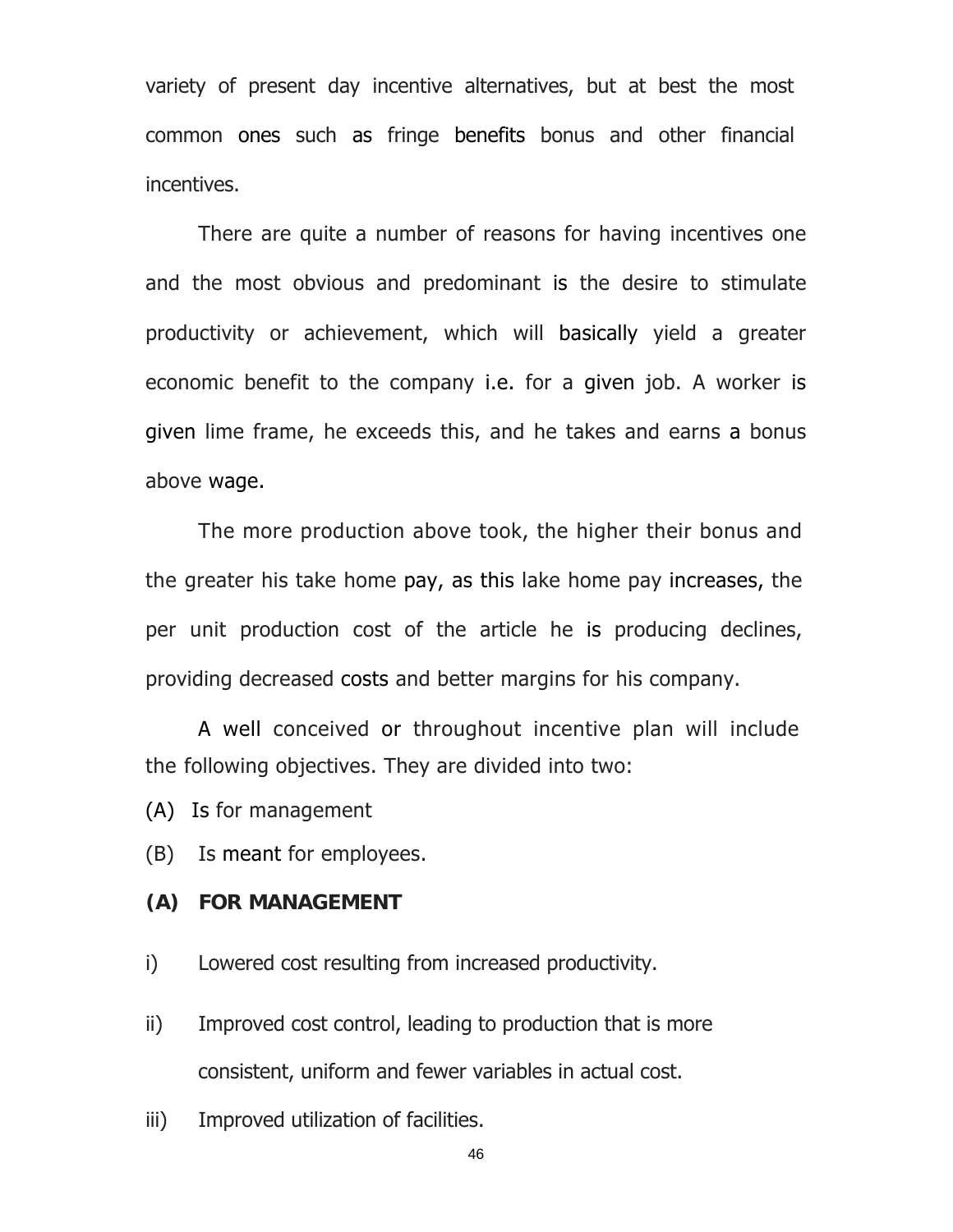- iv) Improved workers morale, as earning become proportional to work input.
- v) Substantial training of workers and managers in order to support greater worker involvement.

The following highlighted points are explain under:

- 1) Lowered costs resulting from increased productivity:- It is clear that the higher productivity is, the higher the profit of such organization and this in essence reduces cost because it does not give room for lazy or redundancy in such organization since output is measured and followed strictly by the management of such organizations.
- 2) Improved cost control, leading to production that is consistent uniform and less variable:- Since you can easily measure workers output, you can easily control cost in the since that you hive staff when necessary. And in essence, you tend to have an organized company without too many complications
- 3) Improved utilization of facilities:- In most organizations with good incentive scheme, you expect your staff to work with all the resources in terms of technology provided to him or her. Since you pay him or her very well, you expect the best and nothing less.
- 4) Improved workers morale as earnings become proportionate to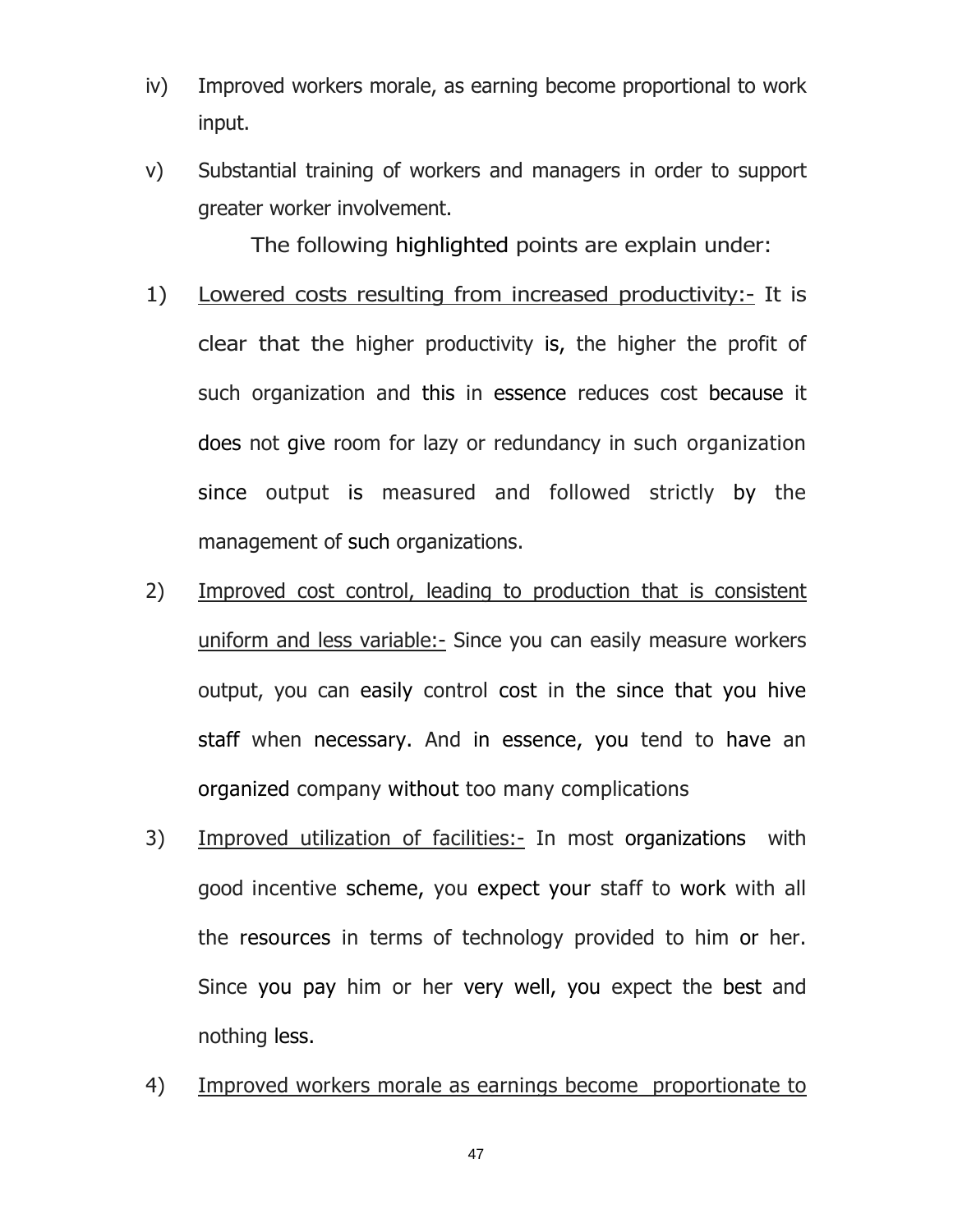workers output:- You improve the morale of staff who work more since there are things like bonus etc. for better output and you encourage others since every body will want a belter pay pack. And secondly, you won't make other dedicated workers to be less eager to work.

5) Substantial training of workers and managers in order to support greater work involvement:- You train both workers and managers together by allowing them to go on course so that they can both gain in terms of the study they went for and they can also work better and this will ensure profitability and good output.

### (B) **FOR EMPLOYEES**

- i) An opportunity to earn money in excess of base rate and in proportion to individual effort.
- ii) An opportunity for individual recognition
- iii) An opportunity for a healthful competitive spirit among employees,
- iv) An opportunity for employees to control (at least partially) the level of their standard of living by their own initiative.
- v) Preparation for managerial position.
- 1) An opportunity to earn money in excess of base rate and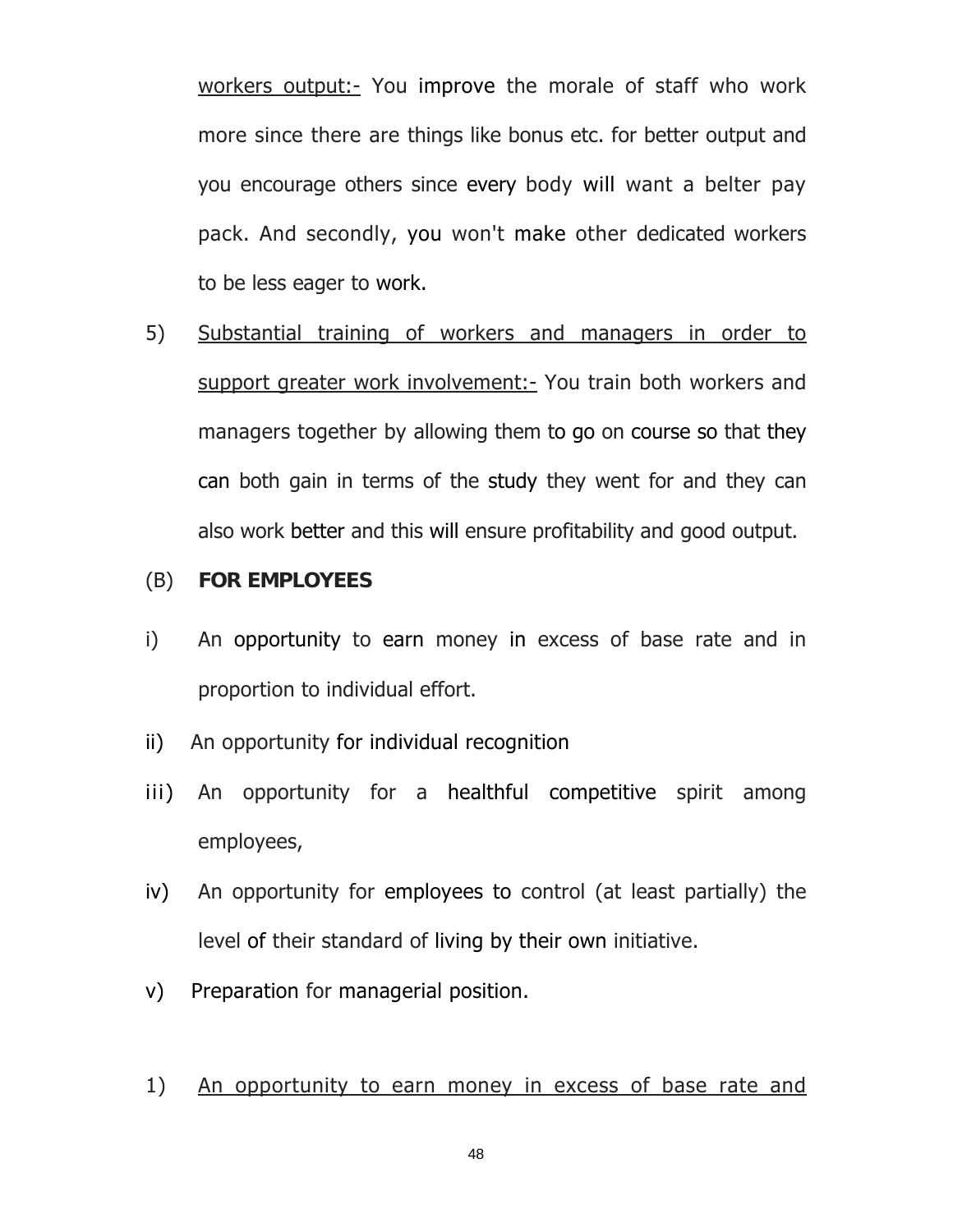proportion to individual effort:- For employees, incentives make them work harder even if they don't want to. This is because you need more money and in a place like Nigeria were cost of living is very high, you need to make as much money as you possibly can.

Furthermore, it improve you technical know how whether wanted or not and aids them for managerial position.

- 2. An opportunity for individual Recognition:- Most staff or employees want to out do their fellow staff in order to looked out as outstanding staff and when promotion comes, they will be picked instead of their fellow workers this is because of the simple nature of human beings, having to be more popular, wealthier and recognized by other people and to be admired.
- 3. An opportunity for healthful competitive spirit among employees:- Since it is known by every staff that the more you work, the more you pay check and that there is bonus for every extra work done sub-ordinate staff will tend to compare in order to make a lot of money and this is turn improve output or productivity.
- 4. An opportunity for employees to control the level of their standard of living by their own initiative:- This point is linked to the ones above since you make more money when you work harder, earn more and in general, have a high standard of living.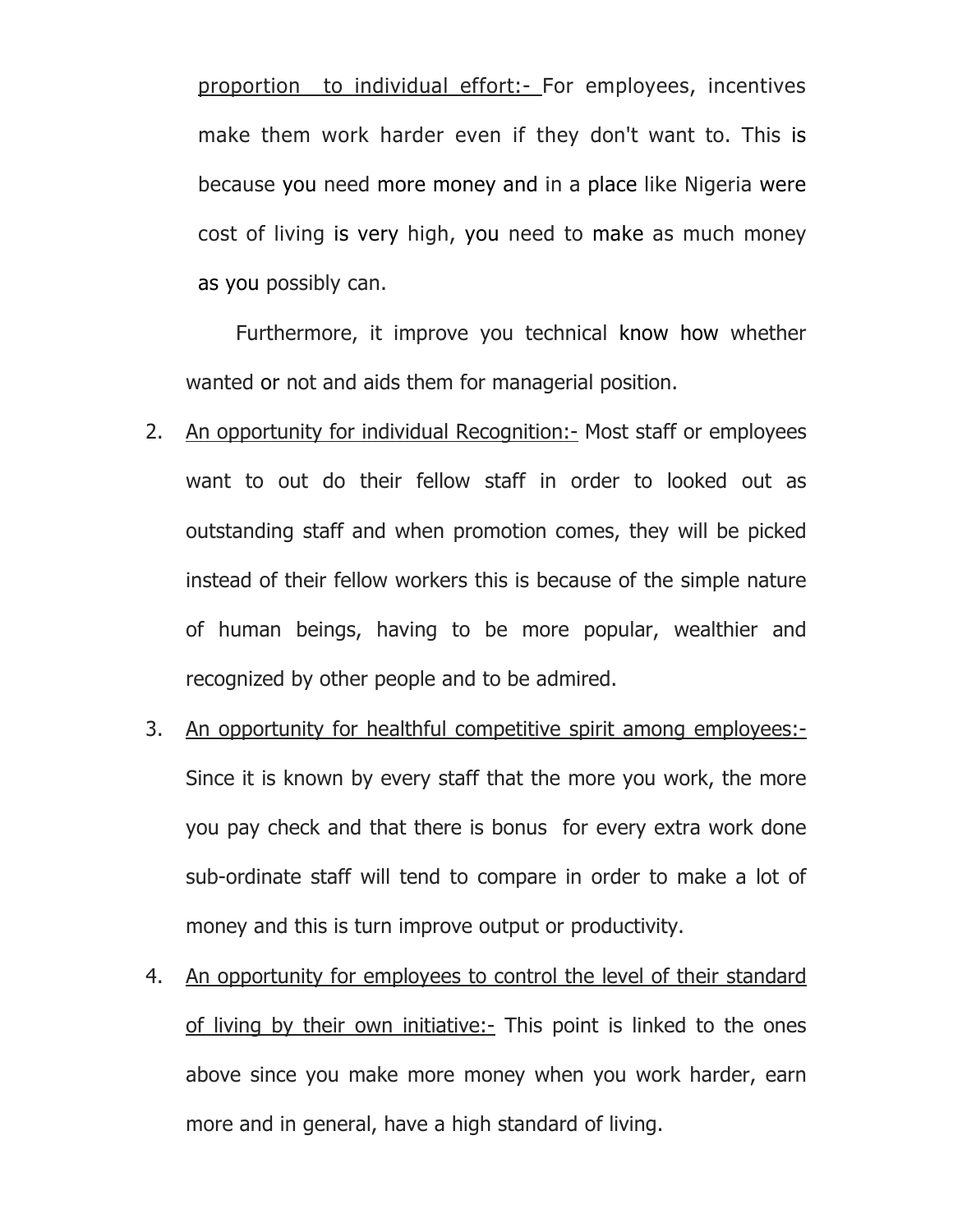5. Preparation for managerial position:- Most sub-ordinates staff, work very hard to be out standing, gets the knowledge and hope for promotion. In this way, they prepare for management position. Stanly M. Babson, Jr. (1974; pg.109).

 All the points listed by the employees can be summarized as quality of work life (QWL).

 QWL may be defined and operationalized in terms of employees perceptions of their physical and psychological well being workers the opportunity to make decisions about their jobs. The design of their work places and what they need to make products or to deliver services most effectively.

 Its focus is on employee and management operating a business together joint labour management co-operation is the very essence of QWL effort but participation can take several forms. The most effective to combine are:

- 1. Financial reward to workers for productivity improvement.
- 2. Job changes that involve substantial increase in workers responsibility and autonomy.
- 3. Substantial training of workers and managers in order to support greater worker involvement.

 Although there are many pit falls associated with instituting a productivity improvement or QWL program, the potential financial gain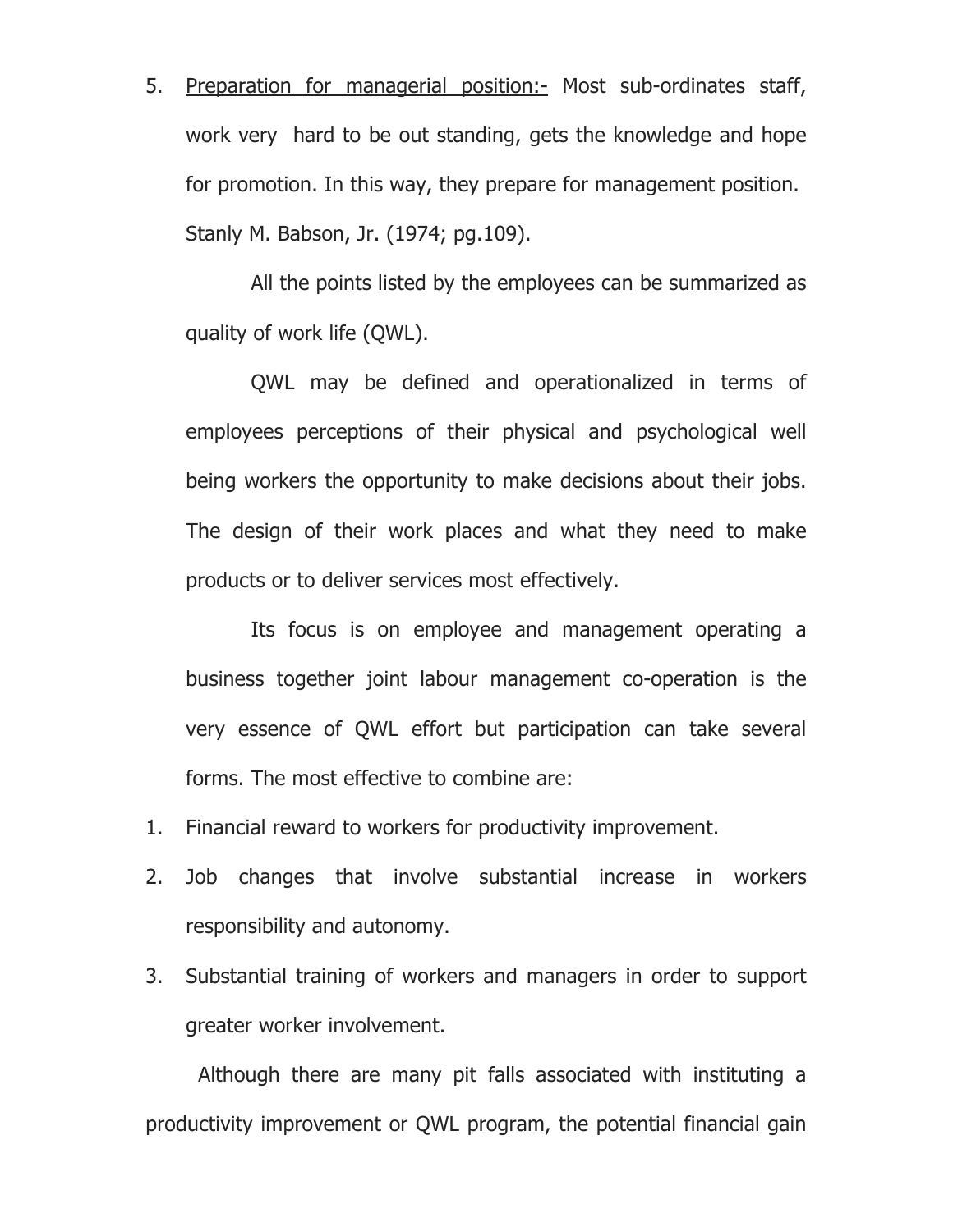may well justify the efforts.

# **2.1.5Human Capital Development**

 The term human capital formation refers to the 'Process of acquiring and increasing the number of persons who have the skills, education, expertise and experience which are critical and yet crucial for the economic and the political development of a country. Human capital formation is associated with investment it man and his development as a creative and productive resource' Harbison (1962). Similarly, Bontis et al, (1999) in Armstrong (2006:8) captures human representing the human factor in the organization, the combined intelligence, skills and expertise that give the organization its distinct character. The human elements of the organization are those that are capable of learning, changing, innovating and providing the creative thrust which if properly motivated can ensure the long-term survive, of the organization. According Schultz (1196,) and Onah (2003:4), there are five ways of developing human resources:-

- (i) Health facilities and services, broadly conceived to include all expenditures that affect the life expectancy strength and stamina, and the vigour and vitality of the people.
- (ii) On-the-job training, including old type apprenticeships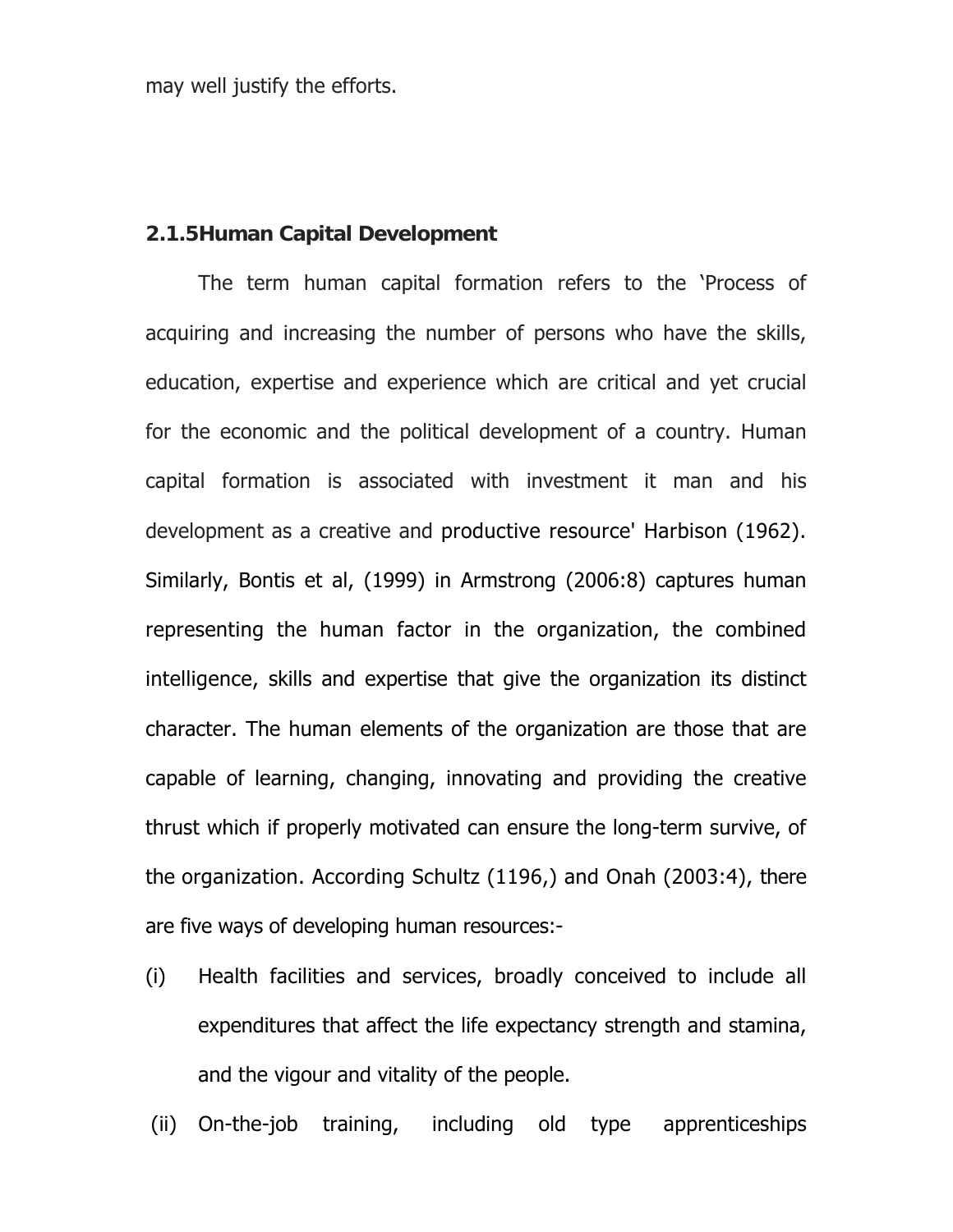organized by firms.

- (iii) Formally organized education at the elementary, secondary and, higher levels.
- (iv) Study programmes for adults that are not organized by firms including extension programmes notably in agriculture migration of individuals and families to adjust to changing job opportunities. To this list may be added the import of technical assistance, expertise and consultants. In its wider sense, investment in human capital means expenditure on health, education and social services in general; and in its narrower sense, it implies expenditure on education and training. It has become conventional to talk about investment in human resources in its narrower sense because expenditure education and training is capable of measurement as company to the expenditure on social services.

The notion of investment in human capital according to

Harbison et al (1964) in Jhingan (2008:387) is of recent origin. In the process economic growth, it is customary to attach more importance to the accumulation of physical capital. Now it is increasingly recognized the growth of tangible capital stock depends to a considerable extent human capital formation, which is the 'process of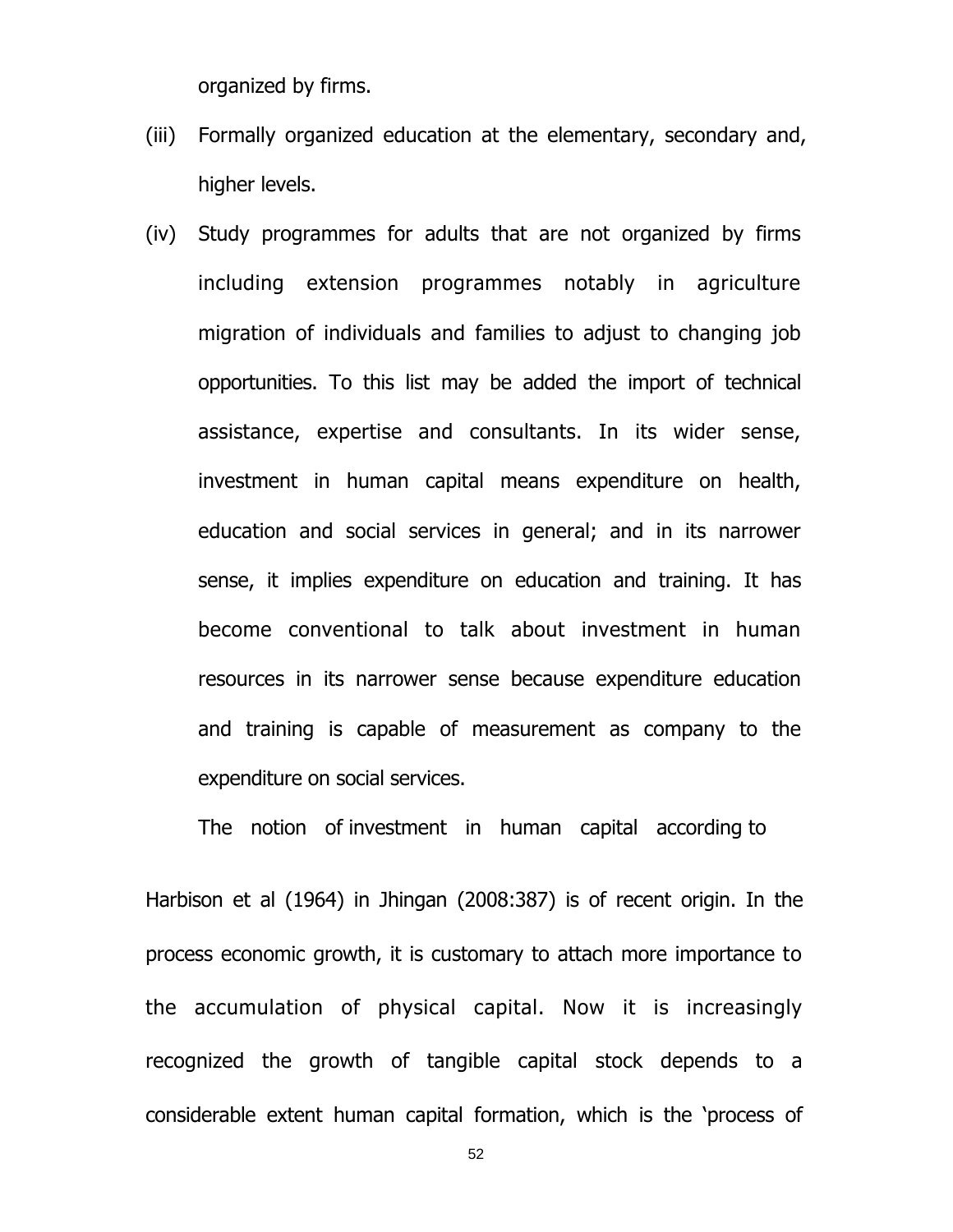increasing knowledge the skills and the capacities of all people of the country. Development experts including human capital specialists such invested in human beings. It is therefore their view that it is the lack investment in human capital that has been responsible for the Slow growth of the LDCs. Unless such economics spread education knowledge, and know-how, and raise the level of skills and physics capitals, there may never be progression in the level of know-how that the ultimate driver for growth and development.

Underdeveloped countries are faced with two diverse manpower problems. They lack the critical skills needed for the industrial section and have a surplus labour force. The existence of surplus labour is to considerable extent due to the shortage of critical skills, accordingly these diverse problems are interrelated. Human capital formation aimed at solving these problems by creating the necessary skills in man as productive resources and thus providing him gainful employment.

Development race will be seriously hampered and limited without the requisite human capital, this is because without human capital in it adequate form, no aspect of the economy can function or function optimally. The LDCs therefore requires very large doses of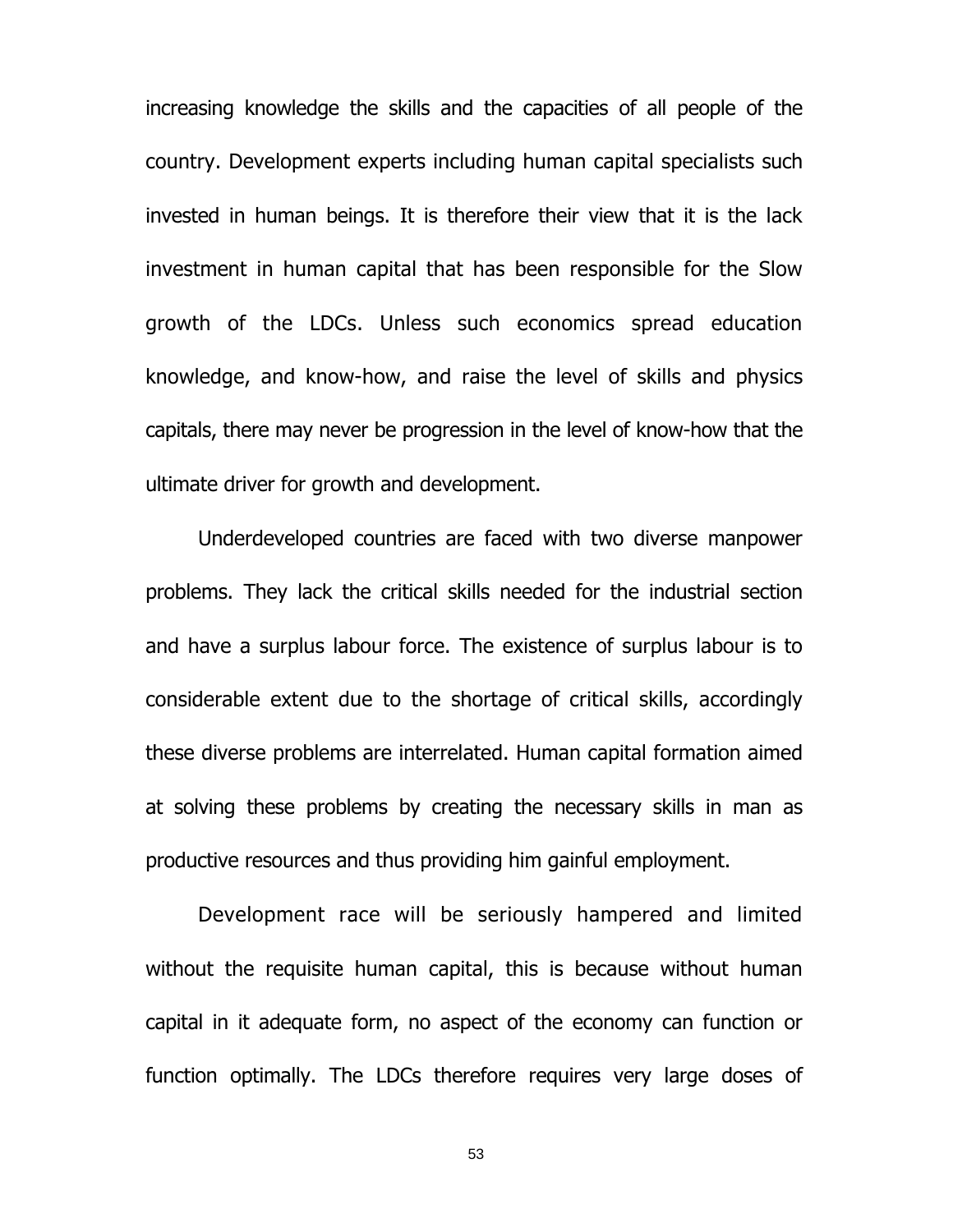strategic human capital for any meaningful headway to be made in their development.

The LDCs or underdeveloped countries as posited by Jhingan (2008:395) are strongly committed to the programmes of constructing roads, dams, powerhouses, factories pertaining to light and heavy industries, hospitals, schools, colleges and a host of other activities associated with development planning. For this, they need engineers, technicians, technical supervisor, managerial and administrative personnel, scientists, doctors, nurses, veterinarians, agronomists, accountants, statisticians, economists, secretaries, stenographers etc. if there is a dearth of this varied type of human capital, .physical capital cannot be productively utilized. As a result, machines break down and year out soon, materials, components are wasted, and the quality of production falls.

Moreover, underdeveloped countries import physical capital for development but they are unable to utilize it fully due to the lack of the adequate, requisite or critical skill required for its operation. Though technical know-how and skills usually come with foreign capital, yet it is insufficient to meet the diverse and varied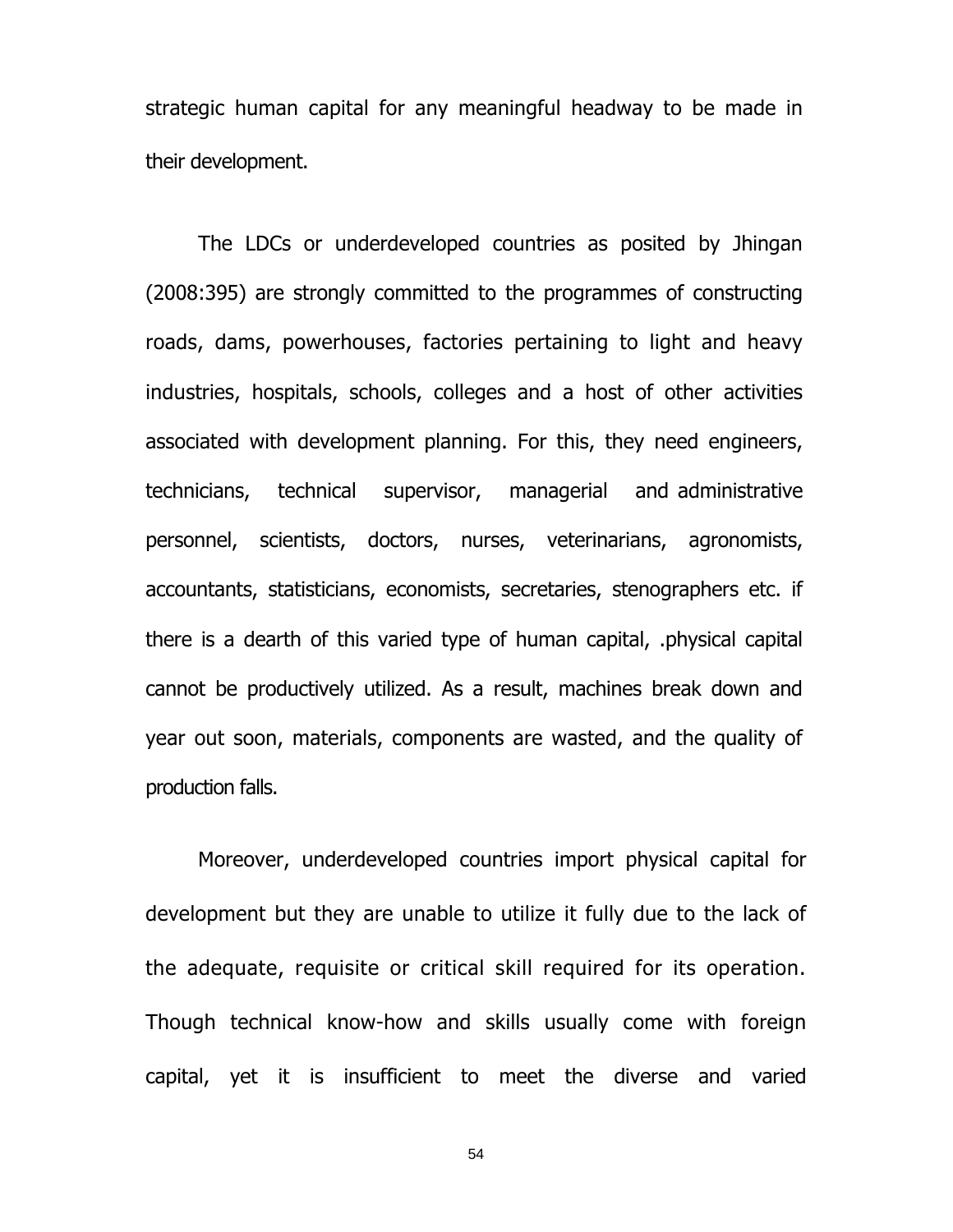requirements of the LDCs. Thus the failure of human capital to grow at the rate of physical capital has been responsible for the low absorptive capacity of the later in underdeveloped countries, hence the need for investment in human capital becomes of paramount importance.

Furthermore, the LDCs according to Jhingan (2008) are characterized by economic backwardness, which manifests itself in low labour efficiency, immobility, limited specialization in occupations and trade, deficient supply of entrepreneurship and customary values and traditional social institutions that minimize the incentives for economic change. He further maintains that the economic quality of the population will remain low when there is knowledge of what natural resources are available, the alternative production techniques that are possible, the necessary skills, the existing market conditions and opportunities, and the institutions that might be created to favour economic efforts and economic rationality.

To remove economic backwardness and instill the capacities and motivations to progress, it is necessary to increase the knowledge and skills of the people. In fact, without an improvement in the quality of human factor no progress is possible in an undeveloped country. In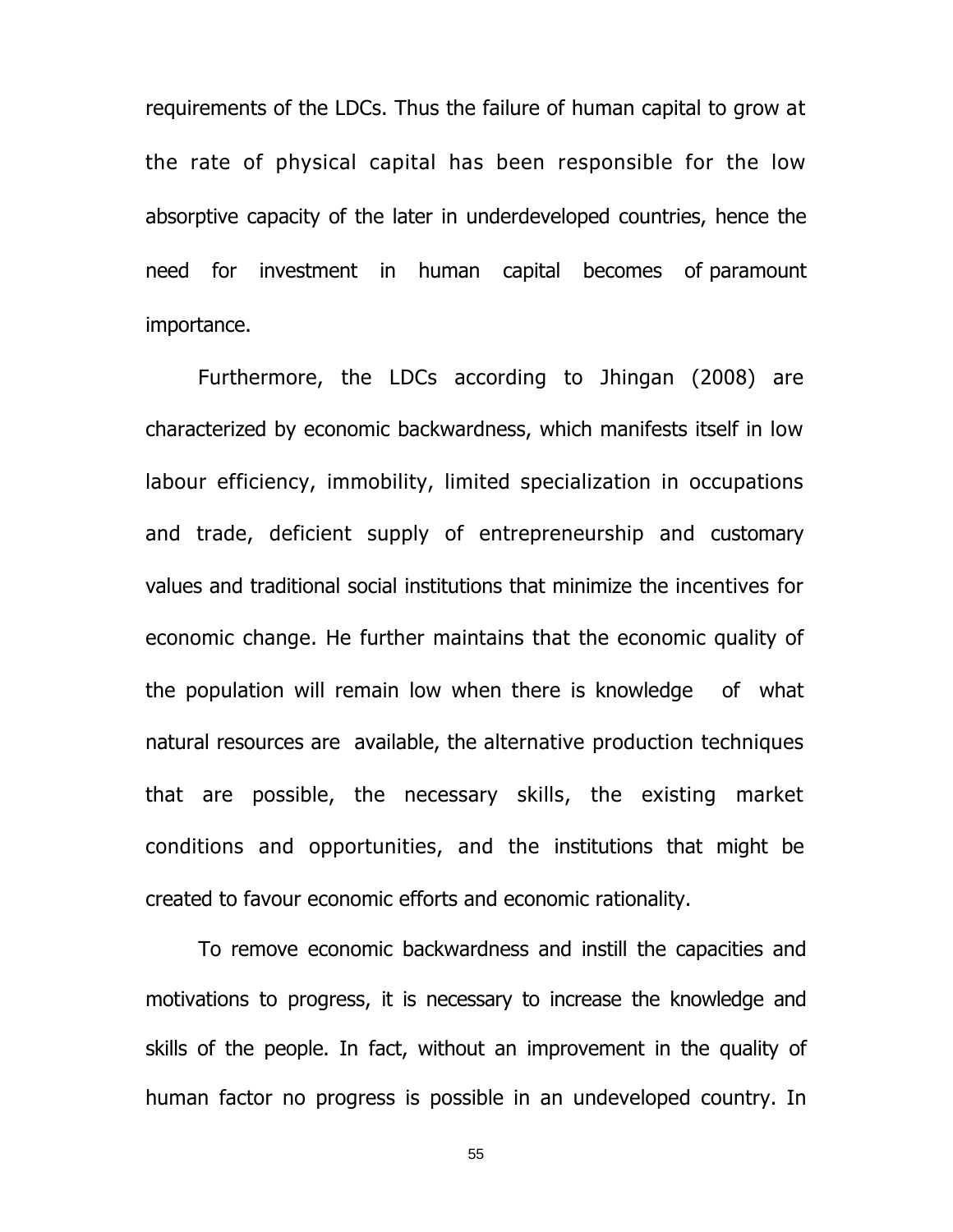short, investment in human capital is required to raise the general living standards of the people in LDCs and this is possible when education and training which will ultimately make for raise and increase income and living standards of the people.

Problems of Human Capital Formation: It is difficult to assess the total stock of human capital required in an underdeveloped country, just as it is difficult to determine how return on educational investment should be measured. There is the need according to Jhingan (2008:390) in the case of underdeveloped countries for appropriate human capital in the form of educated person in different vocations to provide the missing components in the initiate stages of their development. Similarly, Heintz (2009) opines that as they install complex equipment and methods of production, persons with critical skills are more important than just any other person. There is greater need for entrepreneurs, business executives, administrators scientists, engineers, doctors etc these are the persons that posses the requisite and critical skills with which the overall economy can growth however, the availability of these critical human capital is in short supply in the LDCs and to that extent, growth and development is either stunted or grows negatively.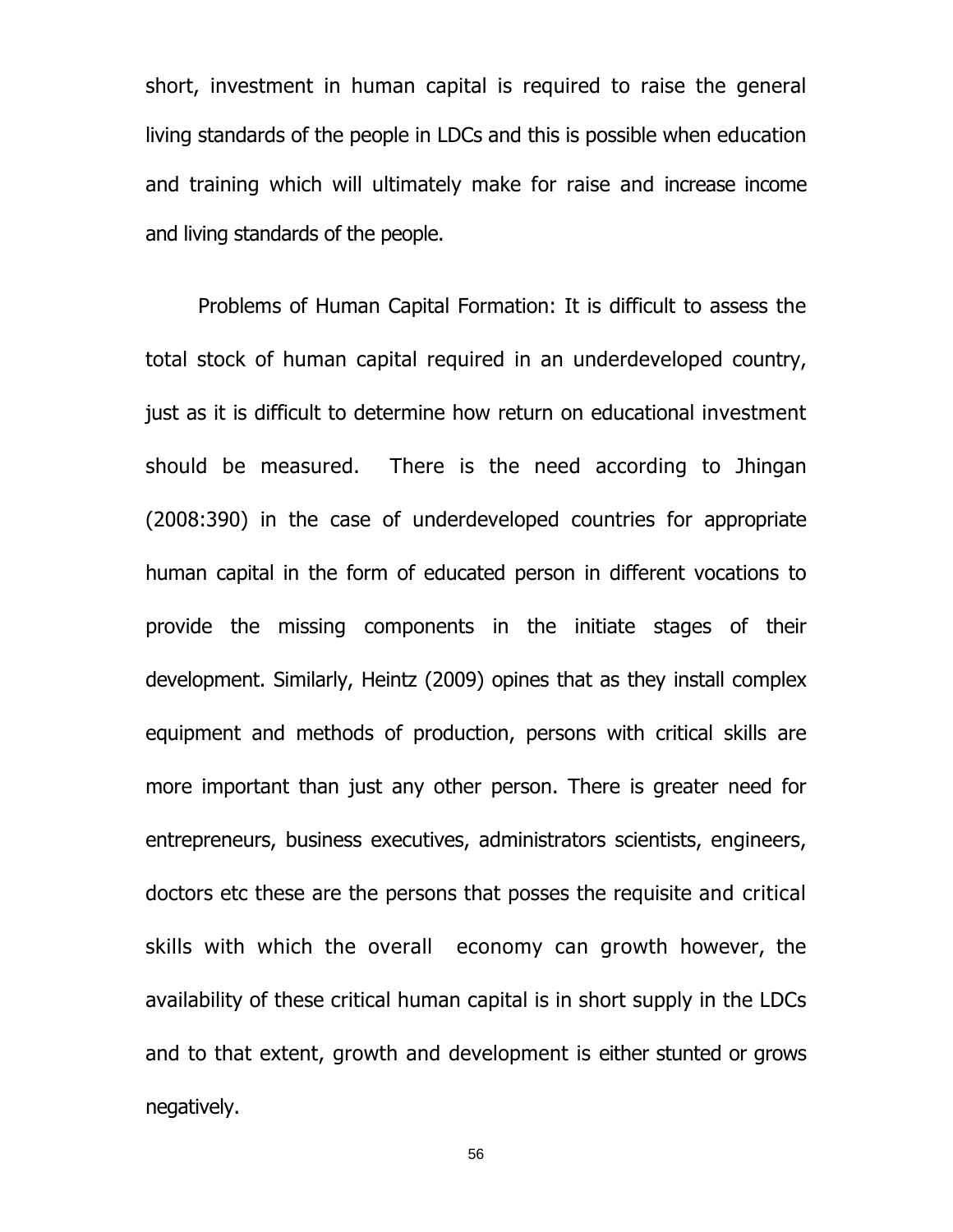So far as the pattern of investment in education gives so much room for concern, almost all the underdeveloped countries of Asia, Africa and Latin America accord a high priority to primary education which is often free and compulsory as in the case of Nigeria. It however, leads to according to Jhingan (2000) to considerable wastage and stagnation and puts a severe strain on the physical facilities and teaching personnel. Attention should also be given secondary education since it is people with secondary education that provide the critical skills needed the most for economic development.

 Moreover, there seem to be no deliberate effort to match the demand and supply of different types of critical skills through human capital planning. As a result Lewis (1962), submits that some countries go on absorbing poorly trained university graduates at a faster rate than their general economic growth, sooner or later and with their present expansion, many LDCs will have to contend with one of the most explosive problems of discontent and frustration, which is that of graduate unemployment. As a matter of fact, in consideration of the high cost of education, the educated unemployed certainly constitute a huge waste of human and material resources. To further compound the problem, of the defective educational system, there is low wage and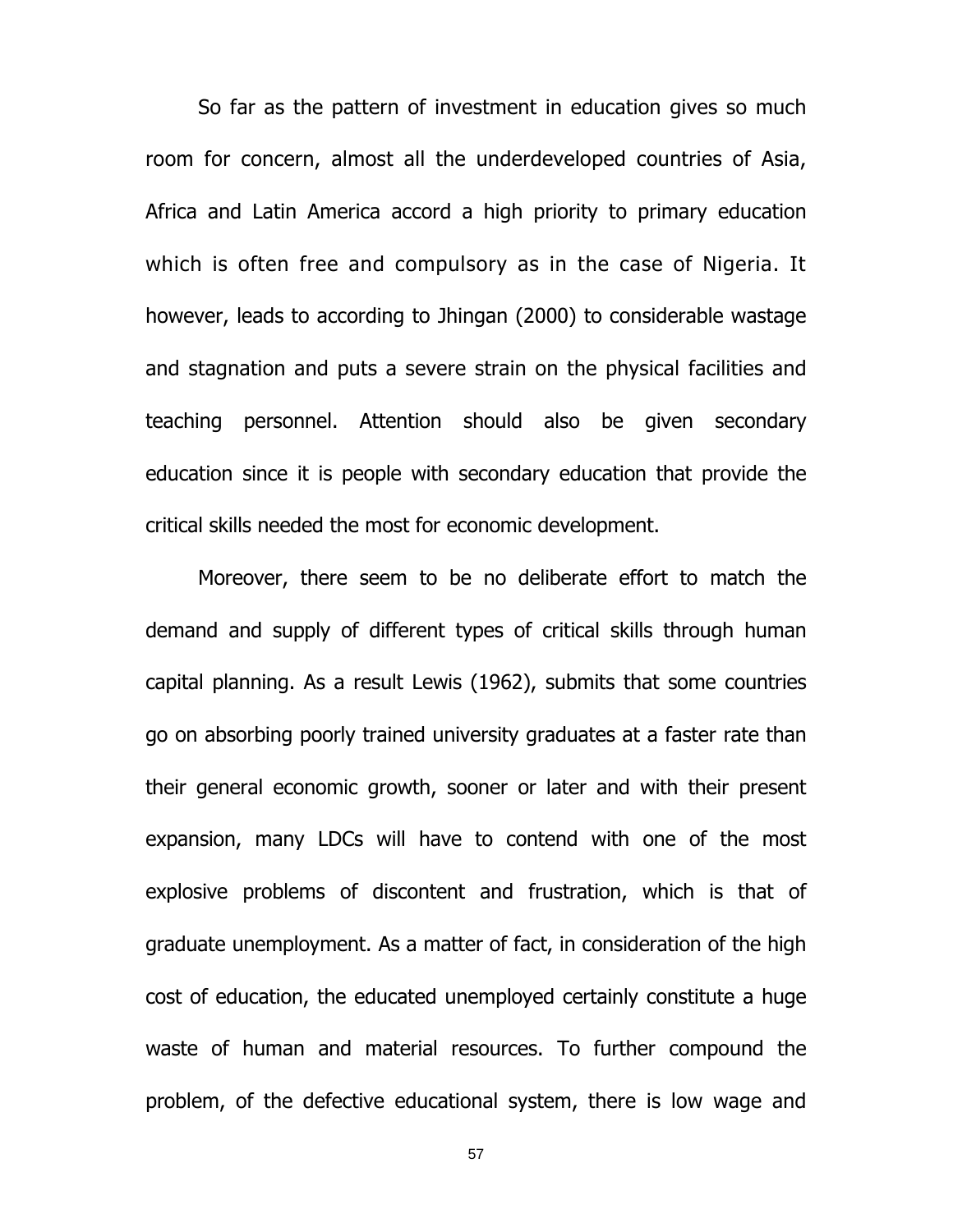salary structure, unwillingness to accept a job in rural areas or one considered below the occupational hierarchy or status.

In like manner, Jhingan (2008) hold that insufficient attention is paid to agricultural education, adult education as adult education helps in changing the outlook of the farmers, sharpens their decision-making skills and provides them necessary information with regards to modern agricultural practices. Nevertheless, these educational and training programmes require a large number of teachers and instructors, which the LDCs woefully lack. Another problem of investment in human capital is that politicians and administrators consider it more in terms of providing building, sometimes without or inadequate equipment than the teaching staff. In fact, the real bottleneck to the formation of human capital in LDCs is the supply of qualified instructors and teachers and closely associated with that is the fact that the LDCs are held back also by the shortage which in turn limit the capacity of the economy to grow as appropriate.

# **2.1.6 Manpower Planning in LDCs**

Manpower planning according to Onah (2003:51) who cited Ogunniyi (1992) Mathis and Jackson (1997), Griffin (1997), Dessler (2001) see it to relates to the long rang development of semi skilled and skilled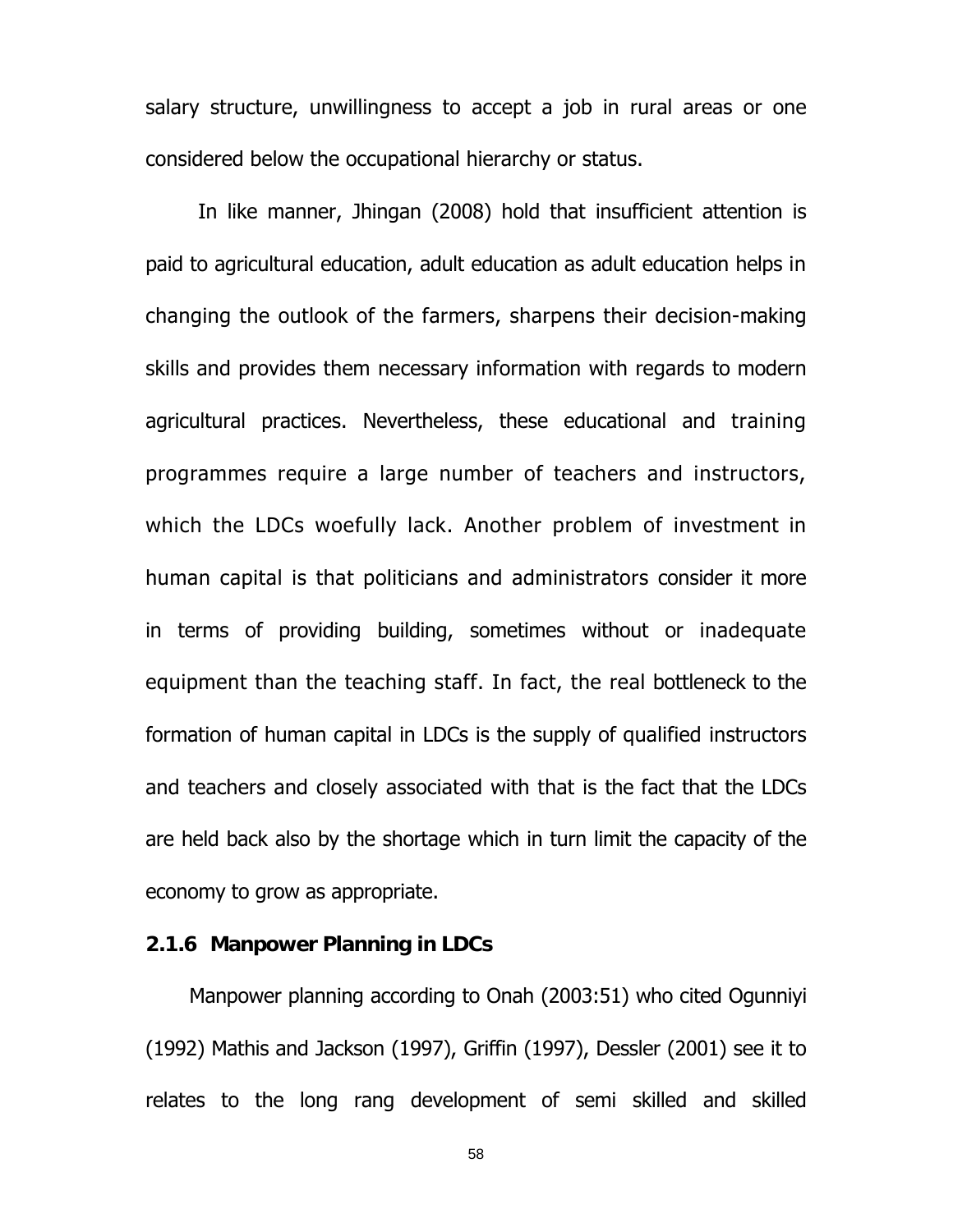manpower requirements of the economy, and to plan educational priorities and investments in human resource development so as to enlarge employment opportunities in the future. It is also involved in critical analysis of supply, demand, surplus, shortages, wastages and utilization of human resources.

The general approach or primary goal is the adoption of policy actions and strategies, which will not be stressful and or be a negation endeavour to balance the equation of supply and demand required socio-economic and political development of a nation.

## **2.1.7 Manpower Shortages**

The manpower shortages in LDCs according to Jhingan (2008), Onah (2003) and Armstrong (2006) fell into several categories two of these are paraphrased as follows:

(i) Current Shortages: There is a shortage of highly educated professional manpower in the LDCs, such manpower includes scientists, engineers, doctors, agronomists and veterinarians etc. these caliber of professionals prefer to live in cities and not in the rural areas where their services are most needed. Thus their shortage is increased and/or induced by their own relative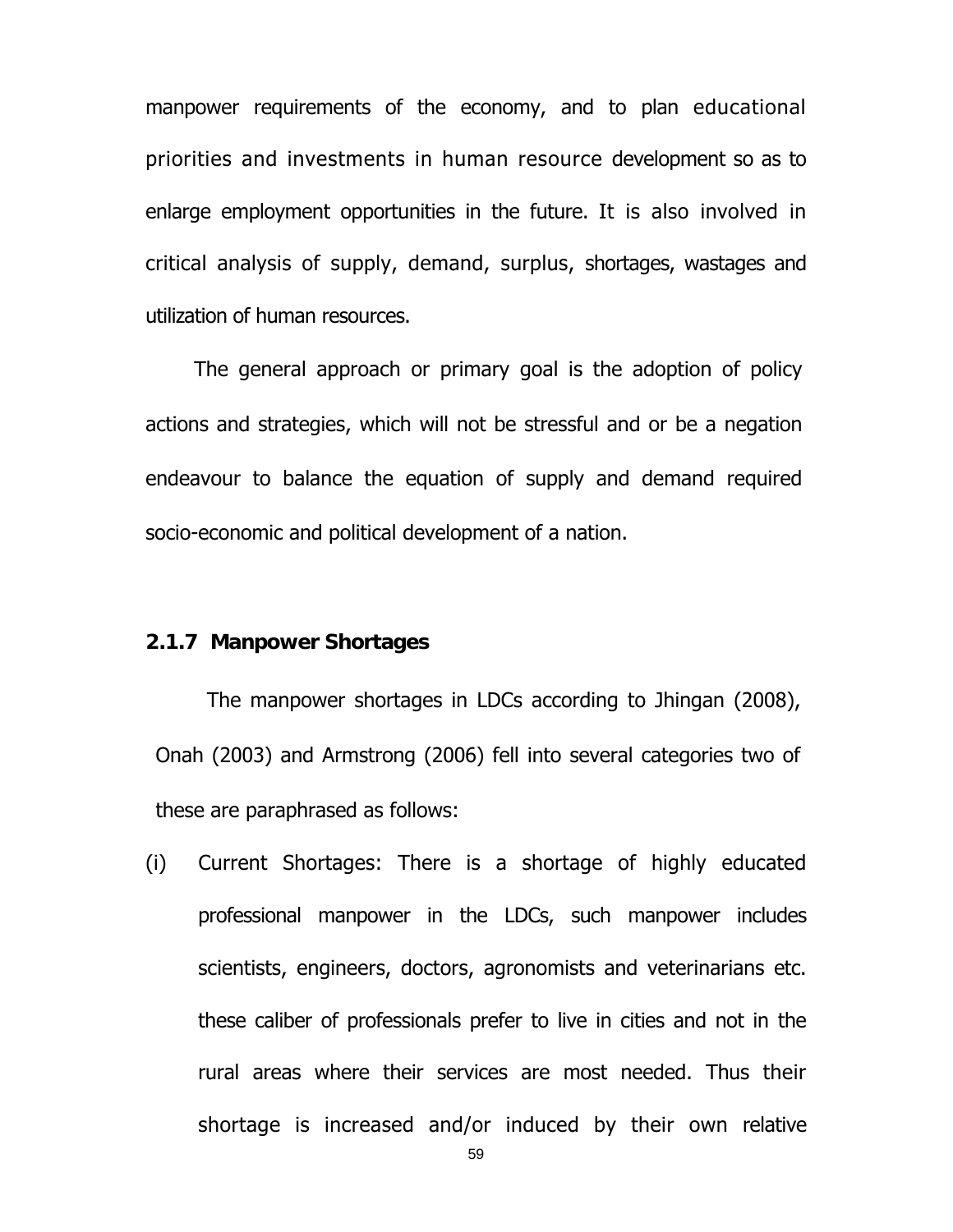immobility.

Other professionals such as civil, mechanical, electrical, chemical, metallurgical and agricultural technicians, nurses, midwives and health technologists etc where shortages occur is basically for some of these reasons

- (a) The failure by the LDCs to recognize the important role they can play in national development;
- (b) The few persons who are qualified to enter a technical institute prefer to enter a university because the holder of a university degree has a higher status and pay; and
- (c) The seats available in the technical institutes are very few as compared to the universities.

Shortages also exists of persons with entrepreneurial abilities and skills, just as there are shortages of trained primary, secondary and technical/craft teachers and instructors because of their low salaries. To this end, they tend to leave the technical/teaching profession; this shortage is particularly acute of science and mathematics teachers in the secondary schools, including statisticians, economists, development strategists, radio and television specialists, as well as airplane pilots and aeronautical engineer.

**Replacement of Foreign Personnel:** There are current manpower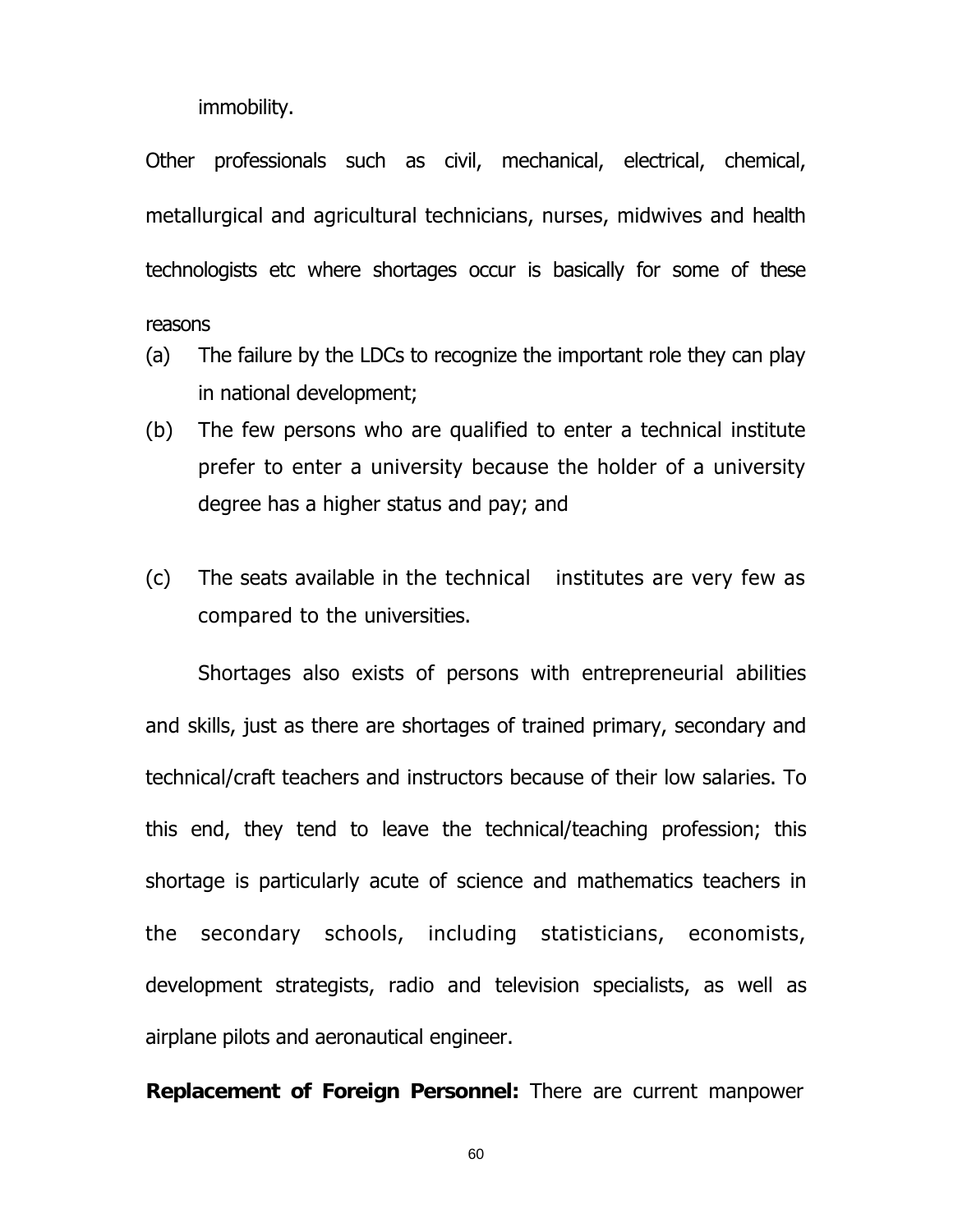shortages of highly skilled manpower at the top level in the LDCs of Africa and the Gulf countries due to the replacement of foreign personnel. With the gradual withdrawal of foreign personnel in the wake of nationalization and other related policies, manpower shortages are likely to increase further in the petroleum sector (up and down stream like), the mines, the plantations, the universities, the hospitals, the power plants, etc in some LDCs.

# **2.1.8Manpower Surpluses**

Manpower surpluses according to Onah (2003), Armstrong (2006), Njoku (2007) and Jhingan (2008) all agree are related to both unskilled and skilled workers available for and in search of gainful employment. These manpower surplus in LDCs consisting of the following two categories are paraphrased as follows.

1. The underemployed include both open and disguised unemployed. Open underemployed are those who are working less than the normal hours. Disguised unemployed are those whose contribution to output is less than what they can produce by working for normal hours of work per-day. These forms of underemployment exist in rural and urban areas in the LDCs. In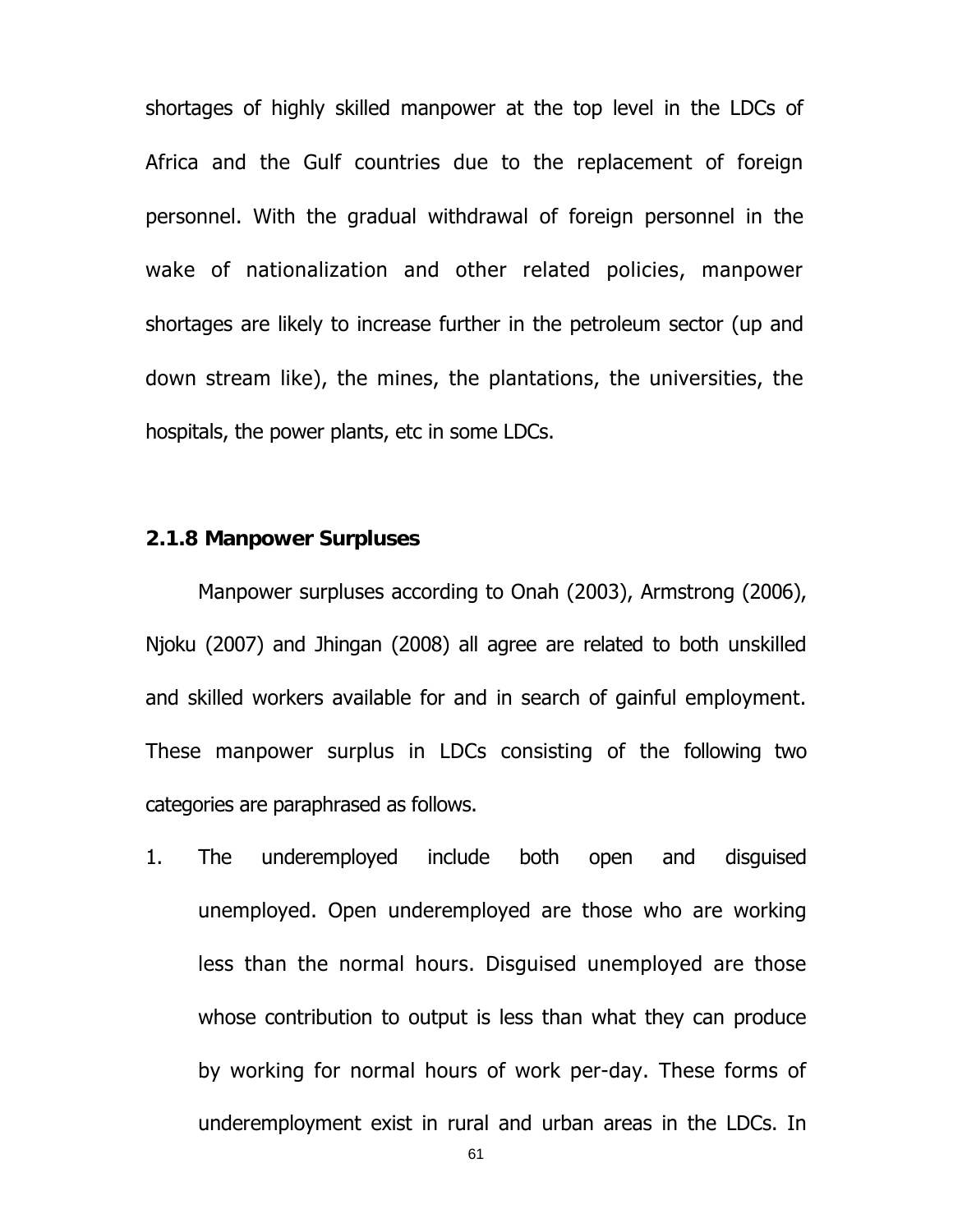the rural areas for instance, the underemployed include the landless agricultural workers, peasant farmers, craftsmen and self-employed persons. They are the result of backward agricultural methods and feudal system of land tenure. Whereas in the urban areas, they include hawkers on the streets, petty traders, workers in repair shops, shoe-shiners etc that are not qualified for medium and higher skilled jobs.

### **2.1.9 Urban Unemployment and Underemployed:**

Besides the surplus educated and uneducated manpower already existing in urban and rural areas of LDCs urban unemployed and underemployed are on the increase with development. The rapid increase in populations, the spread of education in rural areas and the building of roads and the establishment of new industries in urban areas are encouraging migration of people to the urban areas and cities, unfortunately, the industrial sector has failed to absorb the growth of labour force thereby increasing urban unemployment and underemployment.

# **2.1.10 Strategy for Manpower Planning:**

The following as paraphrased here have been listed in Jhingan (2008:401) as some possible ways for manpower planning.

(i) **Building of incentives:** In the LDCs, since all skills are critical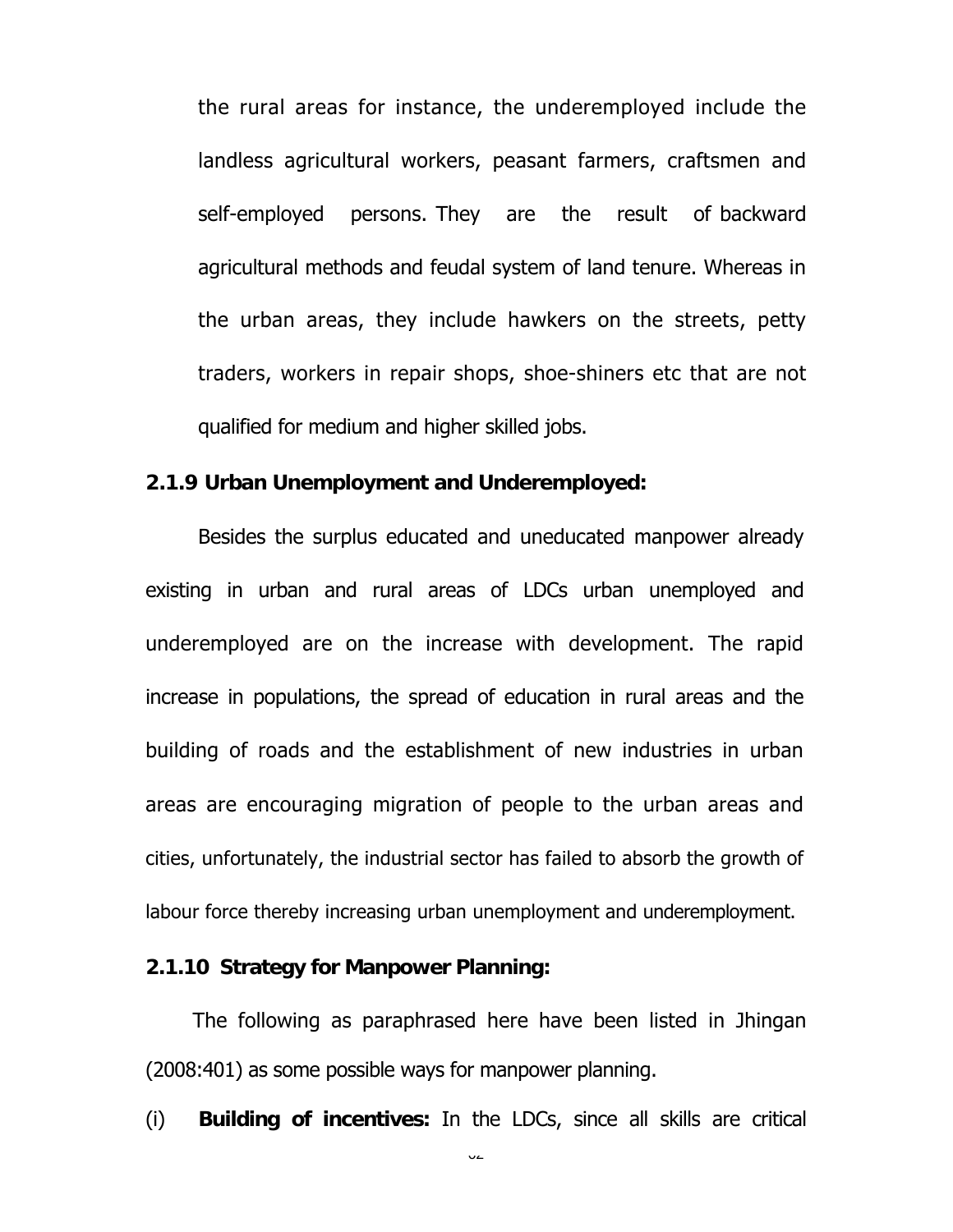scarce, scientists, engineers, doctors, managerial administrative personnel, etc, should be encouraged and given due status. In me LDCs due recognition in the form of good salary and high social status not accorded to persons possessing such critical skills. Often political pressures, nepotism and sectionalism result in a tragic waste of precious talent, low morale and undermining of efficiency. To avoid the brain drain, building of incentives is crucial for both the accumulation and investment in human capital.

- (ii) **Training of Employed Manpower:** The second important plank for the strategy of human resource development is to upgrade the qualifications and improving the performance of employed manpower in strategic occupations. For this purpose, efforts should be made to develop management-training programmes, supervisory-training courses, productivity centers, institutes of firms on-the-job training and apprenticeship programmes. Universities and vocational institutes can start parttime extension services and rural community reorganization and development programmes for the transformation of traditional agriculture and rural life.
- (iii) **Development of Formal Education:** The third component of the strategy for manpower planning is the development of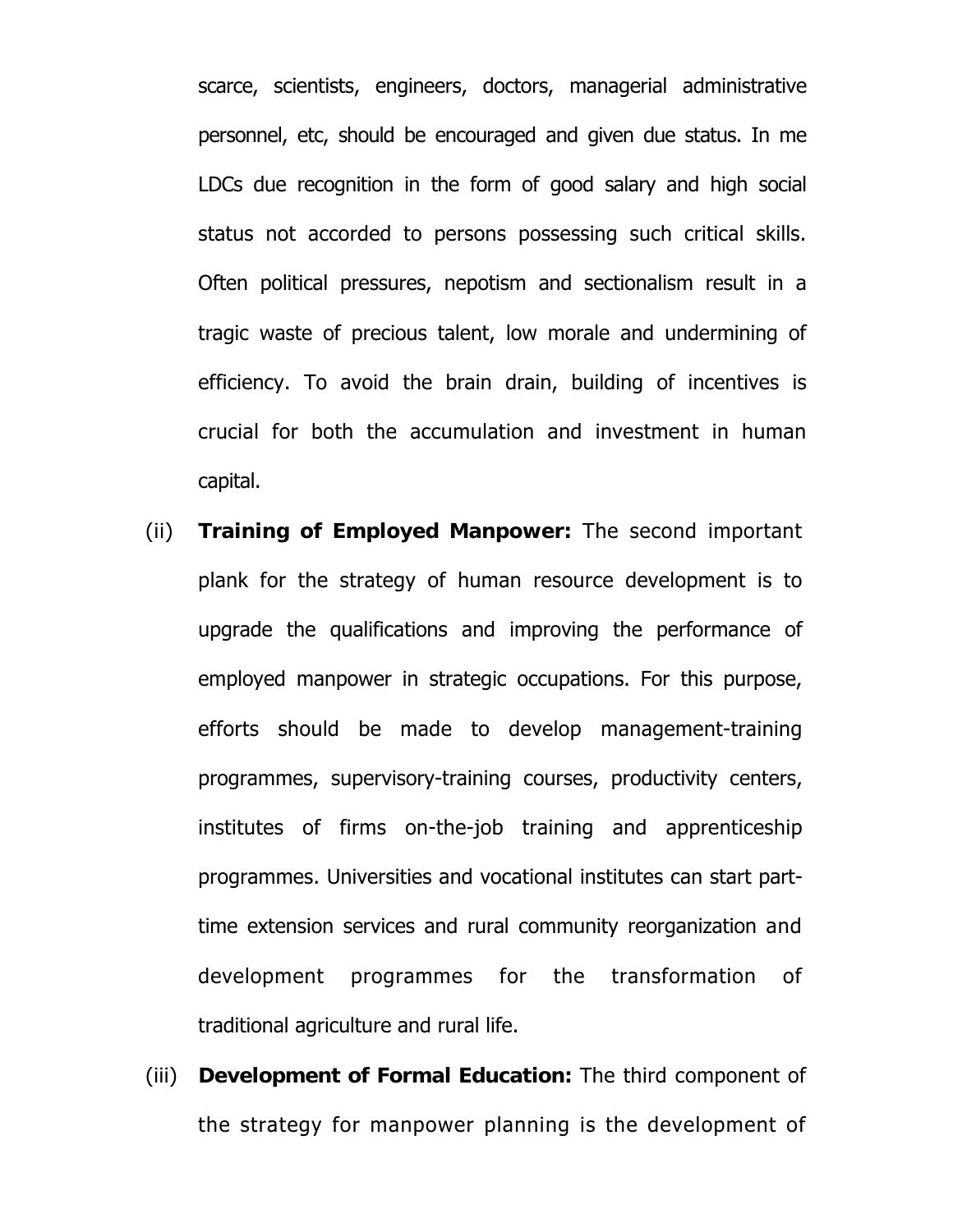formal education, because the LDCs are faced difficult choice educationally. A strong case could be made for improved primary and secondary education, including the much desperately needed high level manpower of all kinds that is in short supply. So far as primary and secondary education is concerned, the emphasis should be not only on increasing the number of pupils enrollment but also on improving the quality of education by employing qualified teachers and the use of new techniques of education such as visual aids, appropriate texts and simplified curricula.

So far as tertiary level education is concerned, the agricultural, scientific, medical, and engineering facilities should be expanded, while that of arts, humanities, social science and law should be limited. Research institutes in natural and biological sciences, information and communication technology, engineering and agriculture should be established to increase the country's capability of modern science and technology to its own needs. Another important element in the strategy or formal education is adult education.

# **2.1.11: Agriculture**

Agriculture may be defined as the production and reproduction of animals, fishes, crops and forest resources for the consumption and another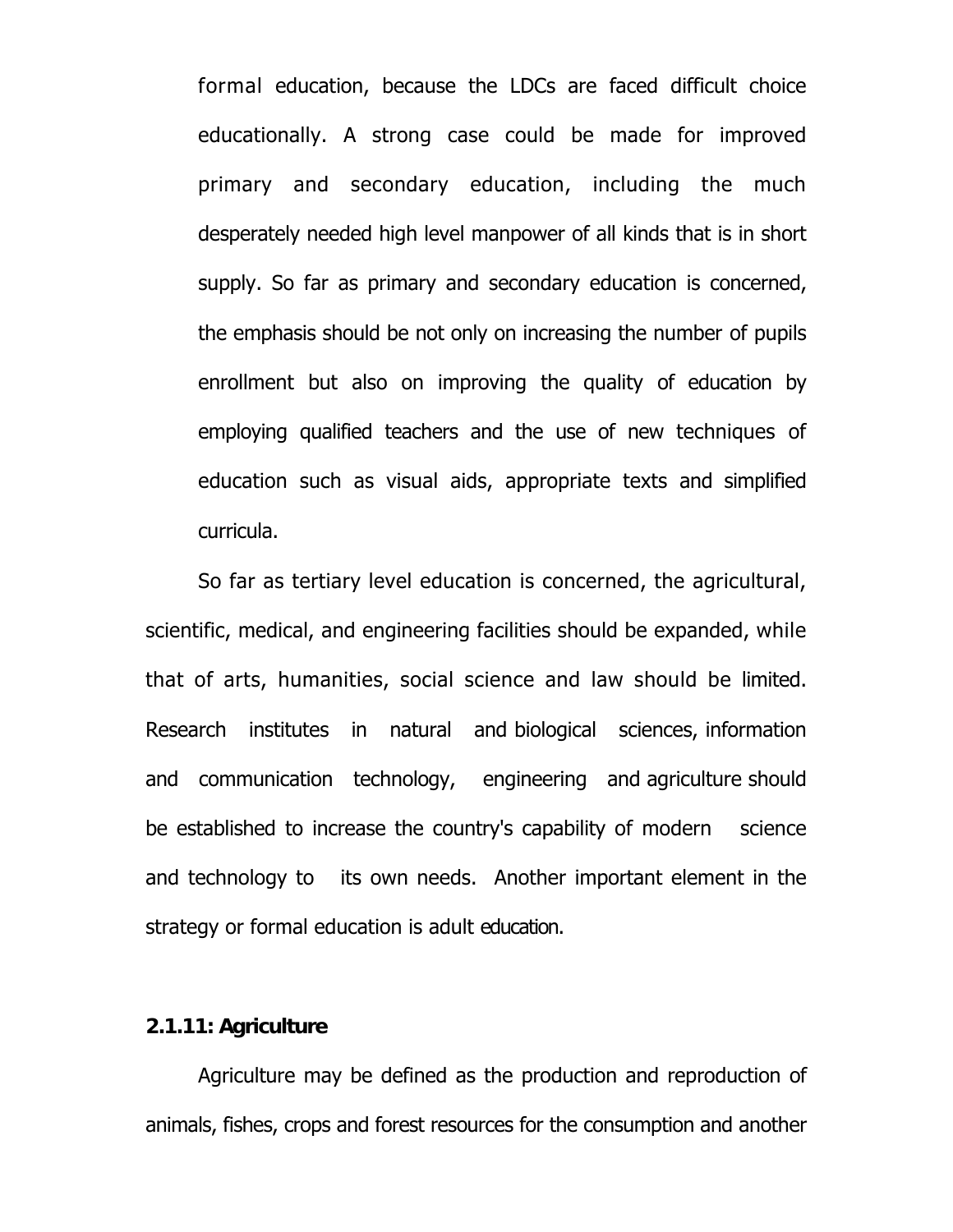benefits of man. Although subsistence agriculture is practiced in the most of the LDCs, it will not be over statement to say that it is the life wire of the economics of these countries as it provides employment to a majority of the people. Nigeria according to Avav and Uza (2002:92) has a total landmass of 98.3 million hectares, with over 70% of the population employed by faming. They posits further that the cultivable and is 72 million hectares while only 34 million hectares or 47% are actually cultivated. This makes Nigeria a land surplus economy, despite the size of arable land, domestic food production has continued to lag behind the food needs of the population. Similarly, Ibe (1994:1) holds that agriculture has established itself as the most important economic activity in Nigeria, this is on the basis of its contribution to total output and employment and this preeminent position is likely to continue for years to come.

### **2.1.2: Components of Agriculture**

Agriculture according to Avav and Uza (2002:92) is made up of the following components parts.

**1. Crop Production:** This involves the cultivation of different crops. These crops are divided into two main categories of food and cash crops. Food crops which are mainly for consumption include tubers such as yam, cassava, coco yams, potatoes etc. and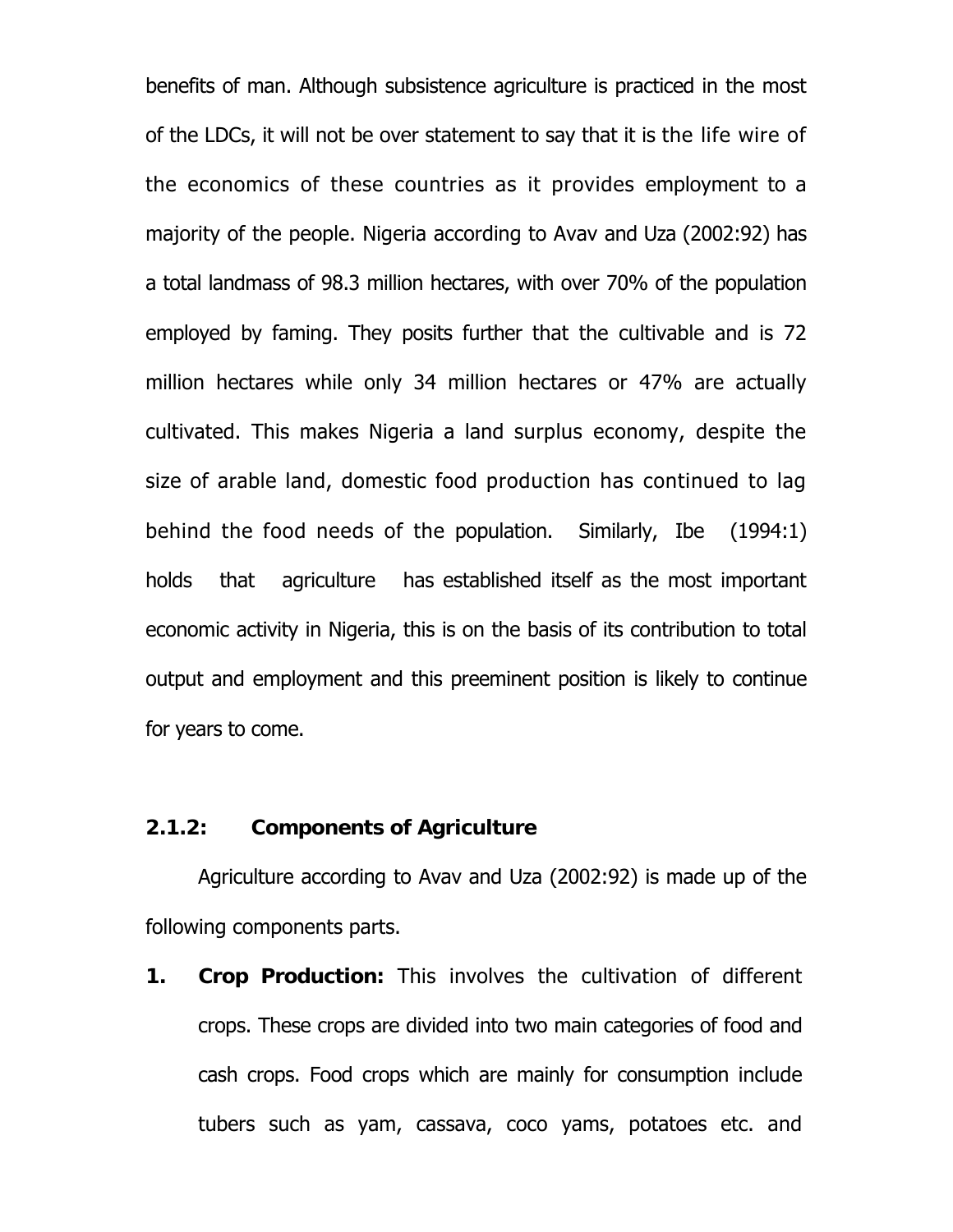cereals such as rice, beans, maize, millets, sorghum or guinea corn etc including such other as vegetable like tomatoes, onions, etc. on the other hand cash crops are mainly meant for sale either locally or for export and they include, coca, rubber, cotton, palm kernels, groundnut, etc.

- **2. Livestock:** This type of agriculture involves rearing of domestic animals. Such animals include goat, sheep, pig, cattle, horse, donkeys and poultry. Many of these animals, which are reared to satisfy domestic consumption like cattle and poultry, are found in different, proportions and different parts of Nigeria.
- **3. Forestry:** This concerns the preservation, conservation maintenance of economic trees or plants it also involves the extraction of various forms of resources associated with fore. We derive a lot from such plants preserved and they including timber for plywood, furniture, building of houses, boa manufacture of papers, electric poles etc. other resources we got from forest include wild life, food, as grazing ground, roof and herbs, etc.
- 4. **Fishery:** It involves breeding, multiplication and catching on fishes from the rivers and ponds for human consumption. Fishing constitutes major occupation of riverine people just as fishes constitute main source of protein animal protein. Despite the size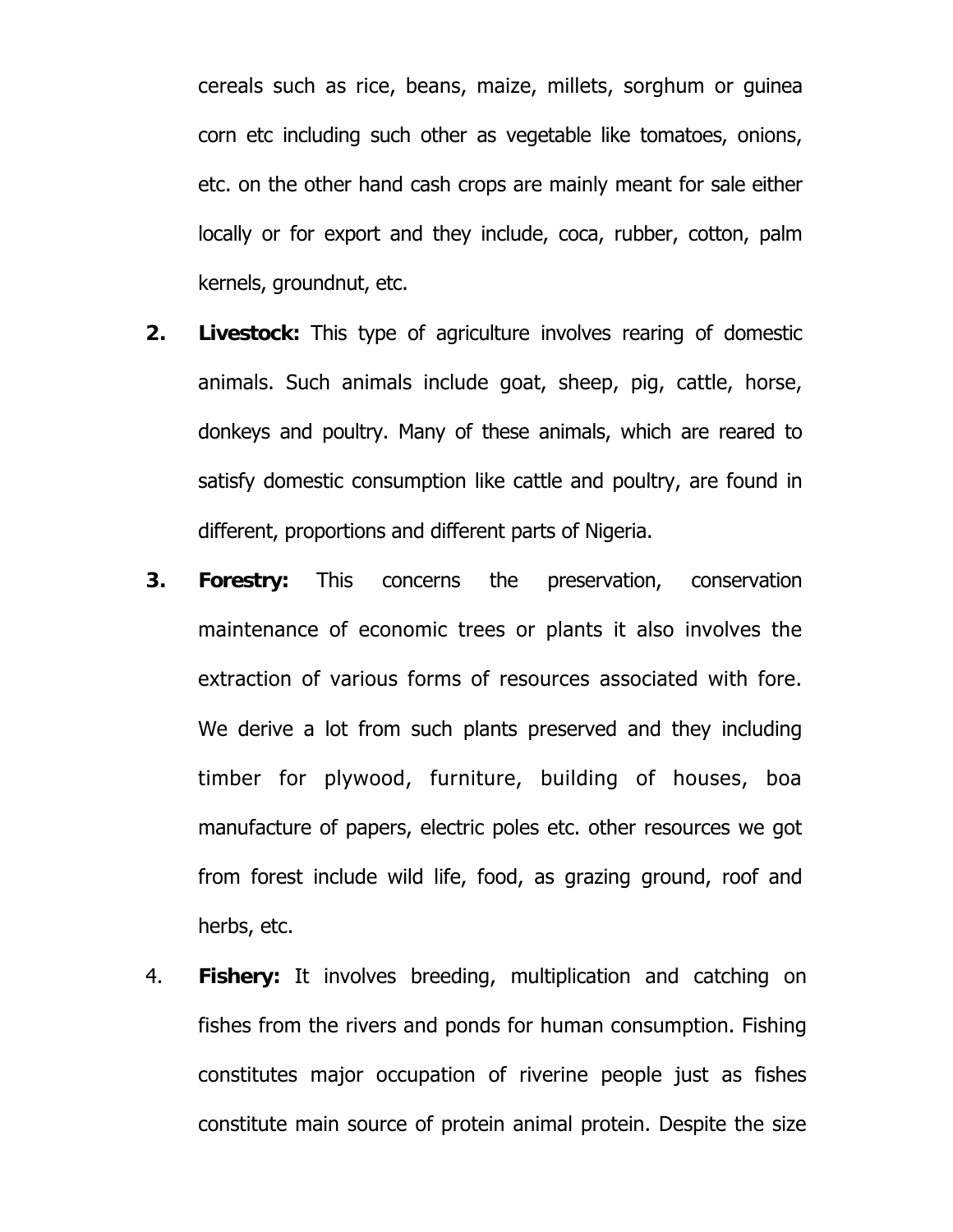and bodies of water there are, Nigeria still imports fish because it is not yet self-sufficient in fish production.

Despite being the most agriculture-based .continent in the world African countries like other LDCs does not produce enough food to feed its people. These are a variety of reasons for this problem, notably among which is high rate of population growth, the loss of farm labor due to widespread rural-urban migration, a general lack of adequate investment in modern agricultural technology etc. Most LDCs import food staples and yet require/rely on food aid.

# **Agro-Output:**

There were encouraging trends as posited by Newman et al (2009) for African agriculture in the early  $21<sup>st</sup>$  century. According to them, with the exception of countries that faced political turmoil in the 1990s, much of Africa-including countries with large populations, such as Nigeria, Ghana, Tanzania, and Zimbabwe-showed impressive growth in agricultural production. Profits from agriculture rose significantly in the 1990s and outperformed the previous decades. African policymakers remain concerned about population growth outpacing the growth of food production, but current trends point towards a more optimistic scenario for Africa's food supply.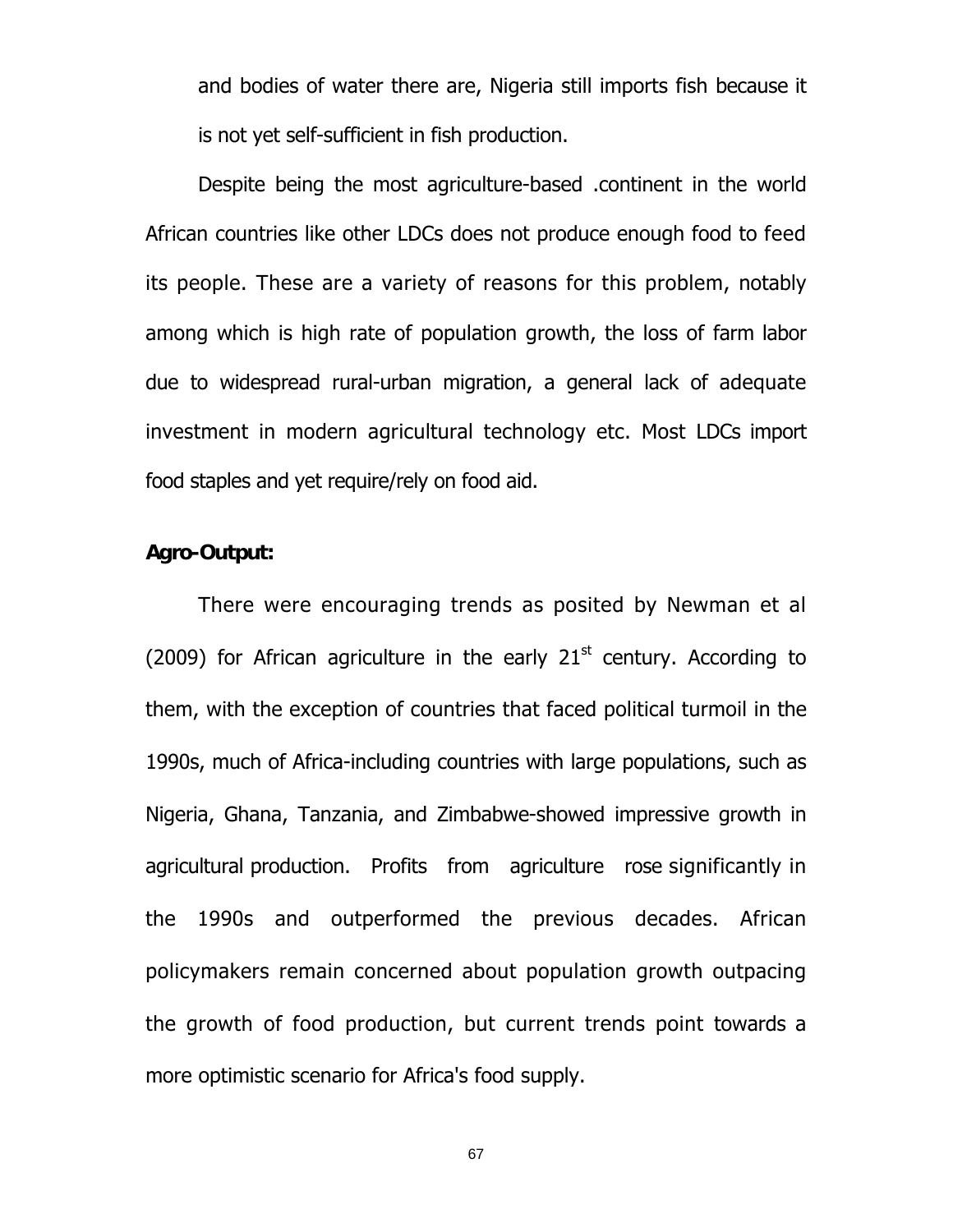# **Forestry**

Although about one-fifth of the continent is covered by forest according to Newman et al (2009), there is relatively lie forest industry in Africa. Most felled trees are cut down to clear land for farms or, to a lesser extent, to supply fuel wood or fire wood. The most desirable timber, trees are mahogany, abeche, iroko, and other tropical hardwoods. Newman et al (2009) and Stock (2009) respectively hold that tropical forests rarely offer dense stands of a single species, however inhibiting massive logging operations. Selective cutting is very expensive, especially in the interior where transport costs become prohibitive.

In 2006 according to them, African countries exported \$4 billion of forest products. The largest exporters were South Africa, Cameroon, Gabon, Cote d'lvoire, and Ghana. Countries with greater levels of industrialization were more likely to process timber into sawn wood for export, which is typically more profitable than exporting uncut timber. For example, South Africa, Coted'lvoire, and Ghana cut or otherwise processed almost all of their exported forest products, while Gabon. Equatorial Guinea, and Liberia exported almost all of their forest products unprocessed.

#### **Fishing**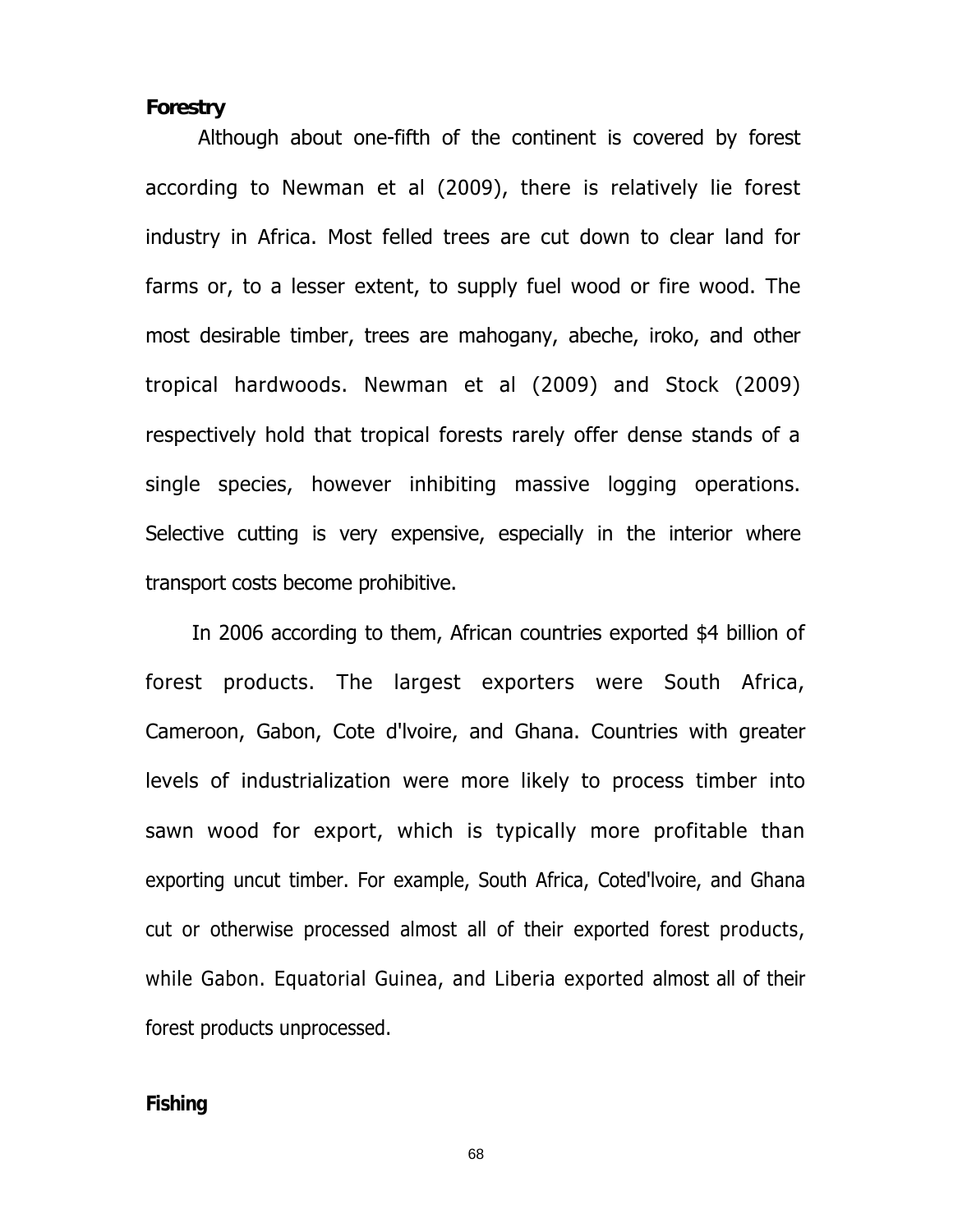Fish is not a major staple food in the savanna and highland zones of Africa, where there is a relative abundance of livestock as a source of protein. However, Newman et al (2009) opine that in the tropical forest margins of the West African coast, fish is a crucial source of protein and, in dried form, a common condiment. Principal grounds for marine fish such as tuna, sardines, and hake are found off the West Africa coast from morocco to Senegal, and from Angola and Namibia. The Nile, Niger, Congo, and Senegal rivers and Lakes Victoria, Tanganyika, Malawi, and Chad are major sources of freshwater fish. The most common freshwater catch is the Nile perch.

In 1999 Newman et al (2009) submits that African fishers caught a- total of 6.3 million metric tons offish, of which 3.8 million metric tons were marine fish. Morocco, Egypt, South Africa, Ghana and Nigeria were the top African countries in total fish catch, and Morocco, Namibia, South Africa, Senegal, and Libya exported the most fish. Morocco is also the leader in fish-processing industries, producing more canned fish, fish oil, and fish meal than any other African country.

## **2.1.13: Role of Agriculture and Industry in Economic**

#### **Development**

The contribution of agriculture to economic development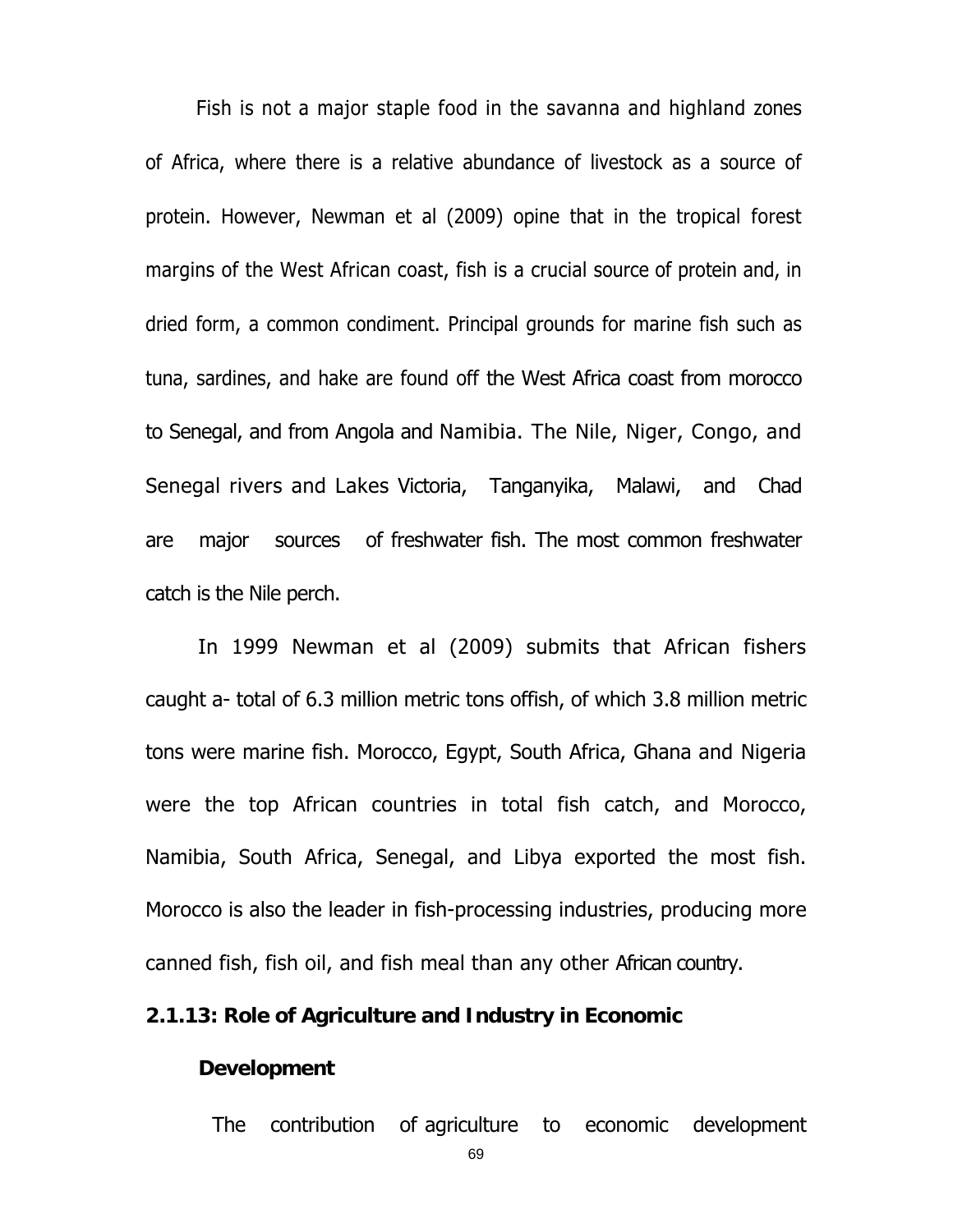according Jhingan (2008:334) lies in.

- i. Providing more food to the rapidly expanding population.
- ii. Increasing the demand for industrial products and the necessitating the expansion of the secondary and tertiary sectors.
- iii. Providing additional foreign exchange earning for the import capital goods for development through increased agriculture exports.
- iv. Increasing rural income to be mobilized by the state.
- v. Providing productive employment, and
- vi. Improving the welfare of the rural people.

In LDCs food production dominates the agricultural sector. When output expands with increased productivity, it increases the income on the farmers. Rise in per capita income leads to substantial rise in the demand for food. The demand for food increase with the expansion of population in cities and industrial areas all things being equal, farm output should be at a higher rate than the rate of increase of food demand. In a situation Jhingan (2008) posits where the increased production of agricultural commodities lags behind the growth in demand for them, there will be a substantial rise in food prices. To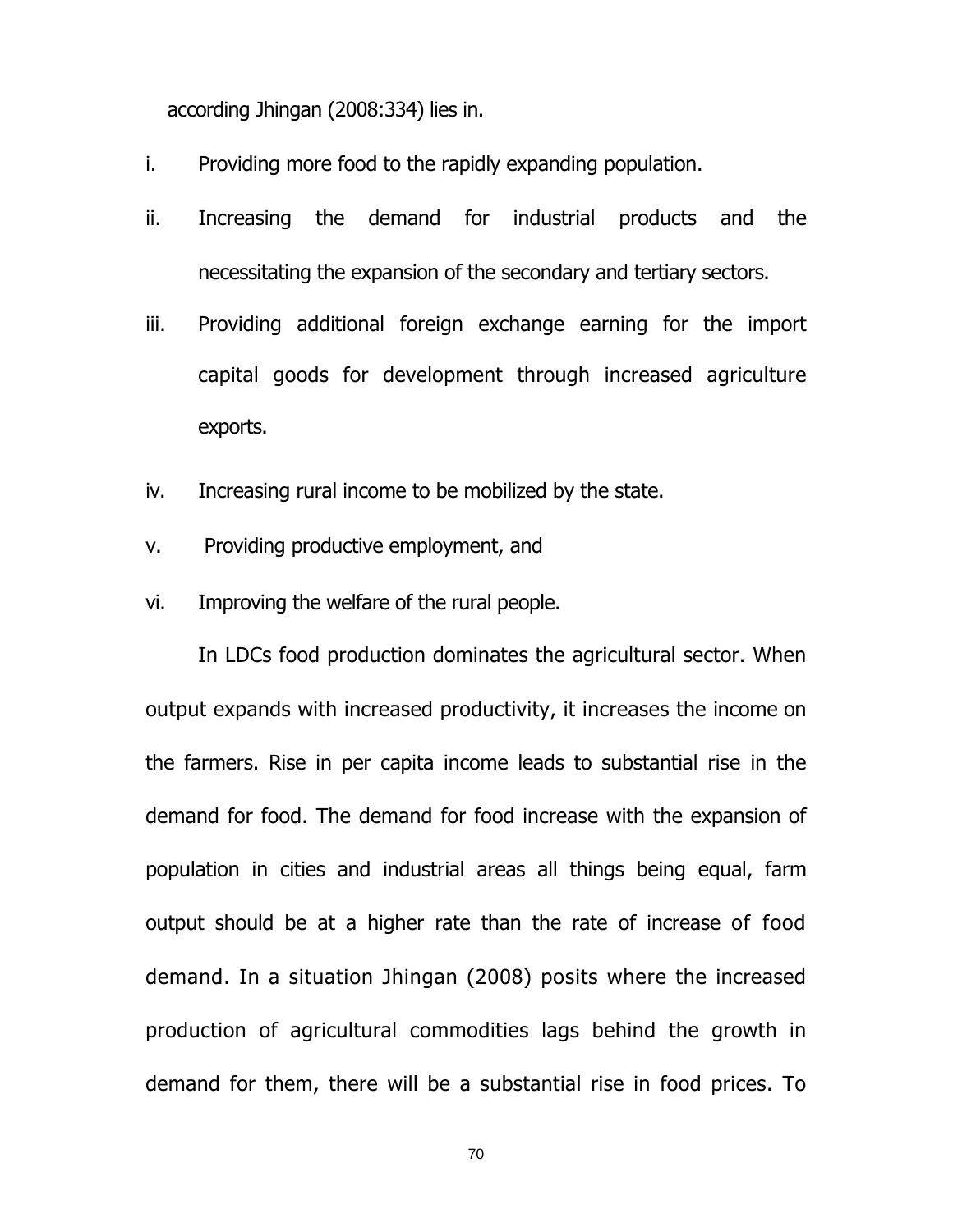offset domestic shortage and prevent rise in price, food may be imported from abroad but it can be at the cost of capital goods needed for development. The state may also introduce price controls, rationing and compulsory food collection. All this emphasizes the importance of increase in food production in LDCs.

Ibe (1994), Nwogwugwu (2008), Jhingan (2008) and Stock (2009), all agree that there is lack of real purchasing power in the LDCs thus reflecting the low productivity in agriculture. The basic problem therefore is low investment returns caused by the small size of the market. However, increased rural purchasing power caused by expansion of agricultural output and productivity will tend to raise the demand for manufactured goods and expansion the size of the market. The corollary effect is that this will lead to the expansion of the industrial sector. Moreover, the demand for such inputs as fertilizers, better tools, implements, tractors, irrigational facilities in the agricultural sectors will lead to the great expansion of the industrial sector. In addition, the means of transportation and communication will similarly expand when the agricultural surplus is to be transported to urban areas and manufactured goods to the rural areas. The long run effect Jhingan (2008) argues of the expansion of the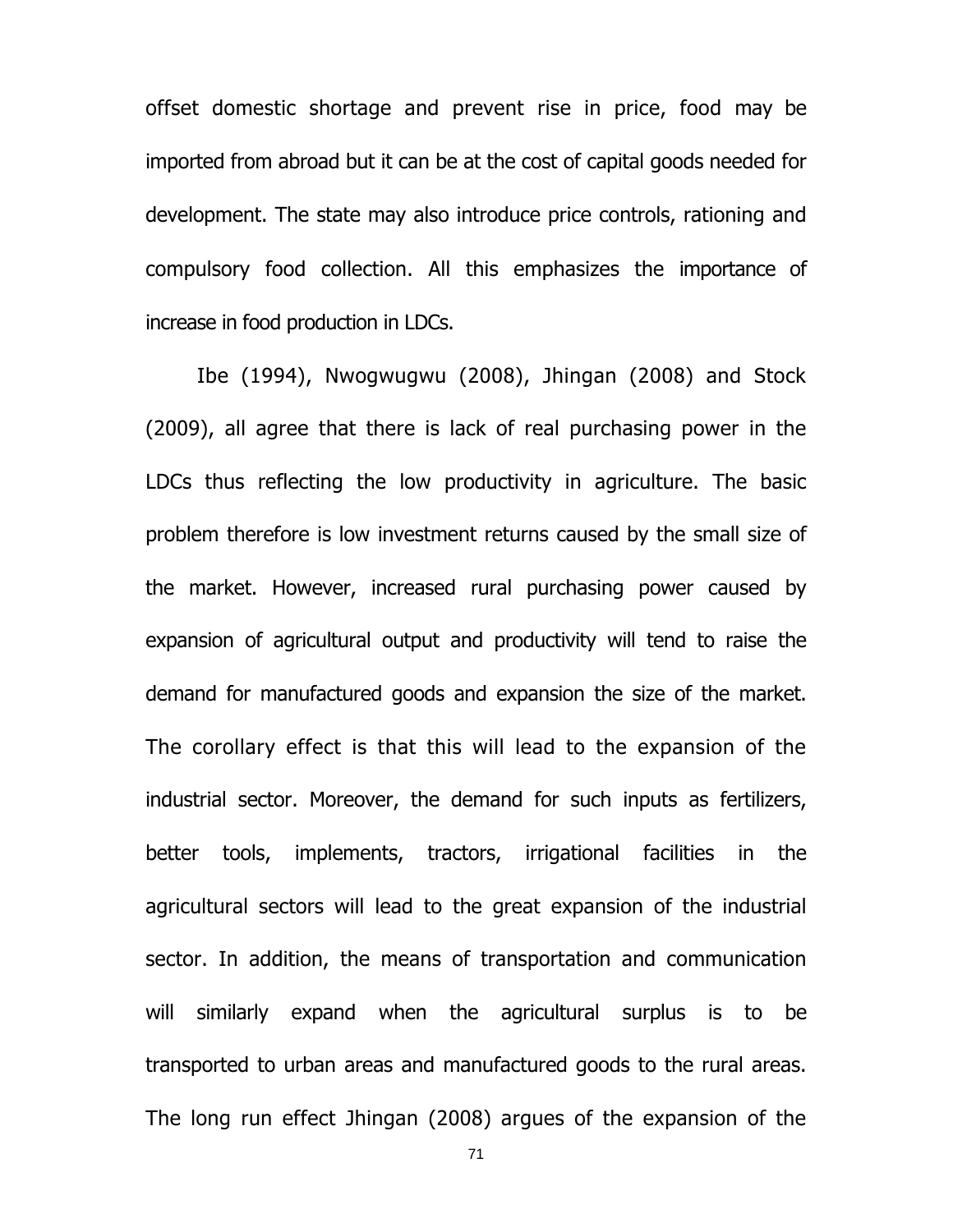secondary and tertiary sectors will be towards higher profits in them whether they are operated in the private or the public sector. These profits will tend to increase the rate of capital formation through their reinvestment.

In like manner, he maintains that underdeveloped countries mostly specialize in the production of few agricultural goods for exports; as output and productivity of the exportable goods expand, their exports increase and result in larger foreign exchange earnings. It can therefore be seen that agricultural surplus leads to capital formation when capital goods are imported with the foreign exchange it has earned. Similarly, increased market surplus of goods grains leads to a net savings of foreign exchange, as the economy tries to achieve the goal of self sufficiency in food production. Larger production of food and export crops not only conserves and earn foreign exchange but also lead to the expansion of the other sectors of the economy. Foreign exchange earning can be used to build the efficiency of other industries and help the establishment of new industries by importing scarce raw materials, machines, capital equipment and technical know-how.

Additionally, stock (2009) Ibe (1994) and Jhingan (2008) are all of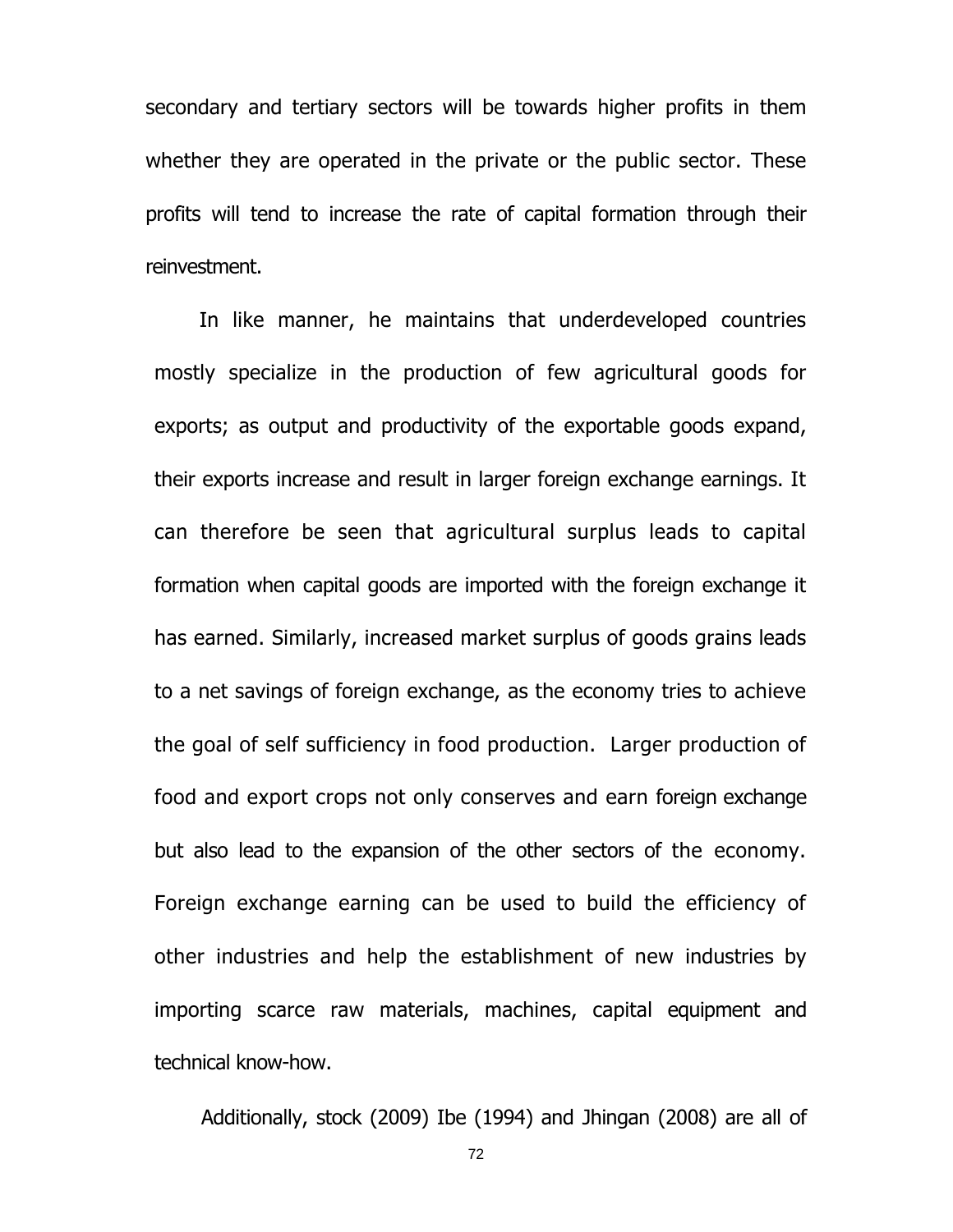the view that increase in rural income as a result of the agricultural surplus tends to improve rural welfare, for instance, peasant rural dwellers start consuming more food especially to a higher nutritional value in the form of superior quality cereals, eggs, milk, fruits, etc. some might build better houses fitted with modern amenities while providing themselves with modern means of transportation like motorbike, including other status symbol items like wrist watches, ready made garments, shoes, etc. they also receive direct satisfaction from such services as health centers, banking, transportation and communication facilities. This increased agricultural surplus has the effect of raising the standard of living of the mass of the rural people.

## **2.1.14: Concept of Development**

The traditional model of determining and explaining development is usually based on the ability of the national economy to generate and sustain an annual increase in the Gross National Product (GNP) at an average of 5%. This is the amount of goods and service available for consumption and re-investment for the average citizen of the country. It is now obvious that this is no longer generally accepted as the only yardstick for measuring development.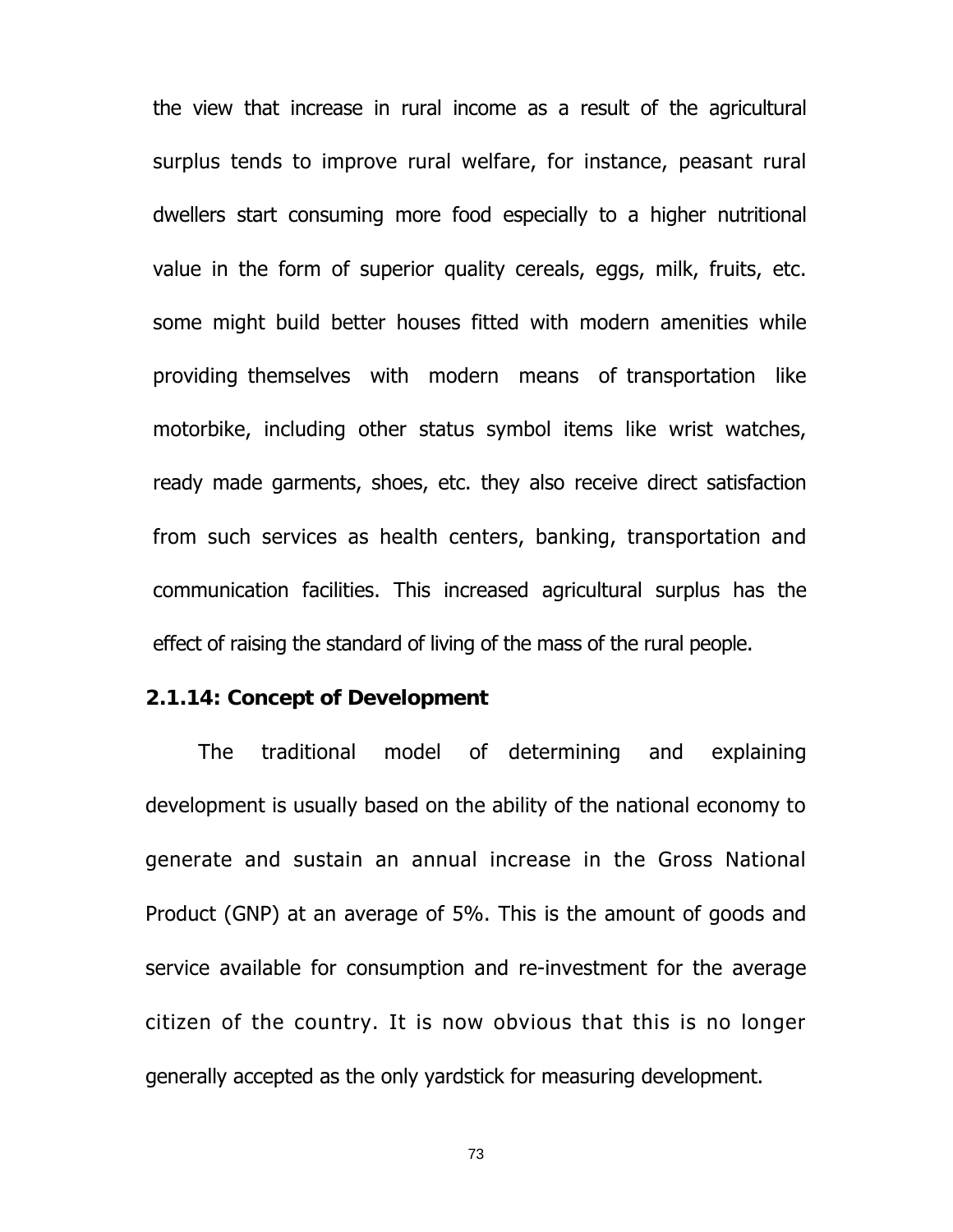We shall attempt to consider development from a more holistic perspective; this holistic approach is the new and more generally accepted concept of development. This new economic view of development is the outcome of the unfortunate experience of the 1950s and 1960s when good number of the LDCs that are also called countries of the Southern Hemisphere actually recorded the expected United Nations (UN) growth target without really reflecting on the living conditions of the masses of these countries, as the living standard of the people remained greatly unchanged.

This gave the signal that there was something very wrong with the narrow definition of development merely on the basis of GNP. This narrow definition led to the call by increasing number of economists and those involved in policy making to adopt a more wholistic or normative phenomenon in explaining and defining development. Since then, development has been conceived and explained as a multi-dimensional process involving changes in structures, attitudes and institutions as well as the acceleration of economic growth, the reduction of inequality and eradication of absolute poverty.

Essentially development must represent the entire changes by which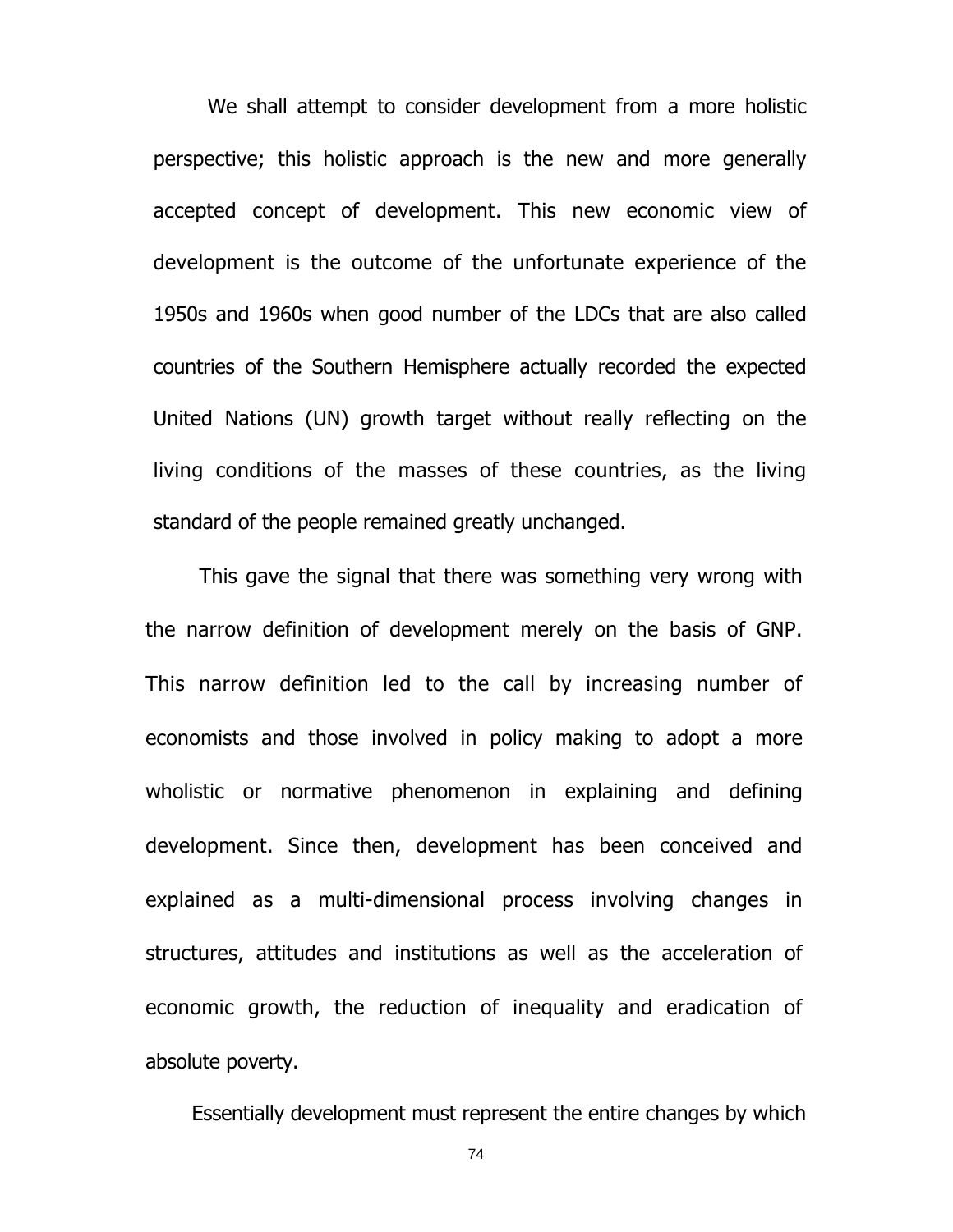an entire social system turns to the diverse basic needs and desires of both individuals and social groups within the system. This can also represent moves for a condition of life generally considered as unsatisfactory both mentally and materially so that sustenance and improvement occur and are abreast with the progress of the times.

Through development, political independence acquires its true meaning and significance; this is because development implies selfreliance and the ability to meet the changes of the time both individually and collectively.

Democratic institutions and popular participation in decision making are essential to genuine development. This so because it is only in a democratic environment considered to be conducive that any meaningful development can take place. Injustices of any sort be it any of political, social, economic psychological or racial and personal or group insecurity arising either from wide spread crime or government action, are incompatible with freedom which is the hallmark of democracy and development cannot thrive under such situation.

Ake (1984:143) defined development as a 'systematic and continuous increase of man's capabilities for mastering his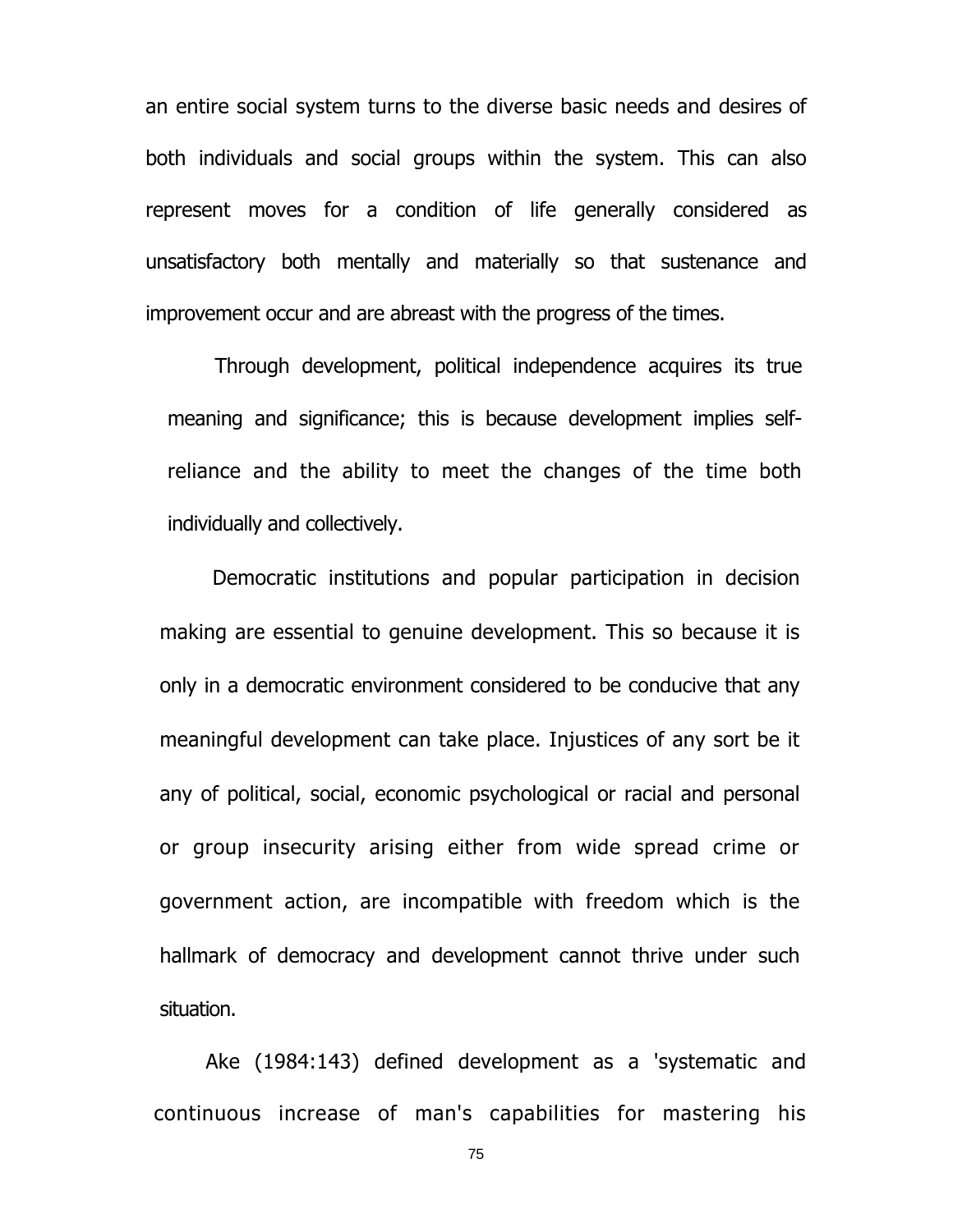environment satisfying basic human needs and for realizing his potentials'. In fact, development is never haphazard and cyclical, but it systematic and sustained process of change, movement and transformation usually manifested in the occurrence of desirable changes in the various aspects of life of the society.

#### **2.1.15: Preponderance of Underdevelopment in Africa**

With the arrival of the colonialists on the continent of Africa, the land was raped and plundered as most of the young people who constituted the productive forces that drive science and technology were taken into captivity of slavery. In that regard, level of development became stunted and stagnated resulting into arrested development for Africa in general and Nigeria in particular. This consequently brought about boom and development for Europe and America. The young people of Africa used the same youthful energy to work in the plantations of the new world thus tremendously developing and improving the society.

To transport the captured Africans to the Americas, Europeans loaded them onto specially constructed ships with platforms below deck designed to maximize the numbers of slaves that could be transported Africans according to Encarta (2009) 'were confined for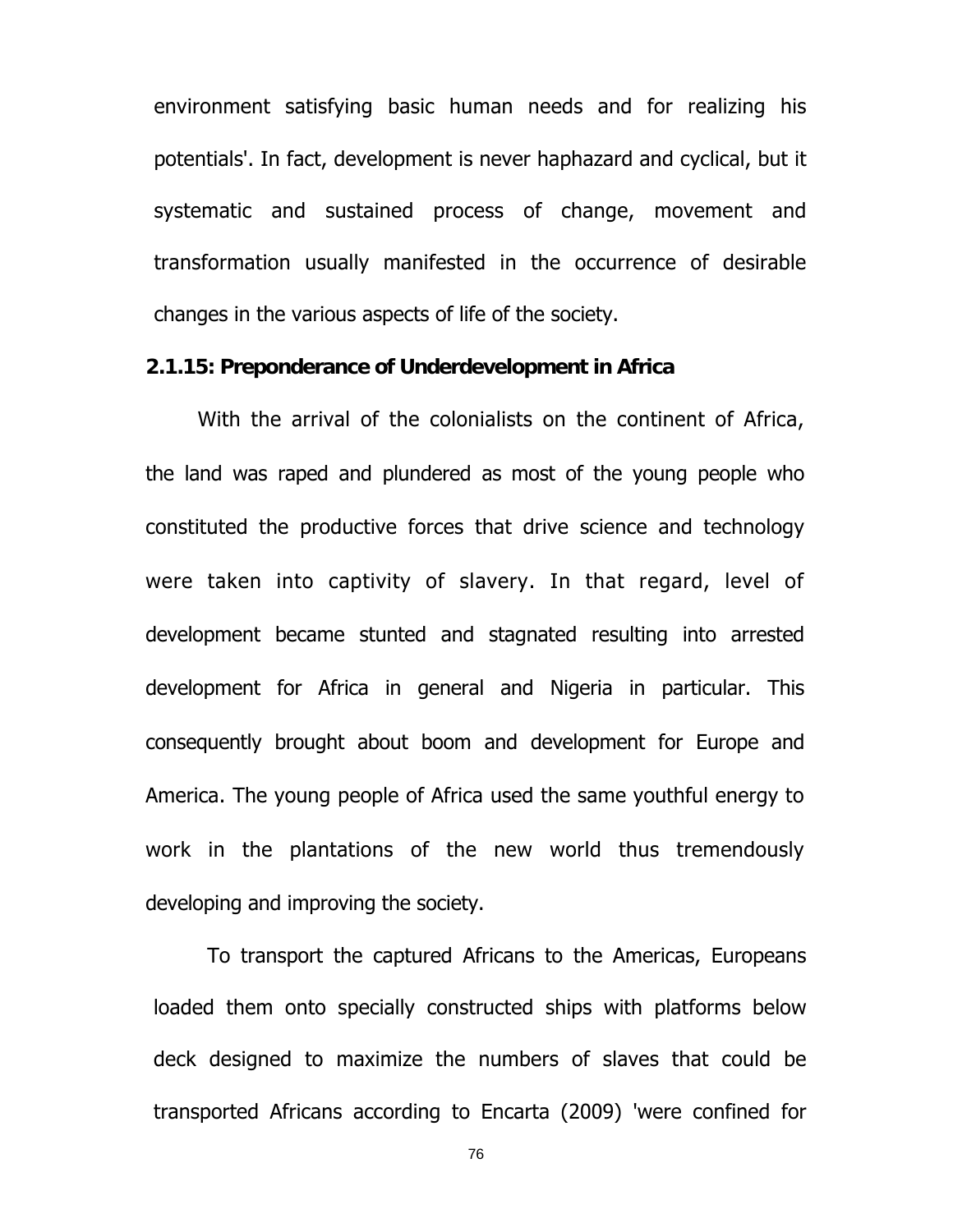two to three months in irons in the hold of a slave ship during the crossing of the Atlantic Ocean called the 'Middle Passage'. The meager diet of rice, yams, or beans and the filthy, conditions created by overcrowding resulted in a very high death rate. Many ships reached their destinations with barely half of their cargo of slaves still alive to sell into forced labor in the Americas.

Encarta (2009) posits that the first Africans brought to the English colonies in North America came on a Dutch privateer that landed at Jamestown, Virginia, in August 1619. The ship had started out with about 100 captives, but it had run into extremely bad whether. When the ship finally put into Jamestown, it had only 20 surviving Africans.

European settlements according to Encarta (2009) depended on the skills and labour of indentured Europeans and enslaved Africans after 1700. A few Africans arriving in the new world were free men sailing the Atlantic as part of the economic network connecting European, African and Americas. However, the vast majority were enslaved, and purchased in various parts of Africa to work on European plantations, farms etc. Most Africans came from Coastal West African and the Niger River region and small number came from elsewhere.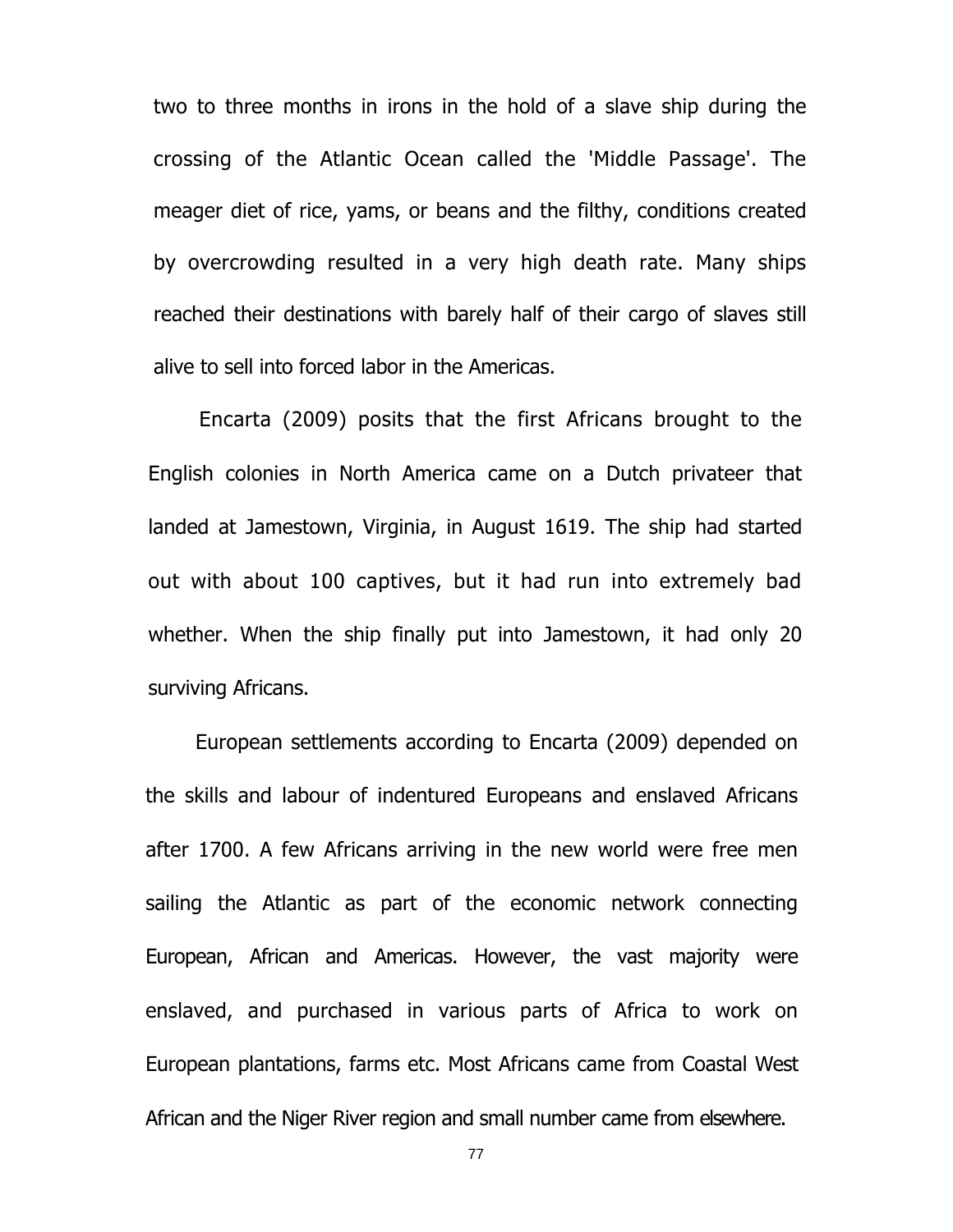Furthermore, Encarta (2009) holds that about 21% of population on the eve of the American Revolution (1775-1783) was of African descent, almost all working as slaves. Most Africans caught in the slave trade were killed farmers, weavers and metallurgists, small number were herdsmen, hunters, foragers. These involuntary migrants faced a hard life in the new world. Their labours and skills were exploited, their specific national origins forgotten and their cultural traditions suppressed either entirely or partially.

Yet Africans in America constructed flexible family networks that allowed their population to grow and expand in spite of the enslavement. The family protected its members from some of the harshest features of enslavement and preserved elements of religious belief, vocabulary, poetic tradition, family values, craft and artistic practice and other aspects of African heritage.

Indeed, African workers transplanted to the new world had experience in cultivating rice, cotton and sugar (all crops grown in West and North Africa), their skill because the basis of a flourishing plantation economy. Africans were also skilled at iron working, music and musical instruments, decorative arts and architecture. These were important from the beginning in shaping a hybrid African culture.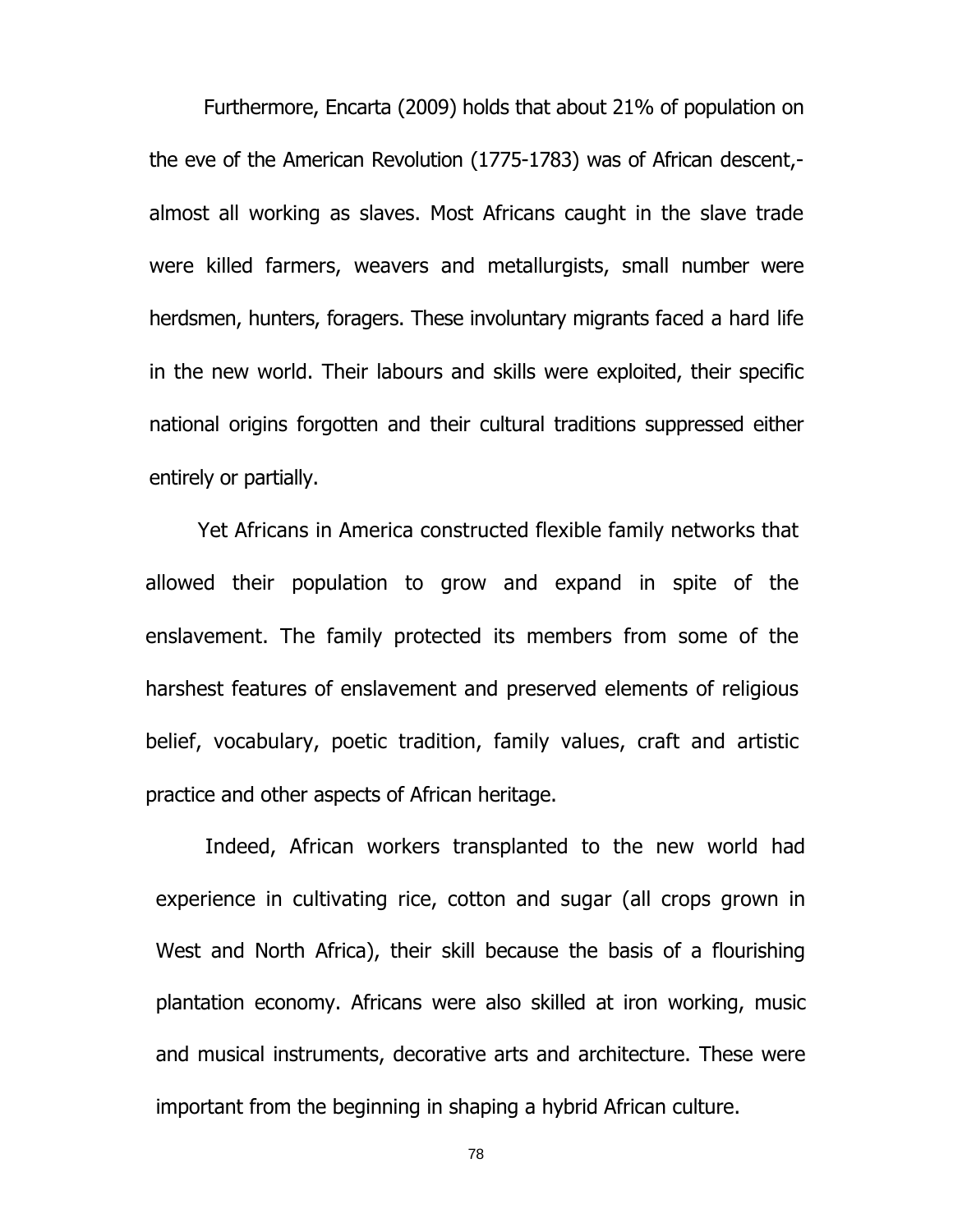Portuguese traders according to Encarta (2009) bought the first African slaves from agricultural labour to the Caribbean in 1902, from then till 1860, it is estimated that more than 10 million people were transported, transplanted and dislocated from Africa to the Americans in the so called transatlantic trade of middle passage.

Most Africans taken to North America came from the various cultures of Western and West Central Africa, the territories that are now Ghana, Togo, Benin and Nigeria. These were peoples of diverse linguistic, ethnic and religious groups mostly subsistence farmers who raised livestock. Their agricultural and pastoral skills made them valuable laborers in the Americas.

# **2.1.16 Four major Objectives of Development**

We may therefore assert that development is both a physical reality and a state of the mind of the society. Development also come through a combination of the process of political, social, economic and institutional transformation which secures the means for obtaining a better life that matches with the progress of time. From all indication, development in any society must incorporate the following four objectives.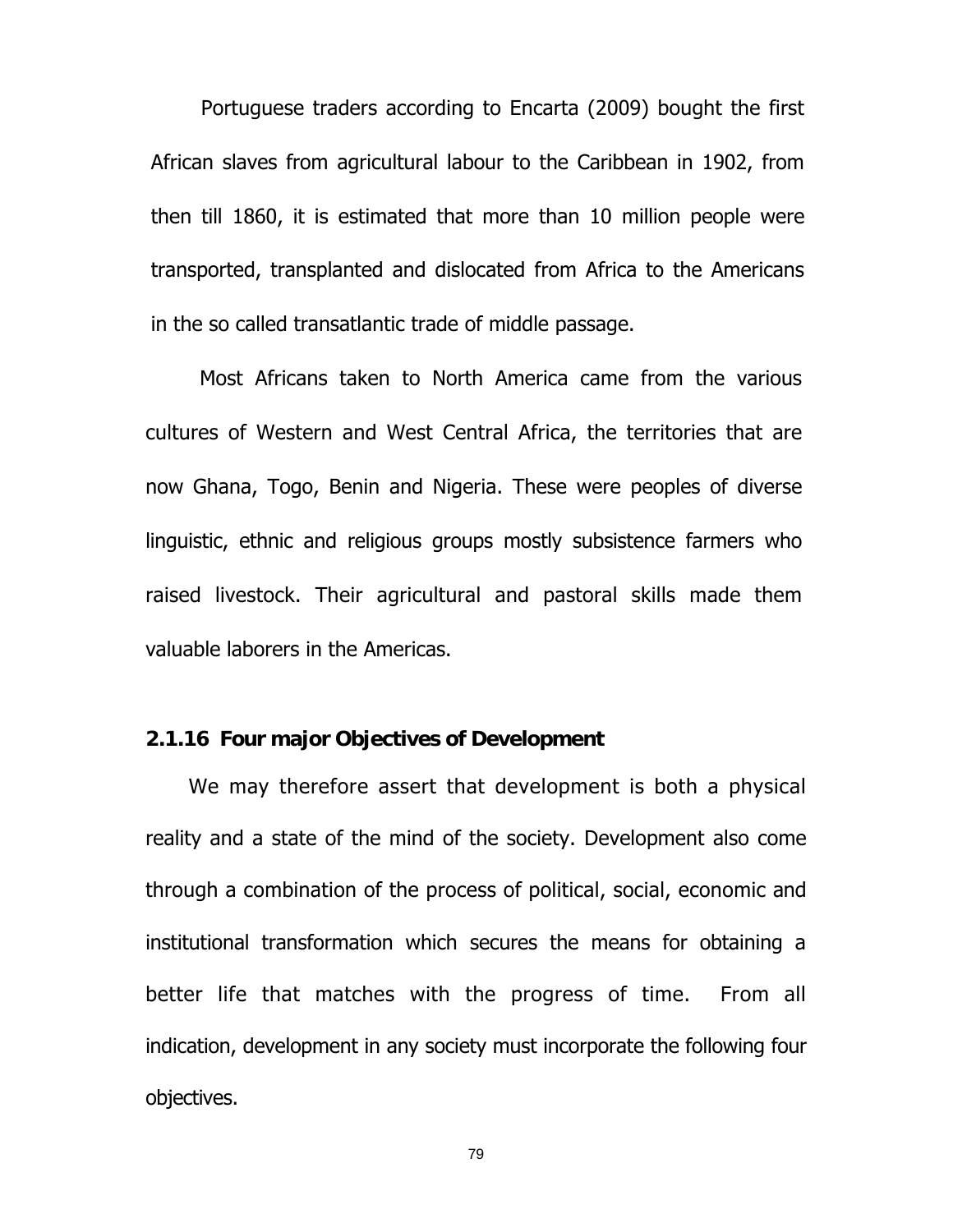- 1) To increase the availability and when the distribution of basic life sustaining necessities such as food, shelter, health care, safe/portable water, sanitation etc and make them easily accessible to all sectors of the population, and protection to all members of the society.
- 2) To continuously improve the living conditions of the people in addition to better income, provision of more/new jobs, better education and evolving cultures that have humanistic values. All these do not only serve to improve the material well-being and move the people and the nation beyond subsistent level, but also generate both individual and national feeling of self-esteem.
- 3) To expand the rang of economic and social choice to individuals and nations by freeing them from mental and physical servitude, and dependence, not only in relation to other people and nations but also in relation to the forces of ignorance and human misery.
- 4) To adequately prepare the nation and its people to meet further challenge of time, which may be unforeseen or seen as externalities.

# **2.1.17 Evolution of Development Administration**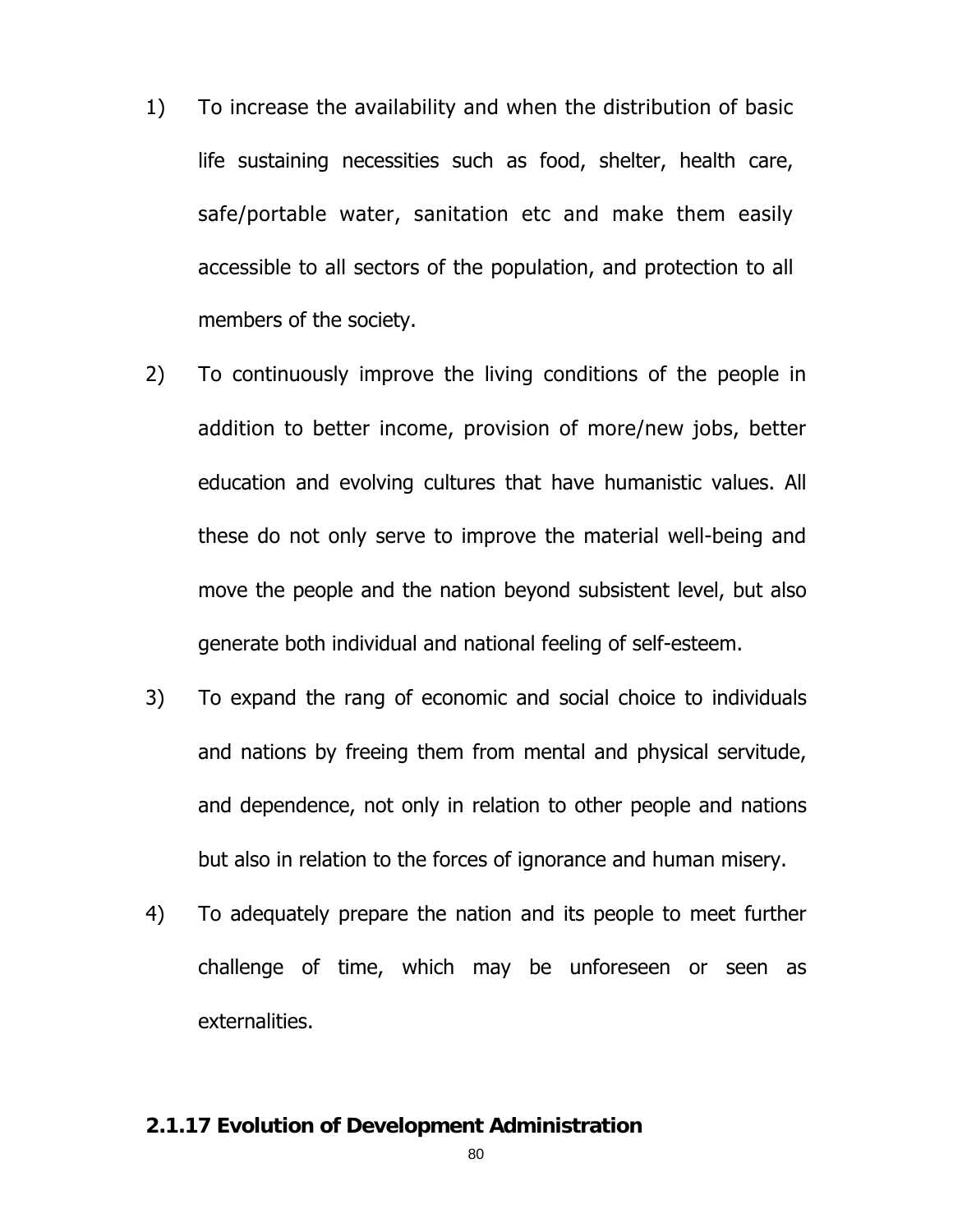The historical evolution of this discipline can be traced to the American scholars of comparative administration who were used as technical experts in administering United States (US) economic aid programme after the second war. Following this and by the mid-1960s they came up with the idea that efficient and effective administration in developing countries would require a specific set of principles and practices that made up the new orientation or emphasis referred to as 'Development Administration'.

In other words, it is concerned with adapting Public Administration specifics to the Less or Least Developed nations such that development programmes and projects could be efficiently, effectively organized, and managed to achieve set goals and objectives.

#### **2.1.18 Administration of New and Emergent States**

Administration of New and Emergent States which are the newly independent states or those states just being liberated from colonialism is an extension of comparative administration, which in itself is an aspect of public administration. These new and emergent states have been variously referred to as developing countries and Less or Least Developed Countries (LDCs) which has rather assumed greater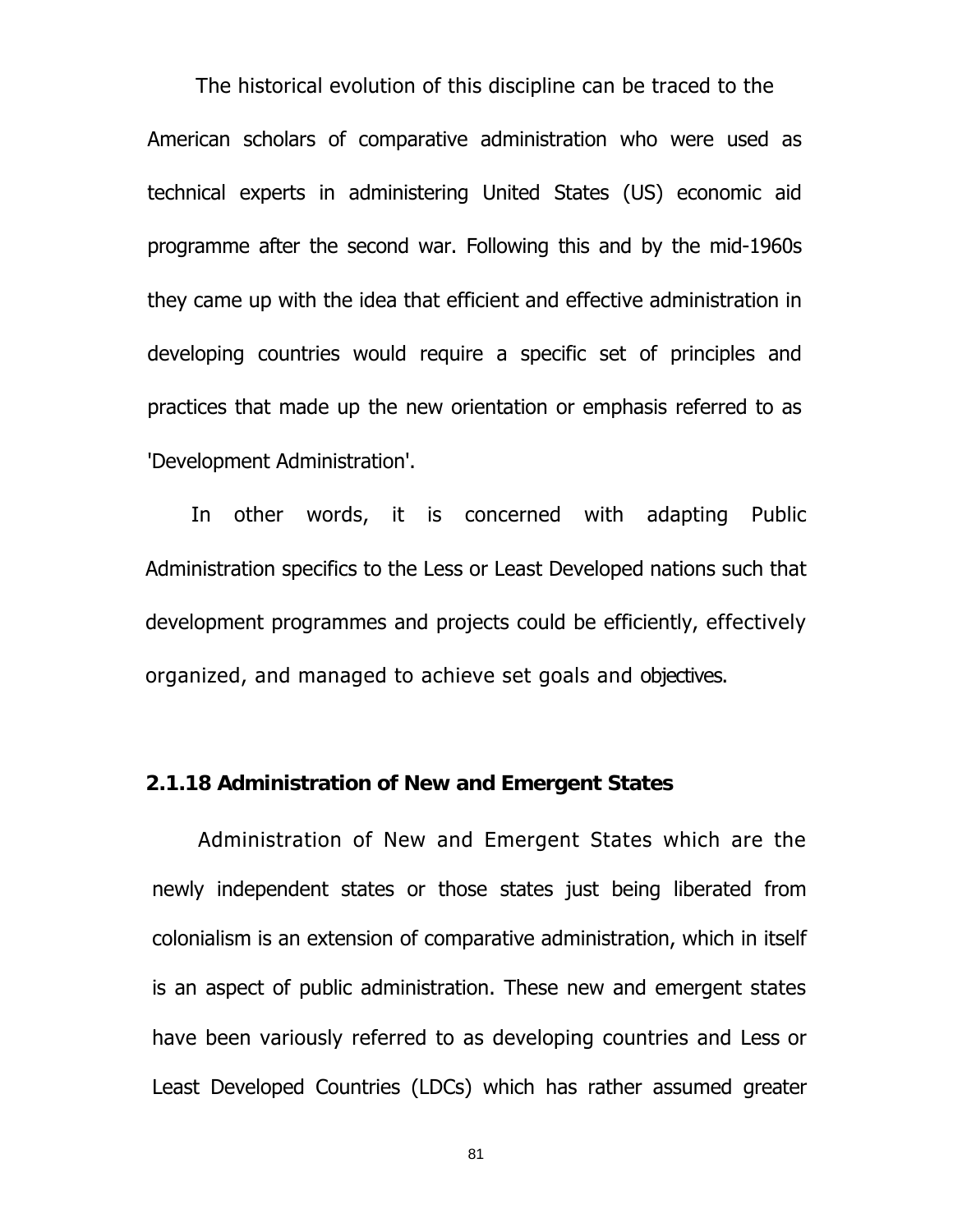popularity.

To this end, administration of the developing countries otherwise LDCs requires a more practical concern than the theoretical orientation involved in comparative approach adopted by scholars for the study and understanding of the similarities and differences between patterns of public administration. It is indeed an area of comparative administration, which studies the peculiarities of developing or less developed states and their development needs and what administrative procedures or techniques are suitable to them.

In the course of administering aid to the new states, the donors developed keen interest or how the administrative system of the benefiting countries of the aid could be organized for the better management and utilization of the aid programmes. This new orientation has received a major recognition since it was evolved. In 1980, the United Nations renamed its Public Administration Division, which had existed since the early 1950s as Development Administration in recognition of the new emphasis on comparative administration.

### **2.1.19 Growth and Devel**o**pment Distinguished**

The terms Growth and Development are sometimes synonymously used in economic parlance. In as much as the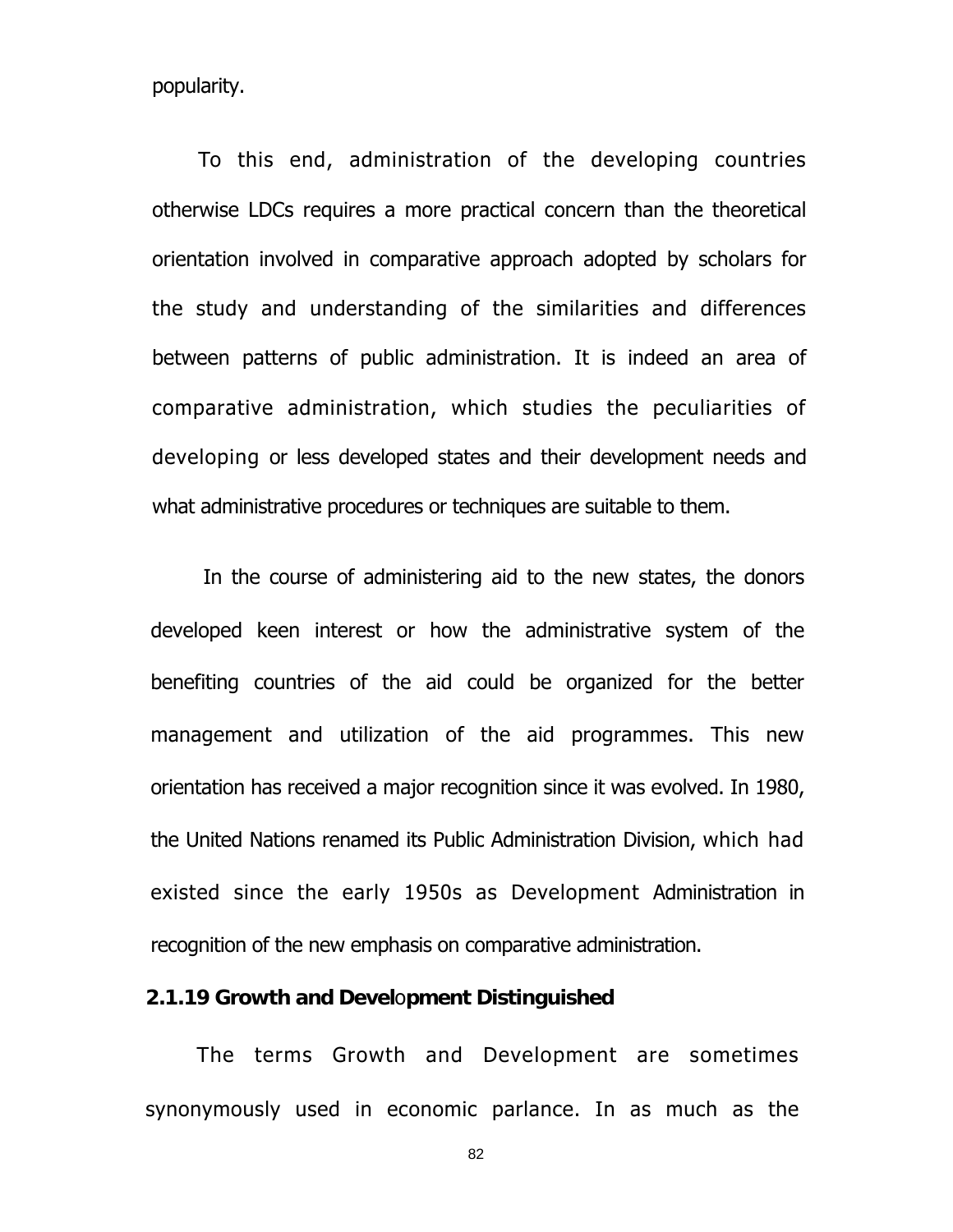synonymous usage of the two terms may be occasionally acceptable, it can create some confusion to the uninformed because despite the close relationship of the terms, they have different meanings.

The term economic growth is often used to mean per capita increase-in the productive capacity of a country, i.e. the ability to produce more output (goods and services) per person as measured by the country's Gross national Product (GNP). It is therefore a process, and indeed an aspect of development. Indeed, Hanson (1972:283) holds the view that 'the rate of increase of its national income provides a measure of a country's rate of economic growth and therefore of the standard of living of its people

Essentially economic growth of a nation hinges on the organization and improvement on the skills of its labour force. It includes more power plants, factories, producing or importing more machines, other service equipment etc, and putting them to their maximum capacity utilization.

Development on the hand goes beyond the above description to include changes in the composition of both input and output. It again shows the contribution of the various inputs to productive processes and how these are sustained and the extent to which it reflects on the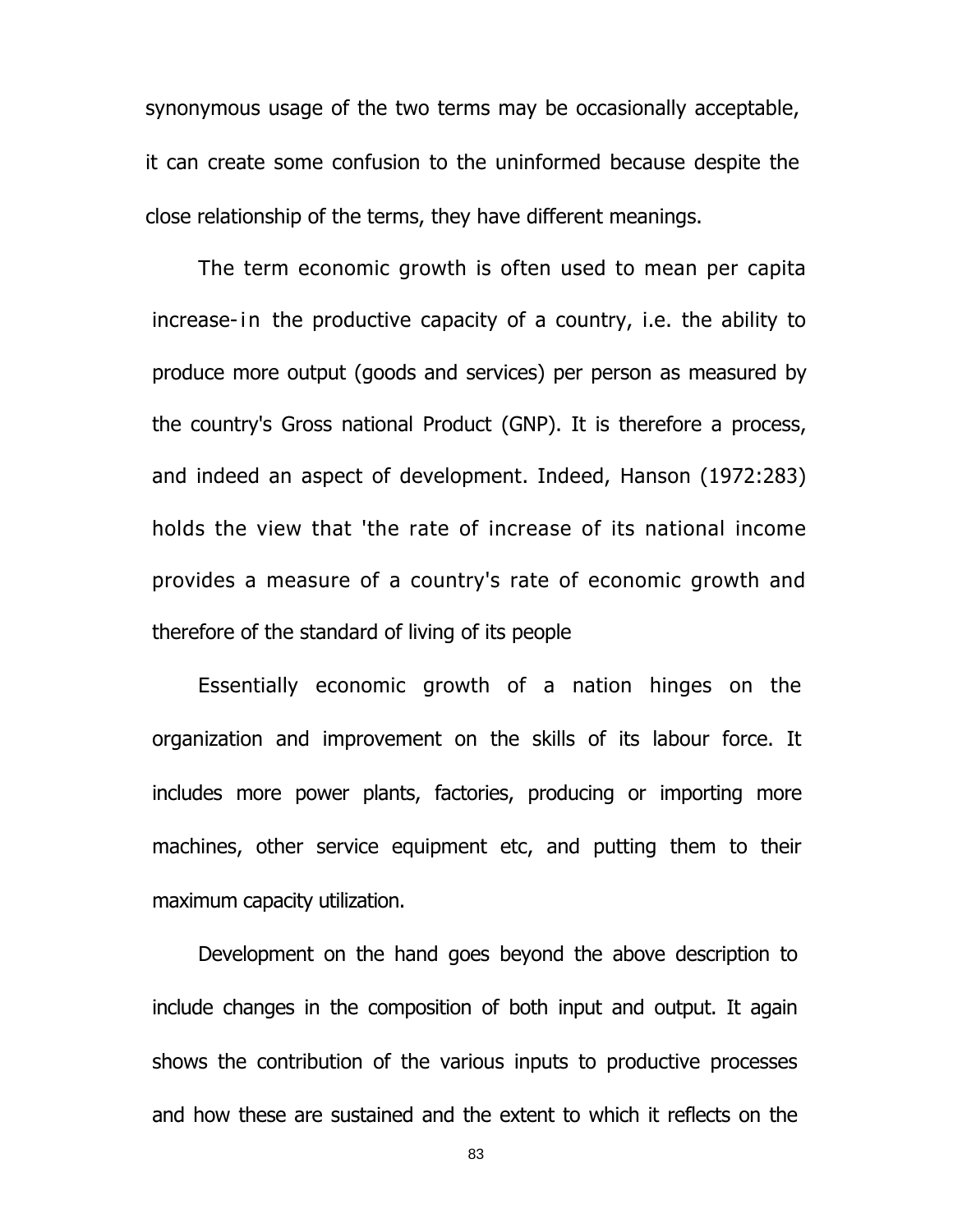living of the average person. It includes progressive and positive changes in the structural, technical and institutional arrangements on which the entire system is based. As a matter of fact, Schumpeter (1934) in Jhingan (2008:4) sees development as a discontinuous and spontaneous change in the stationary state which forever alters and displaces the equilibrium state previously existing.

On the surface and in the early stages, any economy that grows might seem to develop of has the potential to do so. But this had not been the case in the Emergent States or LDCs, including Nigeria. For instance, in the early 1960s, several countries categorized as third world and less developed states achieved the overall growth targets set by the United Nations. But there was no commensurate change in the level of the masses of the people and the people and the countries themselves were not in any way self-reliant. What went wrong anyone could have asked?

Nigeria also achieved a high level of economic growth by the Mid-1970s because of the increase in her national income and revenue, which accrued mainly from crude oil sales. Yet, there was no structural or any organizational development to sustain the growth and diversity the economy to make the country self-reliant in her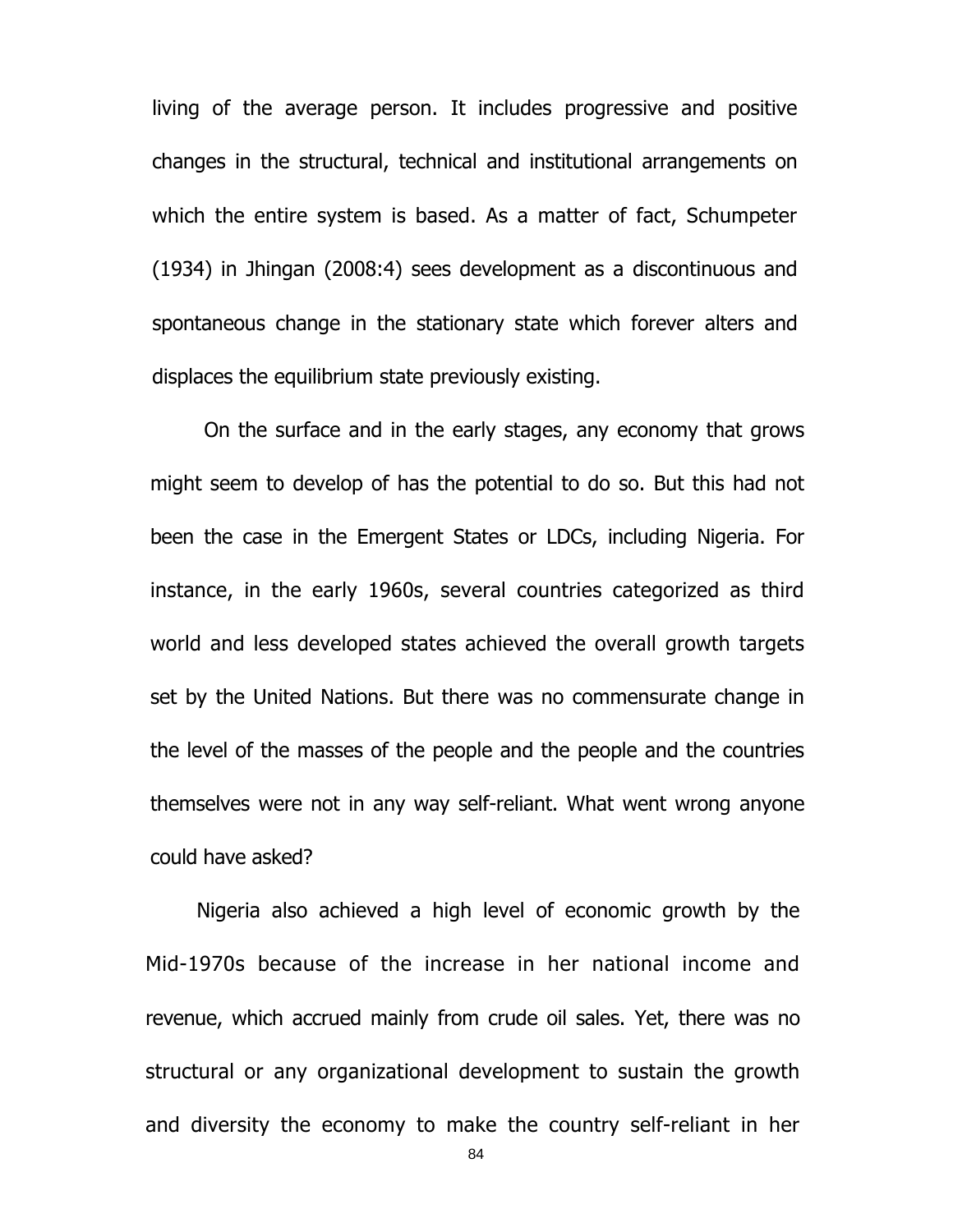general productive activities. Not even the oil wealth could liberate the masses from the 'clutches of poverty' even though it was equitably distributed. Instead, it led to the exploitation of the many by few and exploitation of the governed by the government.

The result was that from the early 1980s, Nigeria was plunged into an economic abyss and was declared the '100<sup>n</sup> of the poorest nation' of the world in the early 199 by the United Nations. Similarly, Nigeria was declared the 'most corrupt Nation in the world' in the year 2000 by Transparency International and in 2002 the and most corrupt nation, trailing only behind Bangladesh these are obviously indicators of poverty albeit underdevelopment. Although this ranking has changed positively to number 156 in the corruption index as of 2009.

Be that as it may, the two terms can be distinguished without being separated one from the other. Indeed, the process of development depends on some degree of simultaneous economic growth. We may therefore conclude that the two terms are two sides of the same coin. Moreover, development follows a long-term process and planning.

# **2.1.20 World Classification of Countries**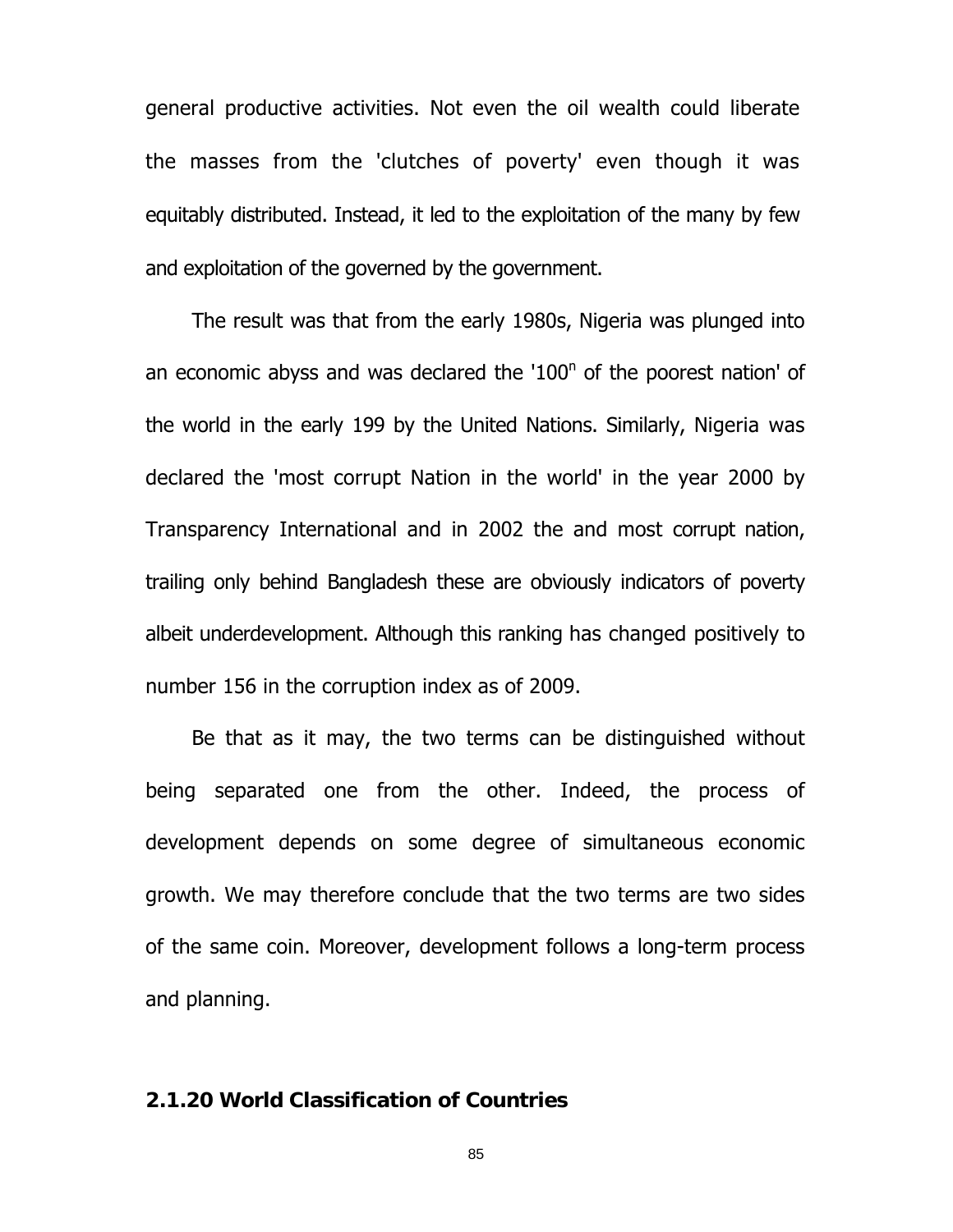Emergent states is the term used in referring to the newly independent states that emerged following the struggle for the independent beginning from the First World War through the end of the Second World War in 1945. Igwe (2005:445) hold that the LDCs are generally characterized by such interrelated negative indices. The third world he further stated is hardly uniform or coherent entity as the countries are differently affected by any index.

Historically, the Third World States are different from First and Second Worlds, which 'refer to the Western and Eastern blocs respectively. The Western bloc according to Barzanti (2009:3) refer to the industrialized or advanced world and is the product of the revolution against absolute monarchies in Britain in the  $17<sup>th</sup>$  century and other parts of Western Europe and North America in  $18<sup>th</sup>$  century respectively. The Industrial Revolution that subsequently took place in these parts of the world put them in the fast Jane of economic development for which they ire referred to as the Advanced or Developed countries of the world.

Furthermore, Barzanit (2009) posits that on the other hand, the Second World or the Eastern Bloc emerged following the challenge and rejection of the value system of the First World. This however is based on concentration of many by the few who controlled the means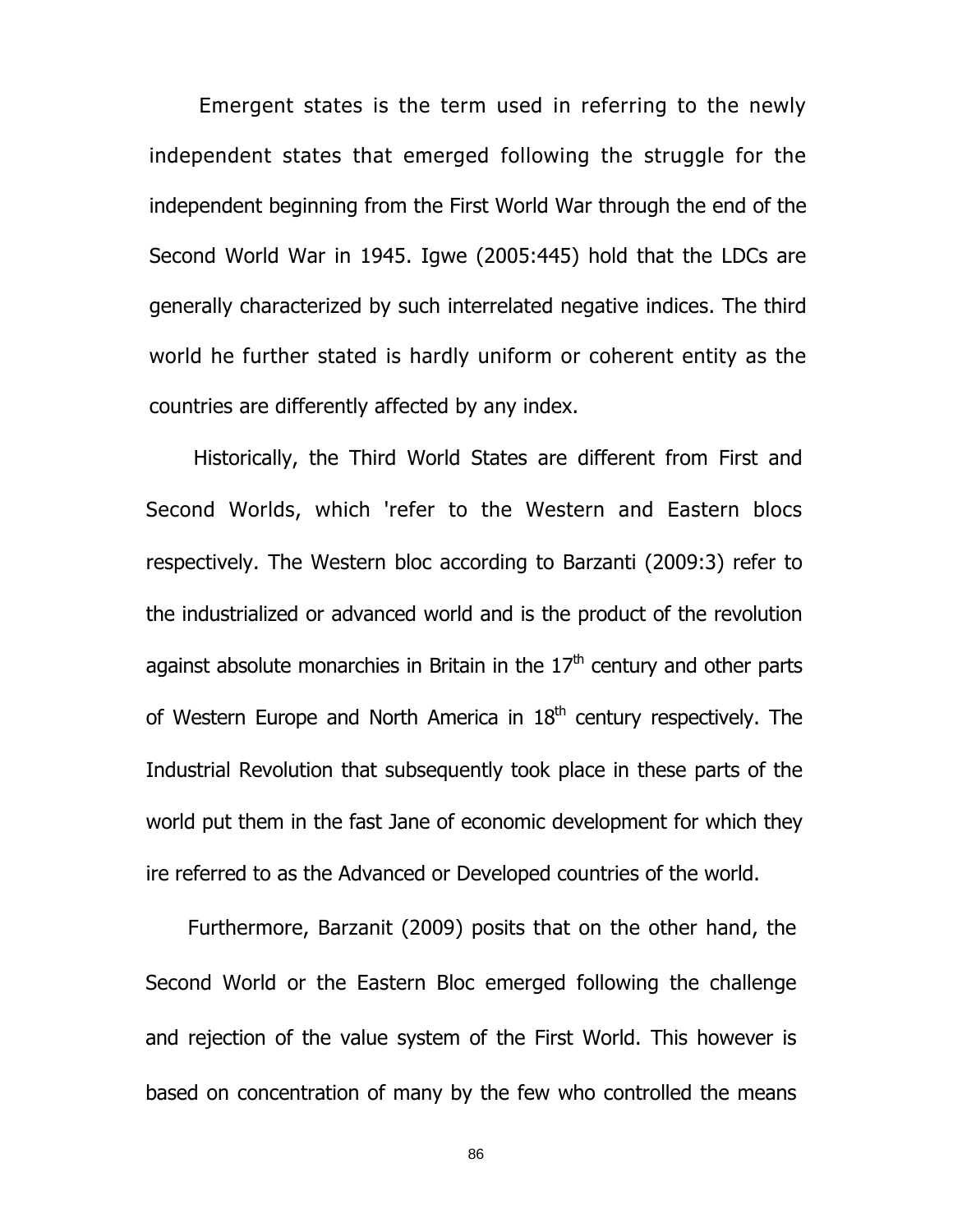of production. The Second World was firmly established following (he successful revolution in Russia, which later spread to other parts of Eastern Europe, China and South East Asia.

Third World countries are the new states that emerged from Africa, South America and the Caribbean Islands, which became colonies of the first World or Developed Western States. They subsequently gained their political independence following several years of struggles (including righting of liberation wars) for freedom and decolonization from their colonizers especially after the Second World War.

It is these de-colonized countries that are usually referred to as Third World, developing, underdeveloped, Less Developed Countries (LDCs) and Emergent States synonymously. Sometimes they are globally referred to as states of the 'South' probably because most of them are in the Southern Hemisphere. Coincidentally, they are the most backward socially, economically and technologically and are also politically unstable, while the industrialized and economically developed countries of Europe, U.S.A and Japan are referred to as States of the 'North' for the same reason that they are mostly of the northern hemisphere. Essentially, third world states are dependent economically, technologically and are directly tied to the more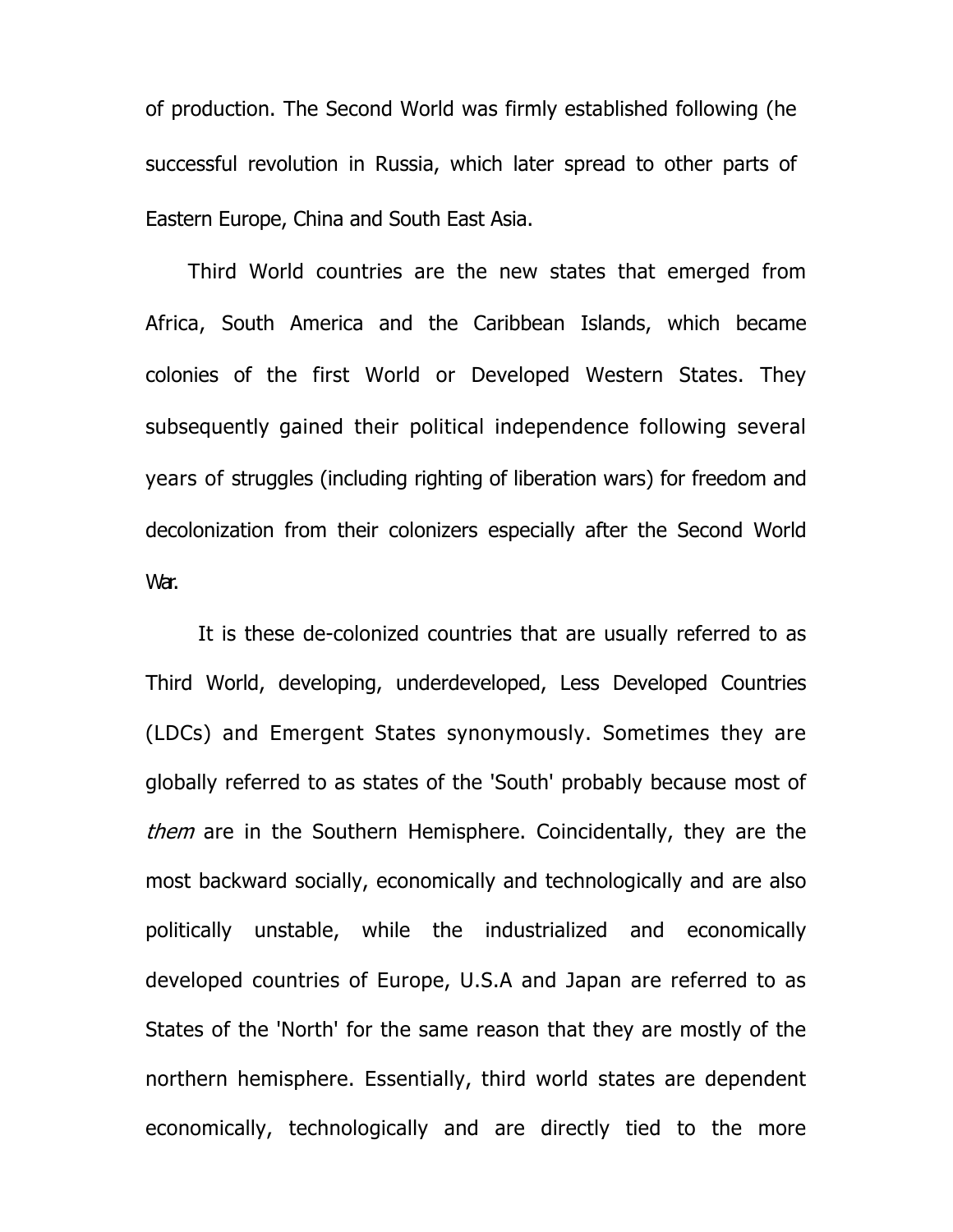advanced countries of the west.

Consequently, Barzanit (2009:5) stated that the Third World displays little homogeneity; it is divided by race, religion, culture, and geography, as well as frequently opposite interests. It generally sees world politics in terms of a global struggle between rich and poor countries the industrialized North against the backward South. Some nations, such as those of the Organization of Petroleum Exporting Countries (OPEC), have found ways to assert their economic importance as societies for energy supply. Widely advocated within the Third World is a so-called New Economic Order, which through a combination of aid and trade agreements would transfer wealth from the developed to the developing nations.

Other political thinkers on the concept of the third world have also developed some other twist. There is a new addition which Igwe (2005:445) calls the concept of the fourth world. For him the fourth world emerged as a result of the enormous diversity within the third world namely; extreme poverty and extreme wealth, levels of economic and political development and nearness or otherwise to the standards of living of the West. Hence, the poorest of the poor countries, peoples and groups who are yet to bridge the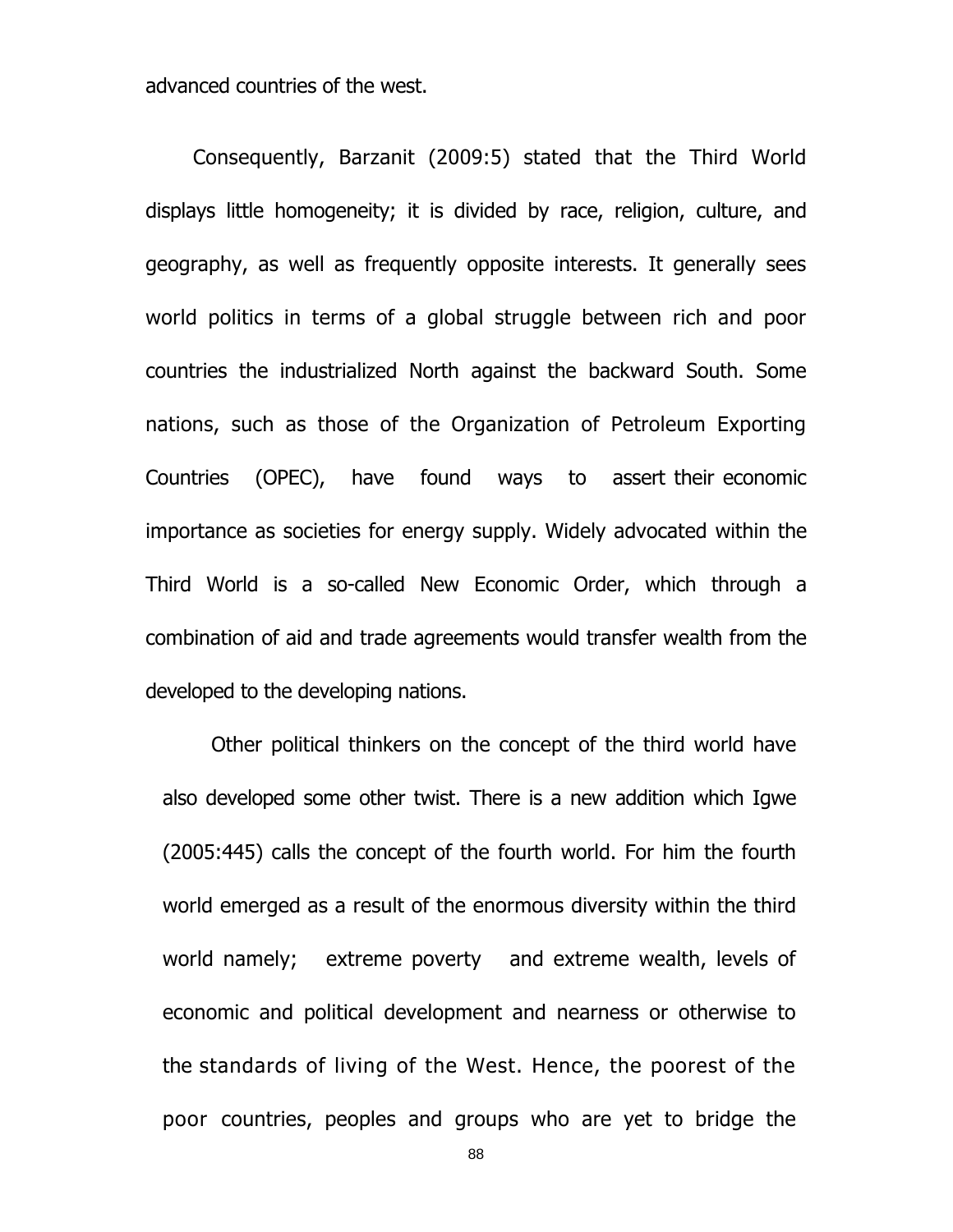poverty gap and with little or prospects of doing so anytime soon, have achieved their independence as the fourth world. Therefore, while the less developed countries constitute the third world, the least developed countries constitute the fourth world.

## **2.1.21 Ecology of New/Emergent States**

Jhingan (2008:31) citing several authorities such as Schumpeter (1934), Maddison (1970), Hansen (1972) and Bauer (1973) listed the following points as being the characteristics of emergent states popularly known as LDCs.

**1. Lower average income per capital:** In 1979, the world Ban classified thirty-six countries having more than one million people as low income with per capital income of less than \$ (UD dollar) per day. This contrasts with the United State which has about 6 per cent of the world population, while about two-thirds of the world population in third world, or LDCs shares less than 15 percent of world income among themselves. This shows that the cash money at the disposal of individuals in developing countries is pitiably low because total output is similarly very low.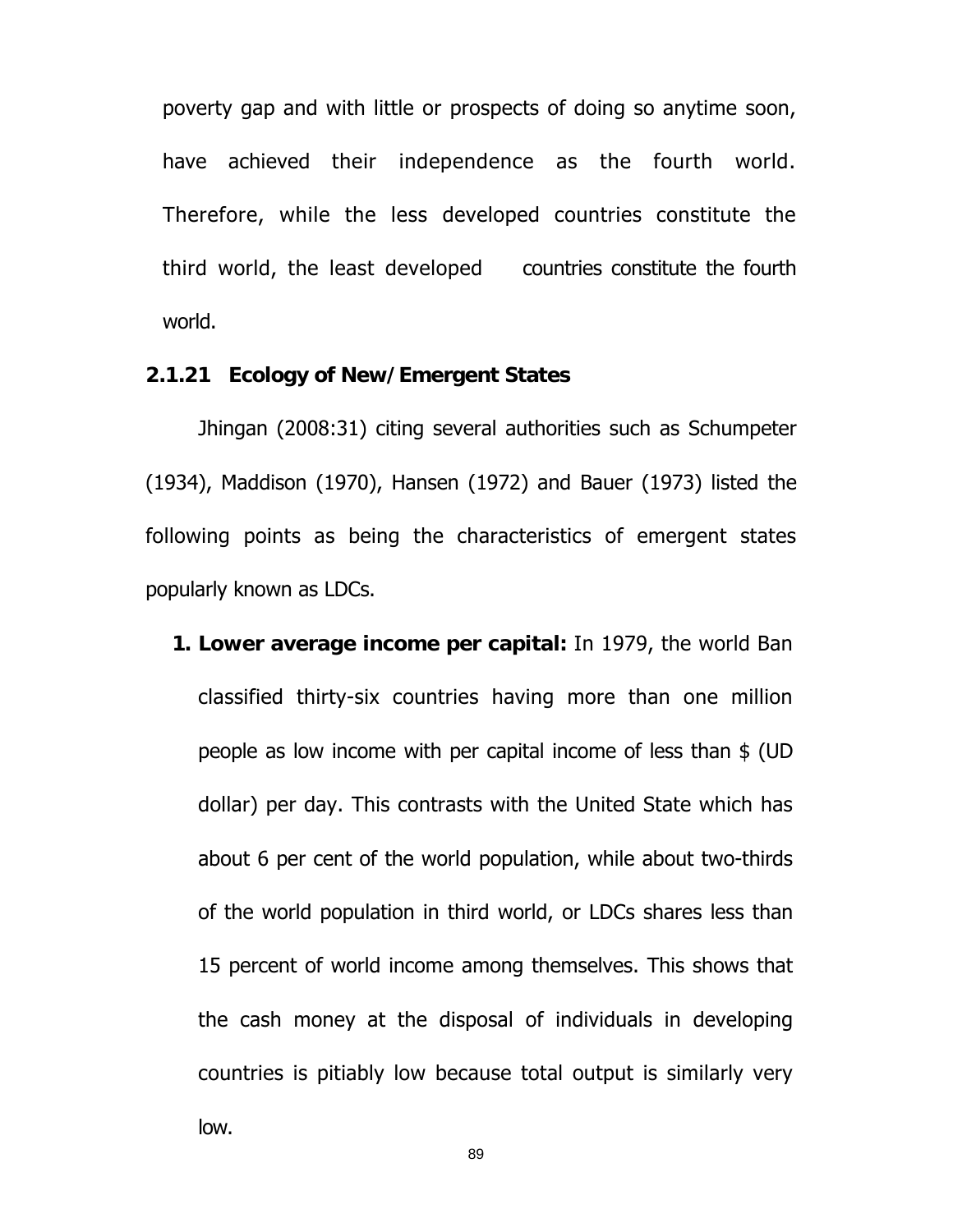- **2. Inequitable distribution of resources and per capital incomes:** In most of the LDCs, large sections of the population receive very low income per capita because of inequitable distribution of the resources of these countries. This, most of the time is attributable to corruption/embezzlement among government officials.
- **3. Low labour productivity:** As a result of the low or poor resource base, poor or absence of infrastructural facilities and output of the working population are absolutely very low.
- **4. Low Capital inputs output ratio:** The LDCs are generally characterized with very little capital inputs. Even where factors of production in terms of industries, factories, land, agricultural machinery, etc. for the production of goods and services are available, they are either inadequate or poorly managed, hence minimal production of industrial goods and services.
- 5. **Low level of social capital:** The number of productive social organization and groups are very limited. Such productive social organizations like cooperative societies, entertainment clubs,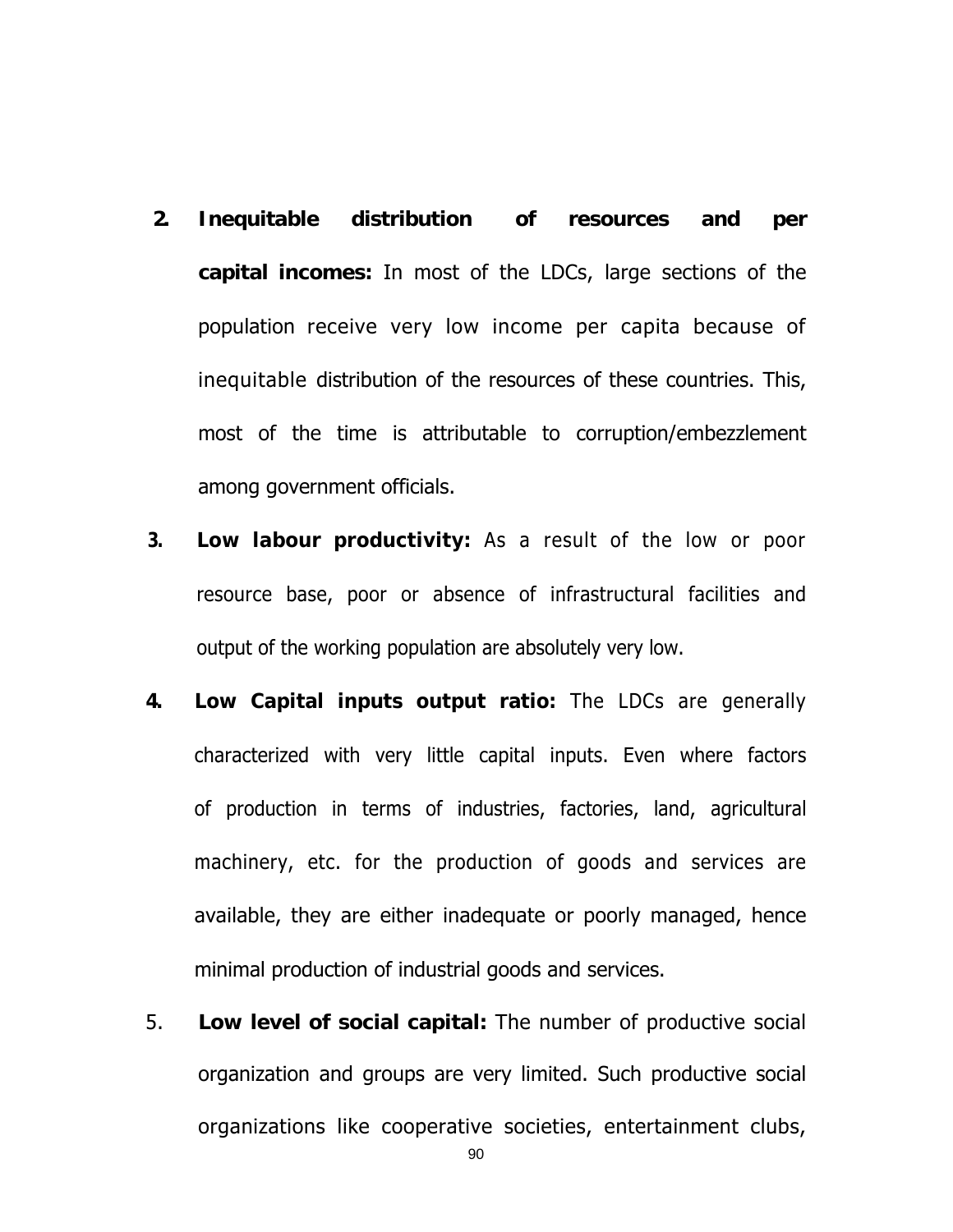tourist attractions, etc are highly inadequate and /or poorly managed that they do not meet the need of their countries, let alone making any meaningful contribution to the development of these countries.

- 6. **Low level of developed human capital:** The quantity and quality of skilled work force available in LDCs are too low to meet the developmental needs of their respective states.
- 7. **High mortality rate:** In the developing or less developed countries, the conditions of morbidity and mortality are always very high.
- 6. **Highly population growth:** Demographic report put the population growth rate of the LDCs at about 3.5% per annum. At this rate, the average population of each of the LDCs would double in a quarter of a century. Such high population growth rate in the LDCs makes planning very cumbersome and this further compounds the problem of poverty and unemployment.
- **9. Low level of literacy:** A United Nations report put the literacy level of the population of the developing countries at 30%, while that of the developed countries is put at about 99.9%.
- **10. Low housing standards:** As is implied here, there is lack of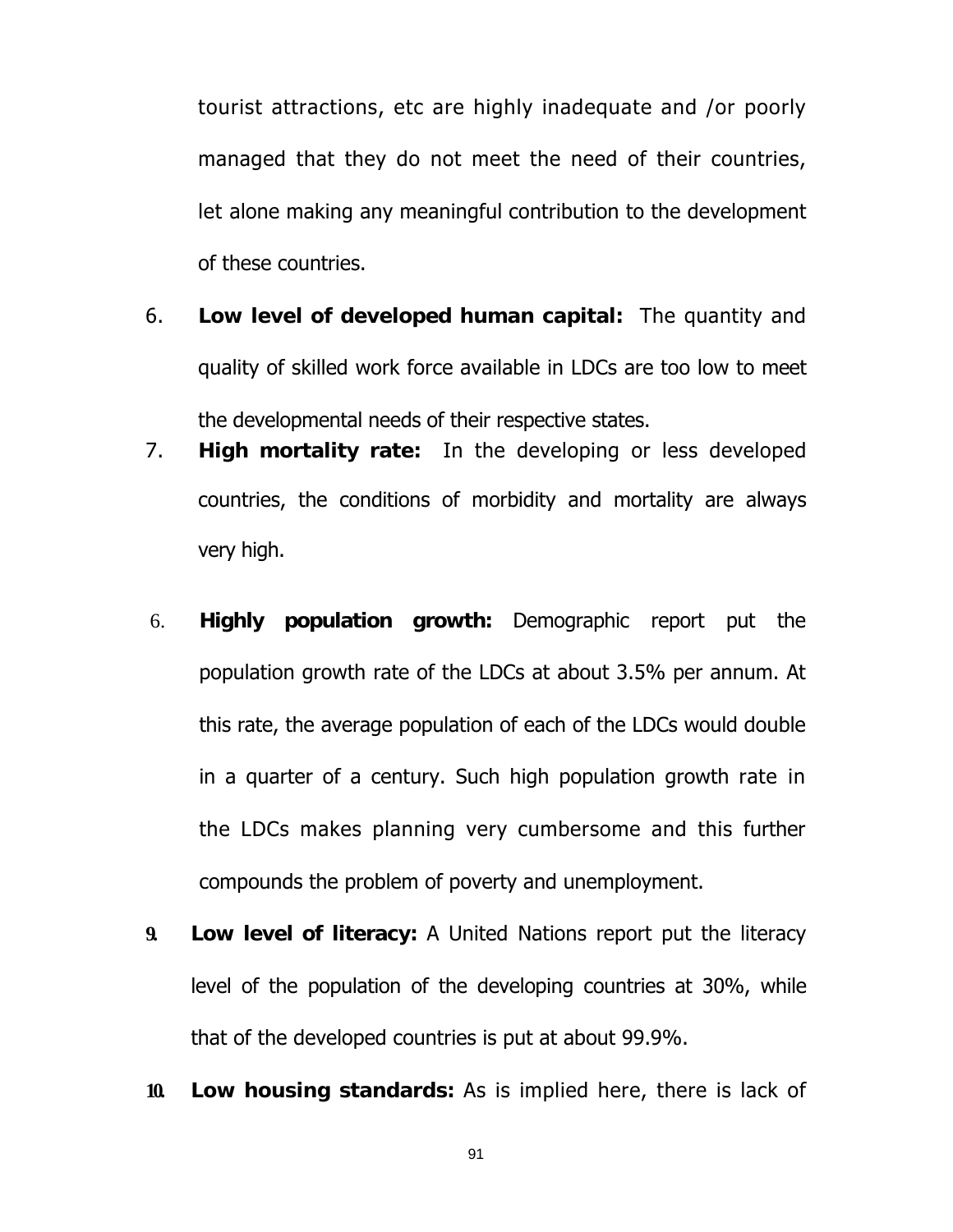houses for the population or where it is available it is grossly inadequate. In addition, where these houses exist, they are usually expensive such that it is unaffordable for those of lowincome group.

- **11. Portable water:** Low percentage of the population have access to clean and safe water for drinking and for improved sanitation.
- **12. Energy supply:** Power supply to drive industrialization and greater productivity that will boost export and raise GDP is more often than not lacking in the LDCs.

#### **2.1.22 Human Capital**

 In the closing years of the twentieth century, management has come to accept that people, not cash, buildings, or equipment, are the critical differentiators of a business enterprise. As we move into the new millennium and find ourselves in a knowledge economy, it is undeniable that people are the profit lever. All the assets of an organization, other than people, are inert. They are passive resources that require human application to generate value. The key to sustaining a profitable company or a healthy economy is the productivity of the workforce, our human capital. In the American economy, where over half of the gross national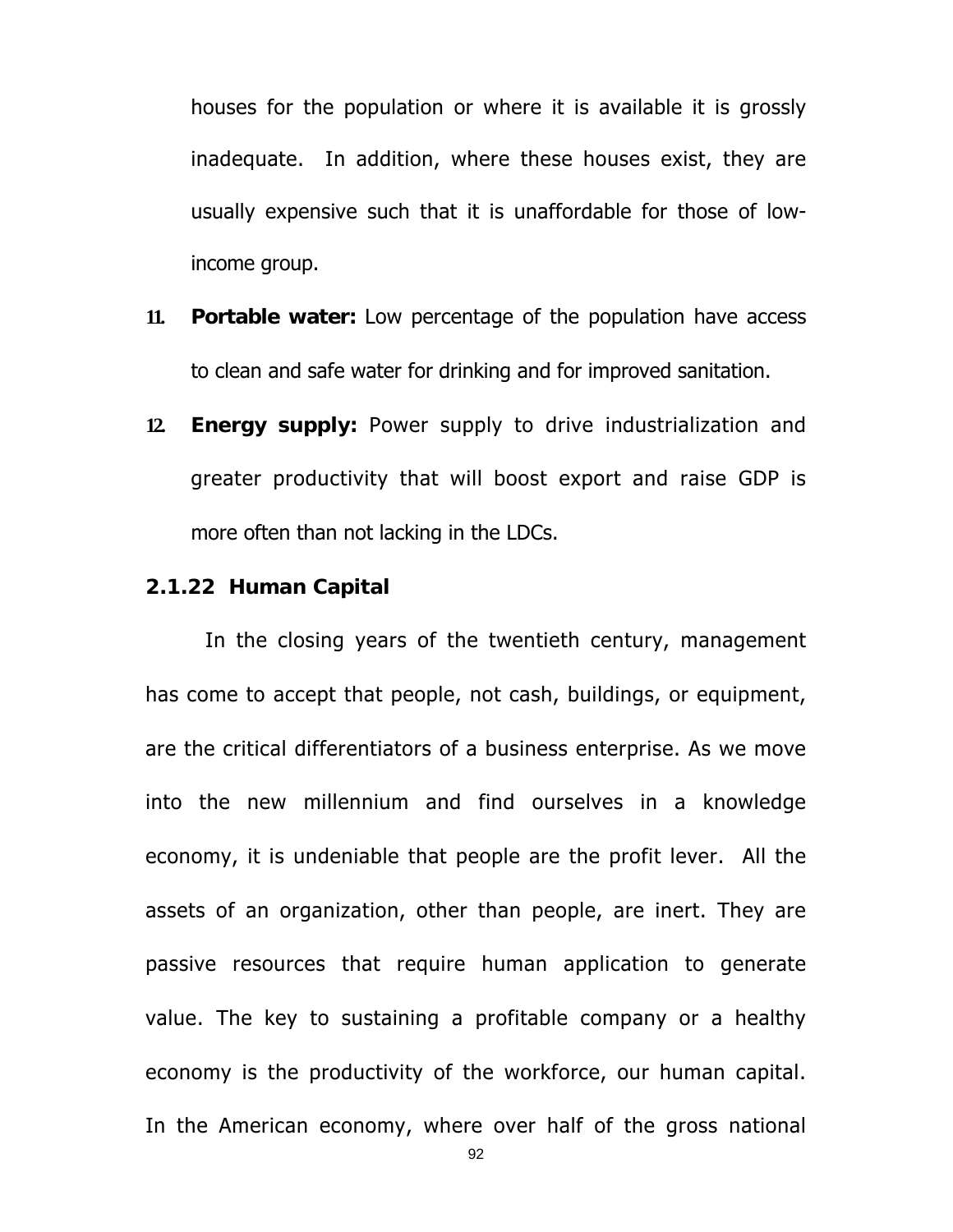product is allocated to the information sector, it is obvious that knowledgeable people are the driving force.

 The stock market has recognized the leverage of human knowledge by awarding a market value for service and technology companies that exceeds their book value by many times. Leverage is the use of certain fixed assets to enhance the return on investment or sales. Typical examples are common stock leverage and borrowed capital; Companies acquire funds through stock offerings or borrowing. The objective is to use these funds to generate greater returns than the cost incurred. Most managers and financial analysts have finally acknowledged that human capital has great leverage potential

In April 1999, investment bank Goldman Sachs launched an initial public offering (IPO) that drew a market value of \$36 billion on its opening, a value four times that of its hard assets. If we subtracted the book value from the \$36 billion and divided that by the number of employees at the time of the IPO, we would see a dramatic example of the market's appreciation for human capital leverage.

## **2.1.23 Effects on Organizational Management**

Organizations are undergoing wrenching change not only due to globalization but also because of the force that makes truly global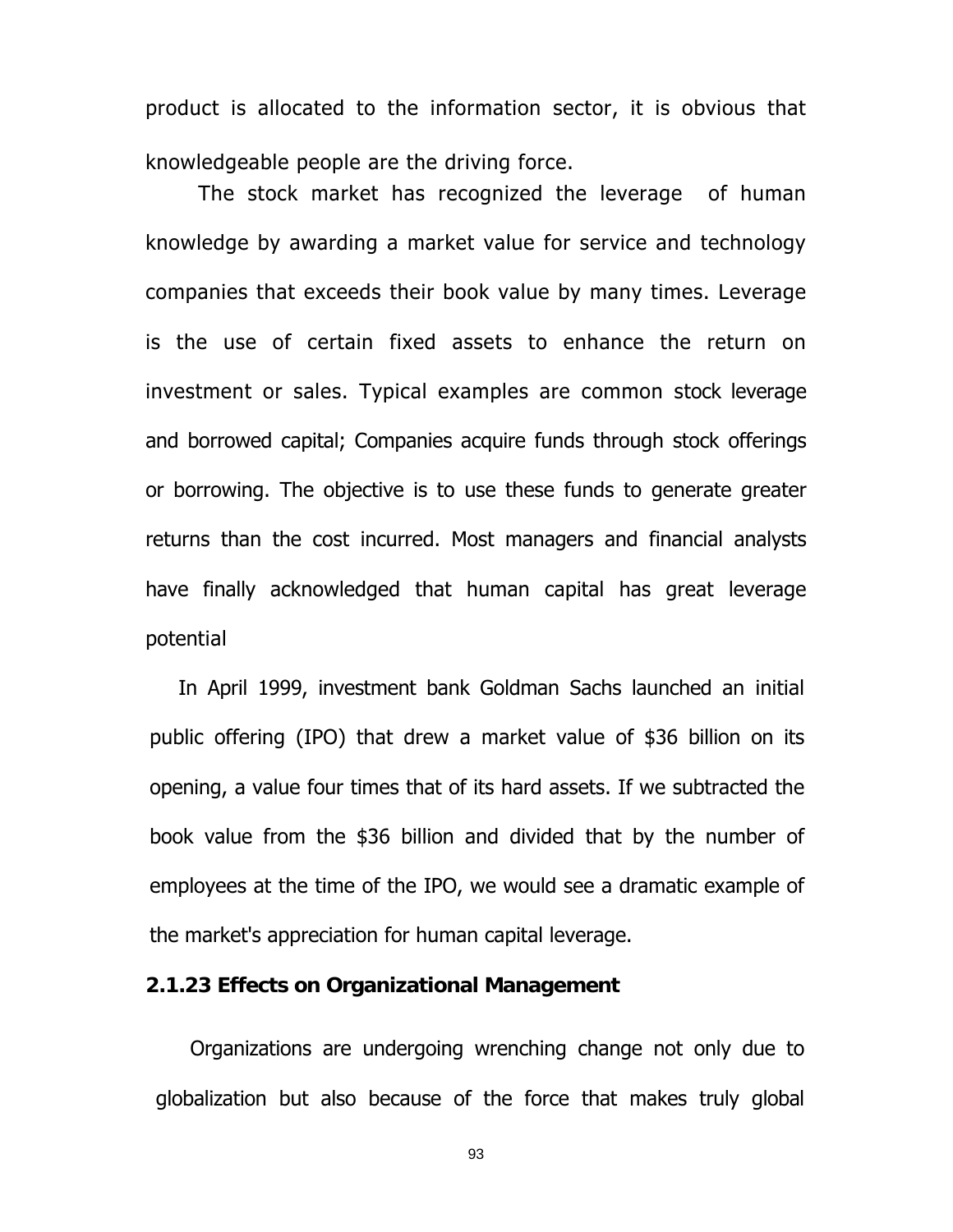companies competitive — information exchange. Senge puts a framework on this capability:

For the first time in history, humankind has the capacity to create far more information than anyone can absorb, to foster far greater interdependency than anyone can manage, and to accelerate change far faster than anyone's ability to keep pace.

Information has always been of great value, America's first recorded millionaire was Elias Derby of Salem, Massachusetts. Salem was our first major port and the place where fortunes were made and lost in commanding sailing ships. But the clever Derby never had to brave the dangers of the deep. He remained safe and dry on shore while accumulating his fortune. While ships were coming from and going to many destinations around the known world, Derby stayed in Salem gathering data from shipmasters, sailors, and port documents. He learned what types of cargoes were trading between which ports and the prices being paid. With this information, Derby was able to invest in cargo that promised the greatest security and profit margins.

Drucker claims that the greatest challenge for organizations today and for the next decade at least is to respond to the shift from an industrial to a knowledge economy. He reminds us that the purpose and function of every organization is the integration of specialized knowledge into a common task. This shift toward knowledge as the differentiator affects all aspects of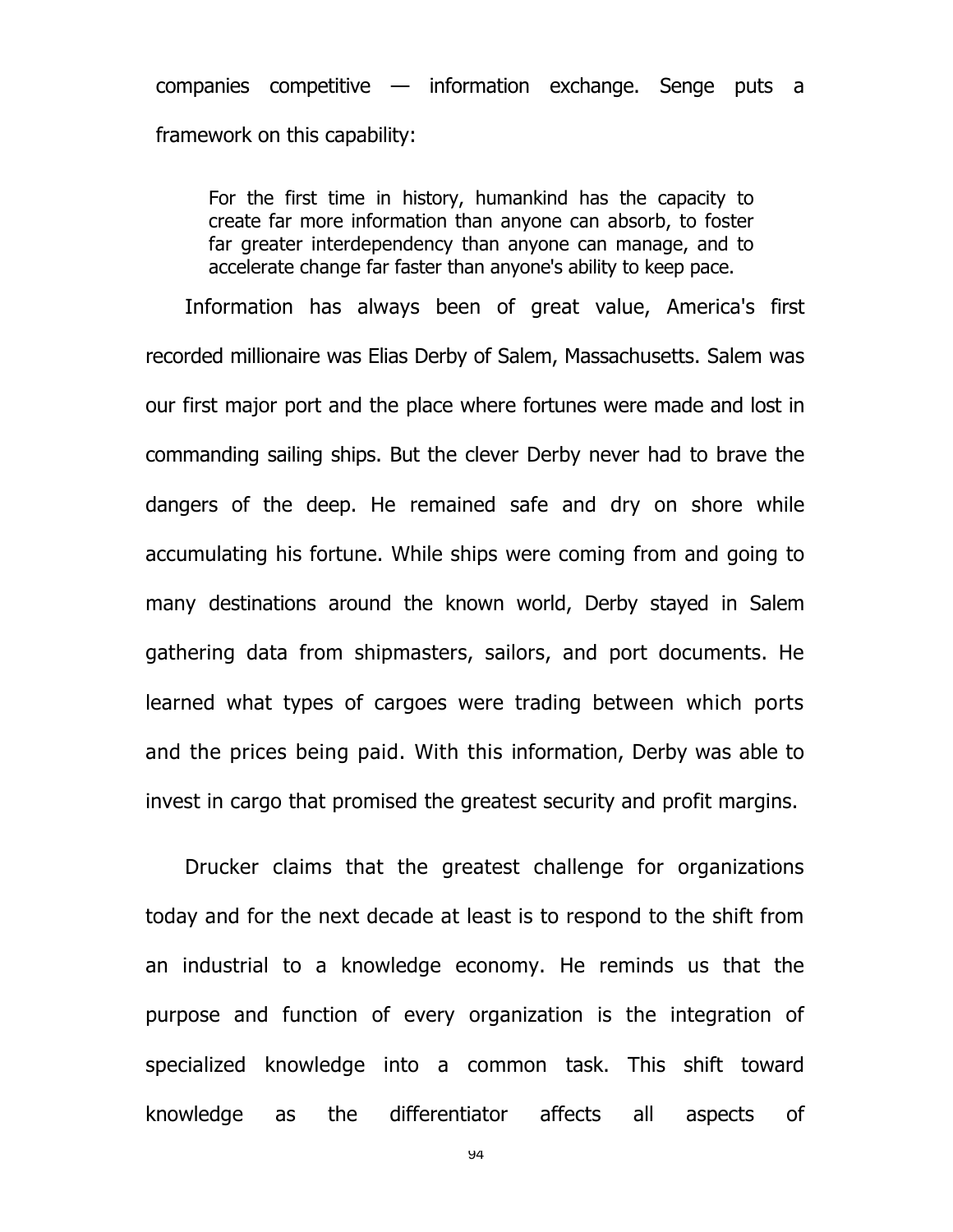organizational management, including operating efficiency, marketing, organizational structure, and human capital investment. Each of these directly or indirectly hinges on an understanding of the ability of people to cope with unforeseen, massive, and usually hurried change, Bontis shows us that human capital, as the employer of information technology, is the critical antecedent in effectively managing the organizational knowledge that yields higher business results. At the end of the day, it is blindingly obvious that without hard data on human capital activity and productivity, there is virtually no chance of competing effectively.

The irony underlying the need for data on human capital is that the capability that information technology puts at the disposal of organizations can be a barrier to understanding events and responding effectively. The vast majority of data resident on organizational databases is not gathered and organized in a manner that helps executives manage their human capital problems or exploit their opportunities. Since employee costs today can exceed 40 percent of corporate expense, measuring the ROI in human capital is essential. Management needs a system of metrics that describe and predict the cost and productivity curves of its workforce. Beyond that, and more important, are qualitative measures. Quantitative measures tend toward cost, capacity, and time. Qualitative measures focus on value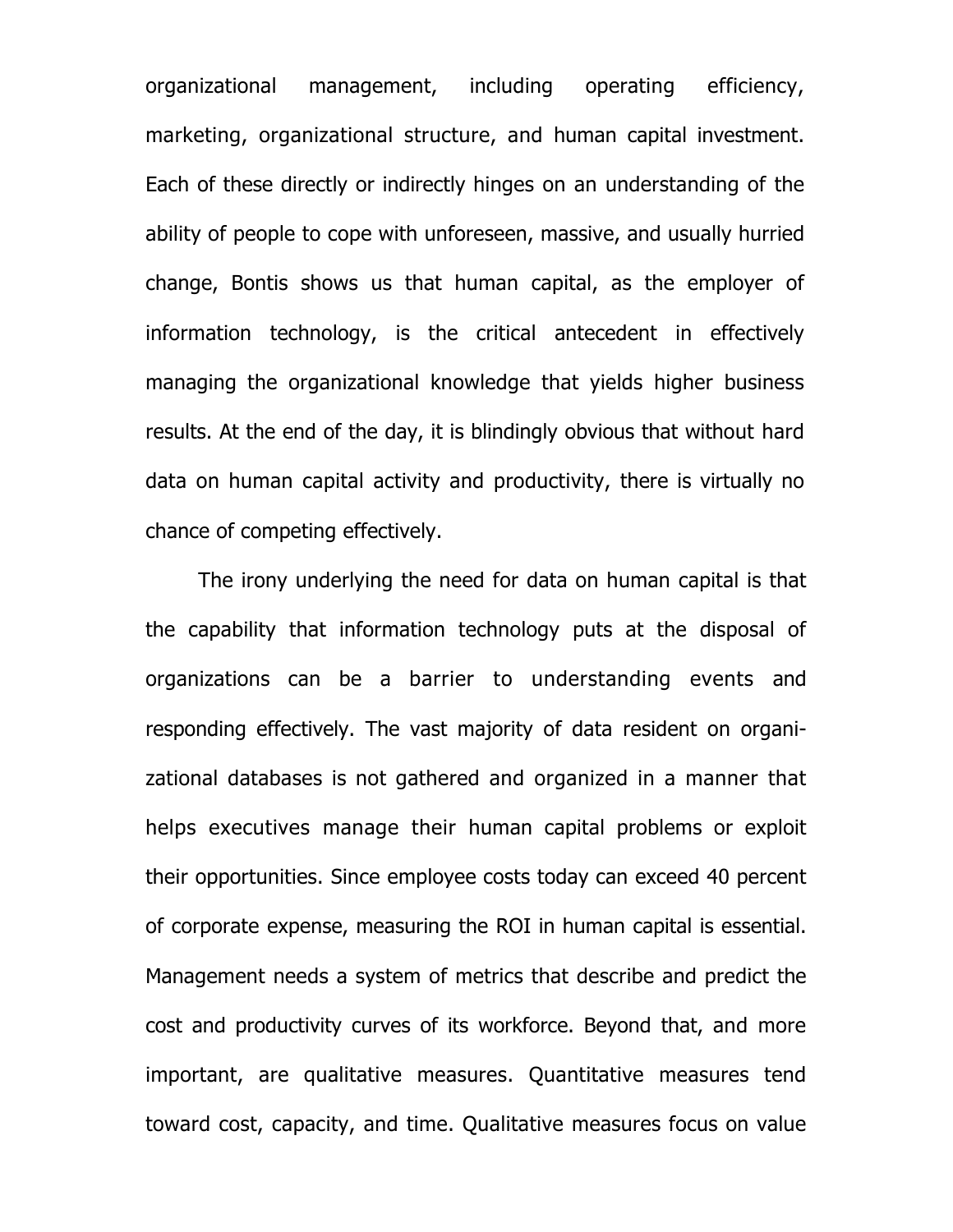and human reactions. The quantitative tells us what happened, whereas the qualitative gives us some idea of why it happened. Together, they offer insights into results and drivers, or causes. For example, if we see costs or deliver times increasing, we might find that quality problems are at the source. Product defects cause work to be recycled, thus slowing down delivery time. In turn, this causes customers to be dissatisfied and perhaps to look for other suppliers. Lost customers drive marketing costs up, which increases product cost, and so on.

Rummler and Brache draw on their experience in process improvement to state, "we believe that measurement is the pivotal performance management and improvement tool and as such deserves special treatment". They go on to point out that without measurement we cannot:

\*Communicate specific performance expectations.

\*Know what is going on inside the organization.

\*Identify performance gaps that should be analyzed and eliminated.

\*Provide feedback comparing performance to a standard or a benchmark.

\*Recognize performance that should be rewarded.

\*Support decisions regarding resource allocation, projections, and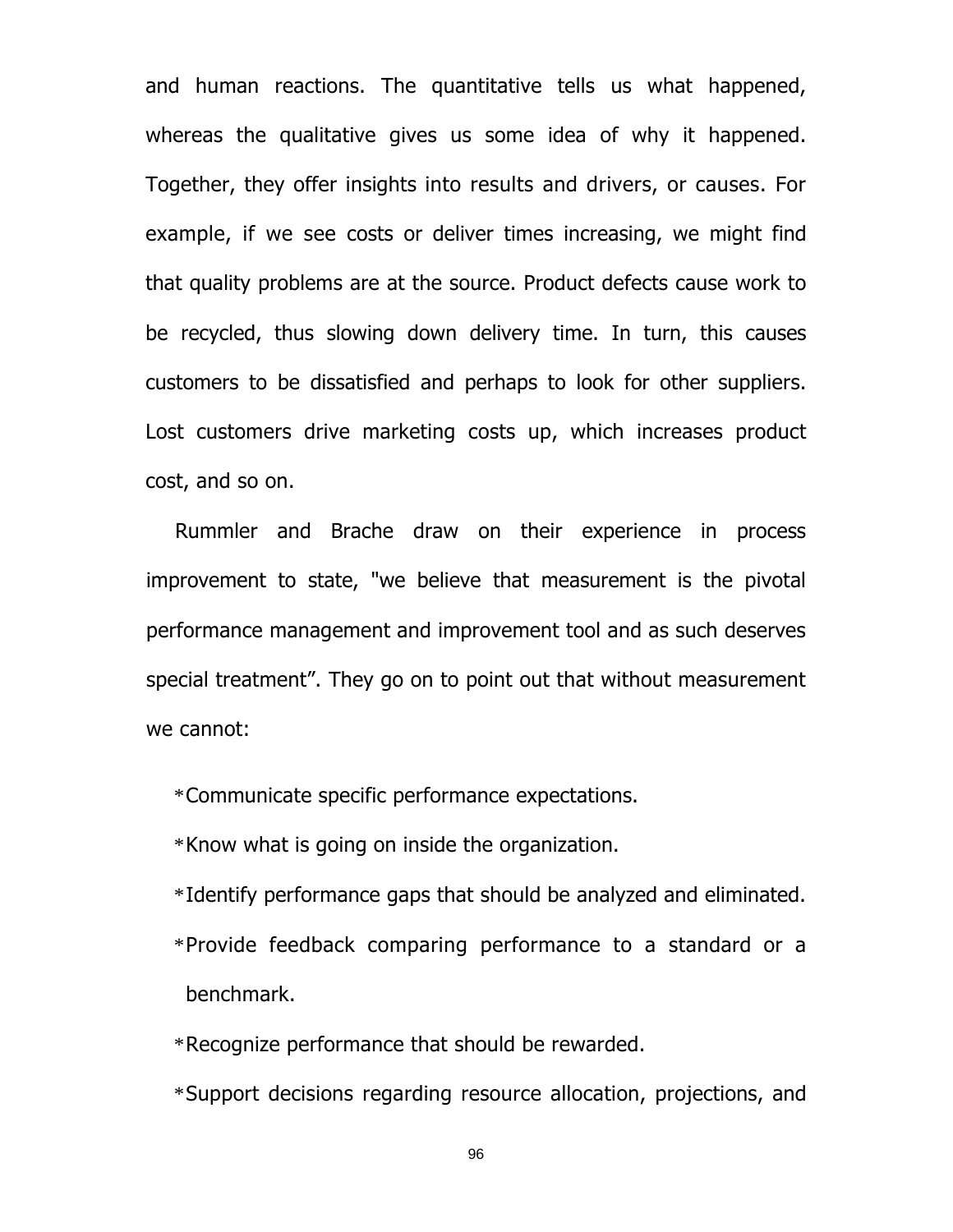schedules.

In short, if we don't know how to measure our primary valueproducing asset, we can't manage it.

## **2.1.24 Two Aspect of Human Capital**

When we speak of measuring the value of people, we have to acknowledge the two aspects of that issue: the economic and the spiritual. We can accept the intrinsic spiritual value of people and focus on the economic side. In essence, all measures of value contribution are really measures of human value as economic units and as spiritual beings. Only people generate value through the application of their intrinsic humanity, motivation, learned skills, and tool manipulation.

In addition, we must deal with the myth that only standard financial information is accurate. Because we have practiced doubleentry bookkeeping for 500 years, we have come to believe that the numbers on financial statements are truths. This is not the case. They are facts, but seldom truths. There is only one number on a balance sheet that is verifiable as a truth. That is die first asset: cash. All other numbers are a combination of hopes, agreements, and expectations. In effect, we have constructed a system that changes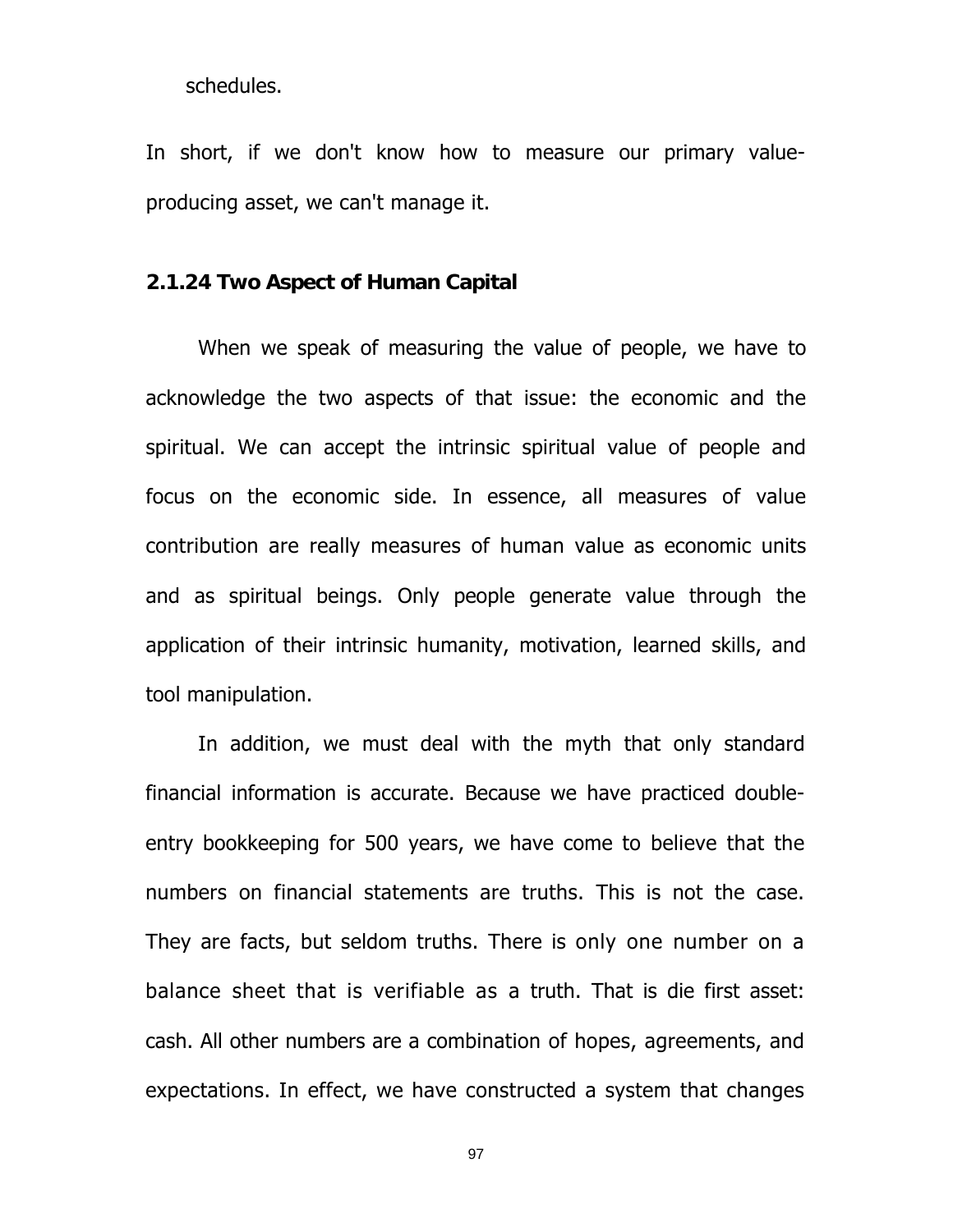whenever the Financial Accounting Standards Board (FASB) decides to change it. We admit willingly that the system work to some extent in telling us what happened last period—so far as the agreed-upon practices show it. But the data are only as accurate as the inputs, which even businessperson knows are manipulated.

How well accounting has ignored human capita can be seen in practically any book on business ratios. A typical example is The Vest-Pocket Guide To Business Ratios. In over 300 pages, the only time that employee-related metrics show up is as costs, never as leverage. The- guide closer with a list of thirteen ratios that are published by the likes of Dum &: Brad-street. Standard & Poors, Moody's, Value Line, and Robert Morris Associates. Not a single one involves human capital, even as a cost element.

Standard accounting fail- to solve, today's mandate a; two levels, First, accounting looks inside the organization. Its primary role is to conserve, the assets of the enterprise. Second, it is focused on the past. If we want an internal, backward look, accounting does the job. Conversely, today we need to focus on the issues that will create wealth, the actions that will extract value from the marketplace. And we need to locus on the future. We cannot be successful by backing into the future with our eyes locked on the past. The advent of new forms of accounting—namely, economic value added and the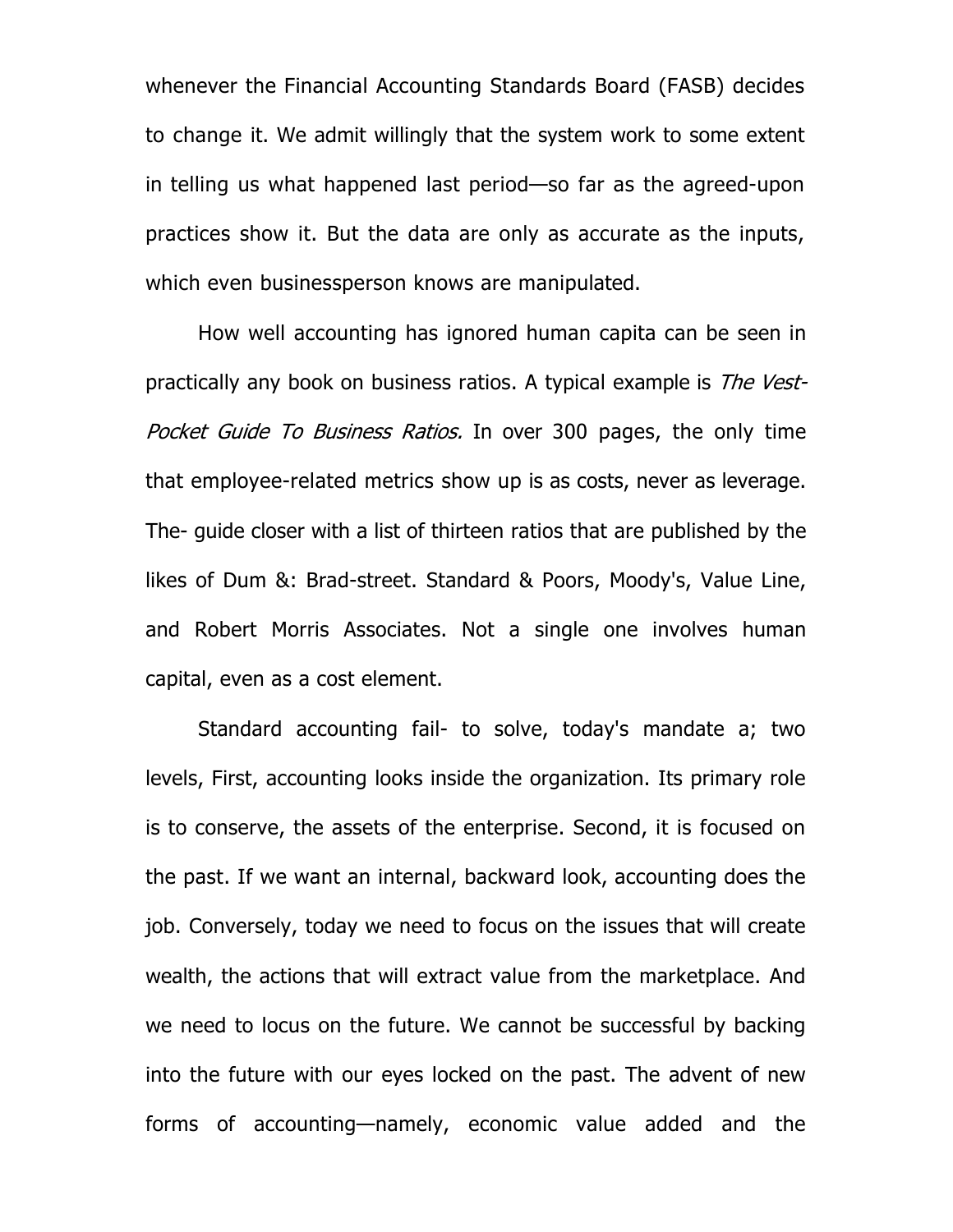balanced scorecard approach is a promising step in the light direction. So let us accept accounting for what it is, but not worship it to the exclusion of other useful data.

Next, we must confront those who say that invested capital greatly determines the productivity of people. In an absolute sense, that is correct. If you give me a gazillion-dollar supercomputer, I can solve large mathematical equations faster than I can use my laptop. But the question is, can I do it as fast as a mathematics professor using the same equipment? No way! This is the human leverage.

A related argument says that brand equity has much to do with the success of a given salesperson. It's true that if I am selling Coca Cola versus Joe's Cola, I will probably sell more Coke than Joe's with less effort. But if you are a better salesperson than I am, you will sell more Coke than I will. So, it is fair to claim that factors other than human knowledge, skill, and effort affect the outcome of a given situation, (I address this momentarily as part of the discussion of the intellectual capacity of an enterprise.) Nevertheless, it is also true that human knowledge, skill, and effort make the marginal difference in just about even' situation.

#### **2.1.25 People and Information**

The knowledge, skills, and attitudes of the workforce separate the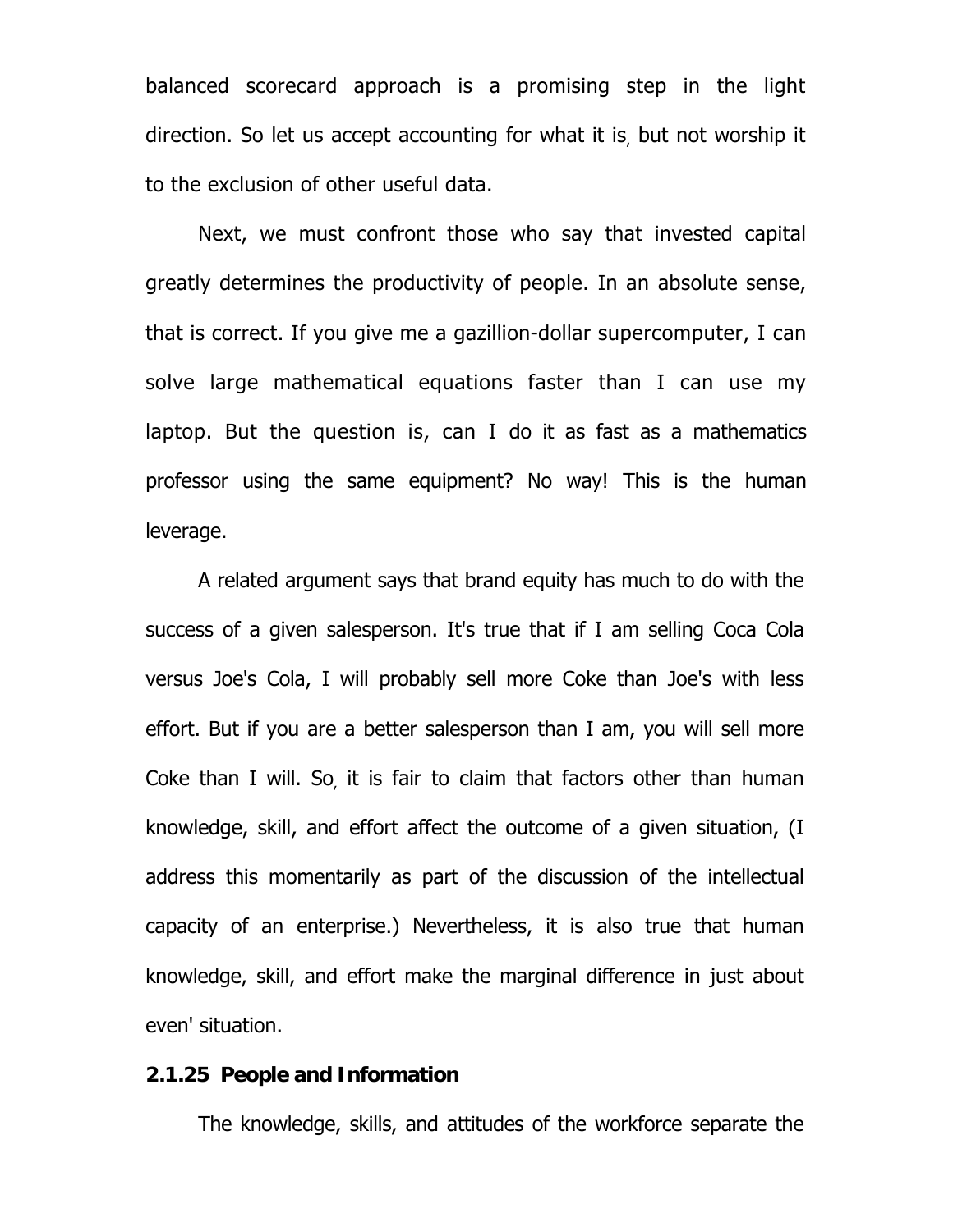winning companies from the also-rans. It is a complex combination of factors. Still, people per se are not the only force behind the inherent power of human capital. If the key to wealth creation were only a head count, then the dullest, lowest-level person would be as valuable as the brightest, highest-level person. In actuality, it is the information that the person possesses and his or her ability and willingness to share it that establish value potential Data and people are inexorably linked as never before. Either one without, the other is sub-optimized. Rather than bigger buildings or more equipment, employees need timely, relevant, and, most important, organized data. (Later cases will illustrate that equipment without operating instructions or data without the knowledge of what they mean are useless.) Management's imperative is to put useful data at the fingertips of its human capital on a timely basis and to train them how to use such data. The ability and experience of a person allow him or her to:

- Convert data into meaningful information.
- Turn information into intelligence related to a business
- Share that intelligence with others.

The motivation to share data is the unrecognized barrier to information systems and value extraction. Once more, having data per se is no more useful than having any other resource unless we know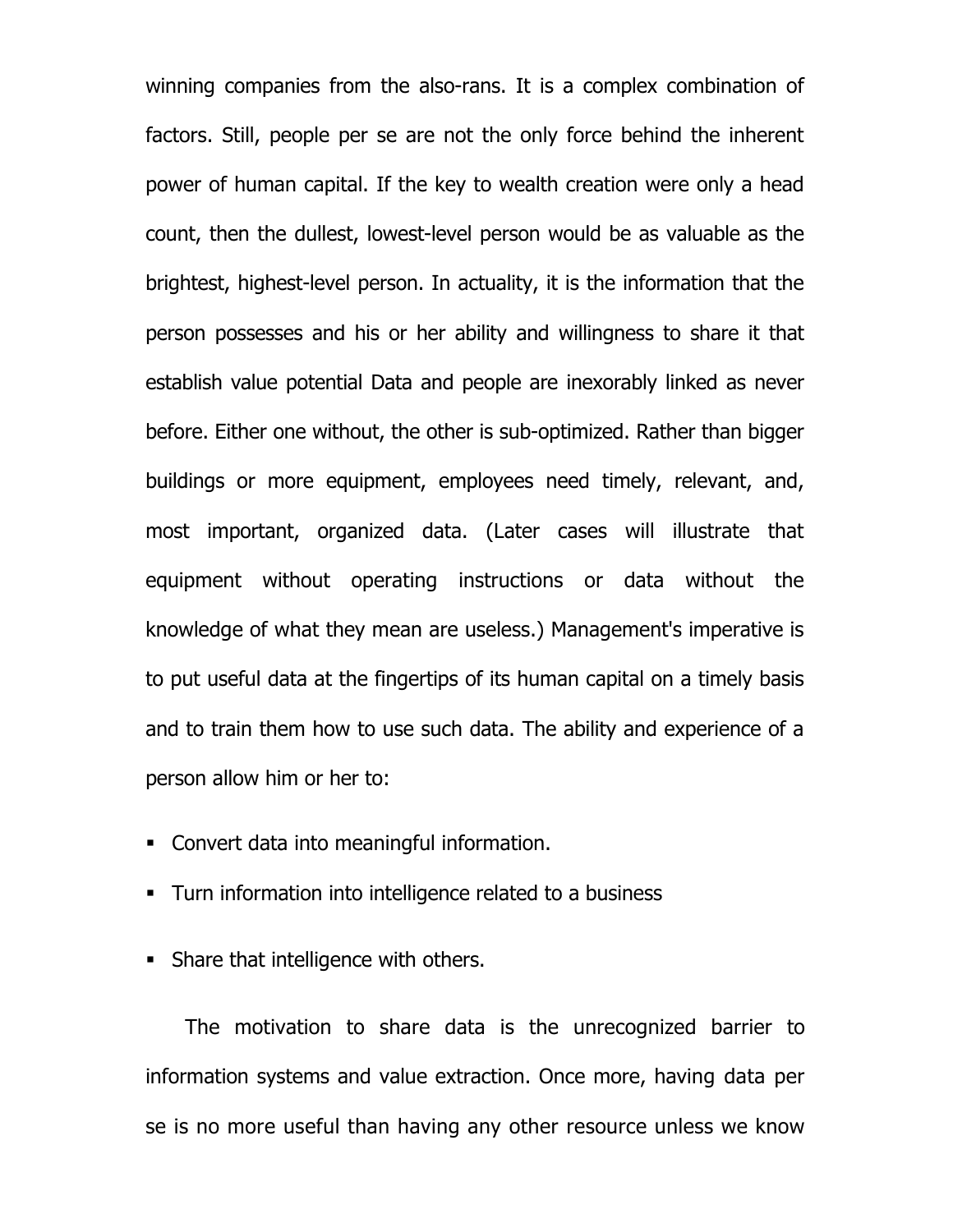how, why and when to share it. Experience has proved repeatedly that without the knowledge of what to distribute and the motivation to do it unselfishly, information is just another expensive, underutilized asset. The inevitable conclusion must be that long-term profitability is dependent on the creation of an information-sharing culture. It is the perquisite to any attempt to manage intellectual capital.

Dunnigan and Massterson studied the methods of twelve great generals from Alexander the Great to Norman Schwarz-kopf. In almost every case they found two characteristics that helped these men win decisive battles. First they paid great attention to detain. They gathered and analyzed as much relevant data as they could. The studied not only the size and disposition of the enemy but also the terrain, logistical challenges, and weapons technology. Second, they concentrated on communications. By relaying accurate, relevant information more rapidly than the enemy, they could move their forces faster, giving themselves a great tactical advantage.

Gengis Khan presaged the American Pony Express by 650 years He established stations at intervals of twenty-five to fifty miles. Travelers possessing, a "tablet of authority" could get fresh horses and supplies at these stations. When a messenger carrying an important letter neared a station, he blew a horn, and a fresh horse and saddle would be waiting. This way a rider could cover over 200 miles a day. For really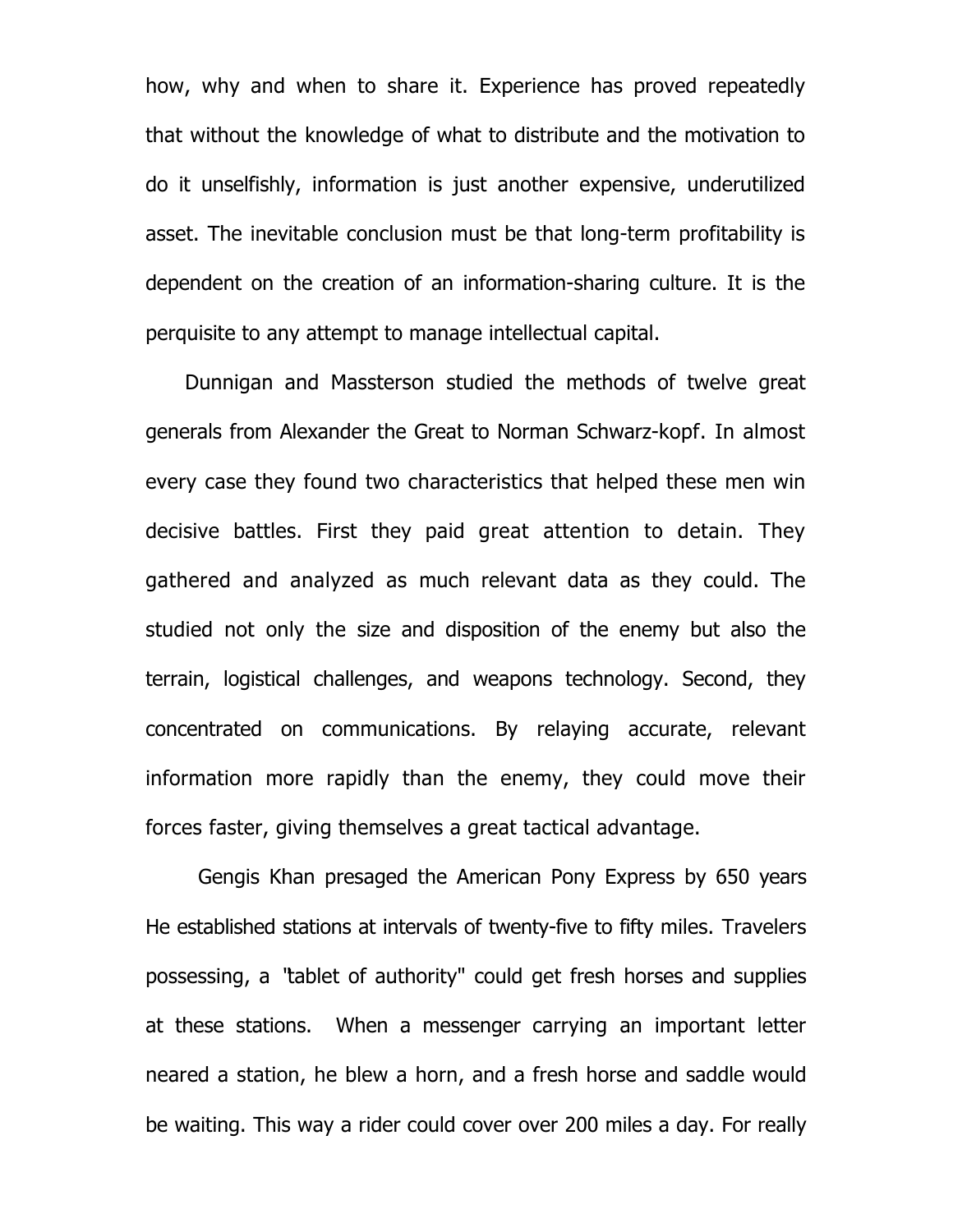important messages, fresh riders were ready. This doubled the daily miles traversed. This method allowed Temujin (his real name) to control and move troops over an enormous area. In those days, it took ruler weeks to assemble an army. He depended on travelers and spies to let him know if an enemy was preparing to mount a campaign. Temujin's communications system gave the ability to strike before the enemy was ready. Today, 700 years after the great Khan, the imperative is still to manage information so that people can act swiftly and decisively. Sun Tzu put it succinctly: "What enables the wise sovereign and the good general to strike and conquer, and achieve things beyond the reach of ordinary men, is fore-knowledge".

#### **2.1.26 Data-to-Value Cycle**

At the heart of the data-to-value cycle is people. It is a cycle rather than a continuum, because data from one phase can cycle back to influence the previous phase or phases. To understand how to assess the value of human capital, we have to look at it in application. To reiterate, human knowledge or skill is of no organizational value until it is applied to a business situation. Value adding always starts with the enterprise's goals. Operationally, those goals flow down through the business units to the starting point of human capital management  $$ the activities of the human resources department. At this point, the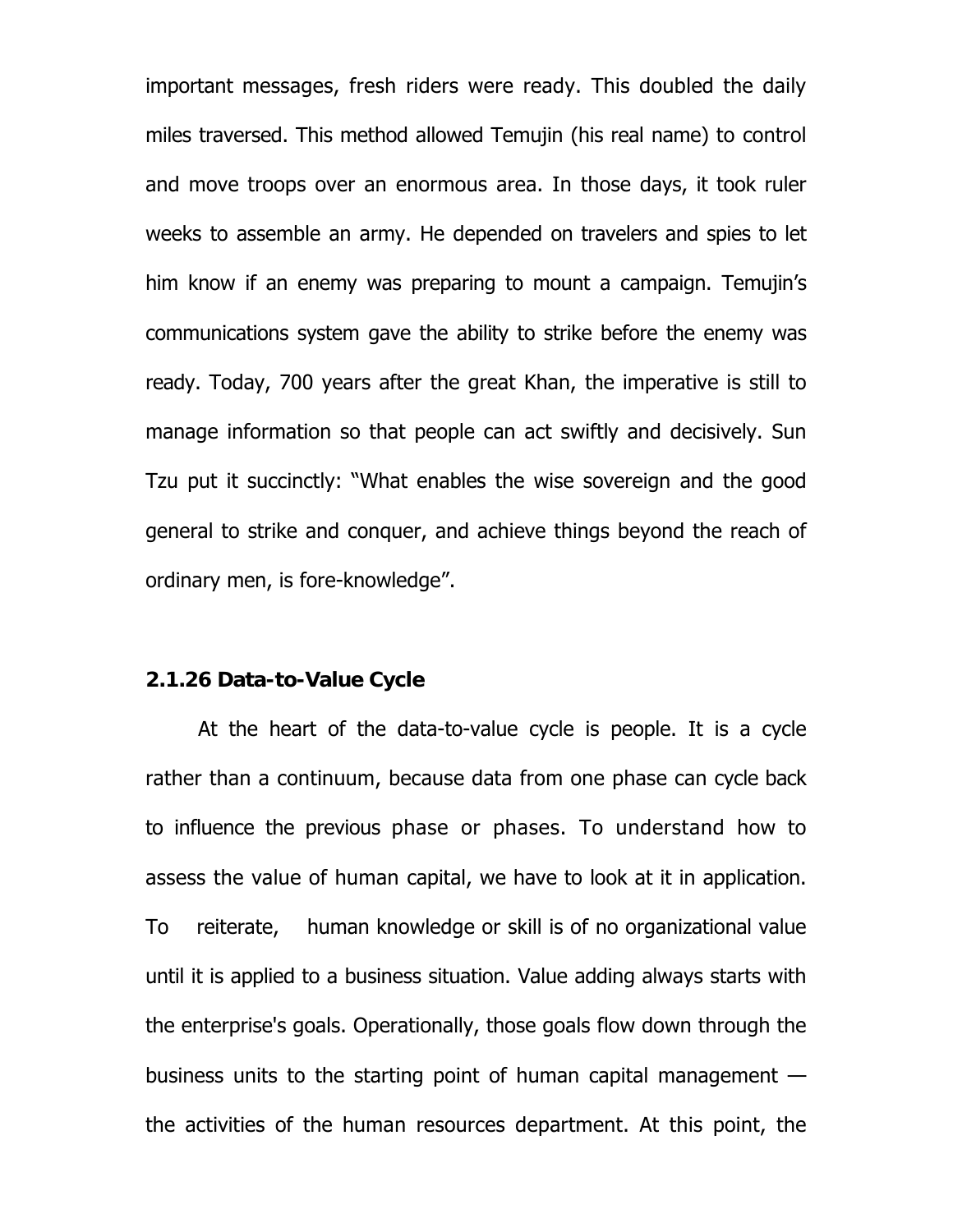process of connecting human capital data to demonstrate value begins.

Value can be traced from the inception of data collection through processes to economic results. The cycle starts with the processes having to do with the planning, acquisition, maintenance, development, and retention of human capital. The values are the economic effects resulting from investment in human capital. Human capital is organized in the human resources department and transferred into operating units. There it is invested, along with other resources. As improvements are realized, value ensues. Value comes through reduction in expenses as well as through revenue generation, which ultimately lead to profitability and other enterprise goals. The cycle is seen in Figure 1-1.

Schematically, it works like this: Phase one of the cycle is the point of obtaining, supporting, and retaining human capital. Internal efficiencies within the human resources department lead to expense reduction. Improvements in cycle times, incentive compensation plans, or development programs also can affect revenue generation. In phase two, human capital is applied to tasks and processes within the various business units. The outputs are differentiating improvements in customer service, product or service quality, and/or productivity as measured in unit cost terms. It is then a matter of determining whether the gains are attributable in part to human actions. Phase three focuses on the competitive advantages those improvements generated,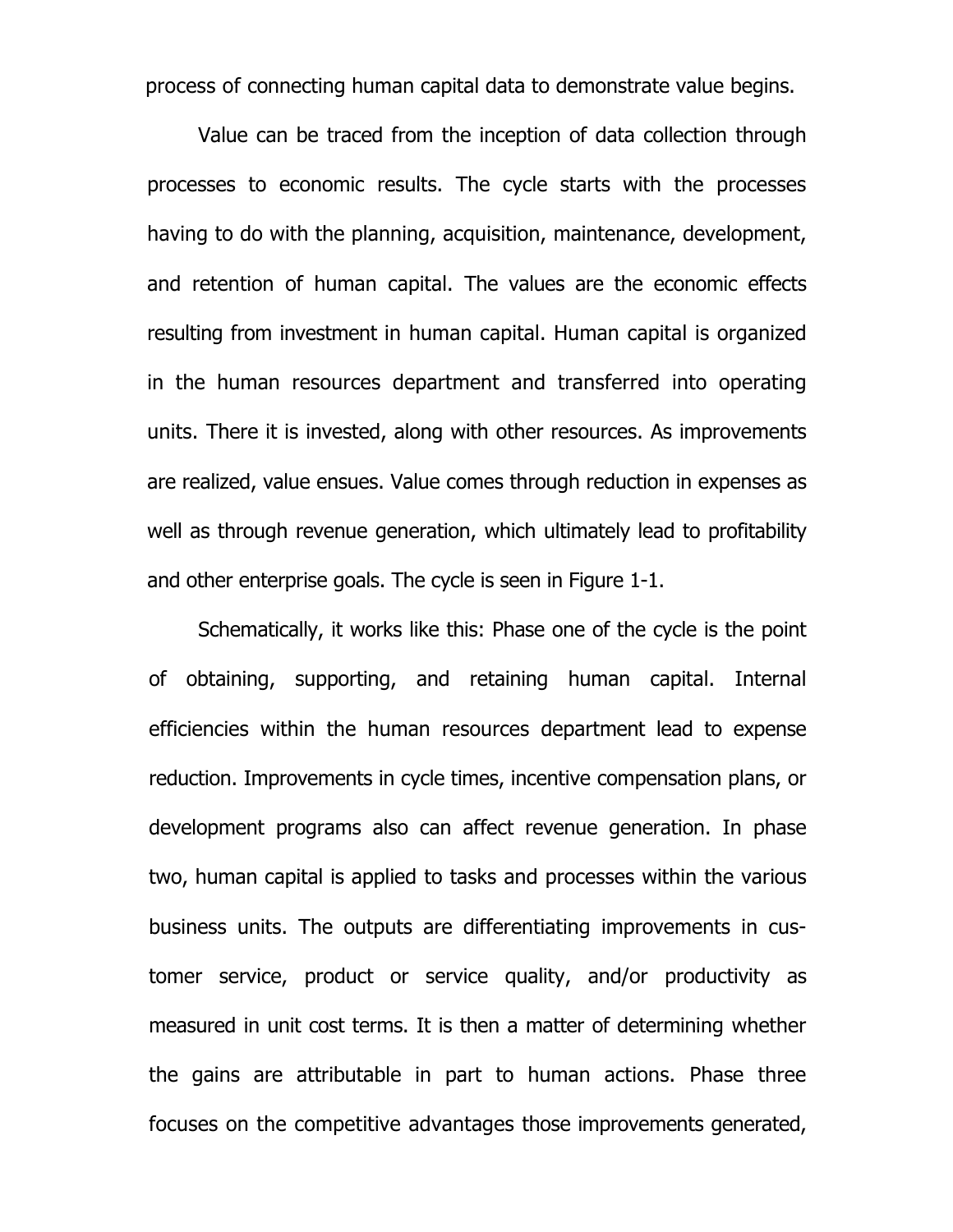which lead to economic goals. When this is viewed as a continuous recycling process, we can find many points at which to assess the impact of internal improvements on a corporation's profitability.



**Figure 2.1 Data-to-value cycle.** 

## **2.1.27 Intellectual Capacity**

Intellectual capacity is the ability of a company to extract value from the organization's intellectual capital Intellectual capital is composed of two types of organizational capital: intellectual property and a complex intertwining of process and culture, plus relational capital and human capital. Figure 1 -2 shows the intellectual capital setup. People are the catalyst that activates the intangible, inert forms of intellectual capital and the equally passive forms of tangible capital—material and equipment—to improve operational effectiveness. To optimize and measure the ROI in human capital, we have to understand how it interacts with other forms of capital, both intangible and tangible,

Organizational capital includes intellectual property and process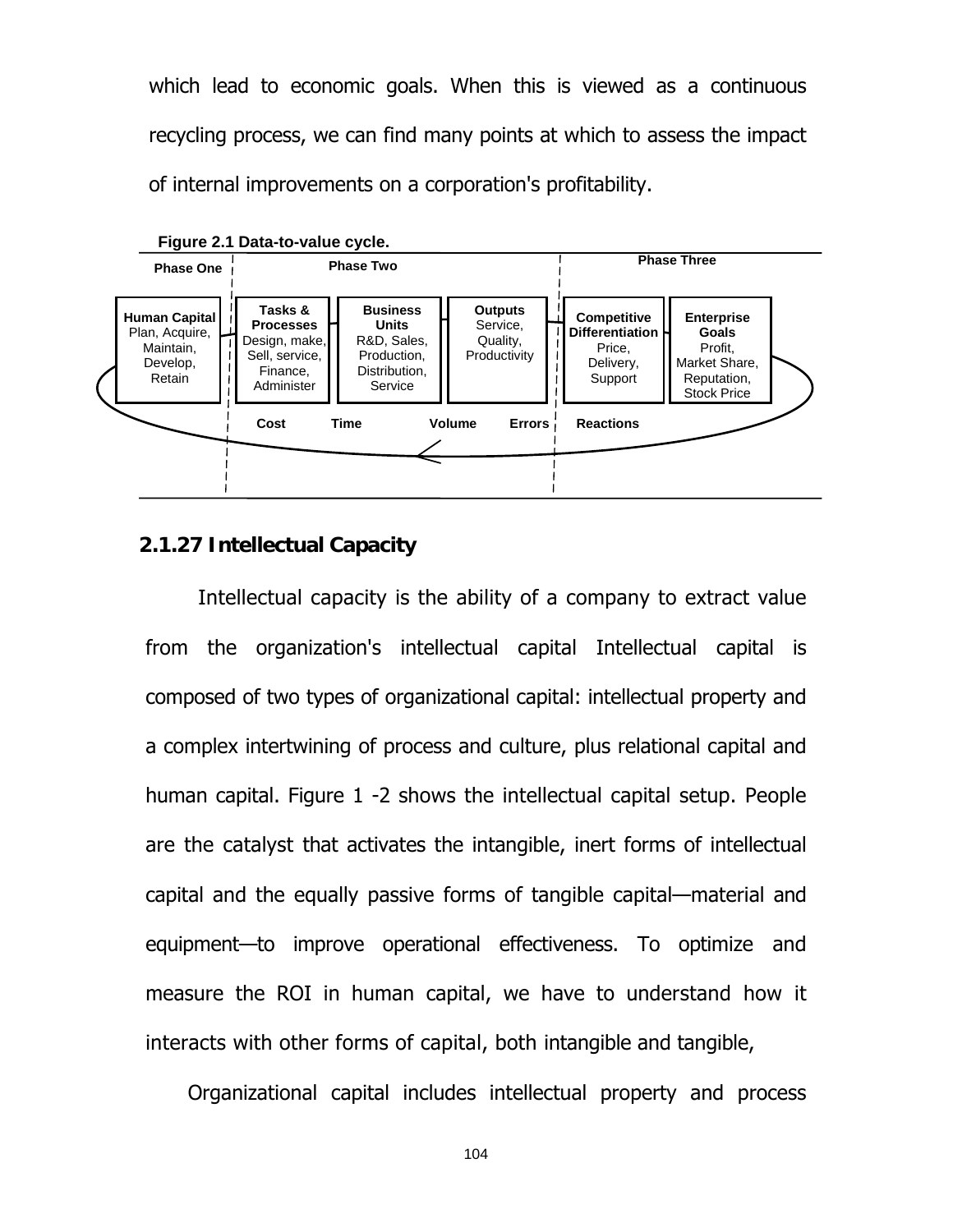data. Executives often look at organizational capital from an internal ownership perspective. This is a protectionist view, which is not totally bad but is certainly limiting in terms of exploiting its potential. They want to know how to secure the intelligence contained within their documents and processes, as well as within the minds of their employees. It is relatively easy to slap a brand, trademark, copyright, or patent number on a piece of intellectual property. It is a bit more bewildering to find a method for putting one's brand on the human brain. A judicial battleground is forming, with lawsuits living in all directions as we try to establish a body of legal precedent for intellectual assets.

**Fig. 2.2. Intellectual capital**



The second organizational capital artifact is process management. Documenting how to do something makes it an asset. For example, superior inventor management helped Wal-Mart take the number-one position in retailing away from perennial leader Sears. Fred Smith, founder of Federal Express, created an industry by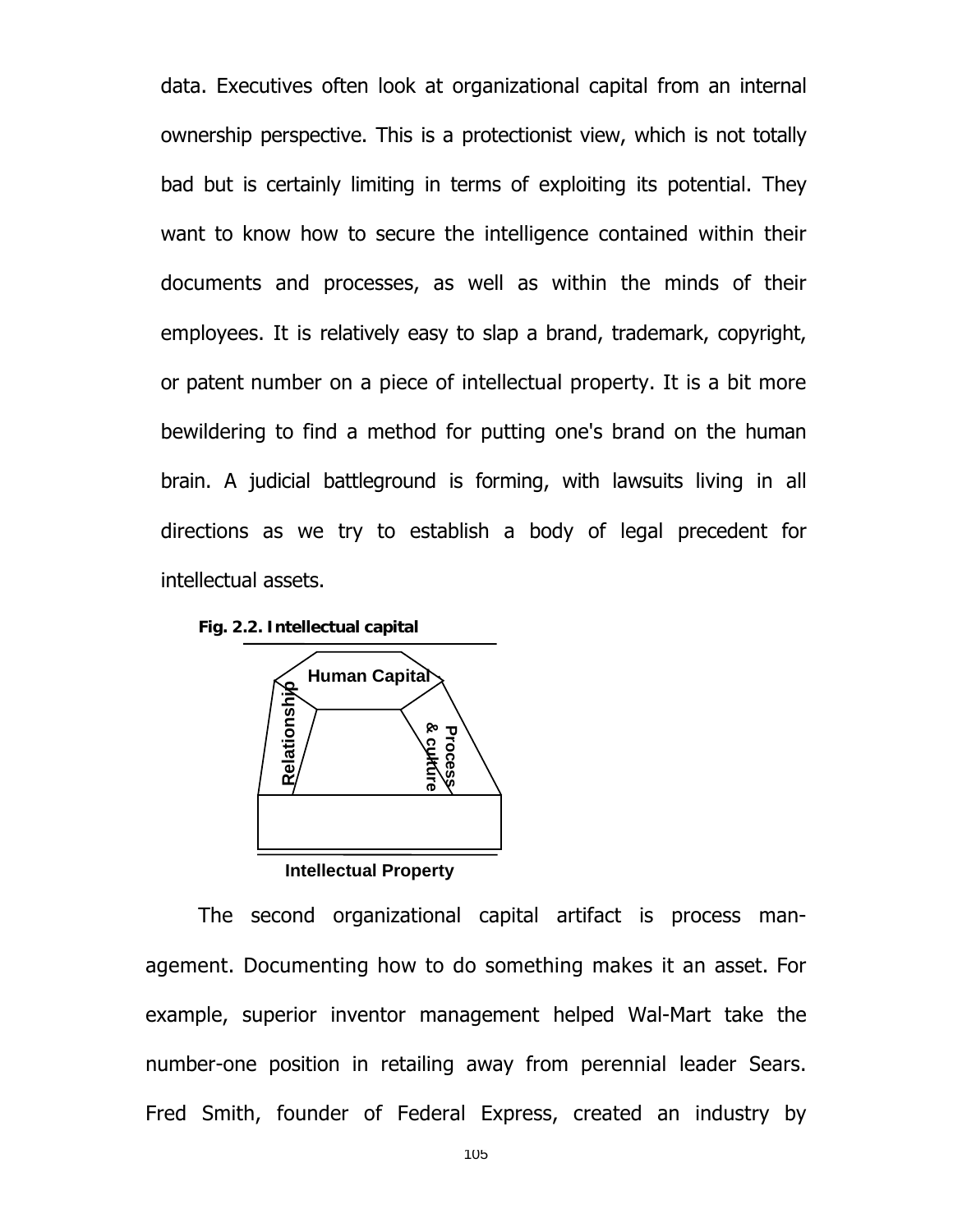changing the process of small package deliver. Distribution systems, manufacturing methods, and administrative efficiencies represent potential value. Codifying and applying them is an attempt to build intellectual capacity.

One process capital issue that has been largely overlooked has to do with an organization's culture. This is arguably at least as important as process management. Some would say that culture is a human capital issue, but it is not. Culture is the defining aspect of even organization. It is its signature. Deal and Kennedy launched the corporate culture concept in 1982. They described how it covers the expectations, rituals, taboos, and underlying rewards and punishments of the corporate society. Trompenaars and Hampden-Turner extended the concept to global issues of corporate value systems and diversity around the world. This has caught on to the point where a currently popular cultural goal is to become an "employer of choice." *Fortune* magazine has jumped on this bandwagon with an annual issue devoted to "The 100 Best Companies to Work For." Beyond competitive remuneration, some companies are struggling to build environments wherein people want to work. Other executives roll their eyes and claim that, they have no time for changing the culture. This is like saying, "My people are dying of malaria, but I don't have time to drain the swamp that breeds the anopheles mosquitoes." Executives with this type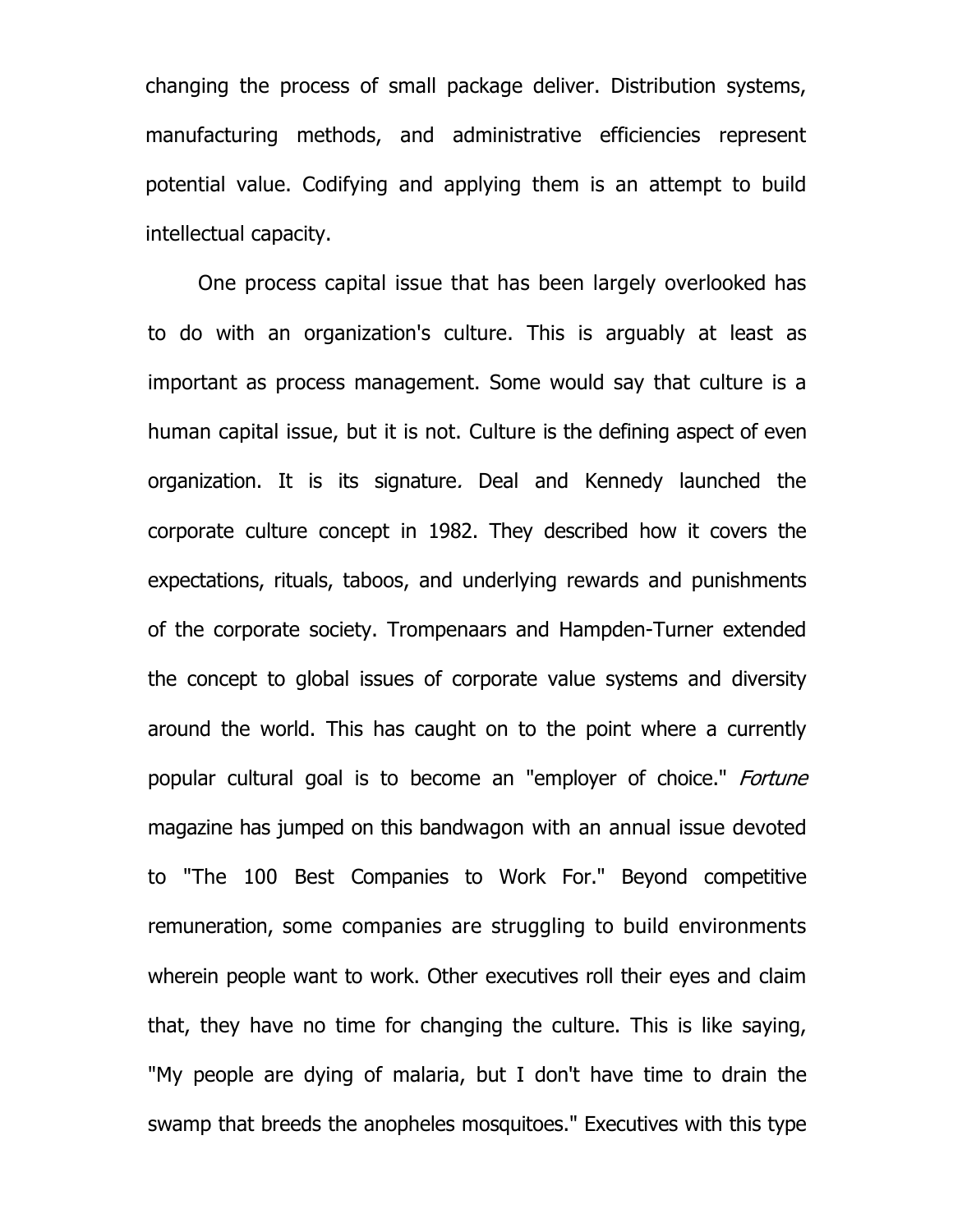of short-term, simplistic attitude invariably produce short-lived, weak organizations.

This brings us to the folks who are trying to corral another kind of capital or intelligence that is focused outside the organization. It is relational information. Relations include interactions not only with customers but also with suppliers, partners, competitors, media, community, government-indeed, all stakeholders or observers of the organization. Compelling arguments can be made regarding the economic value of knowledge about, and good relations with, any external force that impinges on the organizational corpus. I suspect that books will soon be written rediscovering relational capital. McKenna introduced the idea in 1986 when he argued that traditional productfocused marketing was an anachronism. He claimed that building relationships was one of the three underpinnings of marketing:

1. Understand the market,

2. Move with it.

3. Form relationships.

Whereas information may have a fleeting moment on the stage of consciousness, relationships have a permanence that can be very powerful. People might not remember what someone said yesterday, but they will remember what others did. Somewhere along the way,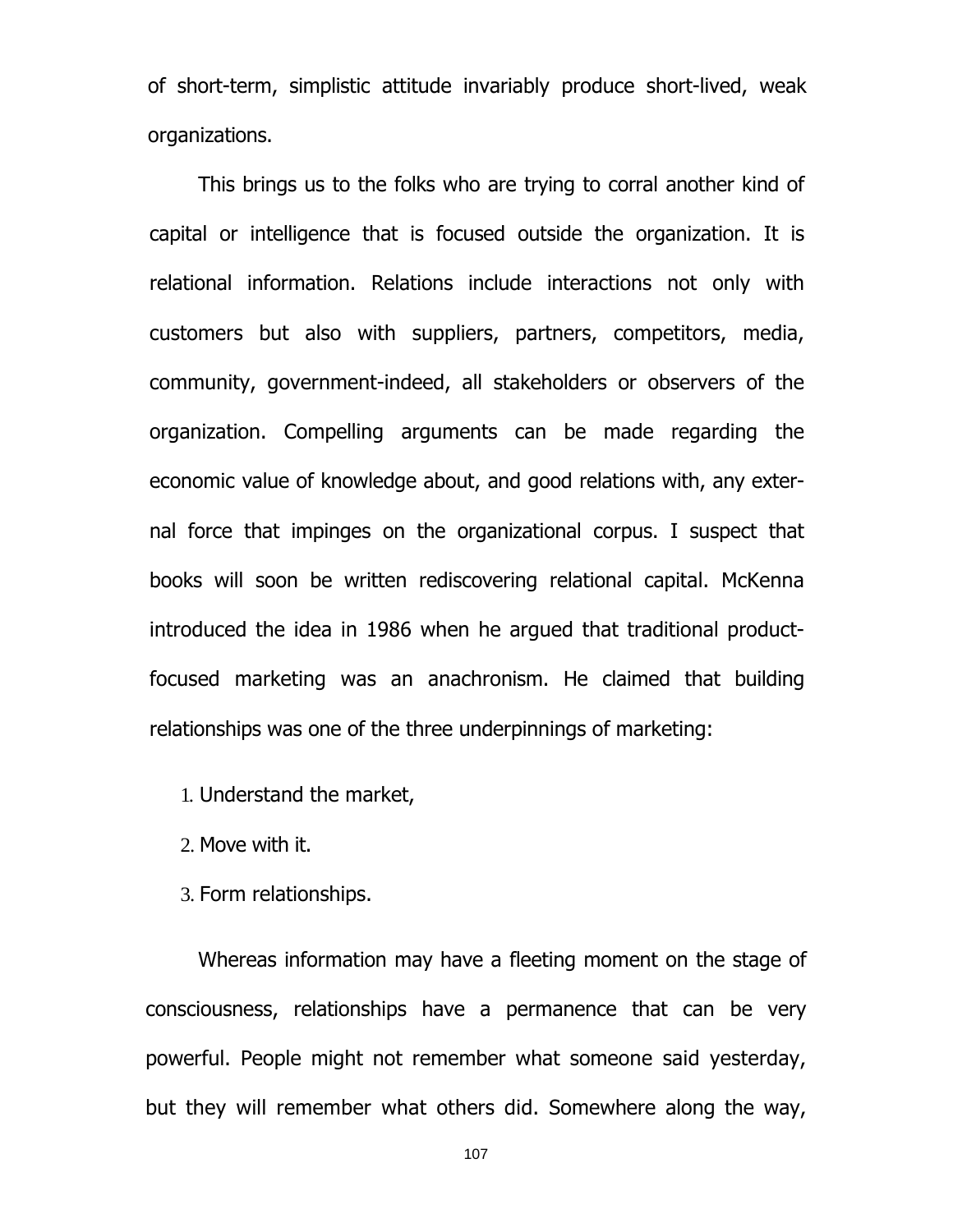McKenna's third element got lost because it was not a traditional marketing activity. However, as one who spent several years in sales and then founded a company, I can state unequivocally that personal relationships are absolutely a competitive advantage. We will look at relational capital as it connects with human capital ROI.

Finally, we encounter the fourth position, which is dedicated to expanding the skills and knowledge of employees for the sake of the person as well as the company. There are two concerns here. The first is with trying to build "learning organizations"—another recent term for which there are a number of fuzzy definitions. In short, according to Senge, who popularized the term, a learning organization is "a place where people are continually discovering how they create their reality."

This construct is undergoing a great deal of experimentation in its own right. A learning organization is not a simple idea. Senior executives, first-line supervisors, employees, trainers, accountants, and lawyers all take different views. The definitive model, notwithstanding Sense's work, has yet to be proved. To compound matters, another incomplete concept, human capital, is being added to the mix. The combination of two uncertainties raises the odds against success on either one of them to a very high level. In my opinion, this interdependency has not yet been recognized.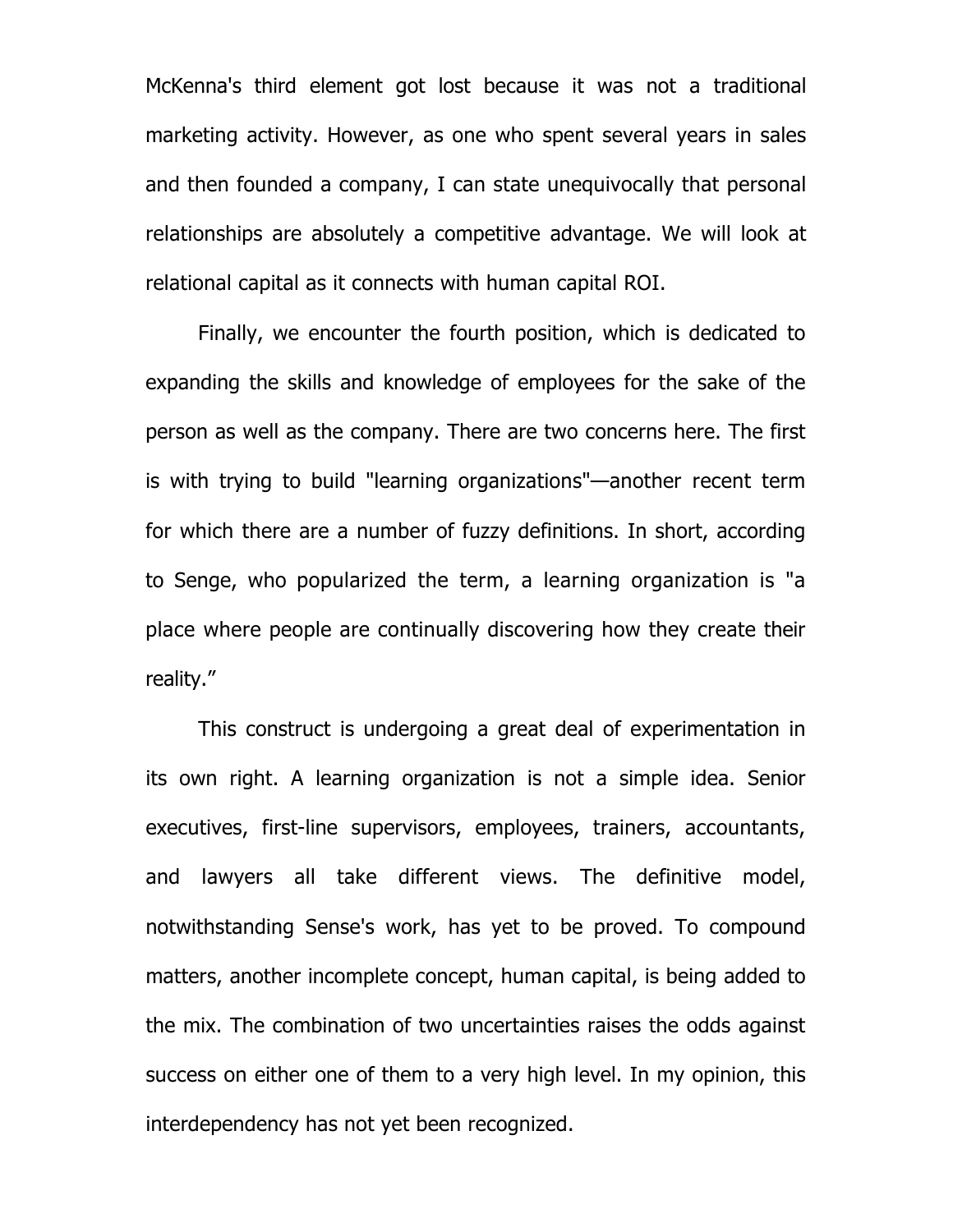The second and corollary human concern is the right of the individual to trade on the knowledge that he or she possesses. Humanists and lawyers argue over the rights of persons within whose brain cage and experience base lies the germ of human capital This is no less important a topic. Several well-publicized cases of appropriation of knowledge through recruitment have already arisen. Most are being settled out of court. Eventually, one or more will work itself all the way through the legal system, and a body of human capital law will begin to emerge.

Consultants and some academicians have joined the race to intellectual capital for what they see as an opportunity to sell their newfound erudition. Every major consulting firm has formed a human capital practice. The media are supporting this with clichés. spouting platitudes like "people are the most important product", they encourage the building of new management vehicles, thereby inserting more ignorance into the race by touting every new employees service fad for which there is scant evidence of effectiveness, they generate confusion and frustration. Figure 1-3 displays many of the management panaceas that have hit the market in the past fifty years. The top is left open, because tomorrow someone will come up with the latest solution to all of management's problems.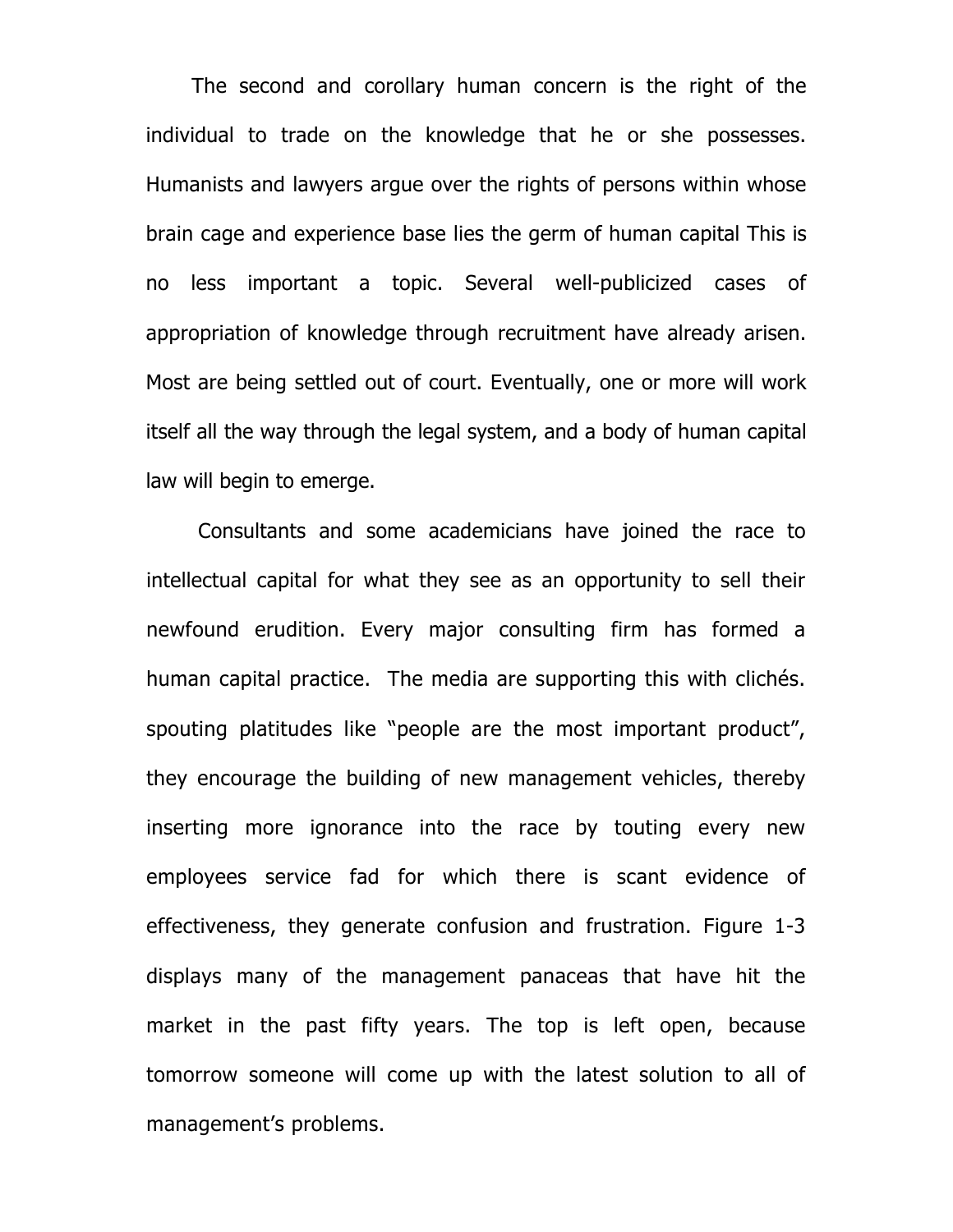Typically, people choose just one of the lanes on the intellectual capital track (organization, relational, or human). But they drive off in every direction; each toward what he or she believes is the finish line. The irony is that they are partly correct, but only partly and therein lies the rub. So long as they never need to meet, there will be no problem. However, even in this embryonic stage, intellectual capital looks less like a racetrack and more like a maze. Having said that, there is still undoubtedly value in this frenzy, for it is by the trials and errors, the running in wrong directions and the collisions along the track, that we will one day understand what intellectual capacity involves the race will be more painful and less successful until we accept that we must survey the track and understand the vehicles. I fear that in the near future we are in for fewer Indianapolis 500s and more Demolition Derbies.

### **2.1.28 Surveying the Track**

 To build intellectual capacity and maximize the ROI in human capital, we should consider all aspects of intellectual capital simultaneously. In addition, the decisions that come out of this search must always be focused on achieving competitive advantage through improvements in service, quality, or productivity. Figure 1-4 is an example of the intellectual capacity pathway.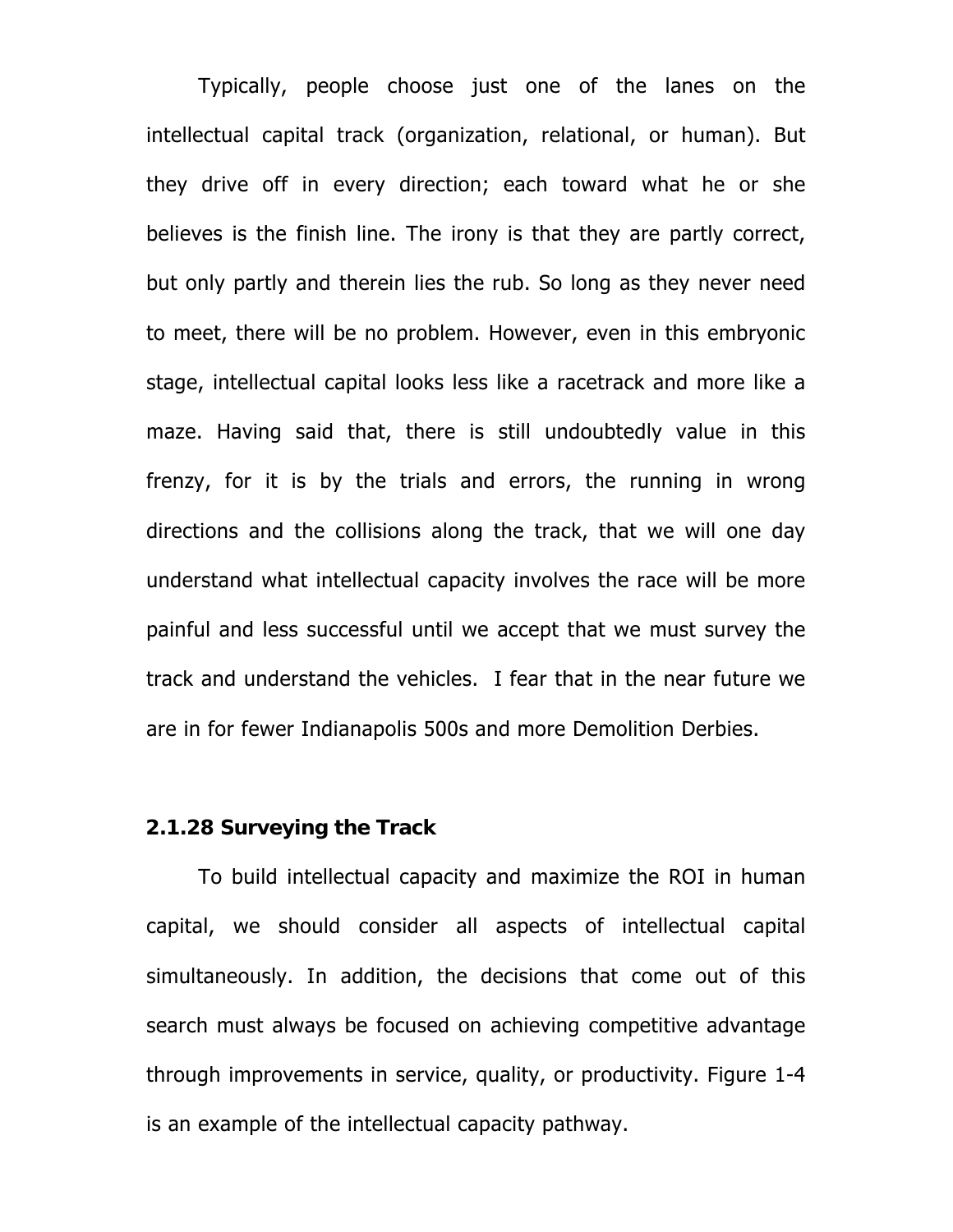We need to turn the four lanes into one. When we grasp how to integrate property, process and culture, external relations, and human capital into our management thinking, we will be moving in the right directions. Strategy and tactics must fuse the four perspectives into a broad-based synergistic solution that can be economically valued. that integration represents the final step on the path to intellectual capacity.







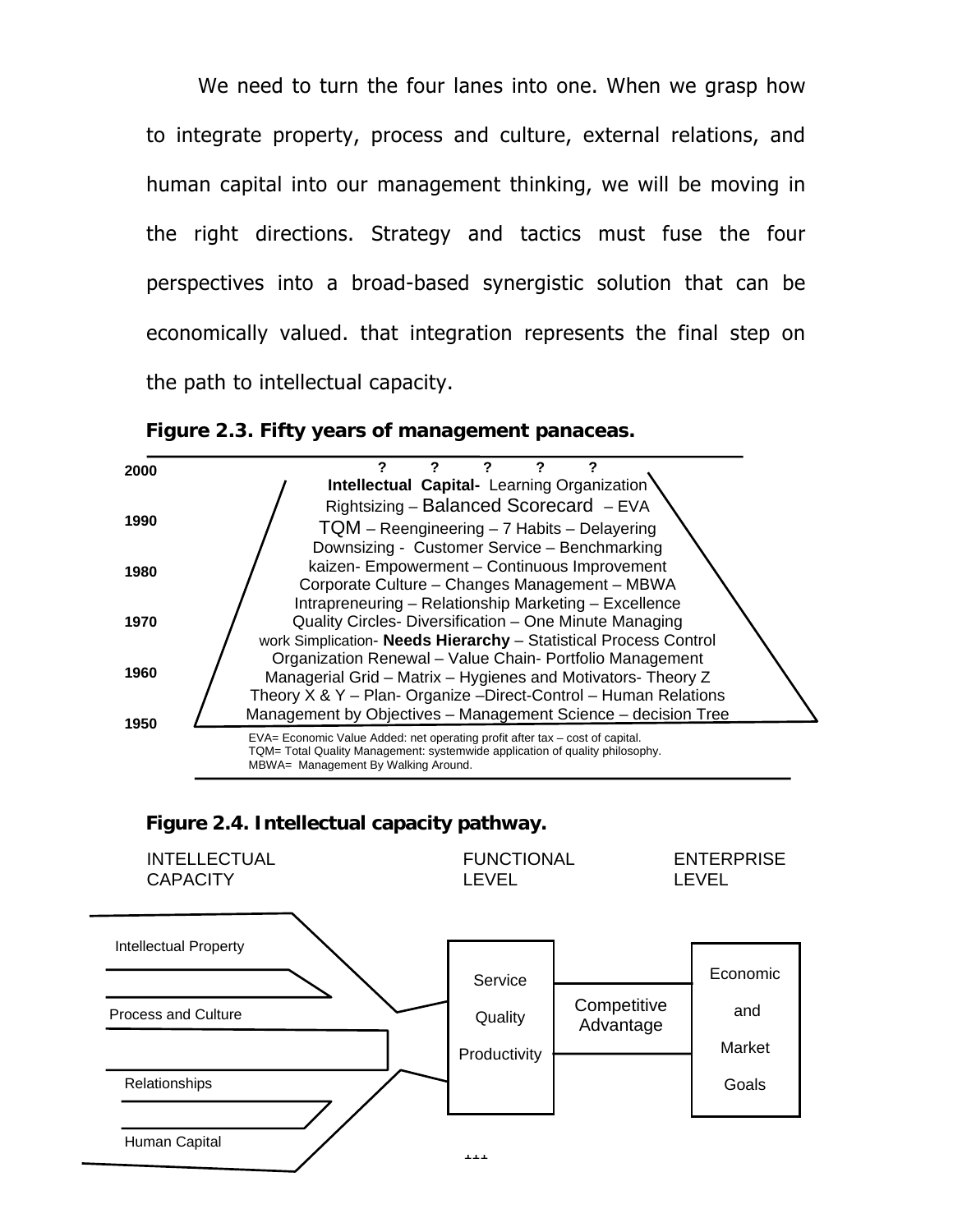### **2.1.29 The ROI Race:**

The strategic business plan is like a race plan. The plan's goals are to reach the finish line first. Data systems are the vehicle. Information is the fuel. But the vehicle is not a self-propelled, perpetual-motion machine. It needs a driver, the human being. Measurement is the dashboard gauges. They tell us how fast we are going, the condition of the car, and how far we have gone. Only the driver knows if we are headed in the right direction. When management is the sole driver, the only one who has access to the travel plan and the odometer, we can go a long way in the wrong direction before we realize it. By having someone checking the map against the road signs while others watch the speed, fuel gauge, and temperature and pressure lights, we increase the probability that we will arrive at our destination on time, as well as enjoy the trip.

To have a successful trip to profitability, we need to know more than how to read traditional dashboard gauges. If you look inside a race car, you see a dashboard that is quite different from the one in your car. It is very utilitarian and contains detailed information beyond what we are used to seeing. So it is in business. We have to design a human capital dashboard that gives us new data and then teach everyone how to read the gauges efficiently and accurately. Everyone includes management.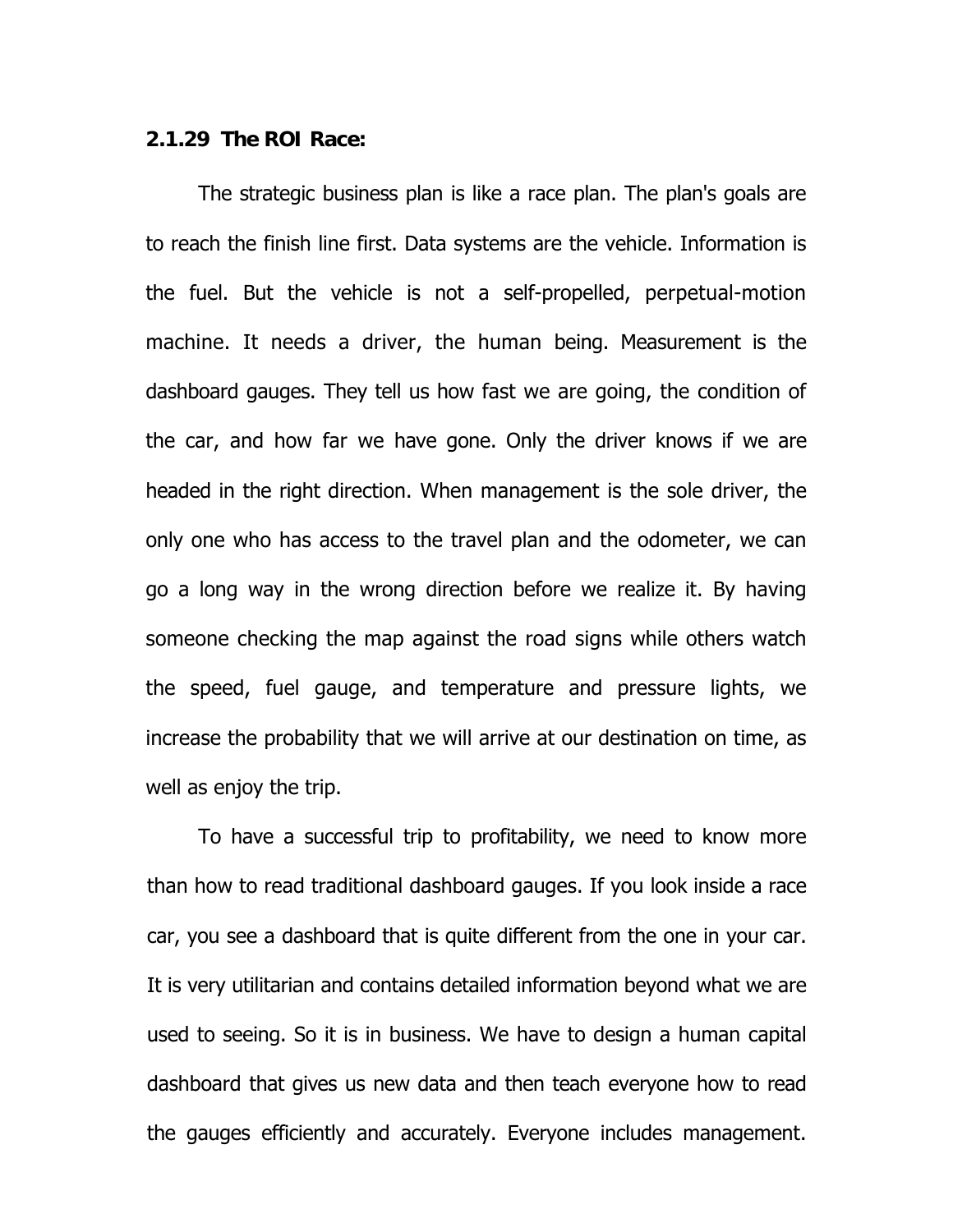Human capital data analysis has only lately come into the management education and training system. Although businesspeople have been exposed to courses on financial analysis, they have focused primarily on standard accounting instruments such as income statements and balance sheets. Human capital ROI analysis uses the same principles, but some data points are not found on corporate financial documents. Furthermore, it teaches us how one gauge affects another. If the temperature is a critical condition, we need to know if it is due to lack of water in the radiator or a broken fan belt. Recognizing that it is hot but continuing to push the accelerator to the floor is a good way to cause the pistons to overheat and seize the engine.

The starting point is to know specifically what our goal is, as well as what our competitors are doing. This information evolves into distance, direction, and time requirements. Next, we must specify the type of information that different people will need to manage the race. Finally, we have to learn how people, data systems, and information interact to impact profitability. It comes down to where, what, who, when, and how:

- 1. Where do we want to be?
- 2. What data do we need to capture and manage to get us to the finish line?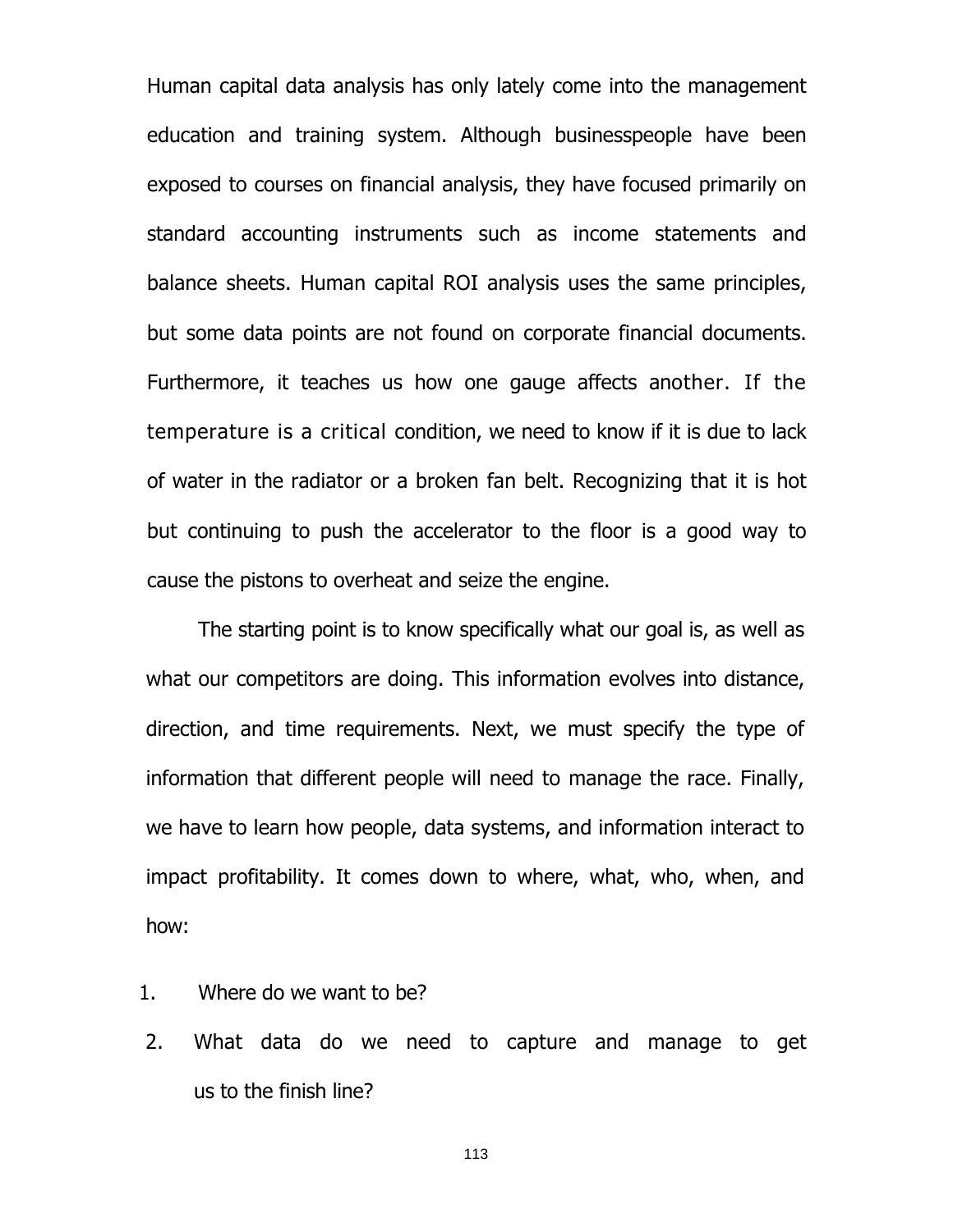- 3. Who should generate what data?
- 4. When do we need it?

5. How do we accomplish this most efficiently and effectively?

It is also useful to know how fast and in what direction the competition is moving. Currently, we call that benchmarking.

### **2.1.30 False Starts**

The most common reaction to the information challenge is to invest in technology. This is necessary, but by itself, it seldom yields a solution that we want. Technology is a passive asset. Computers and programs don't add value until knowledgeable human beings put their trained hands on the keyboard and begin to draw out the potential within the software programs. Informal surveys have shown that few organizations invest in the training necessary to exploit the capability of the technology. One example from within my family is typical of this shortsighted practice.

My son Peter worked at a major department store for several years as a retail clerk. At one point, a new cash register program was installed throughout the store. When the clerks asked for training, they were literally "tossed" a manual and told to read it. It is an undeniable fact that (1) software manuals are not written in a language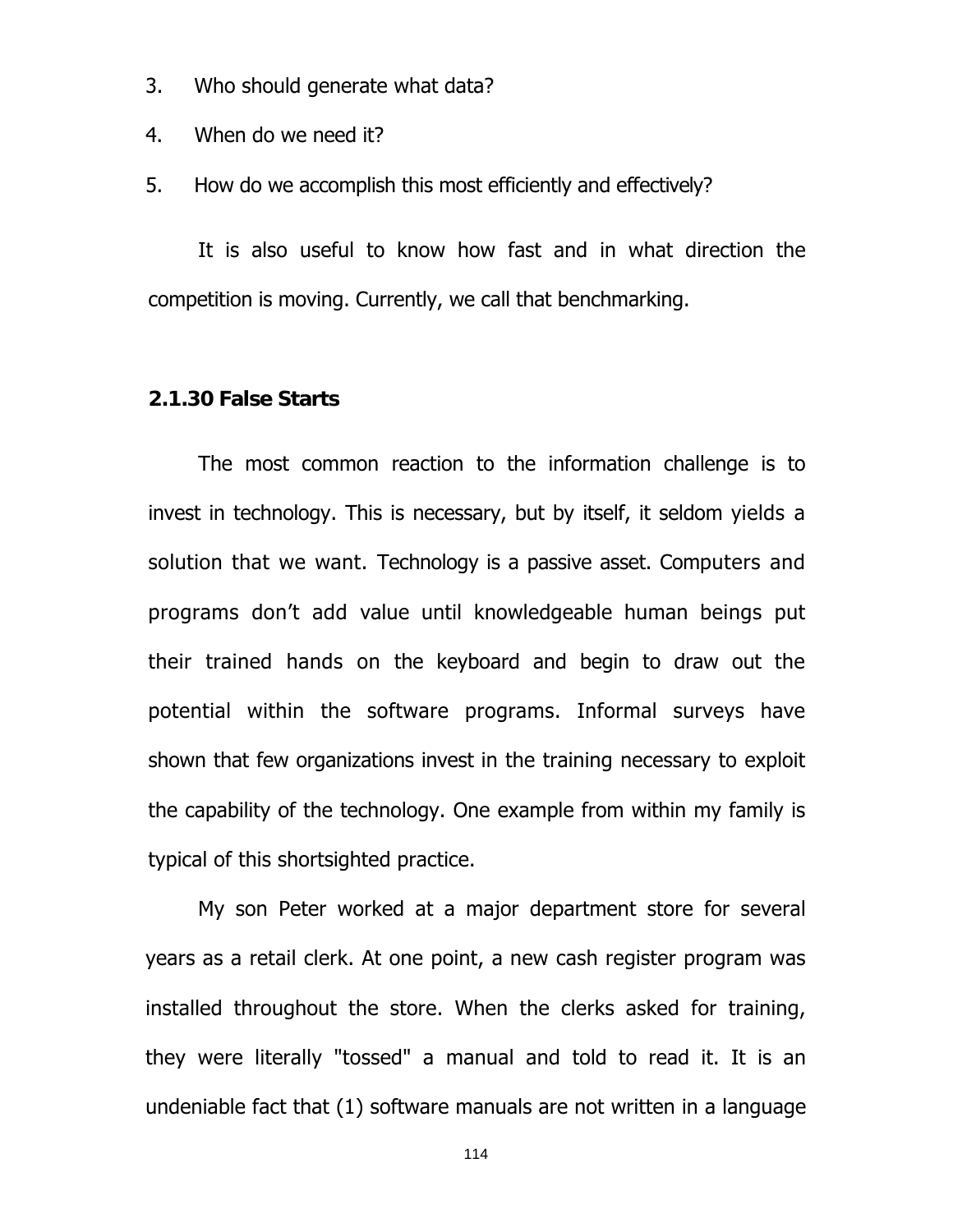most of us learned in school, and (2) no one reads the bloody things anyway. The result in Peter's store was that for several weeks the clerks struggled with the cash registers until they muscled their way through the program by trial and error. The problem for the store was that during this self-teaching period, after several false starts with a purchase price input, the frustrated clerk would give the product to the customer at whatever price came up. Naturally, this price was always less than the tag price, or the customer would not have accepted it. The clerk's explanation to the delighted customer was that this was a special sale or a closeout price. According to Peter, this sometimes represented a discount of 50 to 75 percent. The many thousands of dollars lost far exceeded the cost of basic training, (Note: Of course, Peter never did this.)

So, we see that technology plus training should make workers at all levels more productive. This is the first step. But there are two parallel steps that must accompany it. One is the issue of data production. All processes generate data as a by-product. Most data are not sorted, collected, and shared. Organizations lean on the signposts and never see them. Some executives realize that they have a vast pool of useful data within their organization, but they seldom make the investment or issue the mandate to turn it into productivity-enhancing intelligence. I have had countless discussions with executives who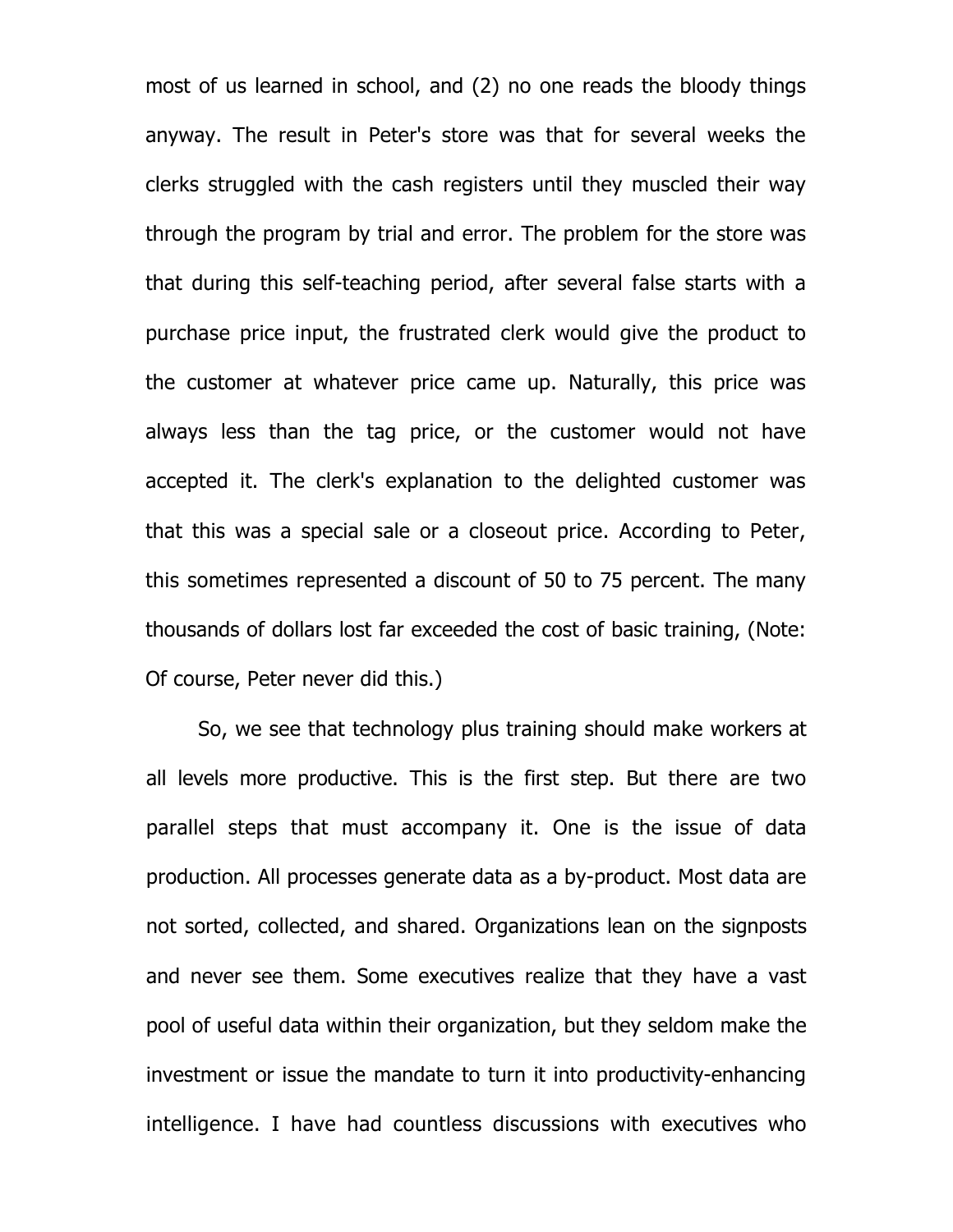acknowledged this shortcoming yet never did anything about it. I believe the reason is that they have been trained in financial data analysis, but not in the utility of human performance or information data. They know they can't run the enterprise without financial information, but they don't appreciate the value or necessity of applying human capital data. Rather than admit their ignorance, they squeeze financial data ever tighter. The one light at the end of the proverbial tunnel is the gradual adoption of the balanced scorecard. Here, data beyond financials make up 75 percent of the information.

The first, last, and most important piece is information culture. Investing in information technology and training is necessary. But again, technology and data are passive, Even information possessed by workers is suboptimized unless it is shared. Putting up an intranet knowledge exchange does not automatically cause useful information to be shared. Millions have been spent on technology and training to create internal knowledge exchanges. In very few cases have they met expectations? Andersen Consulting invested a great deal of money in its "KX" (knowledge exchange). But it wasn't until the staff learned how useful shared data could be that they began to input their knowledge and experience. Now, consultants around the world enter project experiences and post queries. In many cases, they receive prompt replies that help them serve their customers more efficiently and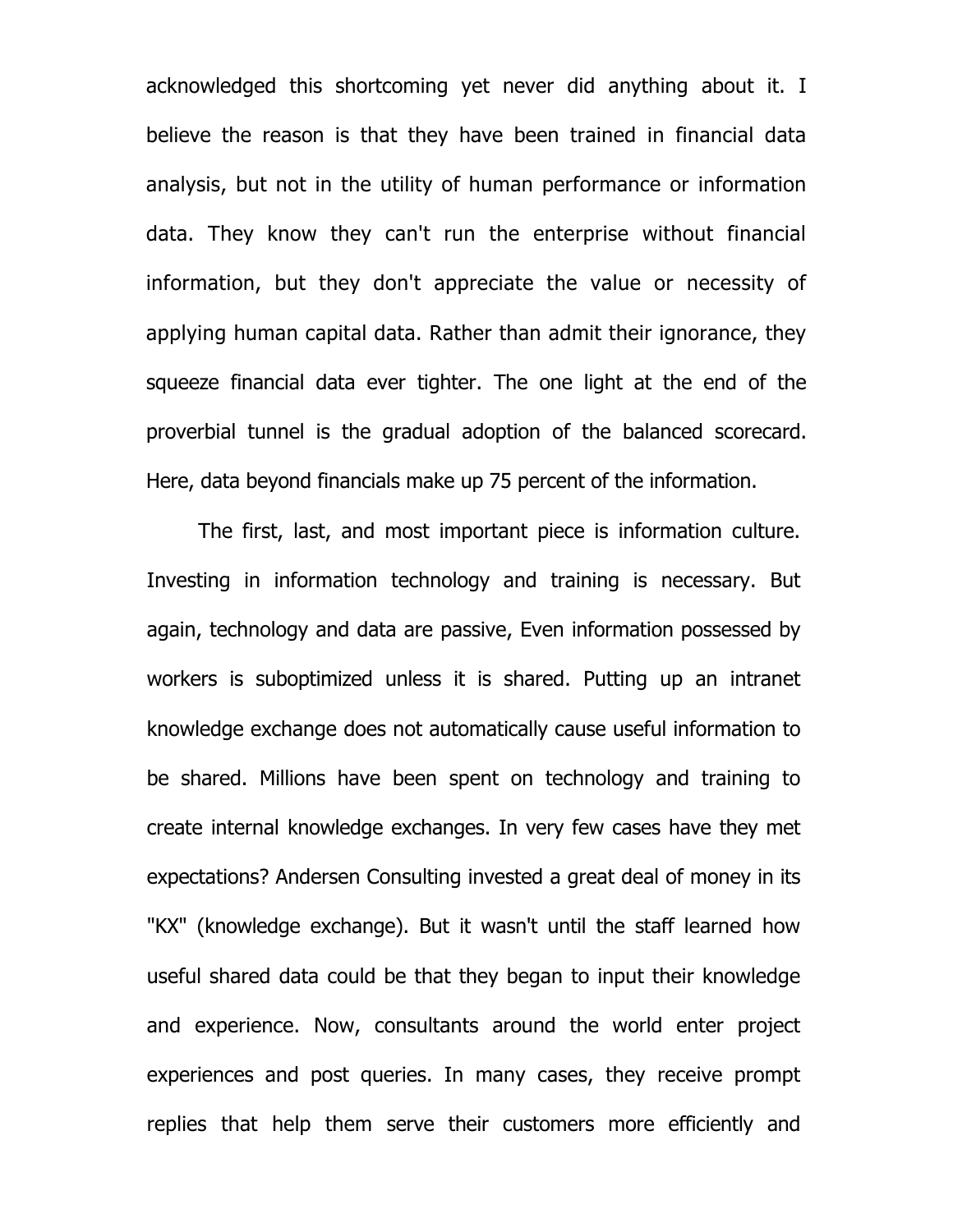effectively.

In the final analysis, it comes down to creating an informationsharing culture. Only then is it worthwhile to invest in information technology, train people in its use, and implement policies aimed at gathering useful by-product data. The fundamental question remains, what information do we need?

### **2.1.31 Points of Measurement**

There are three levels at which the leverage of human capital investment can be measured. The principal focus must always start at the enterprise level. Here we are looking at the relationship between human capital and certain enterprise goals. These goals include strategic financial, customer, and human issues. The second level of measurement is the business unit. At this stage, we are watching for changes in intermediate-level service, quality, and productivity outcomes. Measurement is fundamentally about assessing degrees or amounts of change. All business objectives can be reduced to service, quality, or productivity categories. All changes can be measured through some combination of cost, time, volume, errors or defects, and human reactions. The third, but in a sense the primary, stage is human capital management peruse. Now we can see the effects of the human resources department's work on planning, hiring,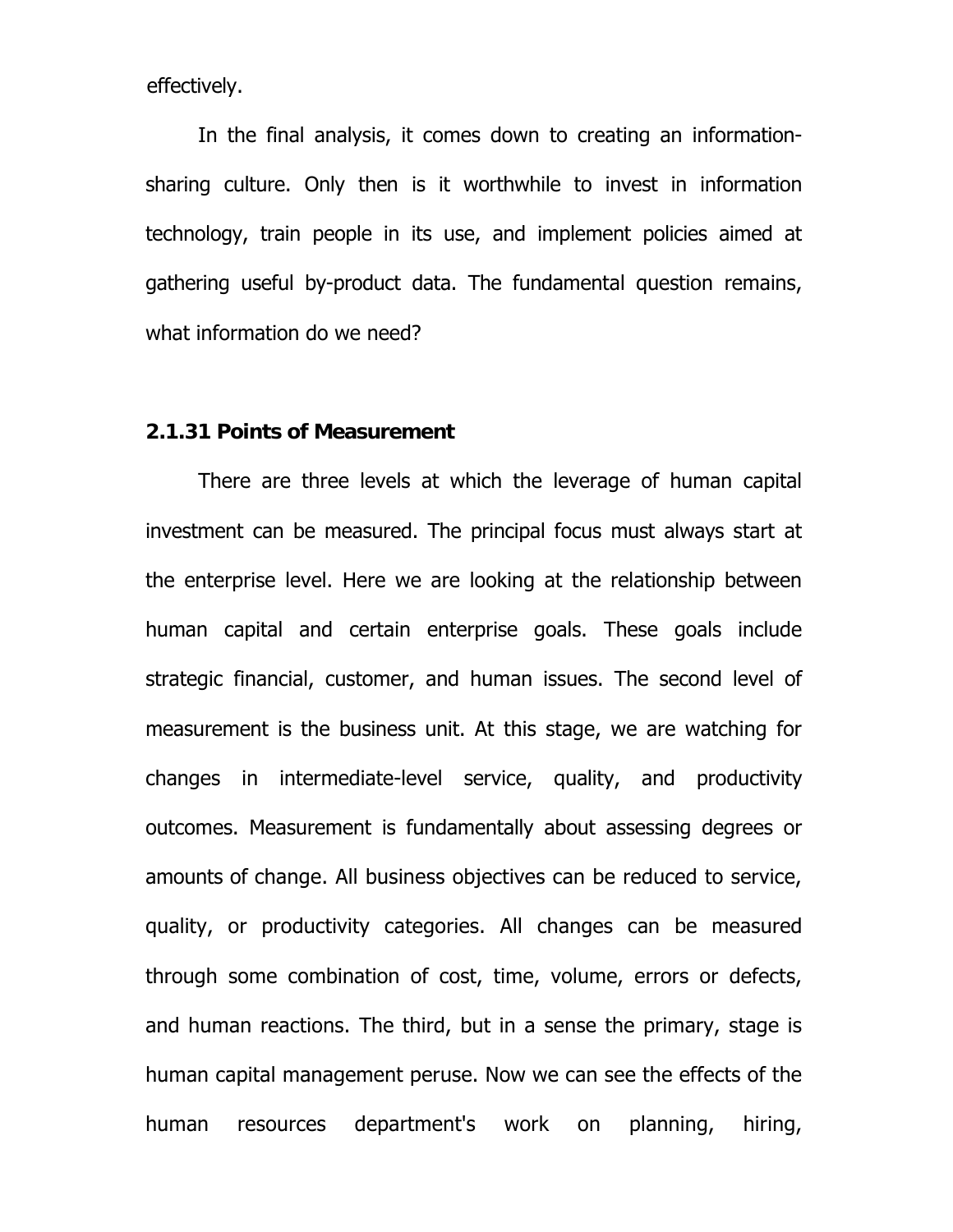compensating, developing, and retaining the enterprise's human capital. When we break down the subject of human capital measurement like this, the mystery should disappear.

However, this is where the barrier seems to be for many people. They can't seem to get past a mythology that claims that the economic value or effectiveness of people in business cannot be calculated. I grant that it is not easy to measure the economic effectiveness of people in service work or professional-level activities. The problem has been that measurement initiatives often applied manufacturing methods. Except for clerical jobs, measures of efficiency or productivity are not appropriate in a nonmanufacturing situation. The input to whitecollar work is data. The applicable skill is judgment. The output is information and, if we're lucky, intelligence. There is no single metric for professional-level staff work. As I will demonstrate later, there are five basic paths to measuring the value of this type of output. The greatest value is found in staffs' effects on line function objectives and ultimately the corporate goals. The bottom line is that although it is not easy to evaluate staff work in quantitative terms, it can be and is being done.

I have spent twenty years explaining and demonstrating this by showing the linking methodology and publishing company, industry, national, and international benchmark data, but some people still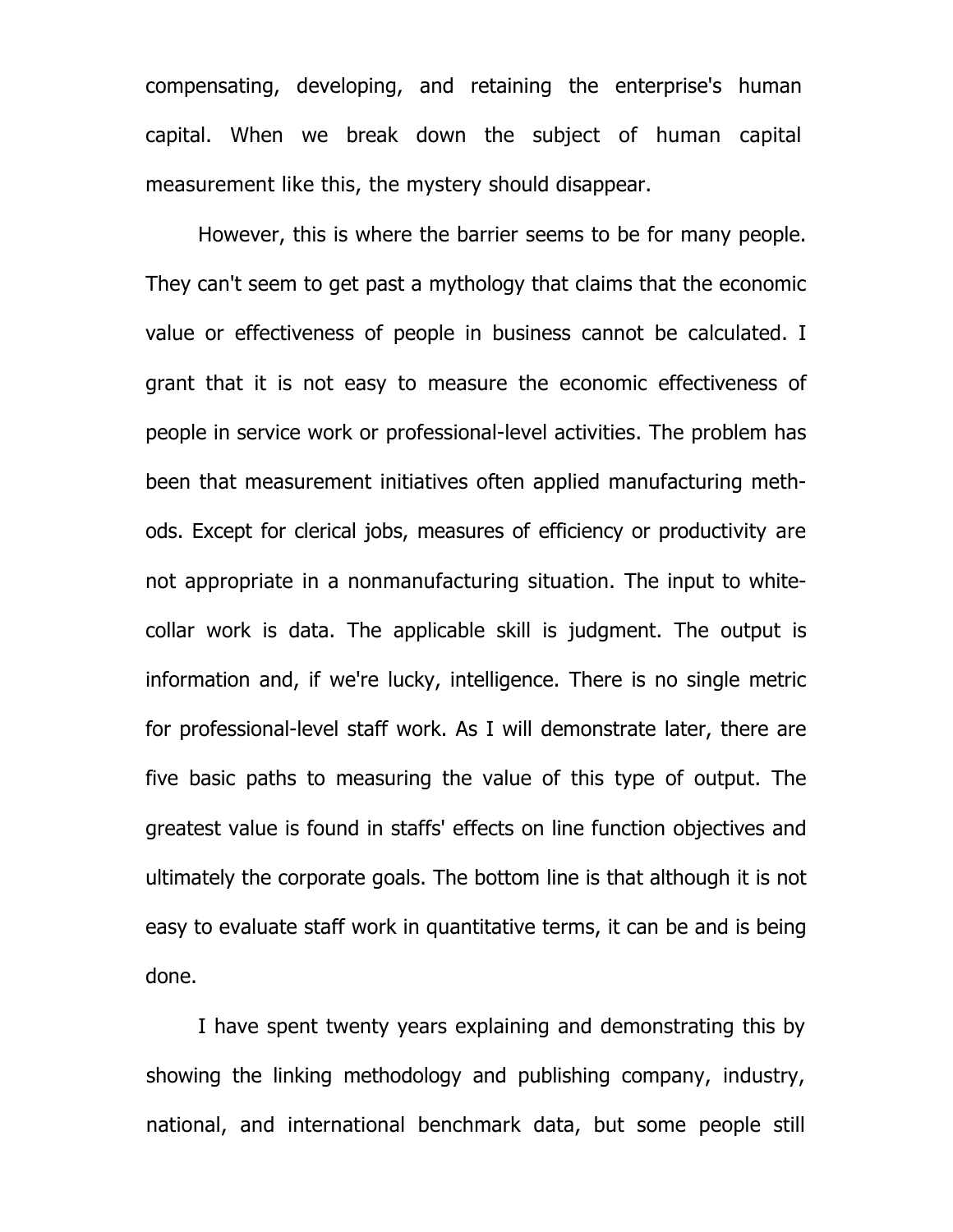won't let go of the myth and deal with the reality. Either I am a lousy communicator or I'm talking to a bunch of zombies. Fortunately for all of us, the zombies are being left behind in greater numbers every day as people with open minds, new values, and different perspectives come into business, especially into staff functions. The following chapters show how to measure the ROI in human capital and process management, which leads to competitive advantage and economic value at the enterprise level.

### **2.1.32 Management Responsibilities**

Management's responsibility today is to combine people with information on a timely basis for several purposes. First, information on employee-based activities is necessary to partner with financial data. Second, financial data tell us what happened. Human capital data tell us why it happened that way. Third, if we are going to manage for the future rather than the past, we need leading as well as lagging indicators. They cannot be found in traditional profit and loss statements.

Information is the key to performance management and improvement. Without it, we have only opinions with no supporting facts and no directional signals. Information does not move by itself. There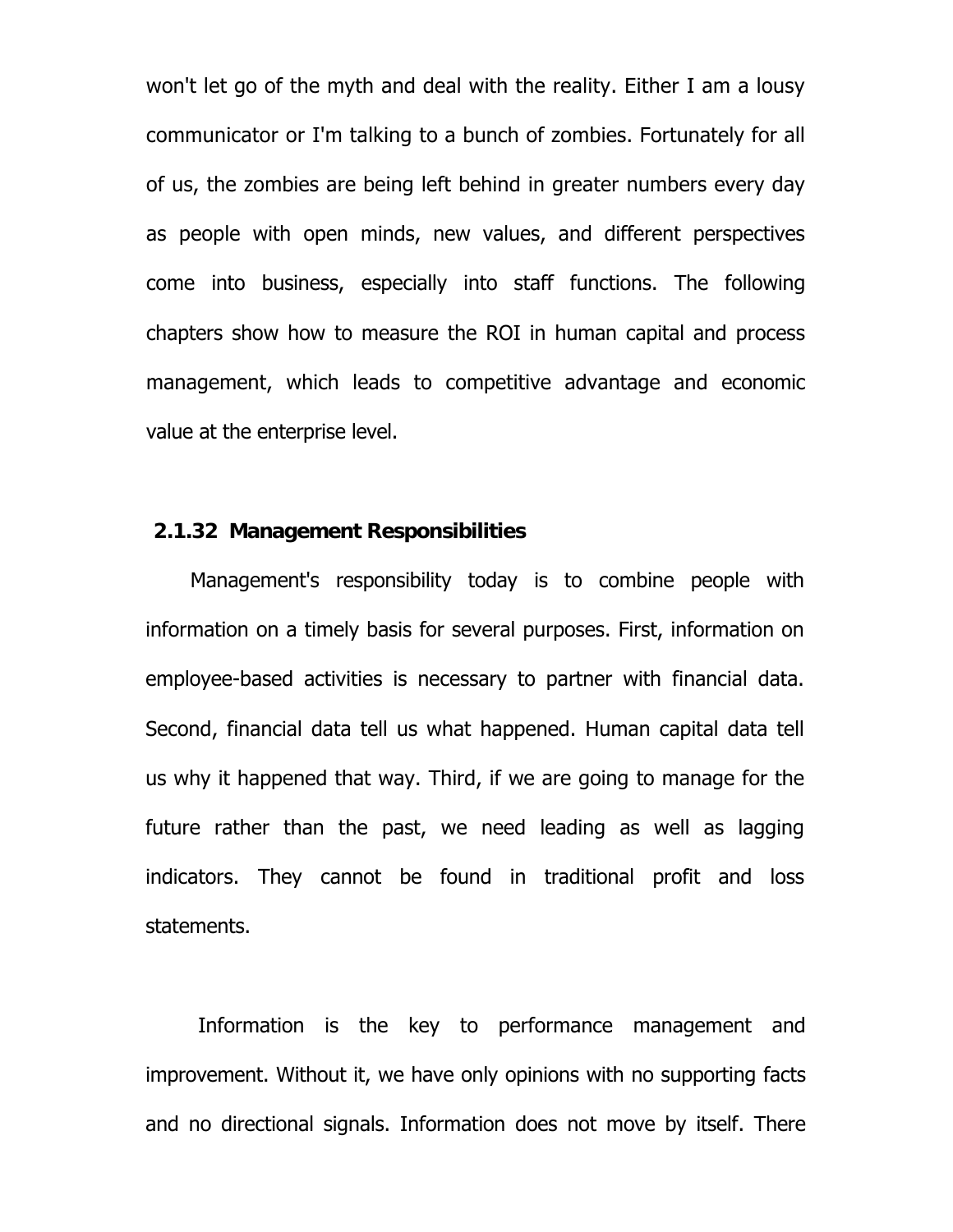has to be an information-sharing culture that promotes and rewards data distribution. Improvements in one area need to be published centrally, where people can access the information and save themselves from reinventing effective practices.

The three types of data—organizational, relational, and human must be integrated. Organizational data tell us what we have. Relational data tell us what outsiders—customers, competitors, and other stakeholders—need or want from the enterprise. Human data show us how the only active assets, people, are doing in their quest to drive the organization toward its goals. When we begin to understand how the three relate to one another, support and drive one another, we have started down the track to intellectual capacity. The costs to the enterprise of not doing this are often hidden but potentially devastating. At the very least, the failure to manage all types of data separates the winners from the also-rans.

Not only is it possible to measure the effect of human performance; it is necessary for maintaining a viable position in the market. Since white-collar, information-focused judgment is fundamentally dissimilar from blue-collar, product-focused labor, a different measurement methodology is required. A spectrum of metrics can be developed that, in total, show the value added of professional-level work. The value is not found in the initial output per se, but rather in the effect it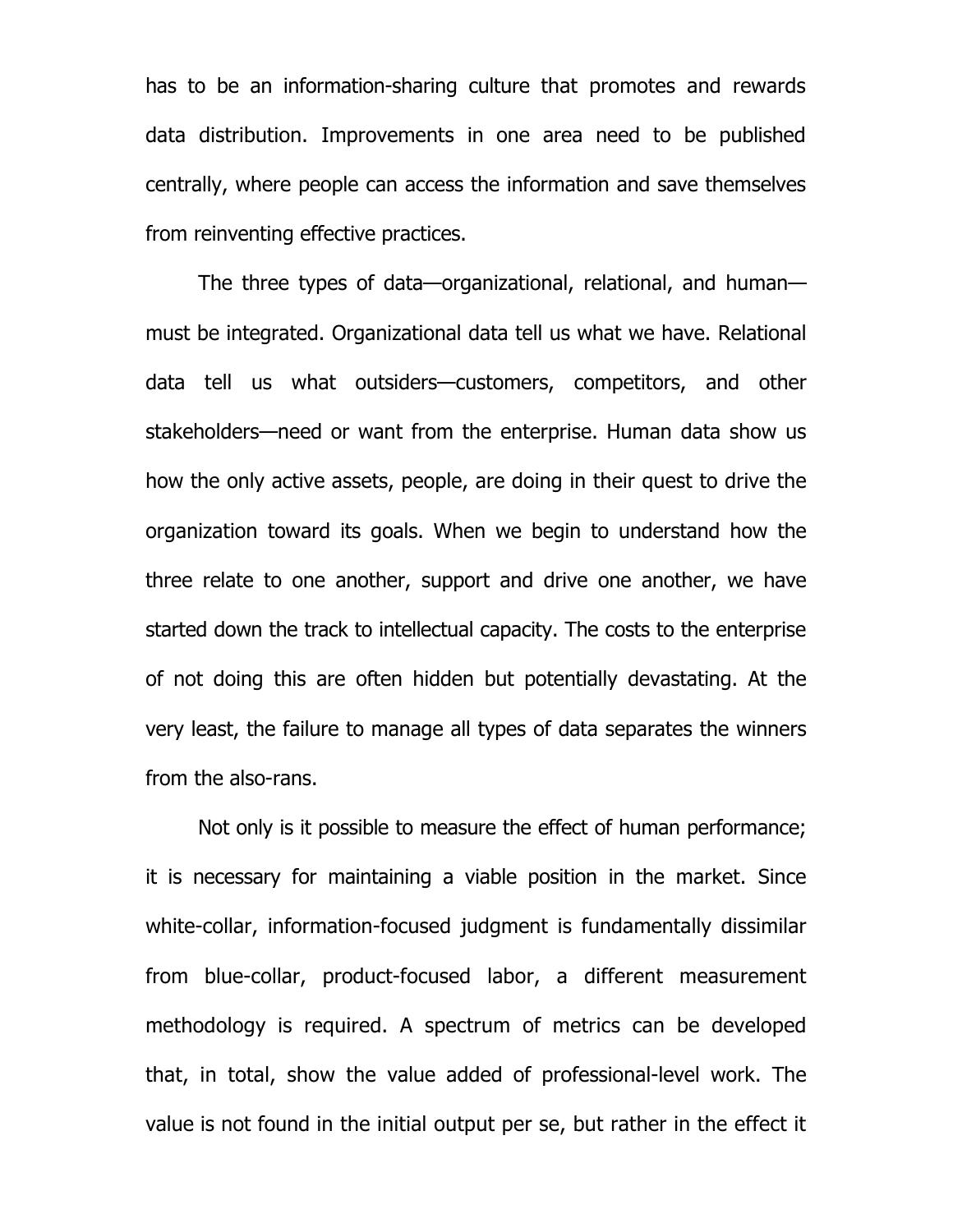has on enhancing the outputs of its operating-unit customers, AS staff groups utilize human capital more effectively, they increase their contribution to the goals of the enterprise.

## **2.1.33 Process Performance Matrix**

Every function should have an ongoing set of operational metrics. Production, sales, and service units normally do. But when we move to staff groups, we often find a lack of metrics that tell us how efficient or effective the unit is. There is a solution to this deficiency. Just as there is an accounting system to tell us what is happening on the P&L, there is a basic methodology for process management. It is called the performance matrix.

Figure 3-3 illustrates the performance matrix. You'll see it again in Chapter 4. It is the fundamental template to lay over any function or process. Down the left-hand column, you see cost, time, quantity, errors, and reaction. These are the five ways to evaluate things in organizations and in life.

- 1. How much does it cost?
- 2. How long does it take?
- 3. How much was accomplished?
- 4. How many errors or defects occurred in the process?
- 5. How did someone react to it?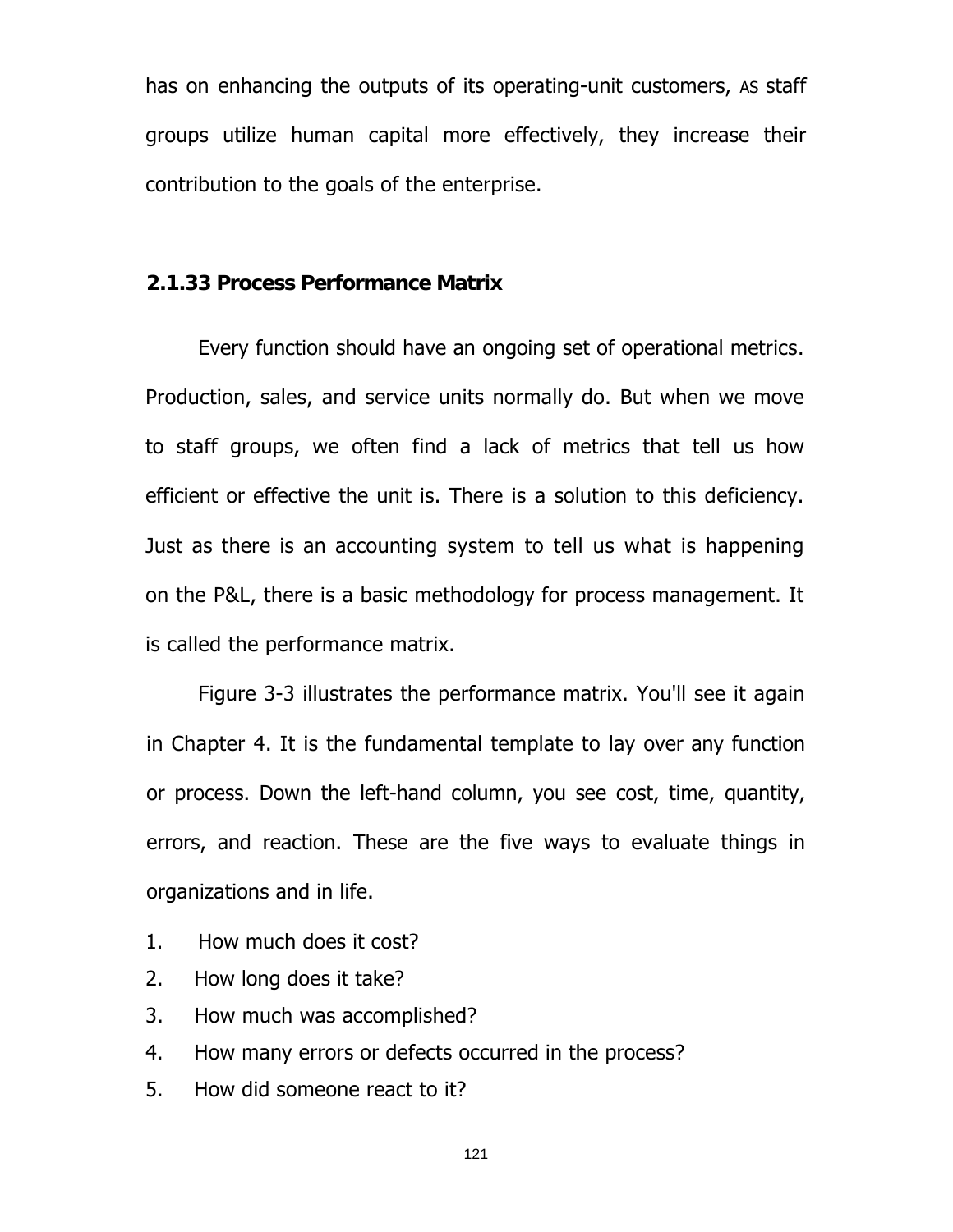This is as applicable to shopping for groceries, taking your child to the movies, having your car serviced, or working in an organization. It even applies to making love. You figure it out. Granted, each of the five measures is not equally important in a given situation. In some cases, you may use only one or two of the measures. Nevertheless, these are the five possibilities.

The matrix gives us the three basic criteria for judging intermediate value added: service, quality, and productivity. These are the three essential elements of business. Researchers call them dependent variables. We call them change objectives. They are the steps along the way to competitive advantage and, eventually, profitability—one of the entertainment.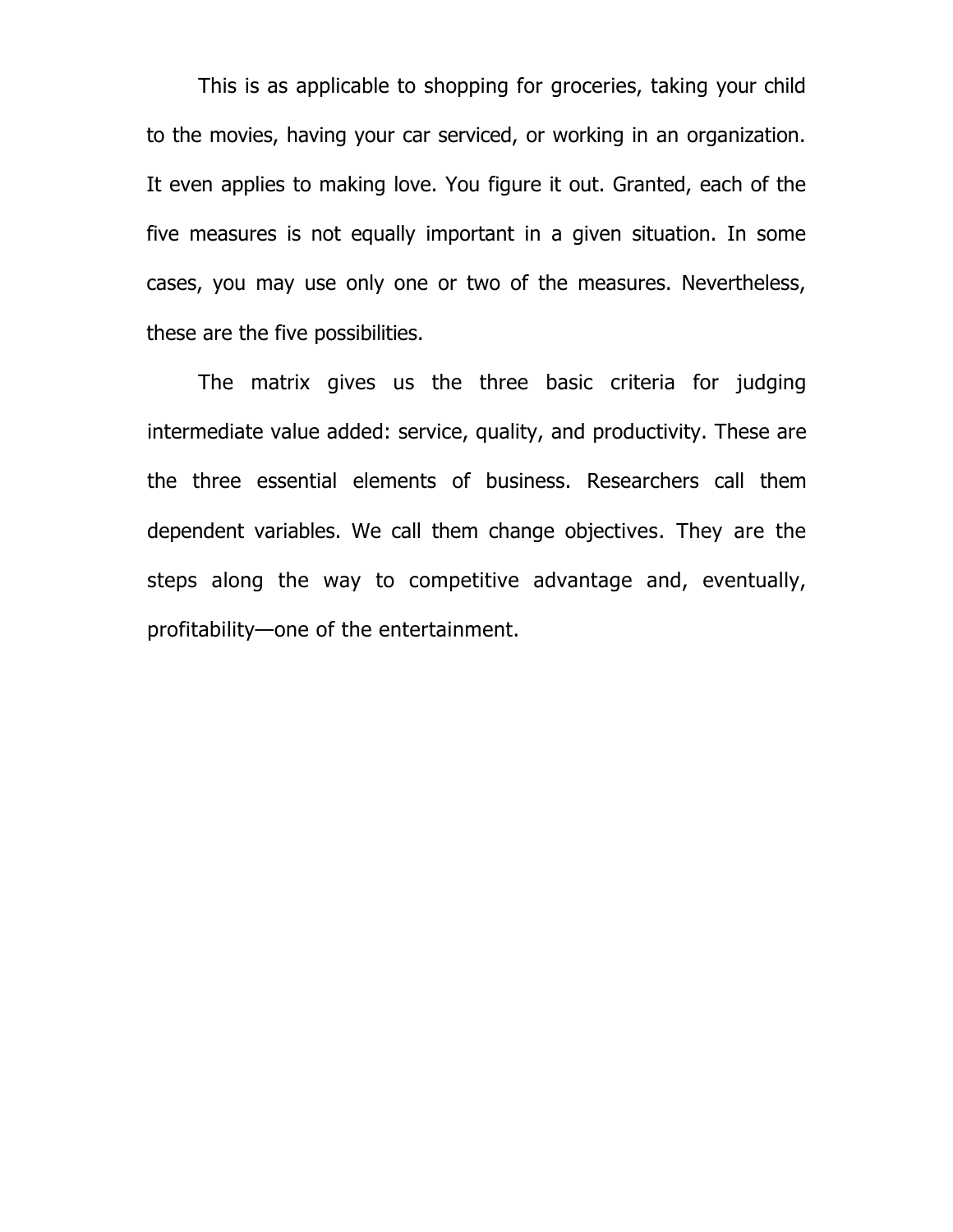**Figure 2.5 Performance Matrix.** 

|                 | <b>SERVICE</b>                              | <b>QUALITY</b>                          | <b>PRODUCTIVITY</b>     |
|-----------------|---------------------------------------------|-----------------------------------------|-------------------------|
| <b>COST</b>     |                                             | <b>Warranty Cost</b>                    | <b>Unit Cost</b>        |
| <b>TIME</b>     | Mean Time to Respond<br>Mean Time to Repair | Delivery                                | Time to Market          |
| <b>QUANTITY</b> | Number Served                               |                                         | Number of Orders Filled |
| <b>ERRORS</b>   |                                             | Scrap, Rate; Programming<br><b>Bugs</b> |                         |
| <b>REACTION</b> | <b>Customer Satisfaction</b>                |                                         |                         |

In the same way, if we want to take a quantum leap past our competition, we have to examine the drivers of our business, one of which is our human capital. The difference is that in the quantum-leap process, a strategic plan is not the deliverable. In fact, in this approach, we won't develop a strategic plan at all, even though we go through much of the same research and analysis. The purpose in looking at drivers is twofold. First, we need to stop operations for a minute and think profoundly about all aspects of our enterprise and its position within the marketplace. Second, we need that background data in order to plan the quantum leap, which is itself the deliverable.

### **2.1.34 Performance Drivers**

Every organization is driven by a combination of internal and external factors and forces. They are the causal forces within an organization that make it unique. They are fundamental to every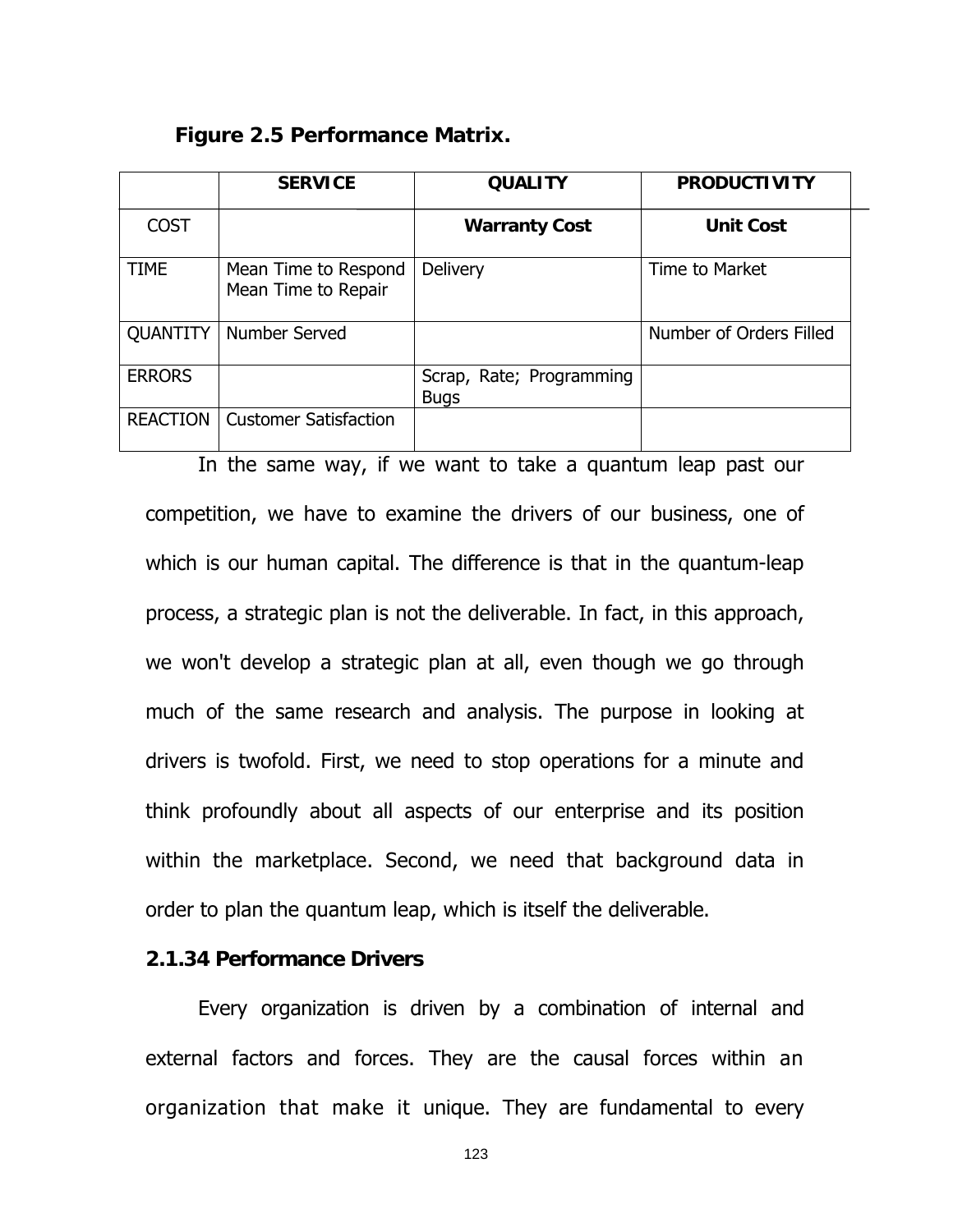business enterprise. Collectively, they describe why and how an organization's processes work as they do. Any negative drivers are constraints on our ability to act freely. If we ignore or misinterpret the driver of our enterprise, we will certainly not be a market leader and might not even survive as a significant player within the industry Figure 9-1 shows the interaction of the drivers with an organization's performance.

### **Internal**

An organization is driven first by its vision, articulated or not by the CEO. When there is no clear vision, there is no basis for decision making. Hewlett Packard's "The H-P Way" IBM's "Think," and Motorola's "6 Sigma" gave their people.

### **Figure 2.6 Performance drivers Internal – Organizational**





### **2.2. Review of Empirical studies:**

### **2.2.1. Introduction**

 In this section the researcher will review various studies that have been carried out by scholars in the problem under investigation.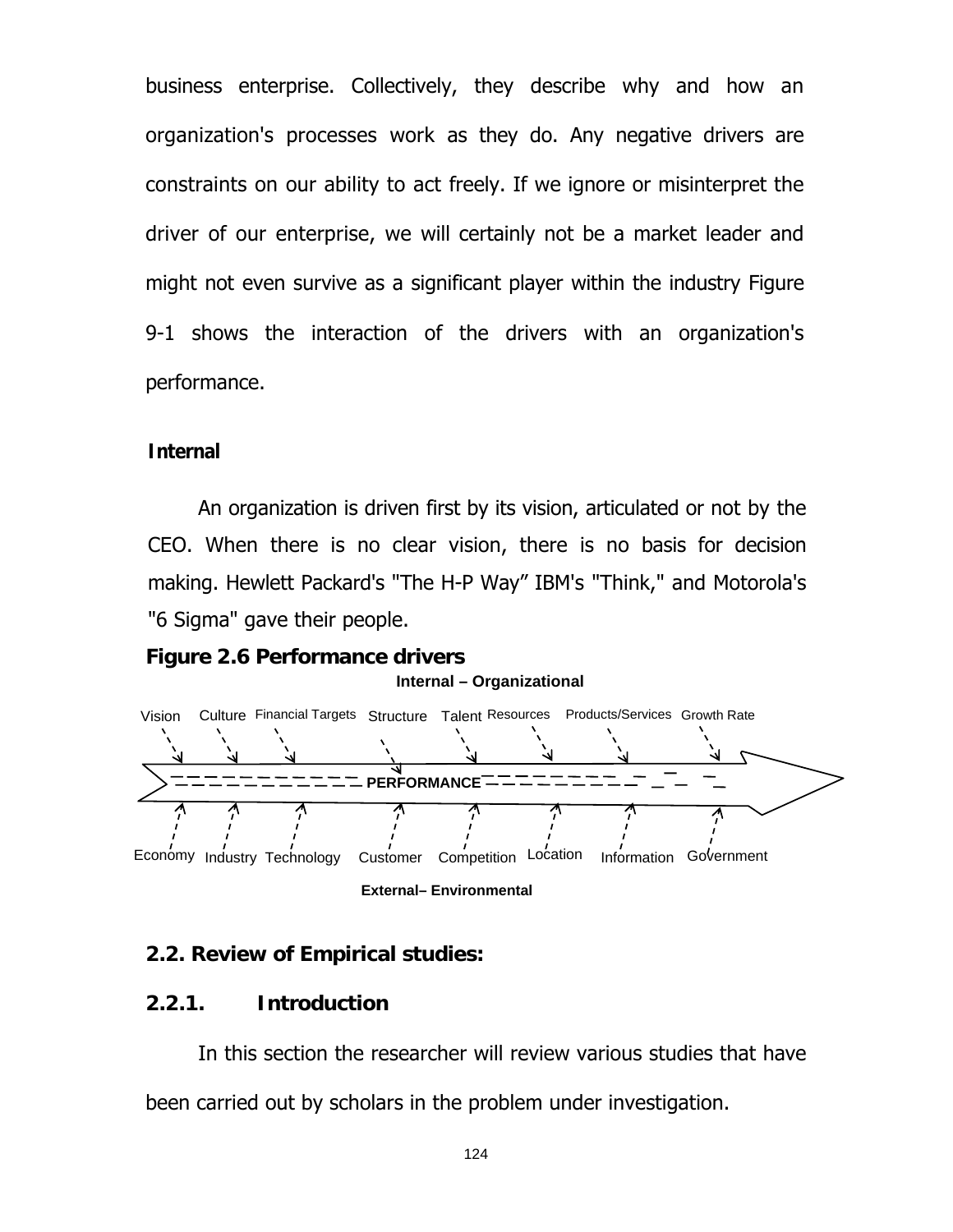### **2.2.2. The Effects of the Economy on Employee Turnover:**

The grocery industry in the United States spends more than 40 percent more in turnover costs than the industry aggregates in net profit, according to a report on causes of turnover published in the Fall 2005 edition of "Human Resource Management." The economy affects turnover in multiple ways, and employers must address economic factors if they wish to contain turnover expenses and retain critical employees. What does it mean with a High Turnover in an Organization? Ways to Measure Employee Turnover Ways to Measure Employee Turnover.

### **2.2.3. Employee Turnover Defined**

Turnover comes in two primary forms: voluntary and involuntary, when an employee resigns or quits, this constitutes voluntary turnover. An employee who is fired represents involuntary turnover. Turnover costs the organization a significant amount of money in recruitment and training expenses, in addition to productivity costs while the new employee learns the ropes. Although turnover is generally seen as negative, some involuntary turnover - such as discharging a poor performer - helps the employer.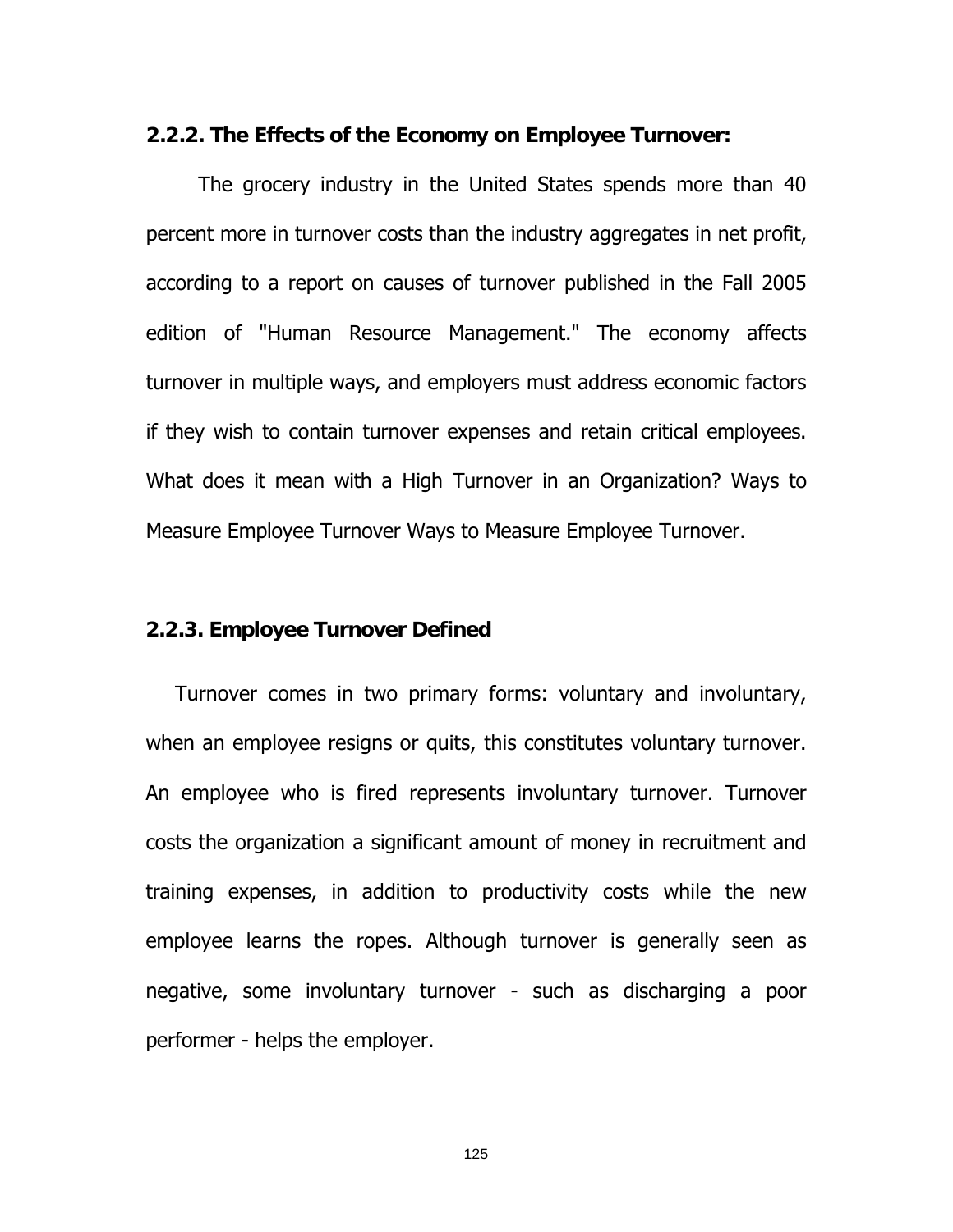### **2.2.4. Economic Factors Resulting in Decreased Turnover**

April 2011 data from the Bureau of Labor Statistics indicates that the average number of employees per month who voluntarily quit their jobs in 2011 is almost a million less than the number who were voluntarily quitting at the end of 2007 when the recession began. The BLS reports that these figures indicate a lack of available alternative work options in general, because of the economy. In a 2009 article titled "Prepare Now Or Lose Your Best Employees Soon," "Forbes" reports that research by Deloitte indicated a positive correlation "between consumer confidence and voluntary turnover" and a negative correlation "between unemployment rates and voluntary turnover rates."

The UC Berkeley Center for labor Research and Education in an October 2009 report titled "The High Cost of Furloughs," notes that turnover increases if wage reductions are implemented, particularly among highly skilled and productive workers, Sigma Association, in an overview of employee turnover research, reports that one of the most common reasons for leaving a job was the availability of a higher-paying position. In fields that paid minimum wage, leaving a job for one that paid 50 cents more an hour was observed. In a depressed economy, when every cent counts, employers who pay less than the market average may experience increased turnover.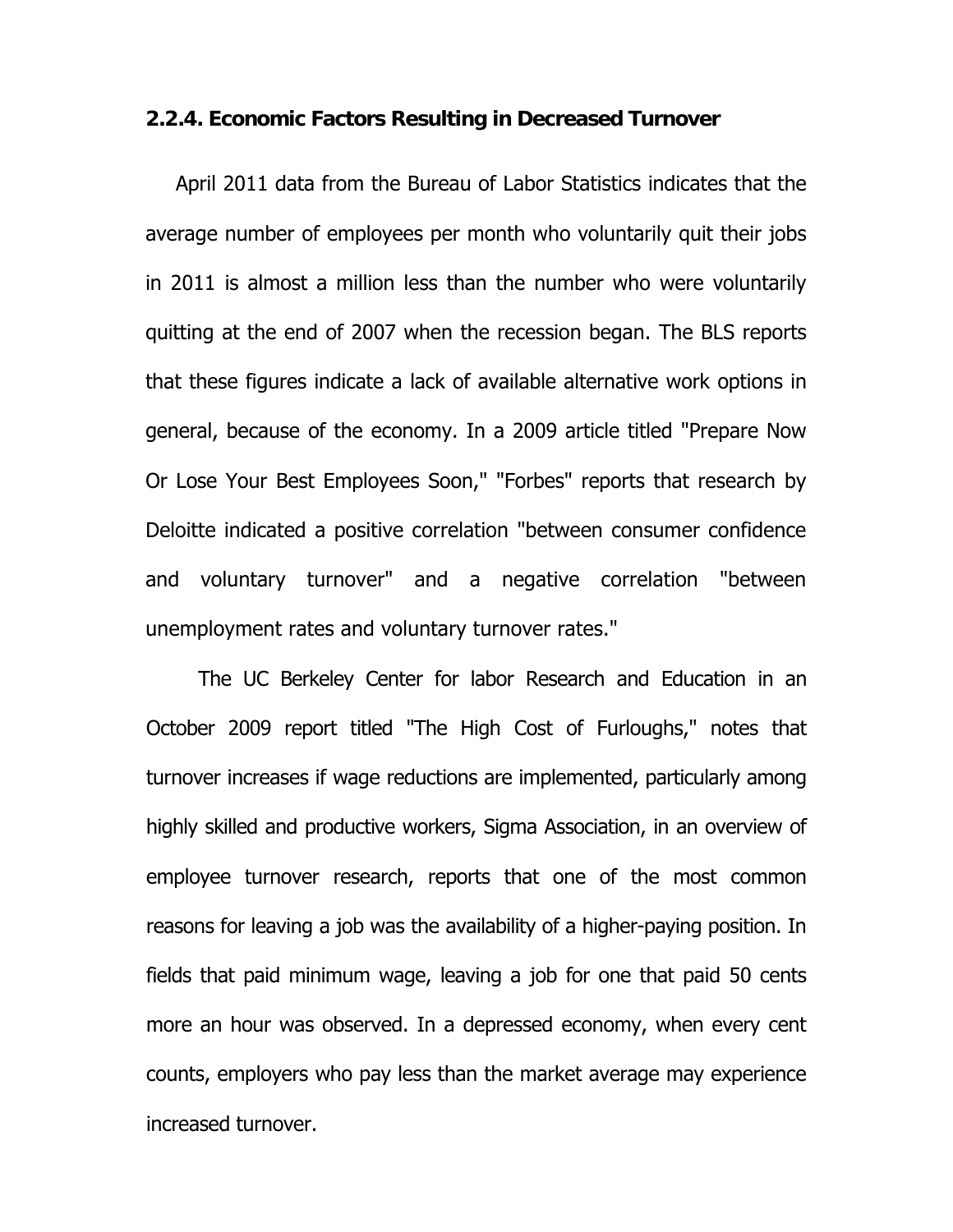### **2.2.4b. Primary Causes of Turnover Impacted by the Economy**

Job dissatisfaction, and "shocks<sup>11</sup> to the employment relationship  $$ such as another job offer, a spousal relocation, disagreements with coworkers and superiors or dissatisfaction with actions taken at the company - are the main causes of turnover, according to research published in the journal "Human Resource Management" in 2005. The economy exacerbates these types of shocks — for example in a booming economy, unexpected job offers to high performers may be abundant, while in a recession, workers may be dissatisfied with the company's approach to layoffs, which in and of themselves are a form of involuntary turnover.

### **2.2.5. Executive Brief: Differences in Employee Turnover Across**

### **Key Industries**

### **2.2.5.1 Introduction**

Employee turnover is an important issue that poses a significant challenge for organizations. Since human capital is central to an organization's performance, workforce attrition can have a profound impact on an organization's performance, growth and general business outcomes.

To explore this topic in greater detail, this article examines differences in turnover rates across seven industries, as well as the factors that may influence employees' decisions to leave their jobs.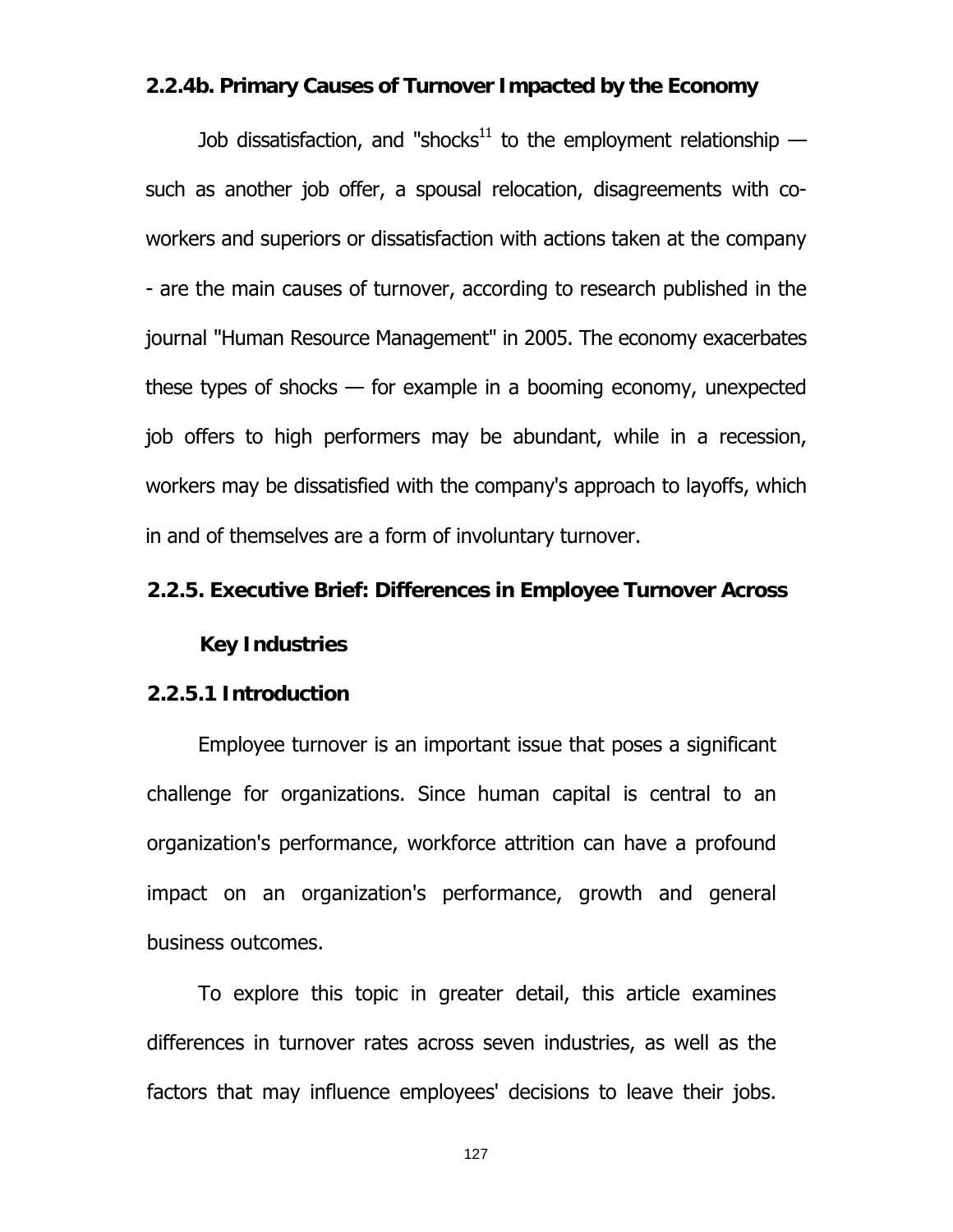Areas of comparison include productivity measures such as revenue per full-time equivalent (FTE), the cost of hiring new employees and the number of positions filled in 2010.

### **2.2.5.2 Why Is Employee Turnover an Important Metric?**

Employee turnover is defined as "the rate at which employees enter and leave a company in a given fiscal year." HR professionals and organization executives focus on turnover for three main reasons; it has significant cost implications; it affects overall business performance; and has the potential to become difficult to control, resulting in a talent crunch, where it is hard to find quality candidates with the skill sets required to fill open positions.

Employee departures affect organizations in terms of measurable financial costs as well as intangible knowledge-based and productivity costs. According to a 2008 SHRM study, the cost to replace and hire new staff may be as high as 60% of an employee's annual salary, whereas total costs of replacement, including training and loss of productivity, can range from 90% to 200% of an employee's annual salary. Those expenditures can be difficult to absorb, whether an organization is a small company or a large global firm.

Loss of employee talent hinders the development of new products, disrupts client relationships and delays customer deliverables. These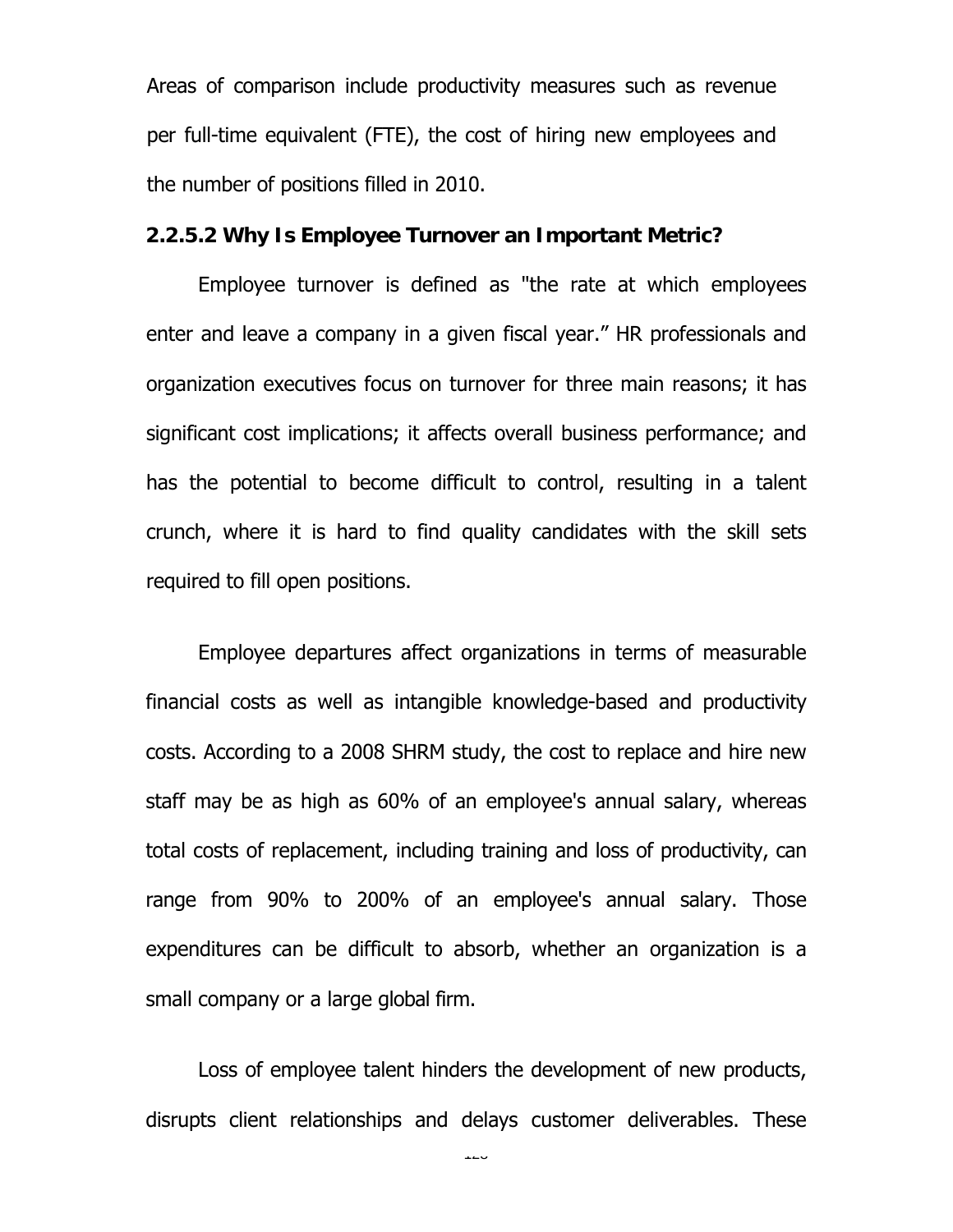production delays, along with replacement costs of employee turnover, negatively affect overall business performance and success.

Vacant positions also cause a decline in overall productivity. Employees who remain with the organization are less productive and efficient while they assume the responsibilities of the vacant position in addition to their own job duties. Once a vacant position is filled with a new employee, those individuals are still contributing less to their primary job responsibilities—and, subsequently, to the organization overall—as a result of having to train the new hire.

Organizations that do not develop strategies for addressing employee turnover may find themselves with pervasive skill shortages to fill the positions in the future. According to Manpower, Inc., the workforce is changing dramatically; with demographic shifts, increased outsourcing and entrepreneurship on the rise, specific skill sets and competencies may be moving rapidly out of various industries. The impact is already being felt in today's economy. In a SHRM survey of HR professionals, 75% of respondents reported difficulties hiring workers with skill sets essential to the job, with skilled professionals making up the bulk of desired staff. SHRM has noted annual increases in recruiting difficulty since December 2009.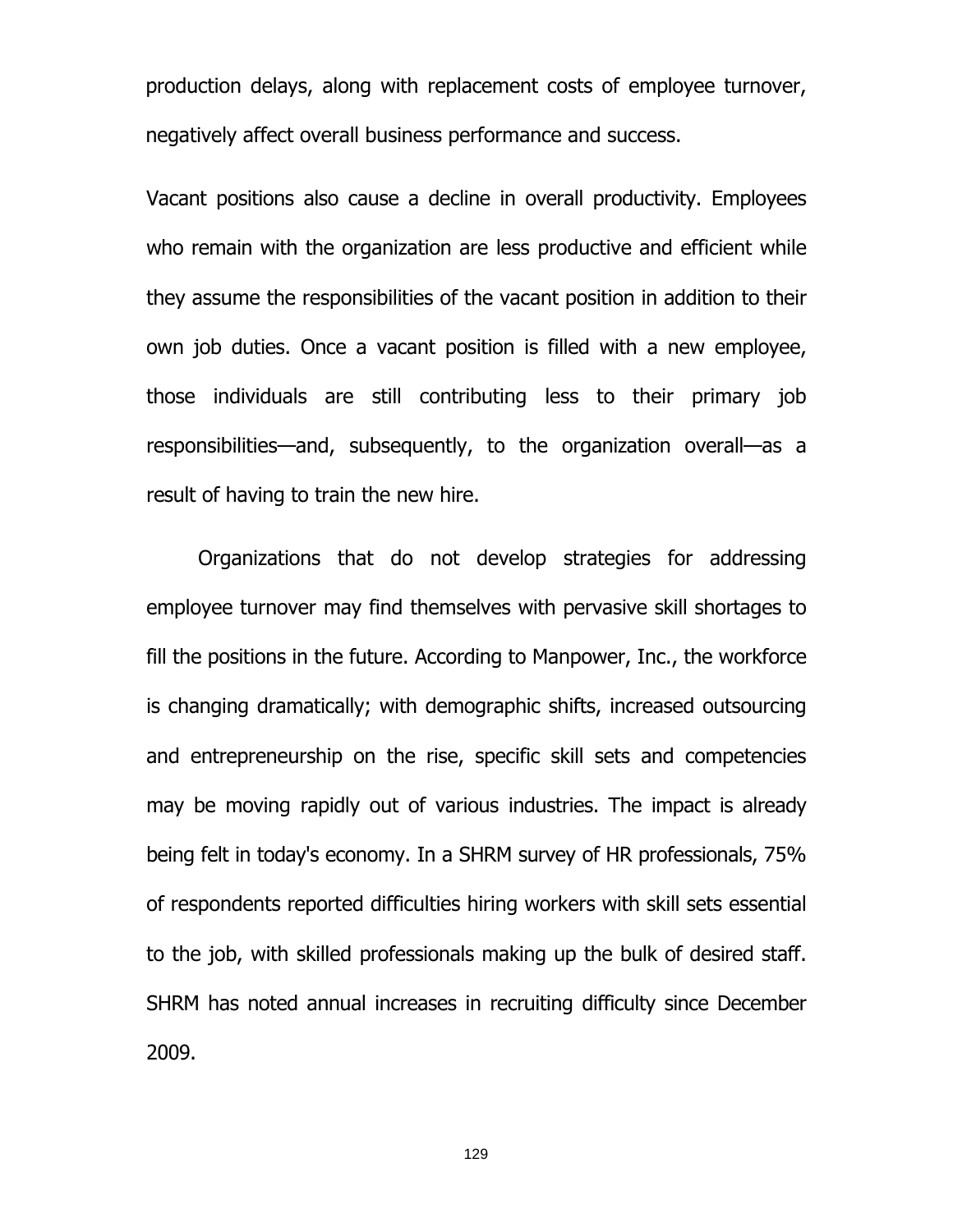### **2.2.6. What Factors Influence Employee Turnover?**

Employee turnover is a naturally occurring event at any organization. Some employees leave by choice (known as voluntary turnover), and some staff changes are initiated by the organization itself (known as involuntary turnover). Employees voluntarily leave organizations for a variety of reasons, including low satisfaction with their jobs, low satisfaction with their employer, limited promotion and growth opportunities, a better opportunity elsewhere, or disapproval of organizational changes or restructuring, On the other hand, not all separations are voluntary. And as a result of a deep and extended recession over the past few years, many organizations have had to undertake headcount actions such as downsizing in order to stabilize their budgets. In reaction to concerns about the struggling economy, employees have rated job security as the most important aspect of their job satisfaction for two years in a row.

The following sections examine annual overall turnover rates from SHRM's 2011-2012 Human Capital Benchmarking database. An analysis of several workforce analytics metrics offers insight into the implications of high and low turnover rates on an organization's productivity and overall business performance.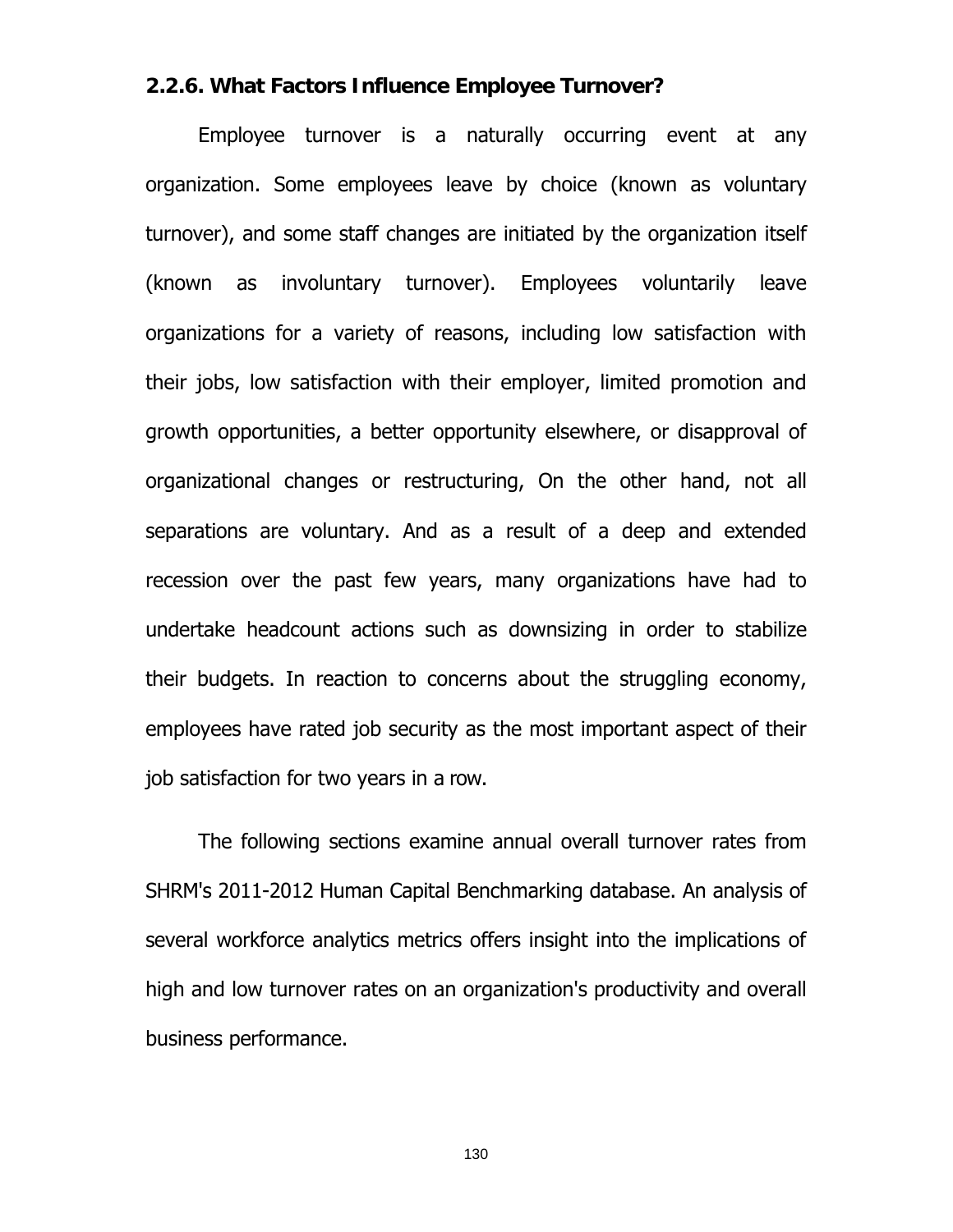### **2.2.7 Turnover Rates Within Key Industries:**

In order to get a better sense of how turnover affects organizations in key industries in the United States, data from the 2011- 2012 SHRM Human Capital Benchmarking Database were analyzed by industry. Industries with the highest turnover rates were services accommodation, food and drinking places (35%); arts, entertainment and recreation (27%); and retail/wholesale trade (22%). Industries with the lowest turnover rates were high-tech (11%), state/local government (9%), and association-professional trade (8%) and utilities (8%), which were tied for third. Across all industries, the average turnover was 15%.

# **2.2.8. Explanations for Turnover Rates: A Closer Look at the Industries:**

When considering why turnover rates are high in some industries and lower in others, first take into account the characteristics of each industry. The three industries with the highest turnover rates accommodation, food and drinking places; arts, entertainment and recreation; and retail/wholesale trade—are often typified by nonexempt seasonal workers whose jobs may be temporary and have little room for upward mobility. Since hiring costs for these industries are low (see Table 1), hiring can be cyclical as the need grows and subsides. For example, retailers often recruit more staff to meet the holiday shopping crunch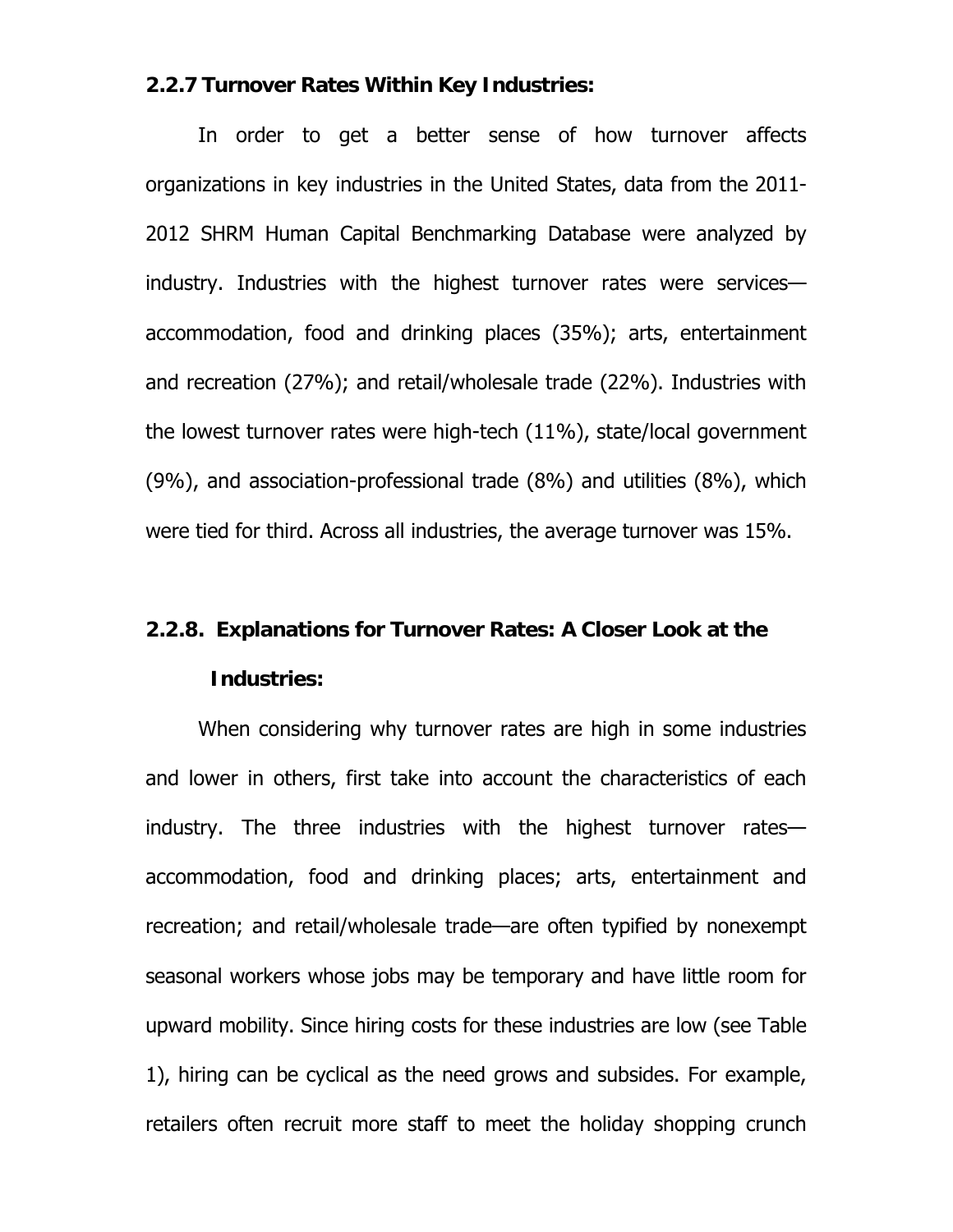and, in turn, let them go once customer needs retreat to normal levels. In addition, because compensation for these jobs is often low, employees in the service industries may readily leave their employer when enticed by another organization for small increases in pay, Finally, as the economy remained weakened, consumer spending decreased 2% in 2010, on top of a decrease of 2,8% in 2009. As a result, expenditures on nonessential services such as hotels, entertainment, retail and restaurants also decreased, resulting in revenue declines in these industries.

| <b>Industry</b>                | <b>Average Annual</b><br><b>Turnover</b> | <b>Revenue Per FTE</b> | <b>Cost-Per-Hire</b> |
|--------------------------------|------------------------------------------|------------------------|----------------------|
| Services-accommodation, food   | 35%                                      | \$188,173              | \$1,062              |
| and drinking places            |                                          |                        |                      |
| entertainment<br>Arts,<br>and  | 27%                                      | \$188,817              | \$1,394              |
| recreation                     |                                          |                        |                      |
| Retail/wholesale trade         | 22%                                      | \$523,529              | \$2,549              |
| All industries                 | 15%                                      | \$339,785              | \$3,196              |
| High-Tech                      | 11%                                      | \$207,763              | \$3,357              |
| Government/public-state/local  | 9%                                       | \$204,594              | \$2,293              |
| Association-professional/trade | 8%                                       | \$294,582              | \$5,582              |
| <b>Utilities</b>               | 8%                                       | \$13,086               | \$3,936              |

**Table 2.1: Productivity Metrics** 

Source: SHRM Human Capital Benchmarking Database (2011)

Contrary to the service-based industries noted above, industries such as high-tech, government, professional trade associations, and utilities reported lower turnover and fewer vacancies in 2010, Since these industries typically require more specific skill sets than found in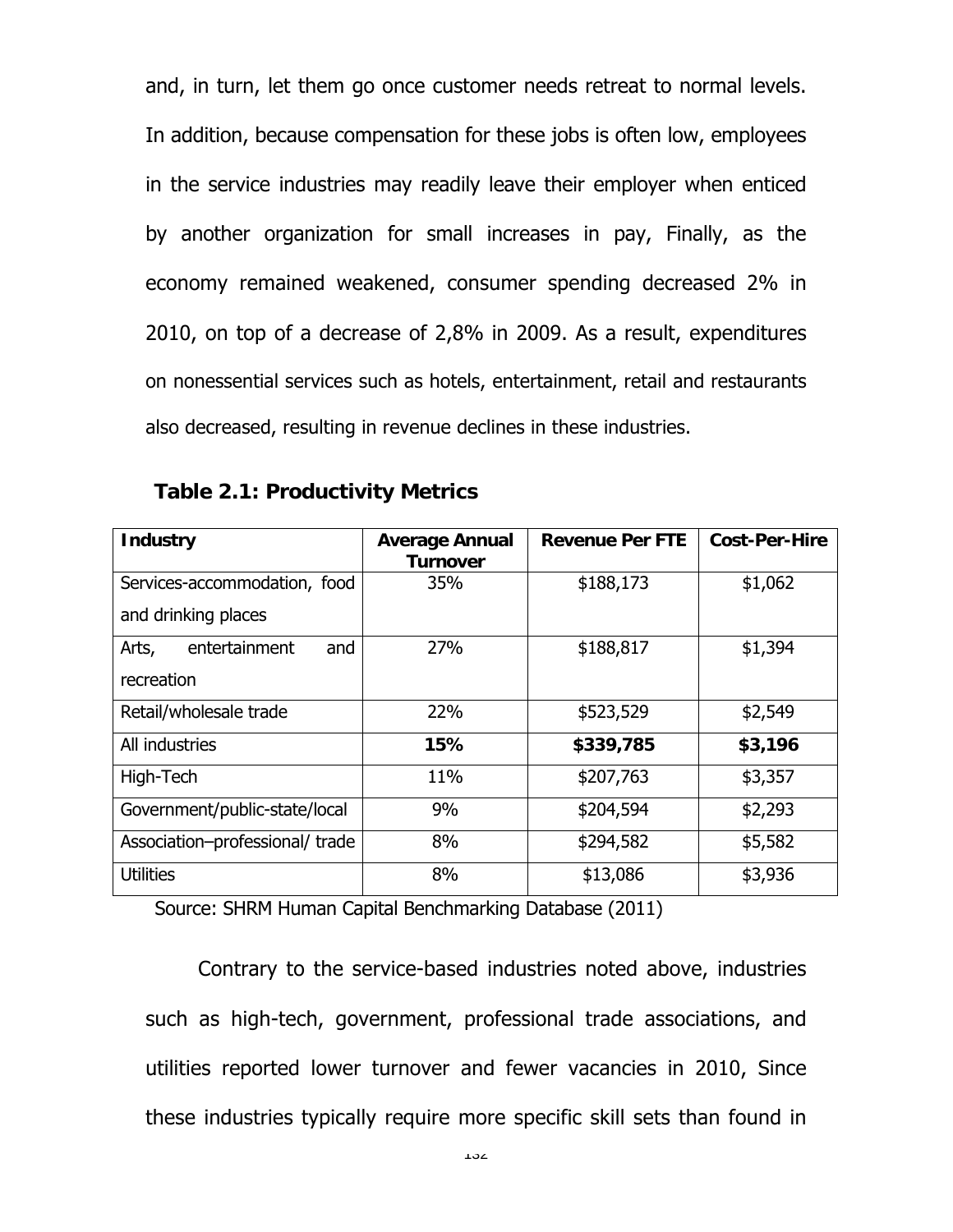service industries, organizations must invest more dollars to recruit, train and onboard their staff. In fact, cost-per-hire for high-tech industry was \$3,357, compared with \$1,062 for service industries, With such financial investments, organizations not only are hesitant to let go of staff, but also provide more inducements, such as benefits, to retain employees. For example, associations incentivize their employees to remain at their organizations by offering a comprehensive benefits package, In 2010, associations spent an average of \$7,791 on health care costs per covered employee and paid 86% of premium costs for employee-only coverage.

Another industry with low turnover rates in 2010 was local and state government, which reported single-digit turnover rates. Many government agencies use staffing strategies that rely on contractors to fulfill certain responsibilities. Thus, when reductions in staff do occur, government agencies focus on retaining their core workforce and shed the contractors first, particularly given the fact that this is a highly unionized workforce.

Organizations that reported higher overall turnover in 2010 also had more positions to fill. Table 2 indicates that, in general, organizations with higher turnover filled an average of 209 positions in 2010, as opposed to 83 positions for organizations with lower turnover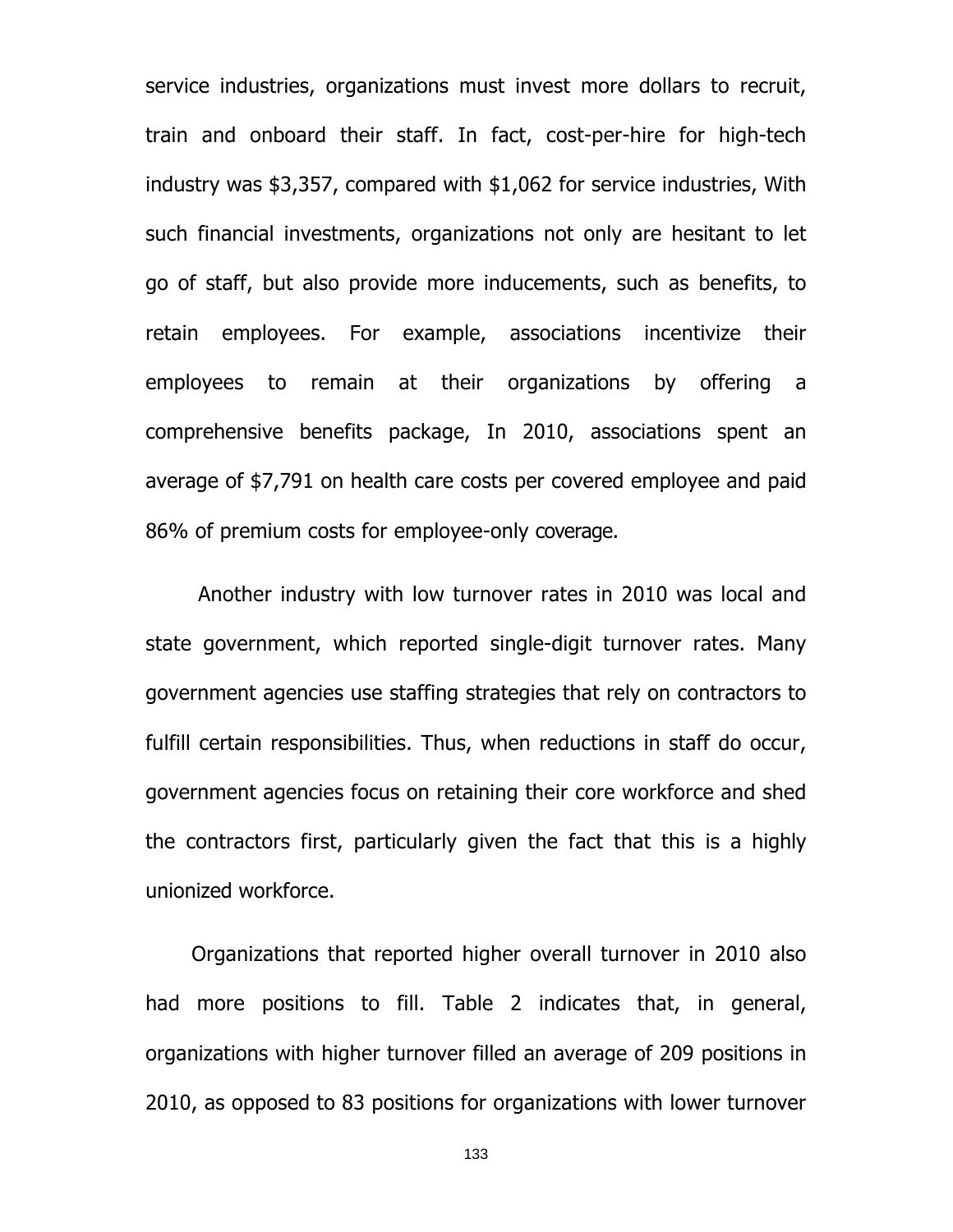rates. The implication is that these organizations are in a constant cycle of having to fill vacancies and spend money to train new employees. Correlation analyses revealed significant relationships between turnover and the number of positions filled for all industries and retail/wholesale trade.

| <b>Industry</b>                 | <b>Average Annual</b><br><b>Turnover</b> | <b>Number of Positions</b><br>Filled in 2010 |  |  |
|---------------------------------|------------------------------------------|----------------------------------------------|--|--|
| Services-accommodation,<br>food | 35%                                      | 316                                          |  |  |
| and drinking places             |                                          |                                              |  |  |
| entertainment<br>Arts,<br>and   | 27%                                      | 184                                          |  |  |
| recreation                      |                                          |                                              |  |  |
| Retail/wholesale trade          | 22%                                      | 127                                          |  |  |
| <b>All industries</b>           | 15%                                      | 109                                          |  |  |
| High-tech                       | 11%                                      | 79                                           |  |  |
| Government/public-state/local   | 9%                                       | 131                                          |  |  |
| Association-professional/trade  | 8%                                       | 10                                           |  |  |
| <b>Utilities</b>                | 8%                                       | 110                                          |  |  |

**Table 2.2: SHRM Human Capital Benchmarking Database** 

Source: SHRM Human Capital Benchmarking Database (2011)

The metric revenue per FTE is a measure of employee productivity. This ratio conceptually links the time and effort associated with the firm's human capital to its revenue output. If the revenue per FTE ratio increases, it indicates that there is greater productivity because more output is being produced. Industries reporting lower turnover rates, such as utilities and professional trade associations, report higher productivity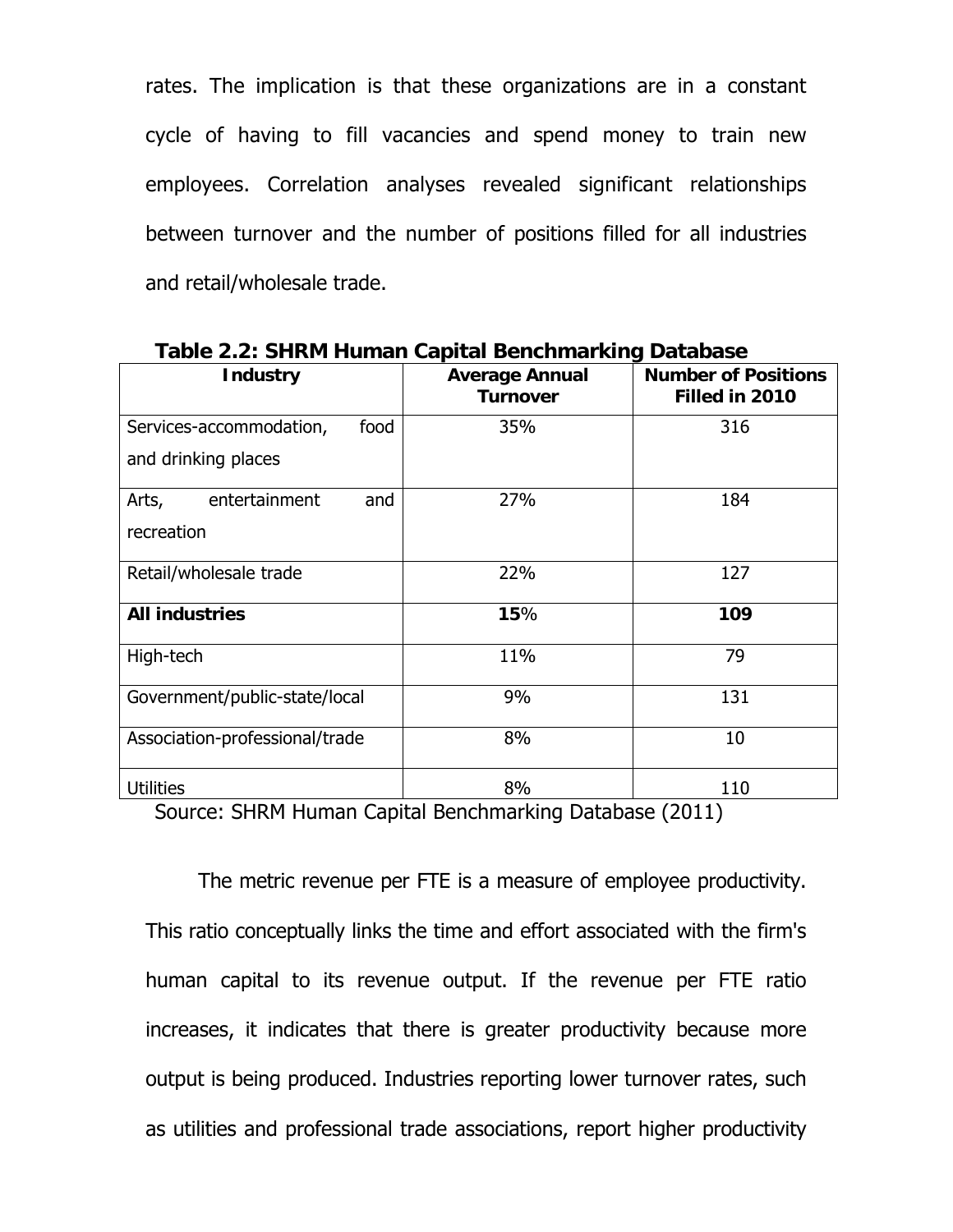levels than found in services—accommodation, food and drinking places, an\$ arts, entertainment and recreation industries, which have the two highest turnover rates (Table 1). This differential may suggest that industries with higher revenue per FTE are more likely to hold on to their staff, compared with industries with low revenue per FTE, which are profiting less from their staff.

### **2.2.9. Conclusion Of Empirical Studies**

Employee turnover rates vary across industries, and the reasons behind high and low turnover are not always clear. Organizations with higher turnover rates can find themselves in a vicious cycle of trying to address vacancies through frequently filling many positions, which increases pressure on existing staff and affects the overall success of an organization. This is most critical for those industries where the cost to replace staff is high and jobs are hard to fill,

Workforce attrition can be a disadvantage, particularly in a competitive job market where the skills gap is increasing. For organizations with high employee turnover rates, it is important to look at the possible root causes of turnover and undertake retention efforts. An examination of key indicators, such as the types of employees leaving, their tenure at an organization, and the positions they occupied, may reveal trends that organizations can proactively address. Strategies for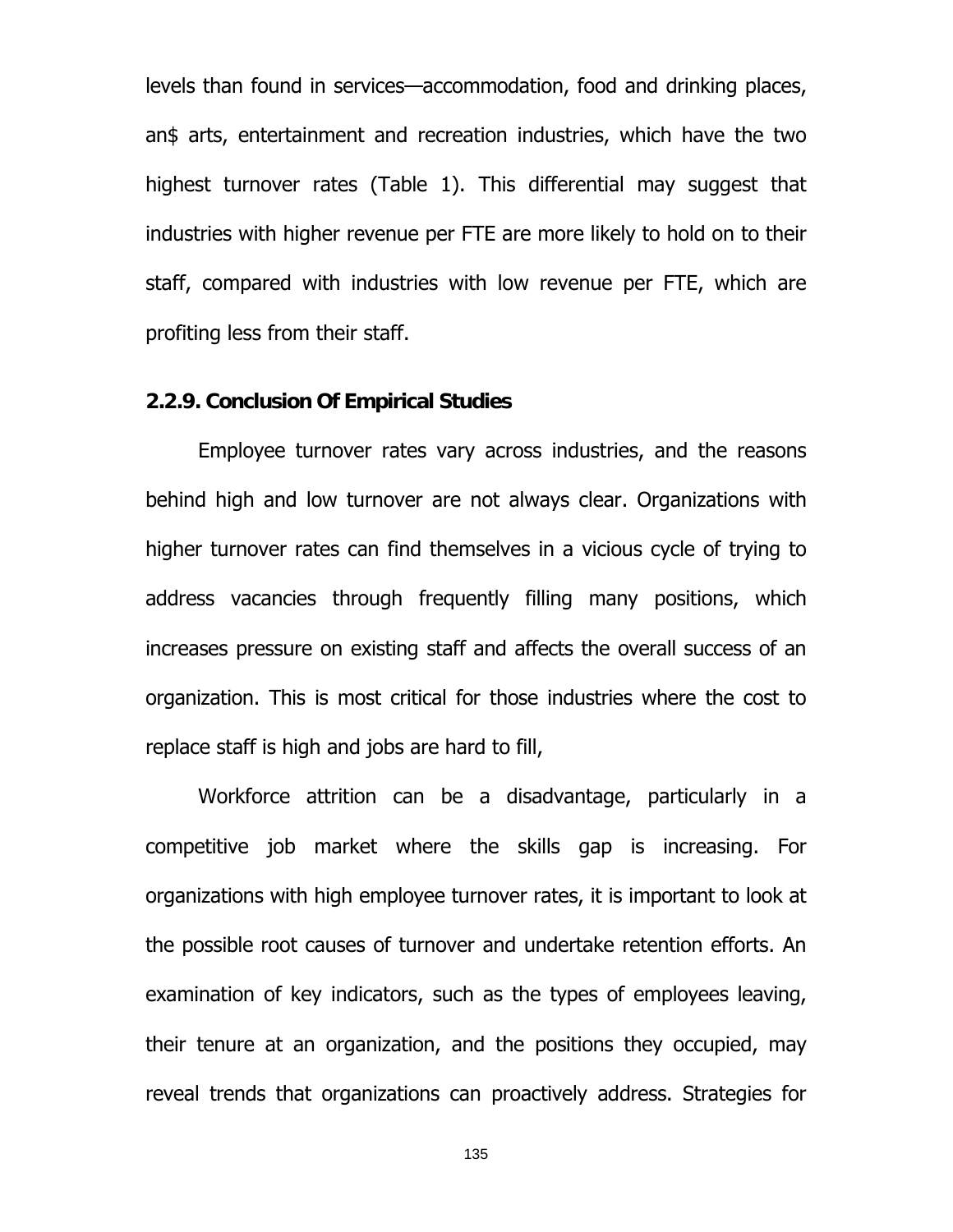succession planning, workforce retention, new staff recruitment and job satisfaction can help reduce vacancy rates and subsequently reduce costs and loss of knowledge capital, and improve the overall organization,

### **2.2.10. Methodology Of Empirical Studies**

The 2011 SHRM Human Capital Benchmarking Study was conducted in order to collect metrics about human capital across various industries. The study collected data on human capital metrics, such as succession planning, turnover, cost-per-hire, time-to-fill and salary increases. In addition, organizational data, such as employee size and geographic region, were obtained. Data were collected for 2010, along with expectations for hiring and revenue change in 2011.The survey was created by SHRM's Strategic Research Program and was reviewed by the SHRM Human Capital Measurement/HR Metrics Special Expertise Panel. The panel is made up of U.S. and international SHRM members who are experts in the field of human capital measurement.

SHRM members who were HR managers, assistant or associate directors, directors, assistant or associate vice presidents, vice presidents; or presidents were included in the sample. The members had to meet the following criteria; have a valid e-mail address and business phone number, have not been selected to participate in a survey with SHRM in the past three months, and be residents of the United State.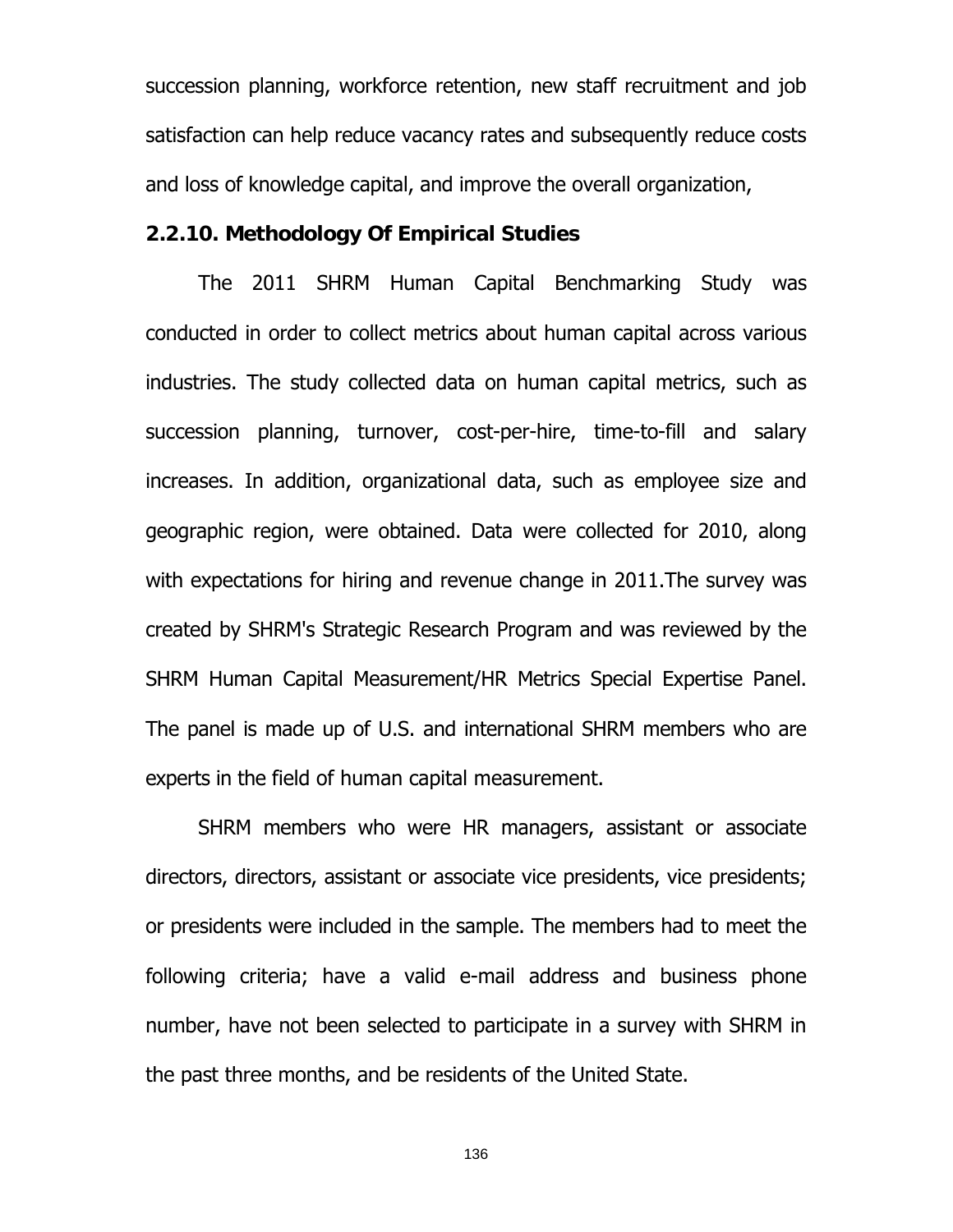# **REFERENCES**

# **BOOKS**

- Aba, Ugoo et al (2006), Development Administration in Africa (Cases from selected Countries). Onitsha: Abbot Books Ltd
- Abumere, Sylvester (2002), Urbanization Africa Atlases Paris: Les Editions J.A. Publishers.
- Adebayo Adedeji (1981), Principles and Practice of Public Administration in Nigeria. Ibadan: Spectrum Books Ltd.
- Ademolekun, Ladipo (1983), Public Administration in Africa. Ibadan: Spectrum Books.
- Africa Atlases (2002), Mini and Industry. Paris Les Editions J.A. Publishers
- Aho, Charles M. (2009), Foreign Trade Encarta Redmon, W.A" Microsoft Corporation.
- Ake Claude (1984), A Political Economy of Africa London: Longman Group Ltd
- Akpuru-Aja, Aja (1998), Fundamentals of modern Political Economy and International Economic Relations……changing with the times. Owerri: Fata Globe Nigeria.
- Amaechi, A.E. & Azubuike C.R. (2004), Principles of Economics Aba: Cheedal Global Prints.
- Anya, O. Anya (1982), Science of Development and the future. The Nigerian case. Nsukka University of Nigeria Press.
- Anyaele, J.U. (2005), Comprehensive Economics Lagos: A Johnson Publishers Ltd.
- Ariyo Ayodele (2002), Livestock and Fishery Africa Atlases Nigeria. Paris: Les Edition J.A. Publishers.
- Armstrong Micheal (2006), A Handbook of human resource management. Noida, India Gopsens Papers Ltd.

Babason S.M (1994), Frunze Benefit, New York.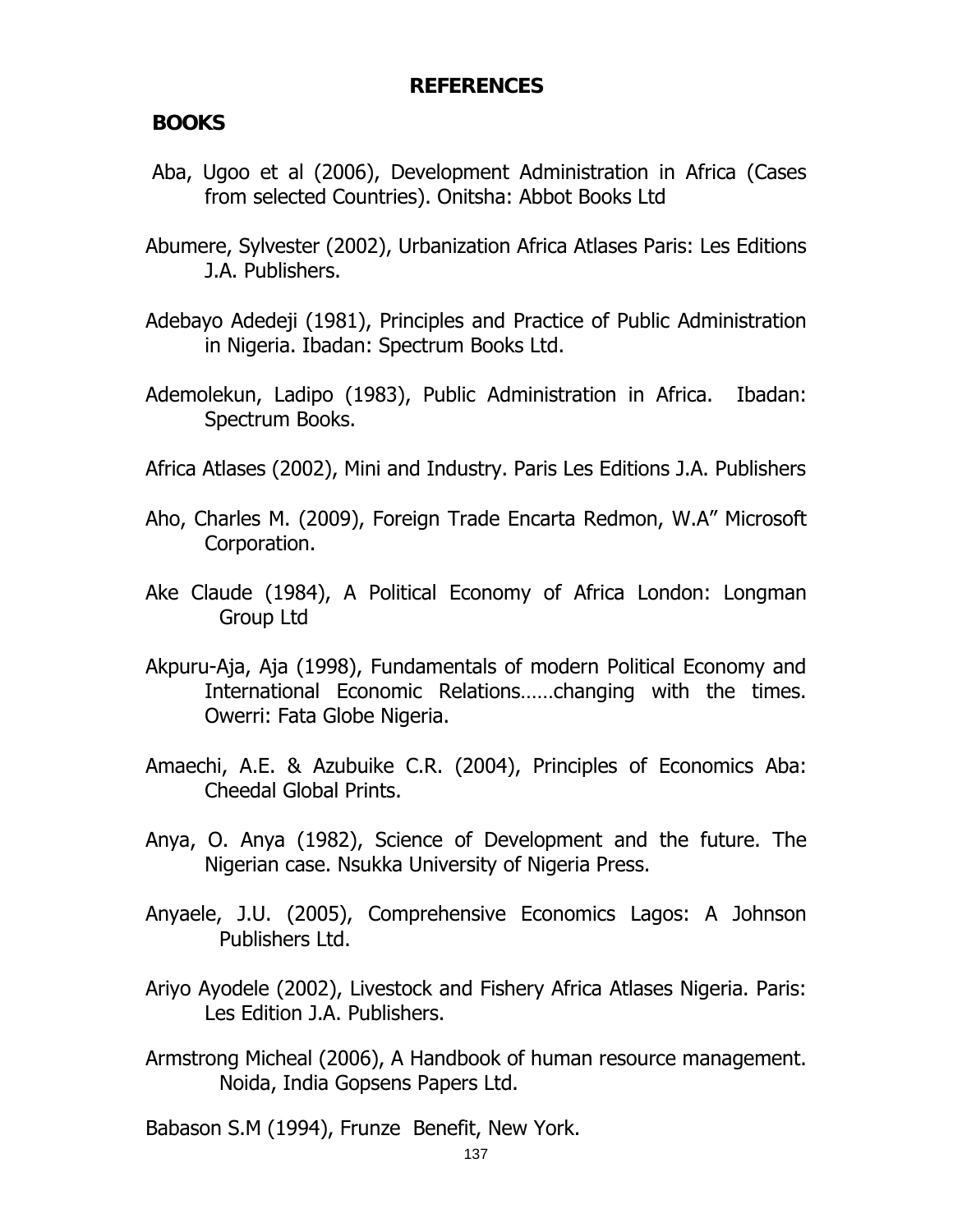- Bada, Obafemi (2002), Forestry Development Africa Atlases Paris: Les Edition J.A. Publishers.
- Bartle, Phil (2009), Management Training for strength Encarta Redmond, WA: Microsoft Corporation.
- Barzanti, Sergio (2009), Third World Encarta Redmond, WA: Microsoft Corporation.
- Elekwa, N (2001), Politics of Poverty Alleviation High Perspectives on Nigeria Government and Administration.
- Elekwa, Nnanta (ed) Owerri: Creative Educational Mgt and Consultants.
- Encarta Archives Various years (2009) Redmond, WA: Microsoft Coporation.
- Encarta (2009), Industrialization.
- Redmond, WA: Microsoft Corporation (2009), Urbanization
- Redmond, WA: Microsoft Corporation (2009), British West Africa
- Redmond, WA: Microsoft Corporation (2009), International Relations
- Redmond, WA: Microsoft Corporation (2009), Non Aligned Movement
- Redmond, WA: Microsoft Corporation (2009), Project Management.
- Redmond, WA: Microsoft Corporation.
- Encarta Interactive World Atlas (2009), what is a City Redmond, WA: Microsoft Corporation.
- Fans Trompenaans (1994), Riding the waves of culture Chicago, New York Double day Publisher.
- Flippo B.E (1980), Personal Management  $5<sup>th</sup>$  Edition, New York, McGraw Hill International.
- Geary A.R and Alan P.B. (1990), Improving performance and managing white space on the organization chart – New York, Longman.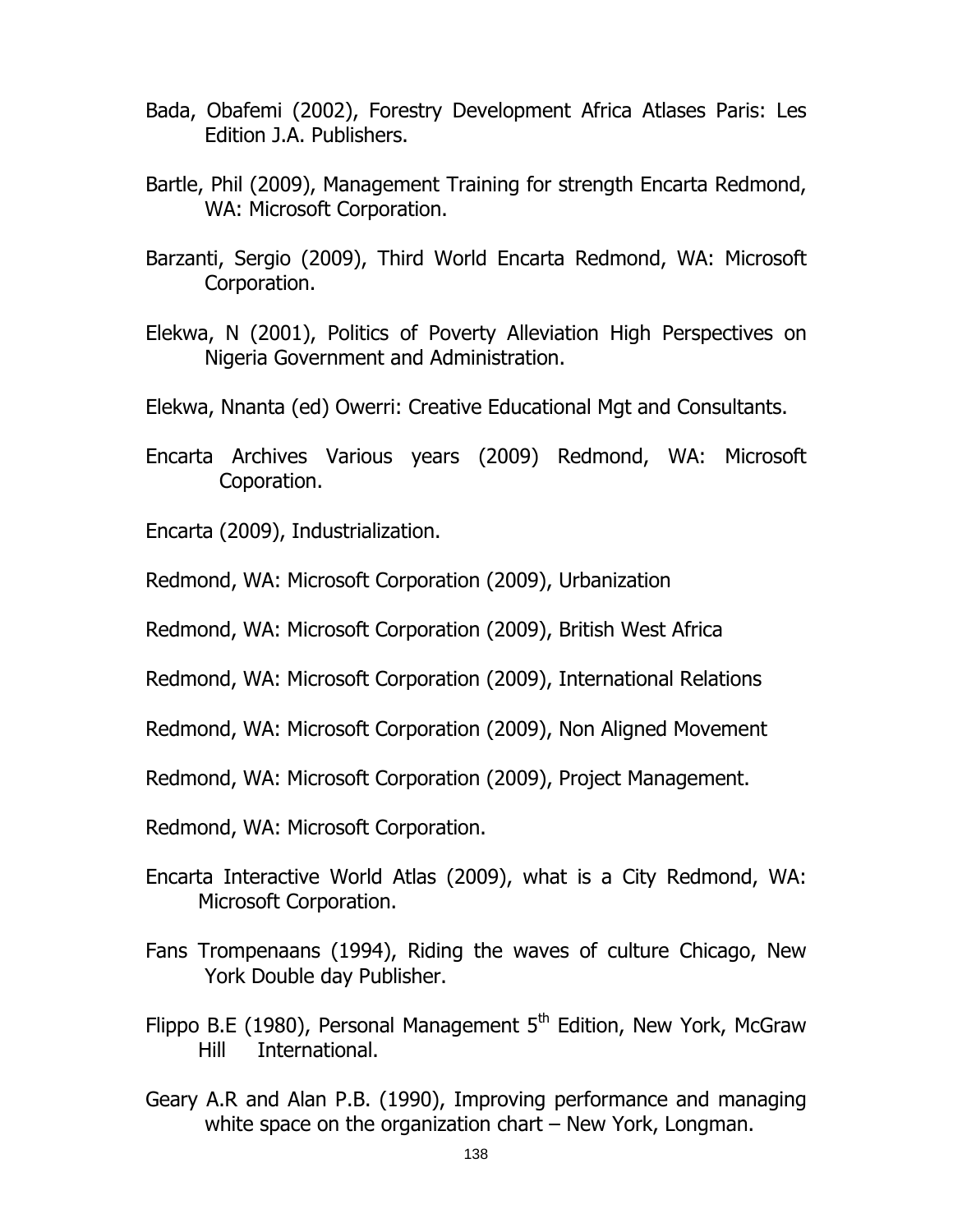- Hornby A. et al (2001), Oxford Advanced Learners Dictionary of Current English. Great Britain, Oxford University Press.
- Human Resource, Financial Report (1999), Santa Clara Calif, Saratoga Institute.
- Lasor A.B (1989), "Are Sales incentive a waste" Dan's Review and Modern Industry. Vol. 86.
- Mc Beath G. and Rands (1976), Salary and Administration  $3<sup>rd</sup>$  Edition, Great Britain. Litho Anchor Press Ltd.
- Mc Kersie and Langsner (1973), Pay Production and Collection Bargaining. Great Britain A Wheaton and Co. Publishers.

Michael R.T. (1992), Business Ratios, New York Prentice Press.

- Musselam and Hughes. Introduction to Modern Business Issues and Environment, 8th Edition U.S.A.
- Mortland D. (1979), Management Foundation and Practice  $5<sup>th</sup>$  Edition, New York, Macmillan Publishing Co.
- Ogoamaka P. (2002), Towards Uniformity in Research Owerri, Cape Publishers.
- Ojo O. (2001), 'A' Level Economic Textbooks for West Africa. Ibadan, Onibonoje Press.
- Peter Drunker (1995), Managing in a time of Great change, New York, Dutton Publishers.
- Saliu M. (2000), Research Methods for Social Science Students Benin, Jaja Press.

Suntzu (1983), The Art of War, New York Dell Publishers.

- William F. (1975), Sales Incentives Plan, Sales and Marketing Today 2<sup>nd</sup> Edition. U.S.A
- Zollitsch and Langsner (1970), Wages, Salary and Administration  $2<sup>nd</sup>$ Edition U.S.A, South Western Publishers.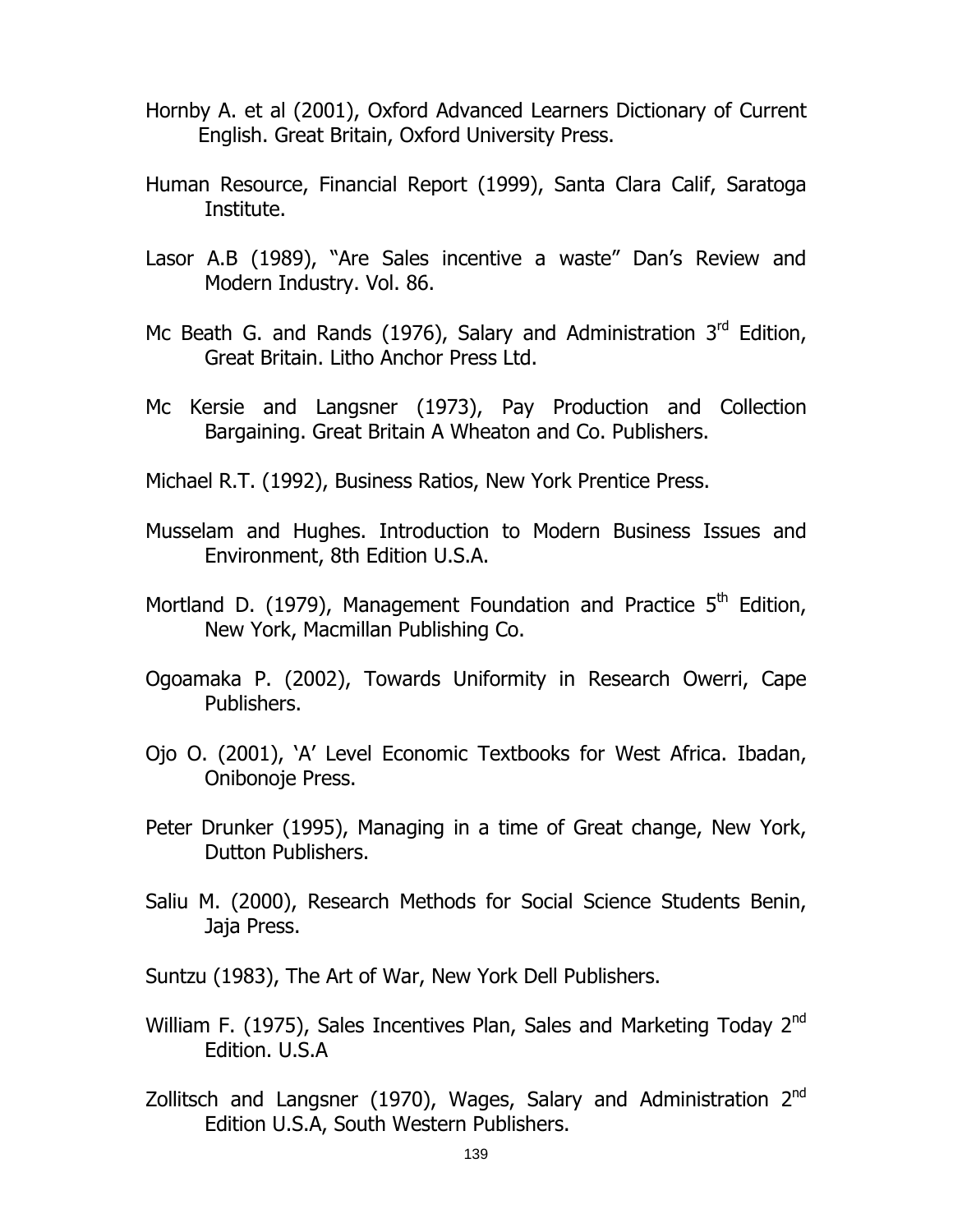## **JOURNALS, NEWSPAPERS, SEMINAR PAPERS, CONFERENCE PAPERS, WORKSHOP PAPERS ETC.**

- Bureau of labour statistics: Job openings and labour Turnover survey, News Release: April 2011
- Forbes.Com. Prepare Now or lose your Best Employees soon, Jely Schwartz and Robin in Erickson, August 2009.
- Human Resource Management: Shocks as causes of Turnover: What they are and how, organizations can manage them, Brooksot Helton, et al, fall, 2005.
- Nick Bontis, "Managing organizational knowledge by Diagnosing intellectual capital", International Journal of Technology Management.
- Orji Nathaniel (2009), Lecture Manual on Human Resources Management Imo State University Owerri.
- Sigma (2009), Assessment Systems: Overview of Employee Turnover UC Berkelay Centre for labour Research and Education: The High Cost of Furlonghs, Ken Jacobs, October 2009.

## **WEBSITES**

- Society for Human Resource Management (2011). SHRM 2011-2012 Human Capital Benchmarking Report Alexandria, VA: SHRM.
- Allen, D.G. (2008), Retaining talent: A guide to analyzing and managing employee turnover. Alexandria, VA: SHRM Foundation.Ibid.
- Price water house Coopers (2006), Driving the bottom line: Improving retention (Price water house Coopers Saratoga Institute White Paper.
- Manpower (2010), Knowledge retention and transfer in the world (Manpower White Paper).
- Society for Human Resource Management (2011), 2011 employee job satisfaction. Alexandria, VA: SHRM.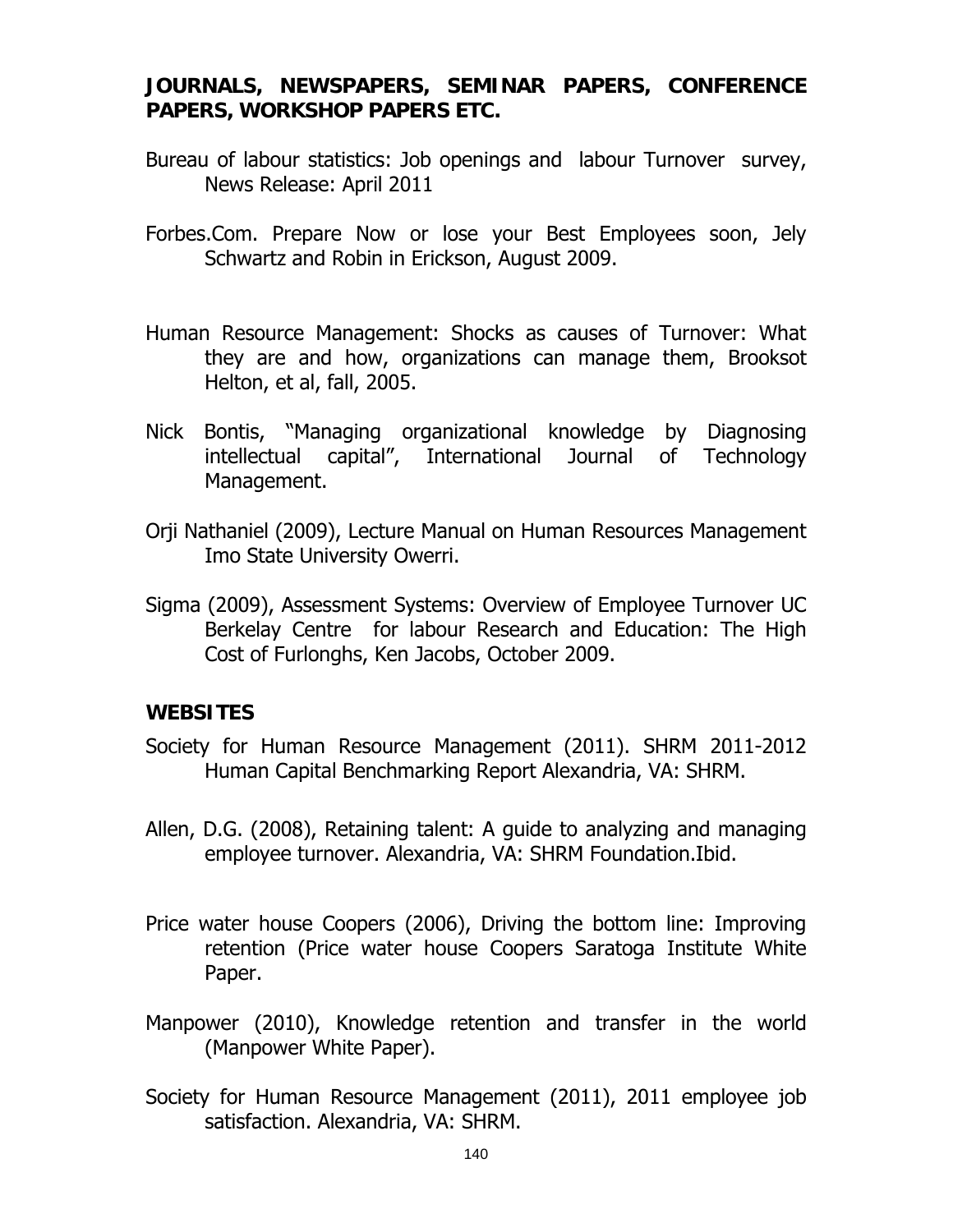- To calculate annual turnover, first calculate turnover for each month by diving the number of separations during month by the average number of employees during the month and multiplying by 100:# of separations during month  $\div$  average # of employees during the month x 100. the annual turnover rate is then calculated by adding the 12 months of turnover percentages together.
- U.S. Bureau of labour Statistics. (2011), Consumer expenditures (annual) news release. Retrieved December 5, 2011, from http"//www.bls.gov/nes.release/cesan.htm.

SHRM 2011-2012 Health Care Benefits Benchmarking Database.

Data from SHRM 2011-2012 Human Capital Benchmarking Database indicate that 32.6% of local government workforce is unionized.

Correlation is significant at the  $0.01$  level ( $r = 271$ ).

Correlation is significant at the  $0.01$  level ( $r = 273$ )

Revenue per FTE is the total amount of revenue received during an organization's fiscal year divided by the number of FTEs.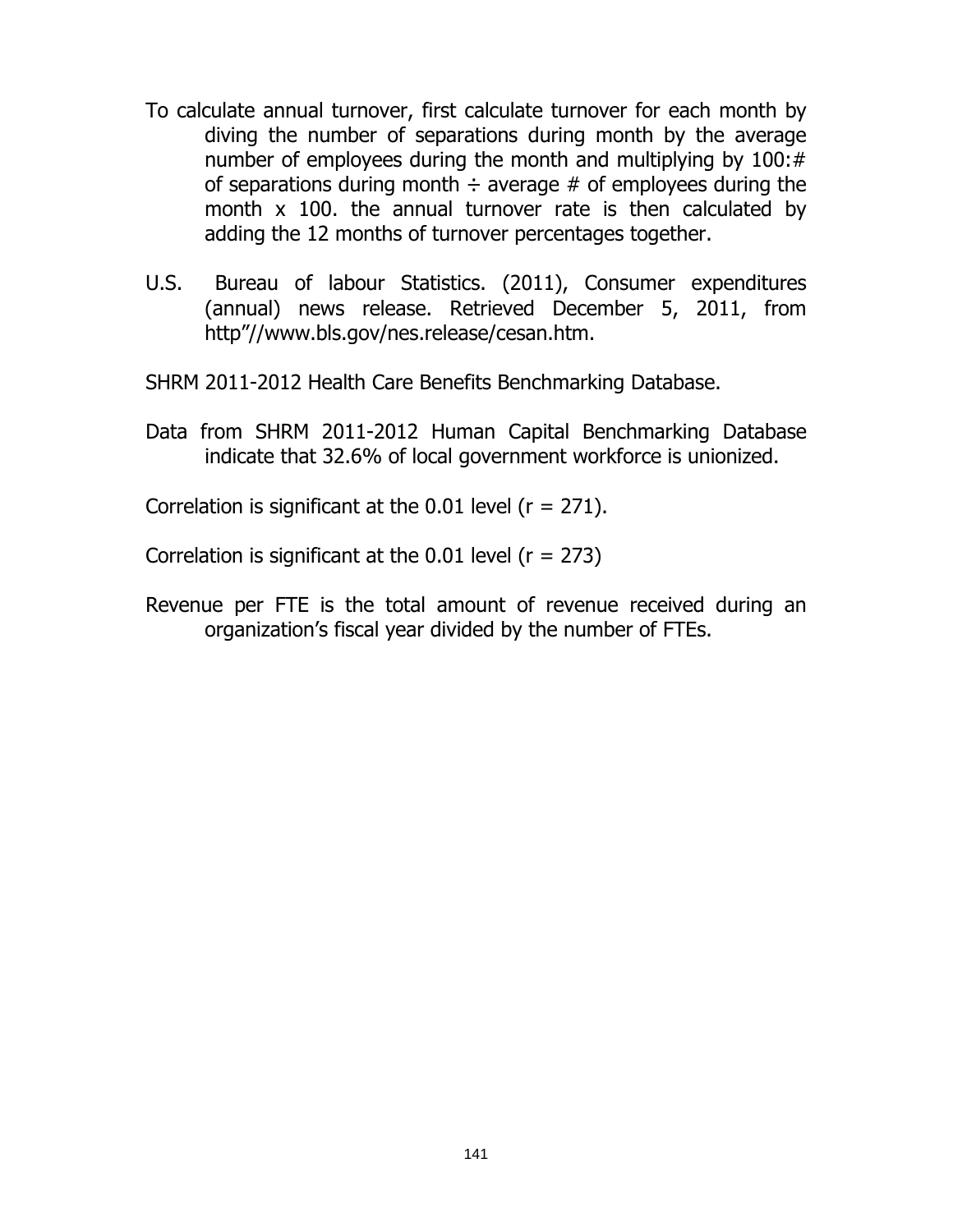## **CHAPTER THREE**

## **3.0 RESEARCH DESIGN AND METHODOLOGY**

## **3.1. Introduction:**

 This chapter presents the procedure which was used in carrying out the study.

# **3.2. Research Design**

 The research design methods used in the collection of data in this research are as follows:

- (i) Historical Design method
- (ii) Descriptive Design method

# (i) **Historical Design Method**

The historical design method produced secondary data that are abundantly available and at very affordable cost. It also saved time as it can be obtained at the click of the computer mouse.

# (ii) **Descriptive Design Method**

This is obtained through primary data that are particular to chosen organization and will be used as the yardstick of generalization for others. This type of data is obtained from close interaction with the organization of the study.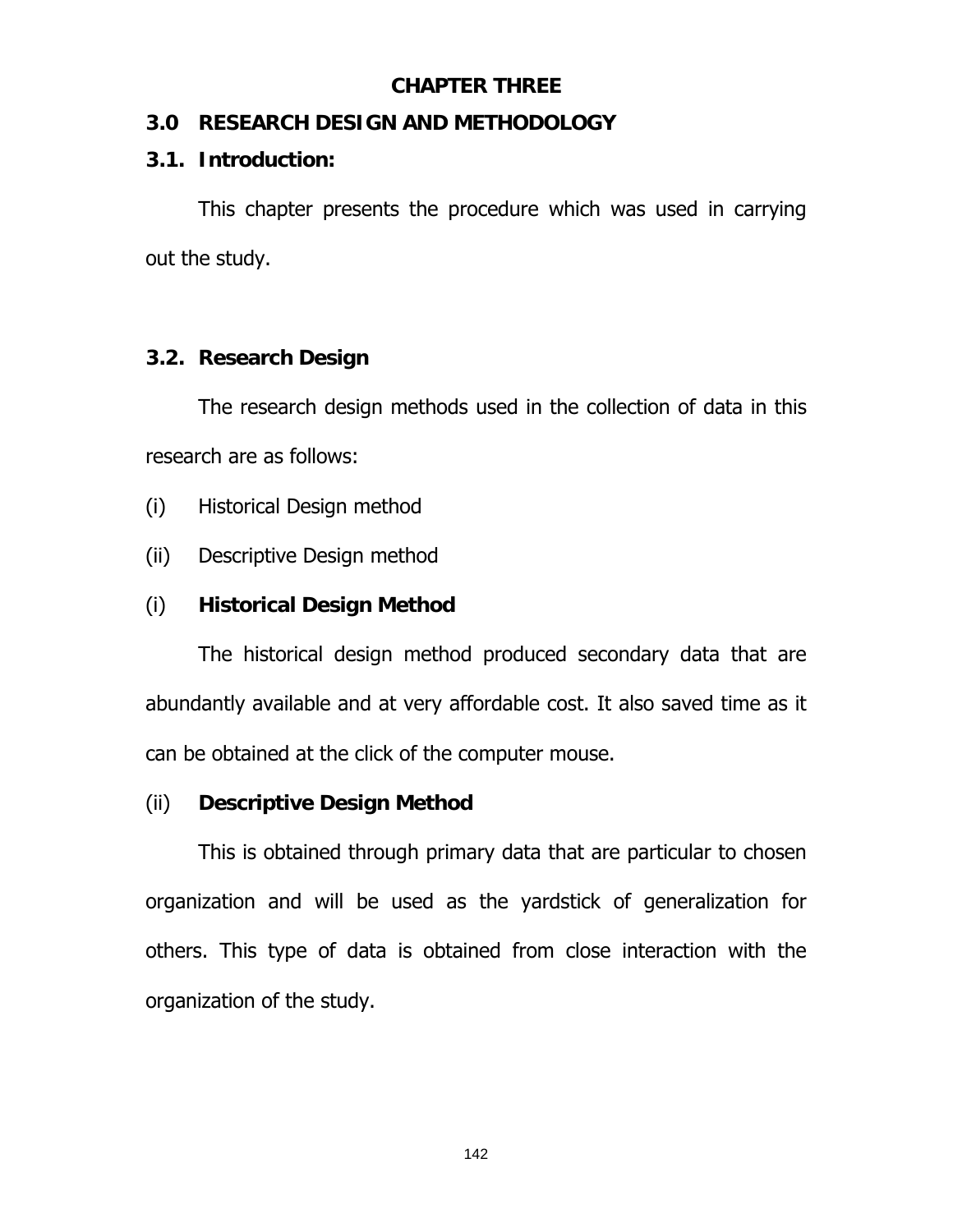# **3.3 Population of the study**

The population of the study was ascertained to be three hundred

(N300). It is drawn from seven industries of different sectors name

- 1. Services Accommodation, food and drinking places.
- 2. Arts, Entertainment and recreation.
- 3. Retail/wholesale trade
- 4. High Tech
- 5. Government/Public-State/Local
- 6. Association-Professional/Trade
- 7. Utilities. The population distribution is tabulated in table 3.1.below

| S/N            | <b>ITEM</b>                   | <b>TOTAL NO</b> | <b>NO RETURNED</b> | <b>PERCENTAGE OF</b> |
|----------------|-------------------------------|-----------------|--------------------|----------------------|
|                |                               |                 |                    | <b>NO RETURNED</b>   |
| $\mathbf{1}$   | Services-Accommodation,       | 43              | 35                 | 81                   |
|                | Food & Drinking places        |                 |                    |                      |
| $\overline{2}$ | Entertainment<br>Arts,<br>and | 43              | 35                 | 81                   |
|                | Recreation                    |                 |                    |                      |
| 3              | Retail/Wholesale Trade        | 43              | 34                 | 79                   |
| $\overline{4}$ | High Tech                     | 43              | 35                 | 81                   |
| 5              | Govt. /Public-State/Local     | 43              | 34                 | 79                   |
| 6              | Association-Professional/     | 43              | 34                 | 79                   |
|                | Trade                         |                 |                    |                      |
| 7              | <b>Utilities</b>              | 42              | 33                 | 78                   |
|                | <b>Total</b>                  | 300             | 240                | 80                   |

## **Table 3.1.**

Source – Field Survey 2012.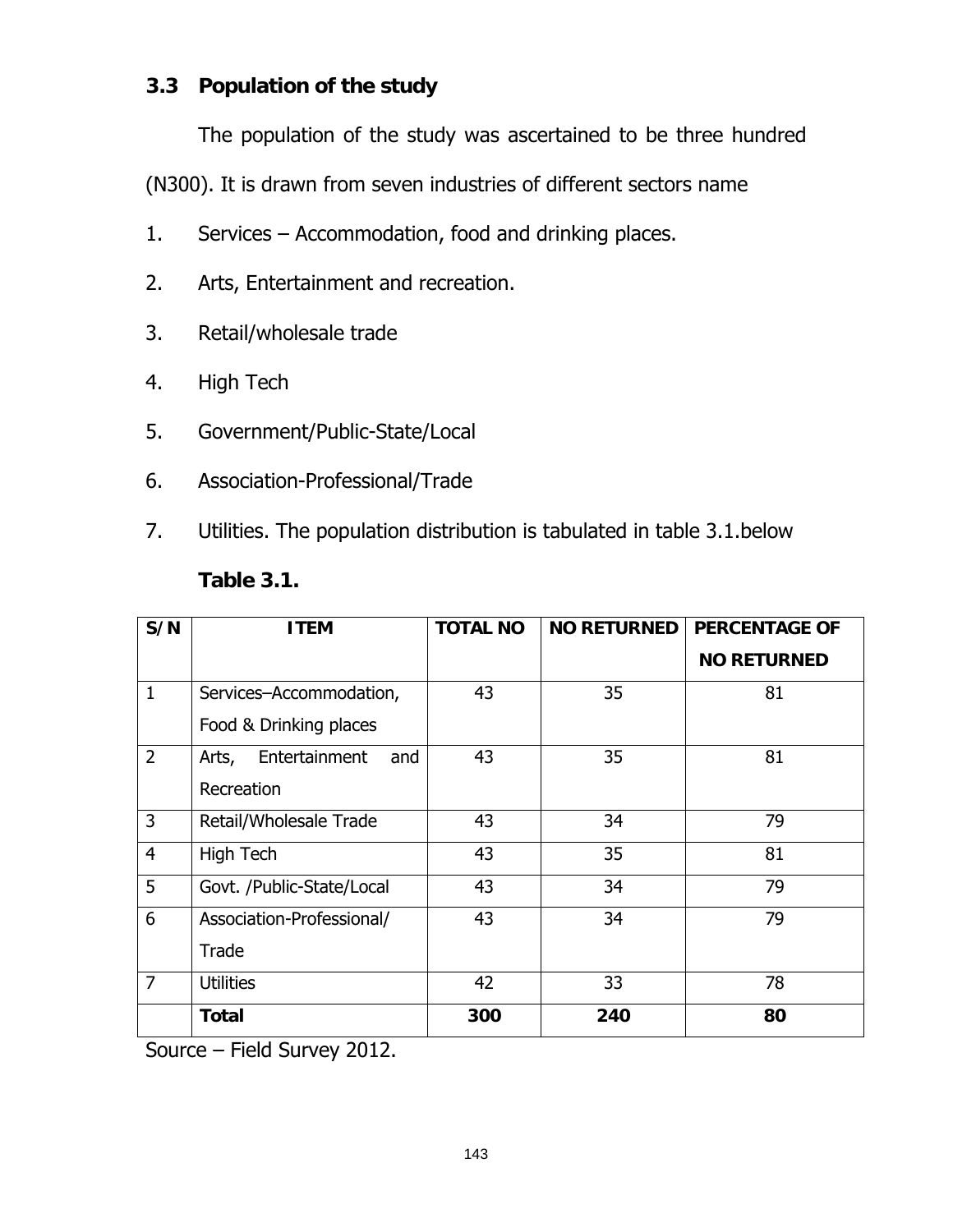## **3.4 Sources of Data**

 In the course of carrying out this research, two major source of data collection were used. They are:-

- (a) Primary Data
- (b) Secondary Data
- **(a) Primary Data:** These are made up of information that were generated specifically for this research work so as to gain an insight into the research topic original data were obtained from two sets of questionnaires administered to seven industries.
- **(b) Secondary Date:** These are data that are already in existence before the need to conduct this research was conceived, but which are related to the assignments fro the researchers, because the knowledge acquired from already existing materials. The following constitutes the sources of my secondary Data.
- 1. **Library:** 
	- (a) Imo State University, Owerri
	- (b) Anambra State Library, Awka
	- (c) Anambra State Library, Onitsha

# 2. **Business Journals:**

- (a) Nigeria Journals of Human Resources
- (b) The Quarterly Review of labour market

# 3. **Websites and Unpublished materials**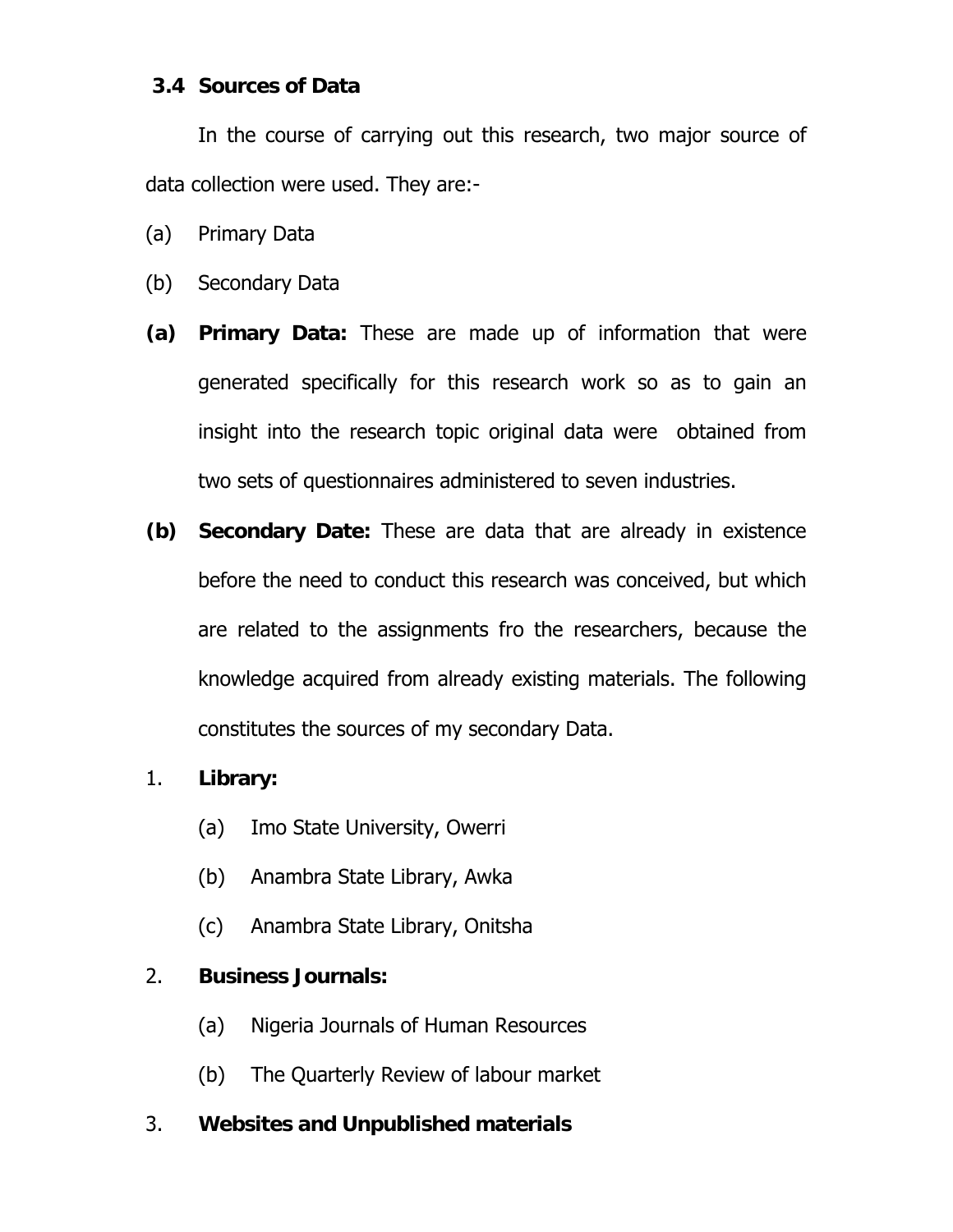#### 4. **Business Publications:**

(a) Business Times

#### **3.5. Sampling Method/Procedure**

 The study adopted stratified random sampling procedure. This made it possible for all the targeted population to be fairly represented. Most importantly, sampling involves the use of questionnaires which is designed and distributed to the organizations of the study. These data were analysed and tested and their relevance to the issues at stake were ascertained.

#### **3.6. Sample size Determination**

 According to Orji N. (2009:12) Sampling is the taking of a portion population so that the sample information/data may be used to estimate the population characteristic or parameters. To determine the sample for the study, 240 respondents who benefited from the investigation were sampled. Thus, since the sample is large we use the yaro yamen's formula to determine a workable sample for our study. Thus, we have:

$$
N = N
$$
  

$$
\frac{N}{1 + N (e)^2}
$$

| =   | total population      |
|-----|-----------------------|
|     | level of significance |
|     | sample size           |
| $=$ | Unitary (constant)    |
|     |                       |

145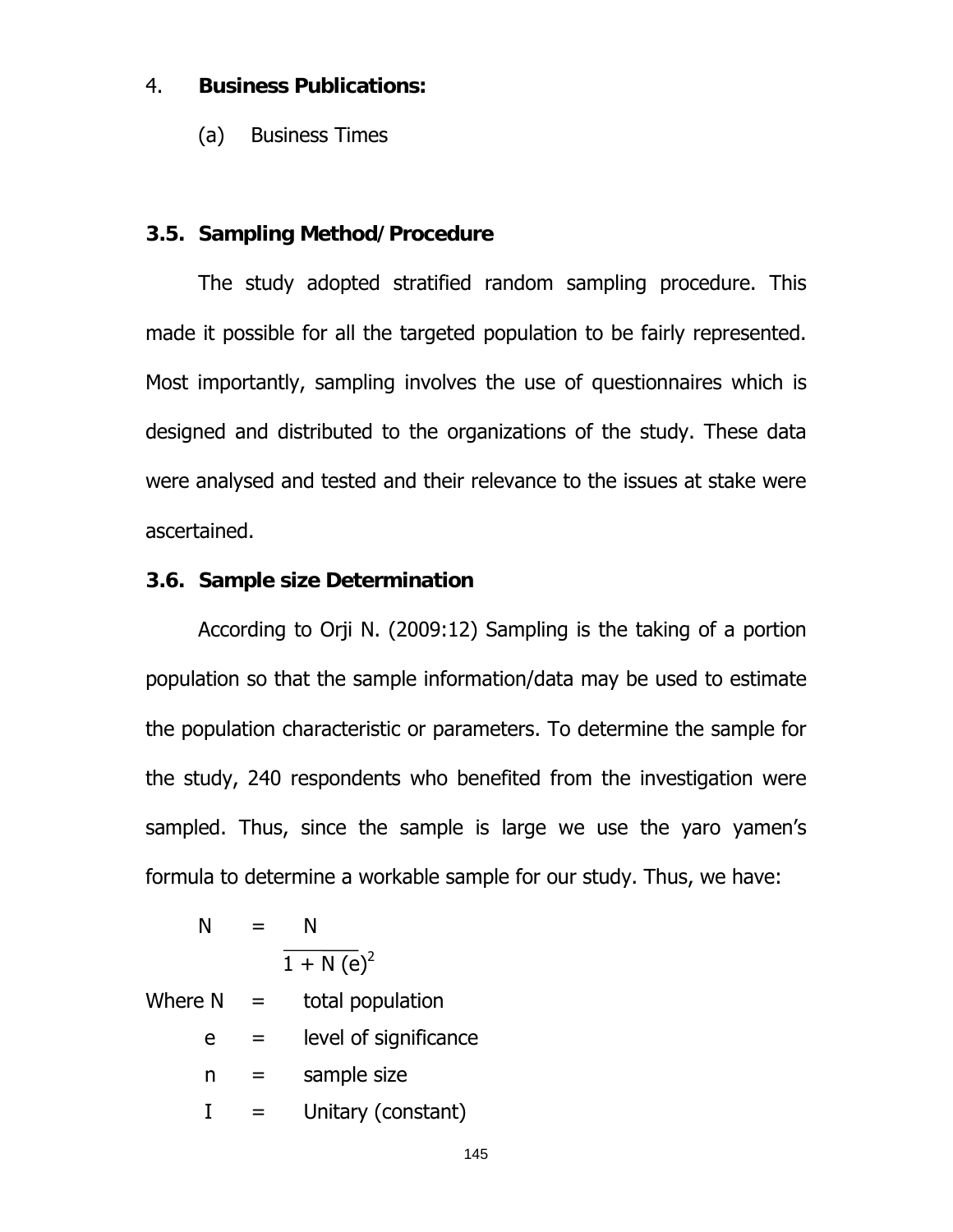Substituting we have

 $e - 5%$  of level of significance  $N = 240$ Therefore  $N = 240$  $1 + 240(0.05)^2$  $N = 240$  $1+0.6$  $n = 240$  $1.06 = 226.42$  $\therefore$  n = 226 - sample size

### **3.7. Methodology of Survey**

 The collection of the primary data was achieved through distribution of questionnaires and oral interviews while the secondary data were obtained from published and unpublished works. The reviews of these works helped to give clear and supportive bases to most of the issues under investigation.

#### **3.8 Instrumentation**

 The major instrument used in this investigation is questionnaire and oral interview.

 The questionnaire was divided into two sections. Section A and B. Section A dealt on personal data of the respondents while section B dwelt on general questions meant to elicit responses from the respondents on the crux of the matter under investigation.

146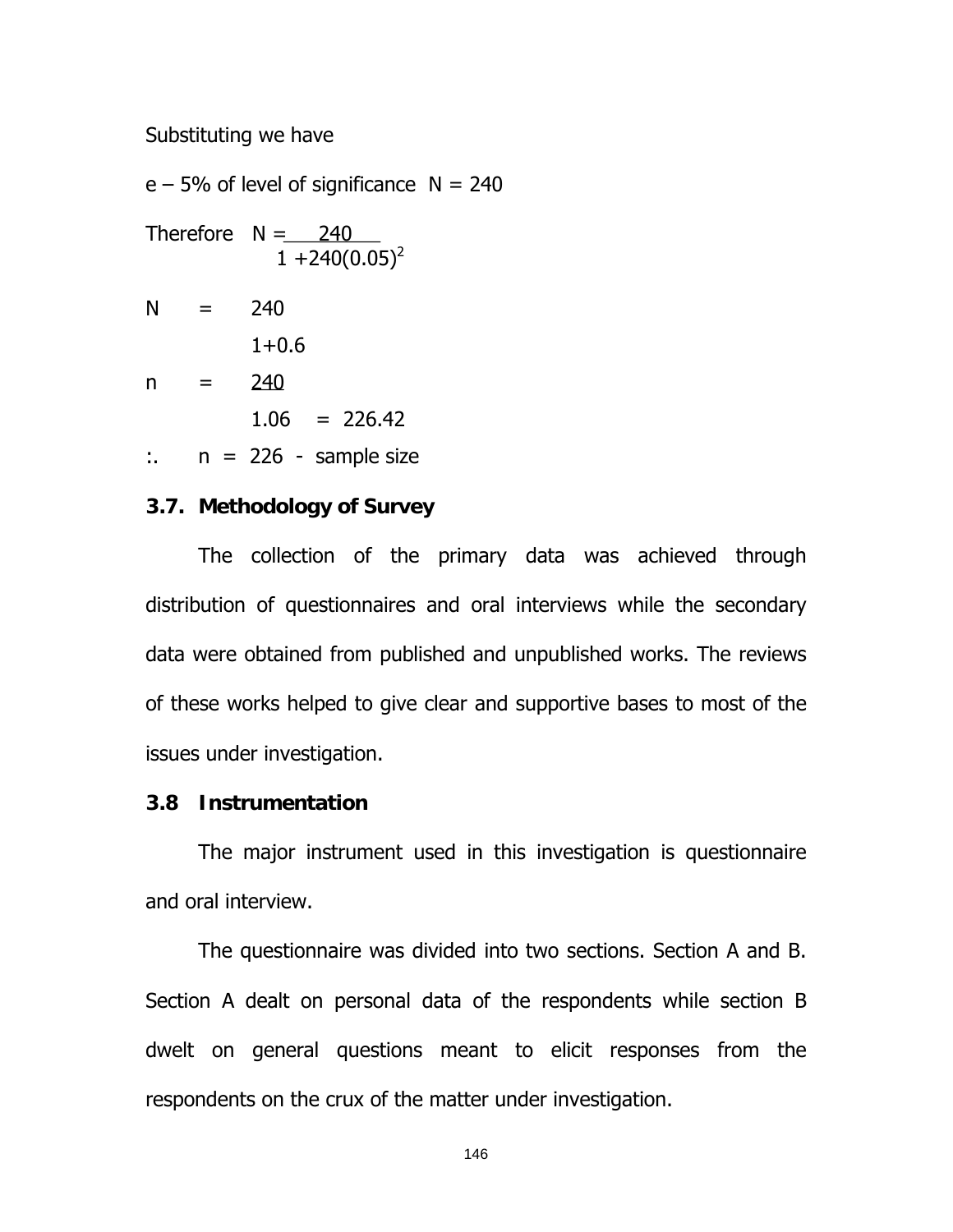#### **3.9. Validity of the Instrument**

 To ensure validity of the instrument used the researcher consulted highly honoured authorities who are well versed on the subject matter, their responses were implemented in the modification of the questionnaire to ensure **content** and **construct** validity of the instrument.

#### **3.10. Reliability of the Instrument**

 The instrument is reliable in the sense that the measure used yield similar results from the same subject at different times or under different condition, a consistent, dependable, stable, predictable and accurate way. To this end the instrument is reliable as it was structured in a simple and direct manner in order to enable the researcher to obtain quick and accurate information.

#### **3.11. Method of Data Analysis**

 In any study which involves field data collection. The data collected must be analysed. The question however, is what method of data analysis will be used? In this study the research will utilize.

The chi-square statistical method,

The distribution (student distribution table).

Pie chart, tables and percentages.

The chi-square is represented thus: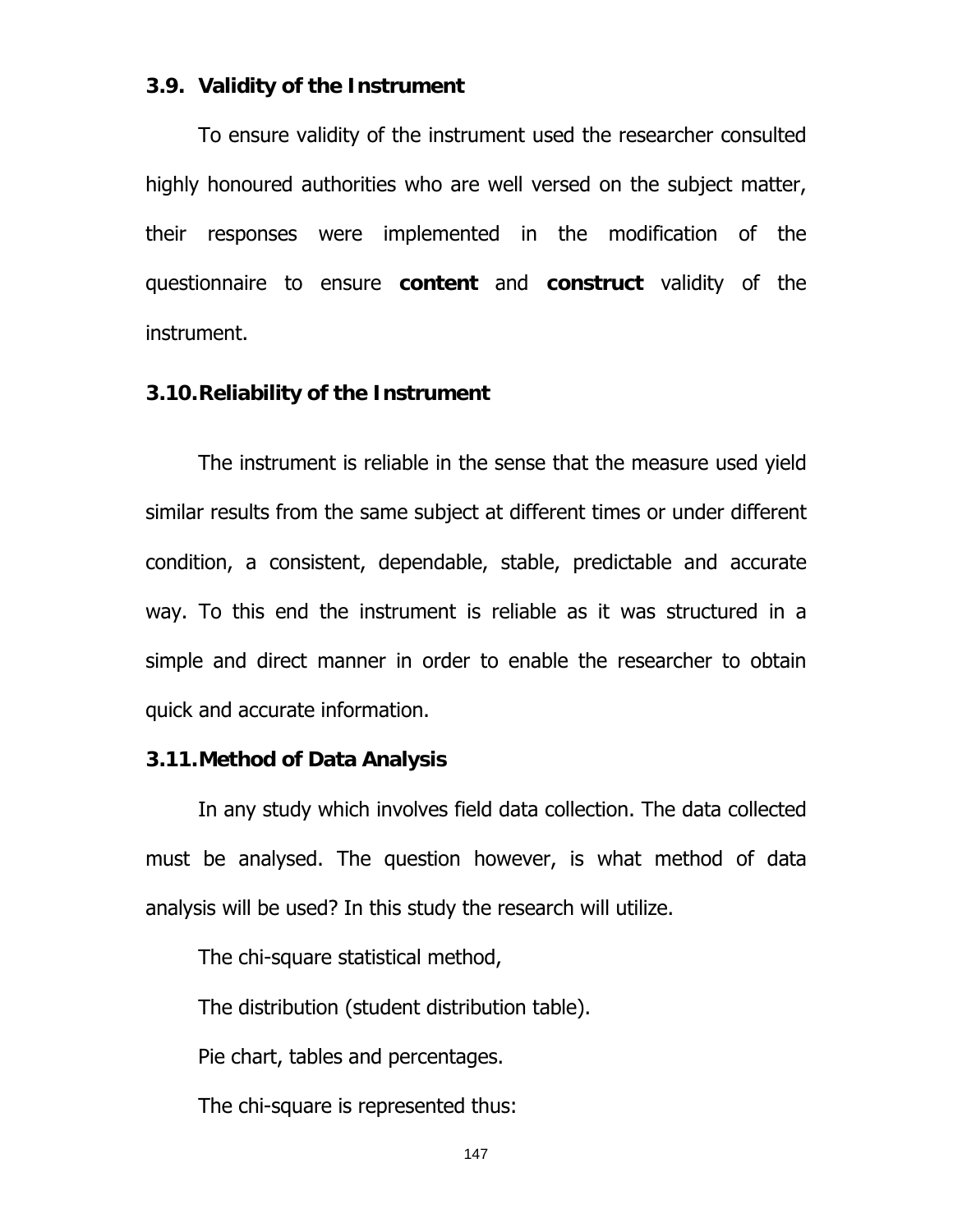$$
X^2 = \frac{(\text{fo} - \text{fe})^2}{\text{fe}}
$$

Where  $X^2$  = chi-square  $\sum$  = summation sign fo = observed frequency  $fe =$  expected frequency in the distribution

### **3.12. Decision Rule**

 The test of significance according to Nwabuoke is approximately normal with zero mean and standard error given as:  $R - 1$ ,

 $N - 1$ 

Thus, the decision rule is to accept null hypothesis (Ho) if the calculated chi-square  $(X^2)$  is less than the critical chi-square  $(X^2)$  (Table value) and vice verse.

### **3.123. Chapter Summary**

 The historical and survey research design was adopted in this study. The population of the study comprise of 300 drawn from seven (7) industries which a sample of 240 was drawn using stratified random sampling.

 Primary and secondary data were used and such data were analyzed using tables, percentages and chi-square test.

 The decision rule is to accept Ho (Null Hypothesis) if the calculated chi-square is less than the critical chi-square (Table value) and vice versa.

148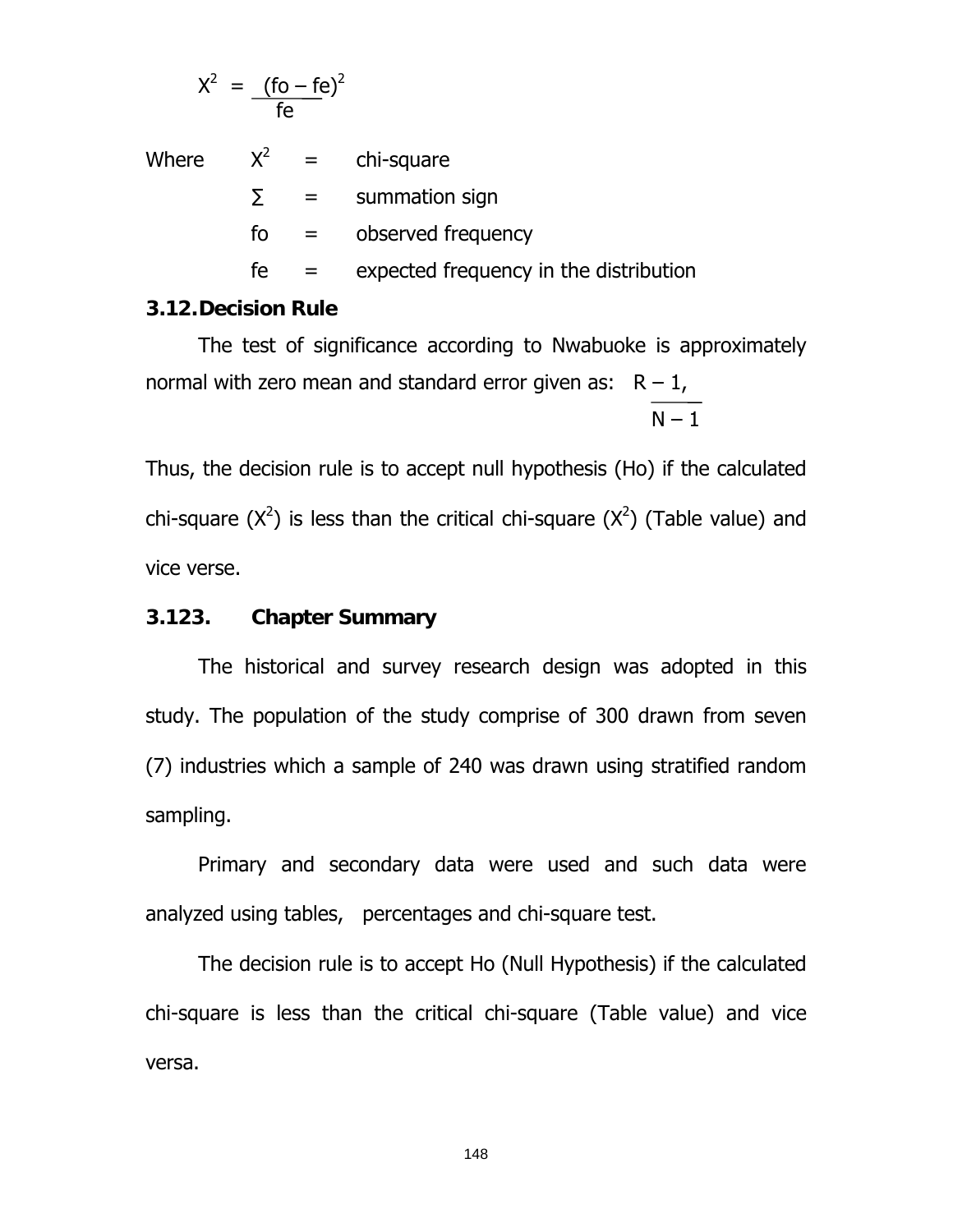# **CHAPTER FOUR**

# **4.0 PRESENTATION, ANALYSIS AND INTERPRETATION OF DATA**

# **4.1 Introduction**

 This chapter is focused on the findings made through the aforementioned techniques for data collection. The data collected shall as well be tested as they relate to the hypotheses previously stated with a view to ascertaining the authenticity.

# **4.2. Presentation of Data**

 The researcher hereby presents the data collected in the course of this research work.

Section A (Personal Data)

| Table 4.1.1. Sex Distribution of respondents |
|----------------------------------------------|
|----------------------------------------------|

| Opinion      | Frequency | Percentage |
|--------------|-----------|------------|
| Male         | 186       | 82         |
| Female       | 40        | 18         |
| <b>Total</b> | 226       | 100%       |

Source: Field Survey 2012

 From the table above 186 (82) respondents representing 82% are males while 40(18) respondents representing 18% are females.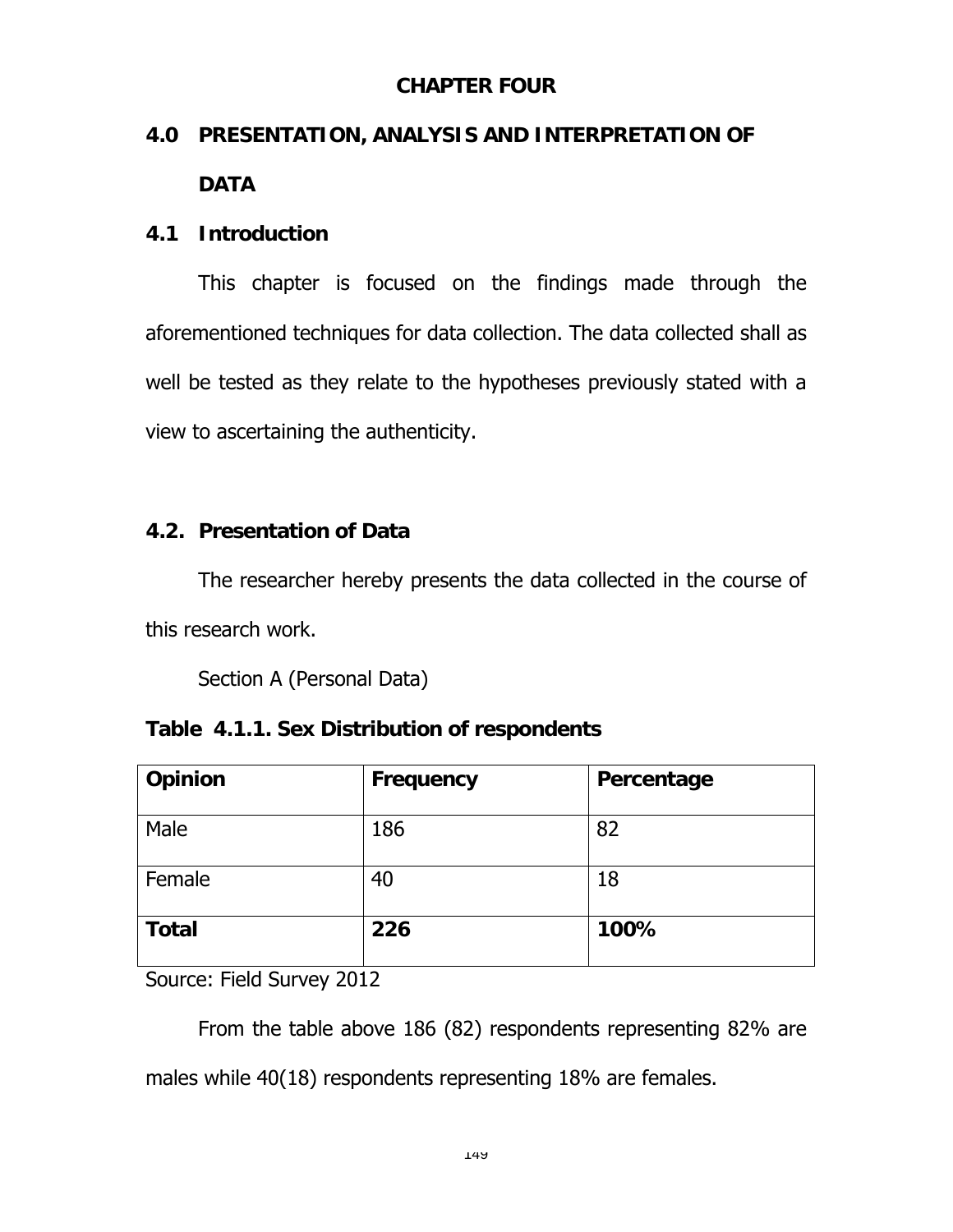| <b>Opinion</b>                                  | Frequency | Percentage |
|-------------------------------------------------|-----------|------------|
| Services: Accommodation, food & drinking places | 33        | 15         |
| Arts entertainment and recreation               | 33        | 15         |
| Retail/wholesale trade                          | 32        | 14         |
| <b>All Industries</b>                           |           |            |
| <b>High Tech</b>                                | 32        | 14         |
| Govt/Public-State/Local                         | 32        | 14         |
| Association-Professional/Trade                  | 32        | 14         |
| <b>Utilities</b>                                | 32        | 14         |
| <b>Total</b>                                    | 226       | 100        |

# **Table 4.1.2. Industry of Respondent**

Source – Field Survey 2012

 Table 2 above reveals that 33 respondents or 13% are from service industry, 33 respondents or 15% are from Arts & Entertainment while 160 respondents or 70% are from Retail/wholesale trade, High tech, Govt/public-State/Local, Associations – Professional/Trade and Utilities.

| Opinion                        | <b>Frequency</b> | Percentage     |
|--------------------------------|------------------|----------------|
| $1 - 3$ years                  | 5                | $\overline{2}$ |
| $4 - 6$ years                  | 80               | 35             |
| $7 - 11$ years                 | 141              | 63             |
| <b>Total</b><br>$C_{\text{a}}$ | 226              | 100%           |

**Table 4.1.3. Years of Experience of Respondents** 

Source: Field Survey 2012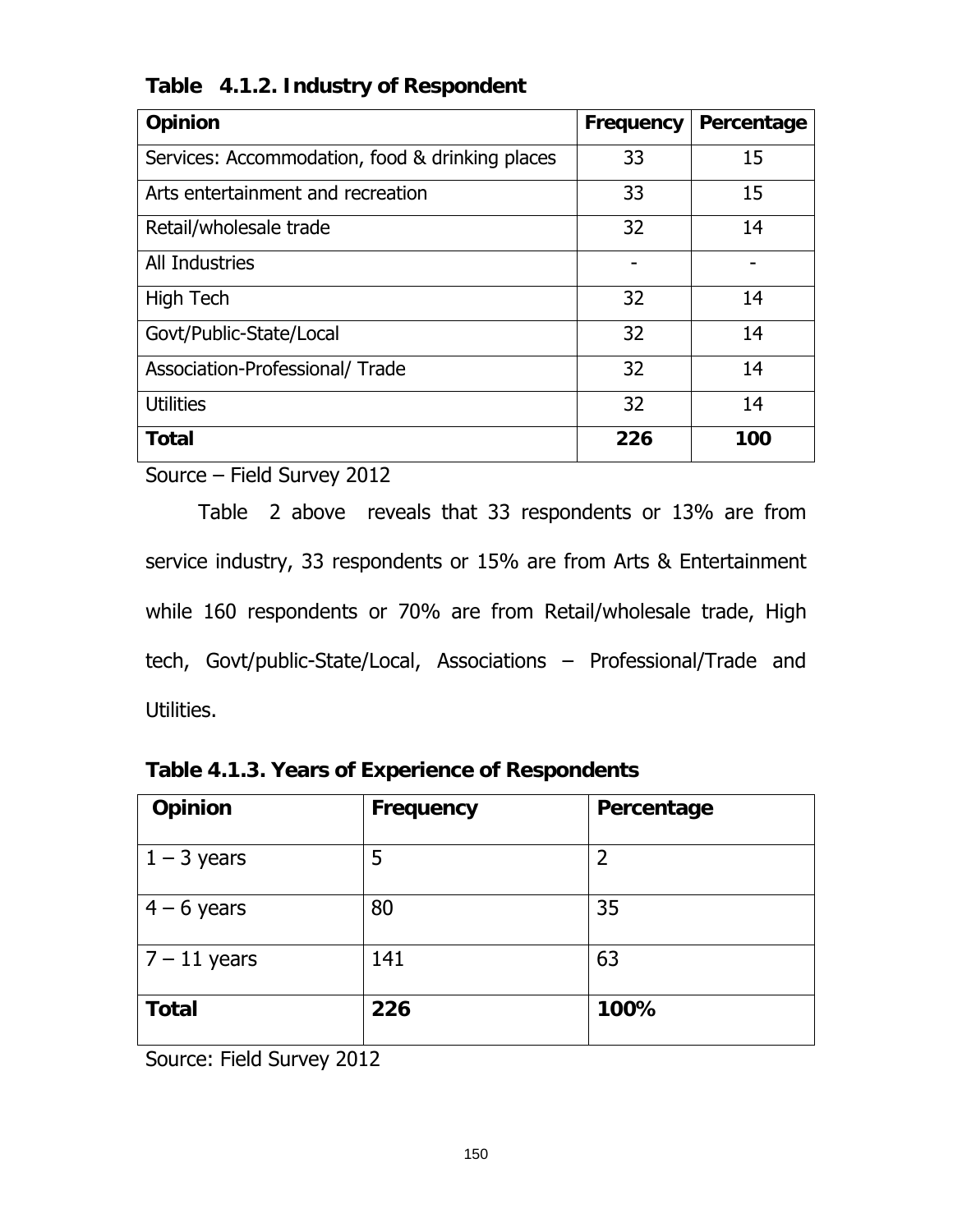Table 3 revealed that 5 respondents or 2% have 1-3 years experience, 80 or 35% has about 4-6 years experience while 141b or 63% have 7-11 years experience.

| <b>Table 4.1.4 Qualification of Respondents</b> |  |
|-------------------------------------------------|--|
|-------------------------------------------------|--|

| Opinion       | Frequency | Percentage |
|---------------|-----------|------------|
| <b>OND</b>    | 50        | 22         |
| HND/Degree    | 130       | 58         |
| <b>Master</b> | 36        | 16         |
| Ph.D          | 10        | 4          |
| <b>Total</b>  | 226       | 100        |

Source: Field Survey 2012

 Table 4 above reveals that 50 or 22% are OND holders, 130 or 58% are HND/Degree holders 36 or 16% are Masters Degree holders while 10 or 48 are Ph.D holders. It shows that majority of the respondents are HND/Degree holders.

# **Table 4.1.5 Rank of Respondents**

| Opinion         | <b>Frequency</b> | Percentage |
|-----------------|------------------|------------|
| CEO/MD          | 133              | 59         |
| General Manager | 55               | 24         |
| Head of Dept.   | 18               | 8          |
| Senior Officer  | 20               | 9          |
| <b>Total</b>    | 226              | 100        |

Source: Field Survey 2012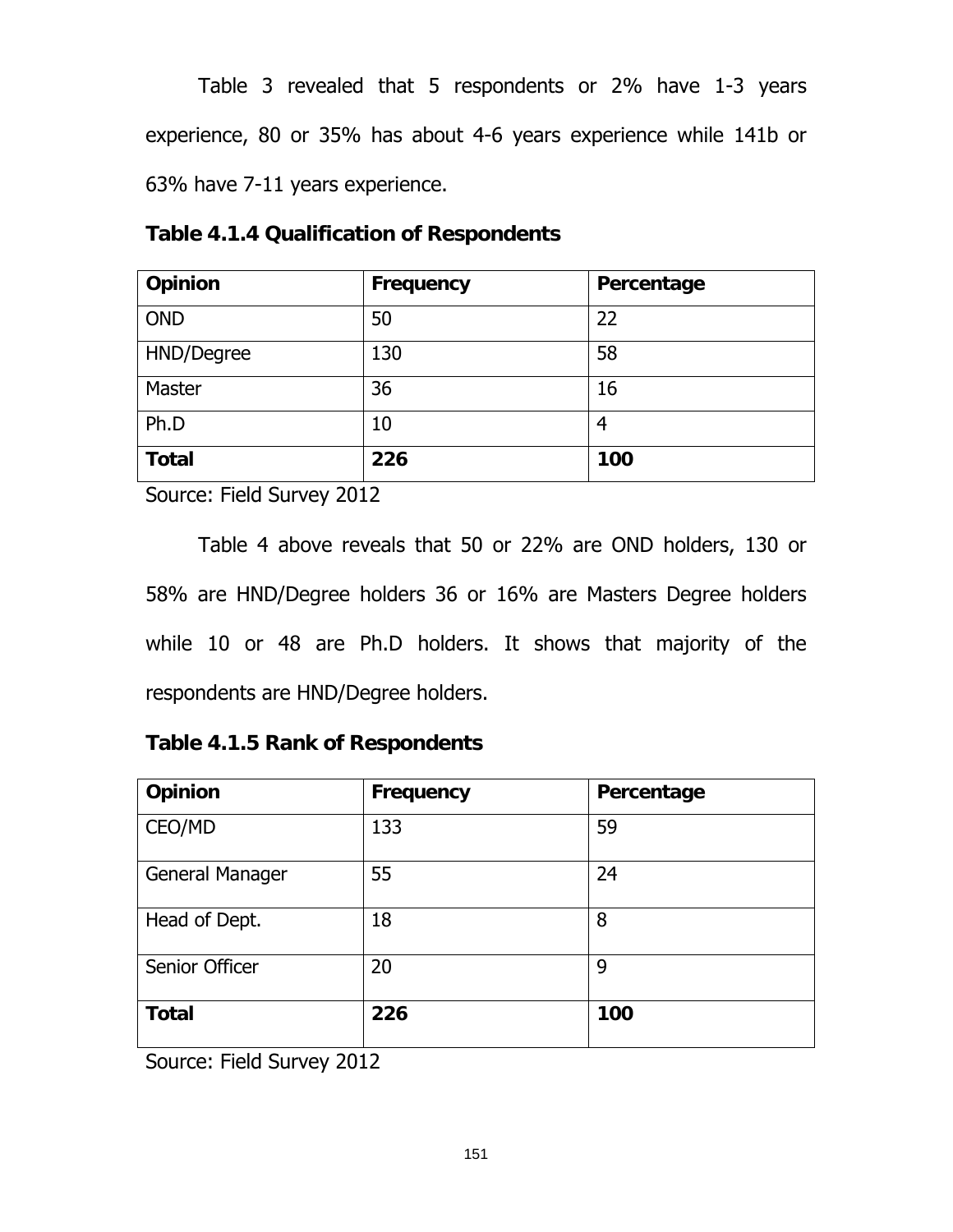Table 5 shows that 133 or 59% are CEO/MDs 55 or 24% are General Managers, 18% or 8% are head of Department while 20 or 9% are senior officers.

### **SECTION B (GENERAL QUESTIONS)**

 Section B of the questionnaire is designed to get answers to the research questions and the hypotheses formulated in chapter one. The questions will be used to answer the research questions and later for testing questions and later for testing of the hypotheses stated in chapter one. It is meant to elicit comments from the respondents on the crux of the matter under investigation.

### **Question 6.**

High labour turnover has no effect on an organization. Do you agree? Table 4.2.6 – whether High labour Turnover has an effect on organization

| Opinion                     | <b>Frequency</b> | Percentage     |
|-----------------------------|------------------|----------------|
| Agree                       | 213              | 94             |
| <b>Disagree</b>             | 8                | 4              |
| I don't know                | 5                | $\overline{2}$ |
| <b>Total</b>                | 226              | 100            |
| Source: Field Survey - 2012 |                  |                |

 Table 6 reveals that 213 or 94% agree that high labour turnover has no effect on an organization, 8 or 94% disagreed while 5 or 2% said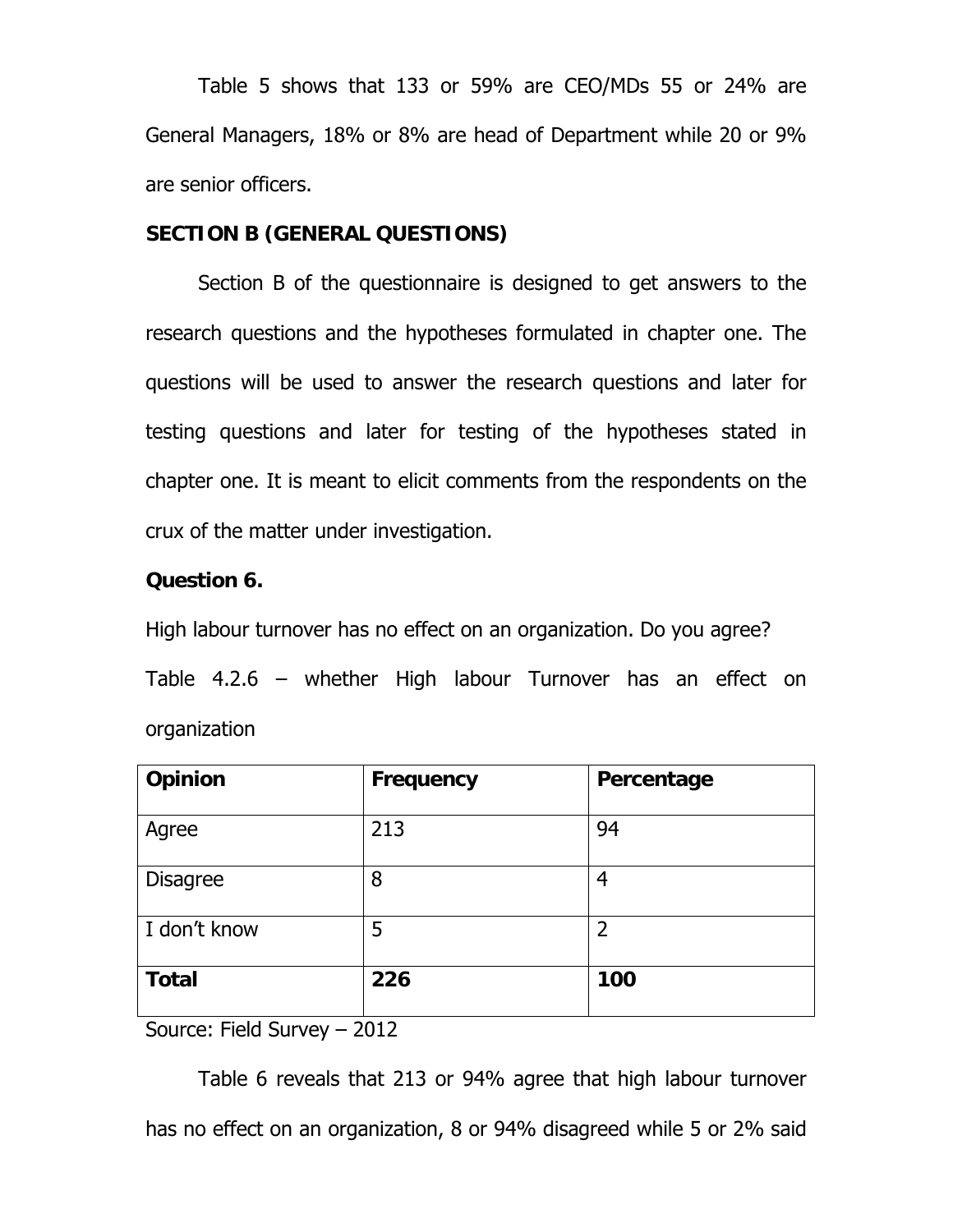they don't know.

# **Question 7.**

What are the immediate and remote causes of high labour turnover?

Table 4.2.7. – Immediate and remote causes of high labour turnover

| Opinion                                     | Frequency | Percentage |
|---------------------------------------------|-----------|------------|
| (i) Wages Reduction                         |           |            |
| (ii) Greener Pasture                        |           |            |
| (iii) Job Dissatisfaction                   |           |            |
| (iv) Disagreement with Employees            |           |            |
| (v) Dissatisfaction with company's approach |           |            |
| to layoffs                                  |           |            |
| (vi) All of the above                       | 226       | 100        |
|                                             | 226       | 100        |

Source: Field Survey – 2012.

 In table 7 above all the respondents identified the following as the causes of high labour turnover:-

Wages reduction, Greener pasture, job dissatisfaction, disagreement with

employees, dissatisfaction with company's approach to layoffs.

# **Question No. 8**

Has government done just enough on their part with regards to provision

of infrastructural facilities?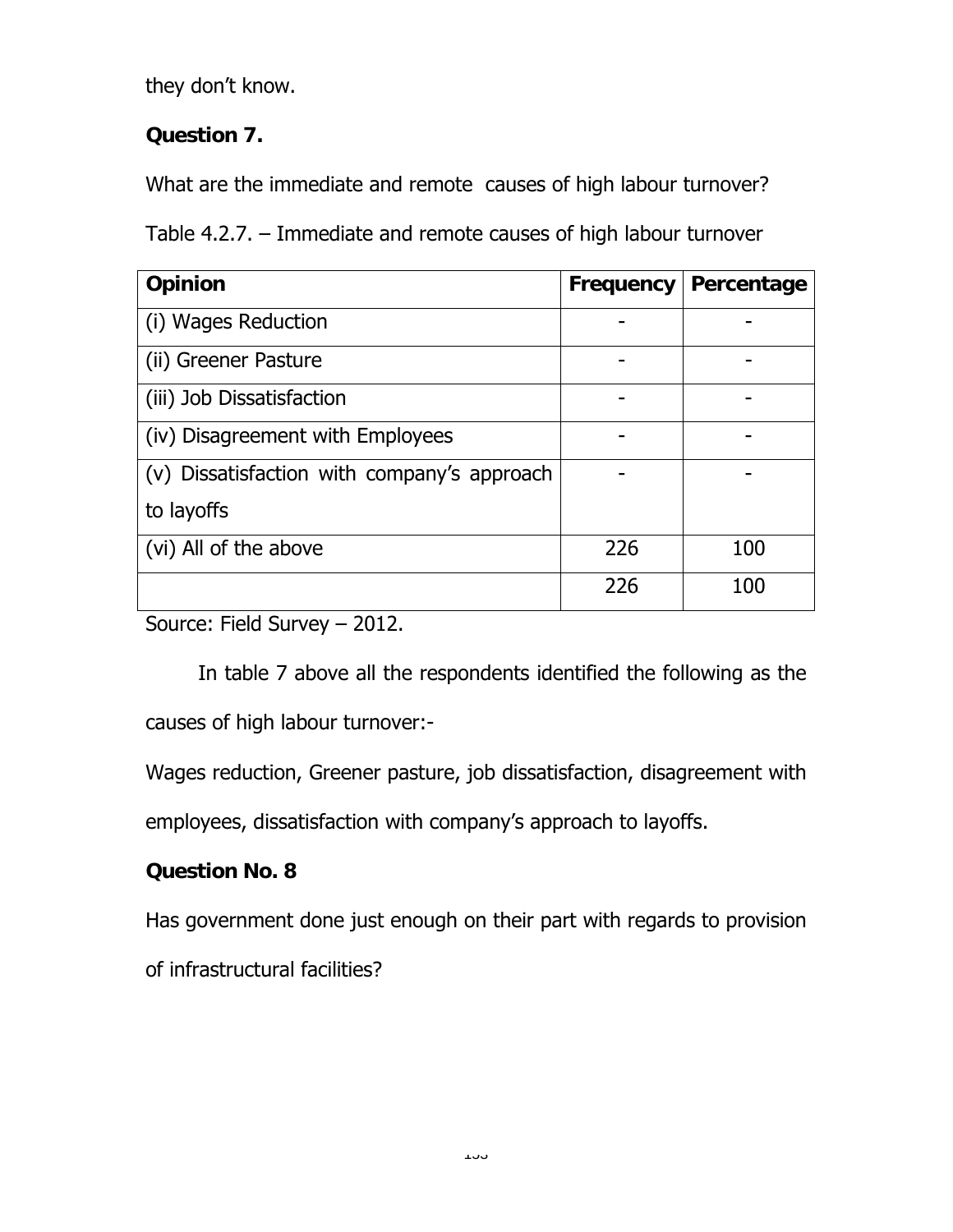Table 4.2.8. – whether government has done enough as regards provision of infrastructural facilities.

| Opinion      | <b>Frequency</b> | Percentage |
|--------------|------------------|------------|
| Yes          | 12               |            |
| <b>No</b>    | 206              | 91         |
| I don't know | 8                |            |
| <b>Total</b> | 226              | 100        |

In table 4.2.8, 12 or 5% agreed that Government has provided enough infrastructural facilities, 206 or 91% disagreed while 8 or 4% of the respondents said they don't know.

# **Question No. 9**

What effect will high labour turnover syndrome have on the employees and employers?

Table 4.2.9. The effect of high labour turnover on employees and employers

| Opinion                                                                   | <b>Frequency</b> | Percentage |
|---------------------------------------------------------------------------|------------------|------------|
| Positive effect                                                           | 10               |            |
| Negative effect                                                           | 210              | 93         |
| I don't know                                                              | 6                |            |
| <b>Total</b>                                                              | 226              | 100        |
| $C_1$ . $C_2$ is $C_1$ in $C_2$ is a set of $C_1$<br>$\sim$ $\sim$ $\sim$ |                  |            |

Source: Field Survey – 2012

 In table 4.2.9, 10 or 4% of the respondents opined that high labour turnover will have positive effect, 210 or 93% said it will have negative effect while 6 or 3% said that they don't know. From the data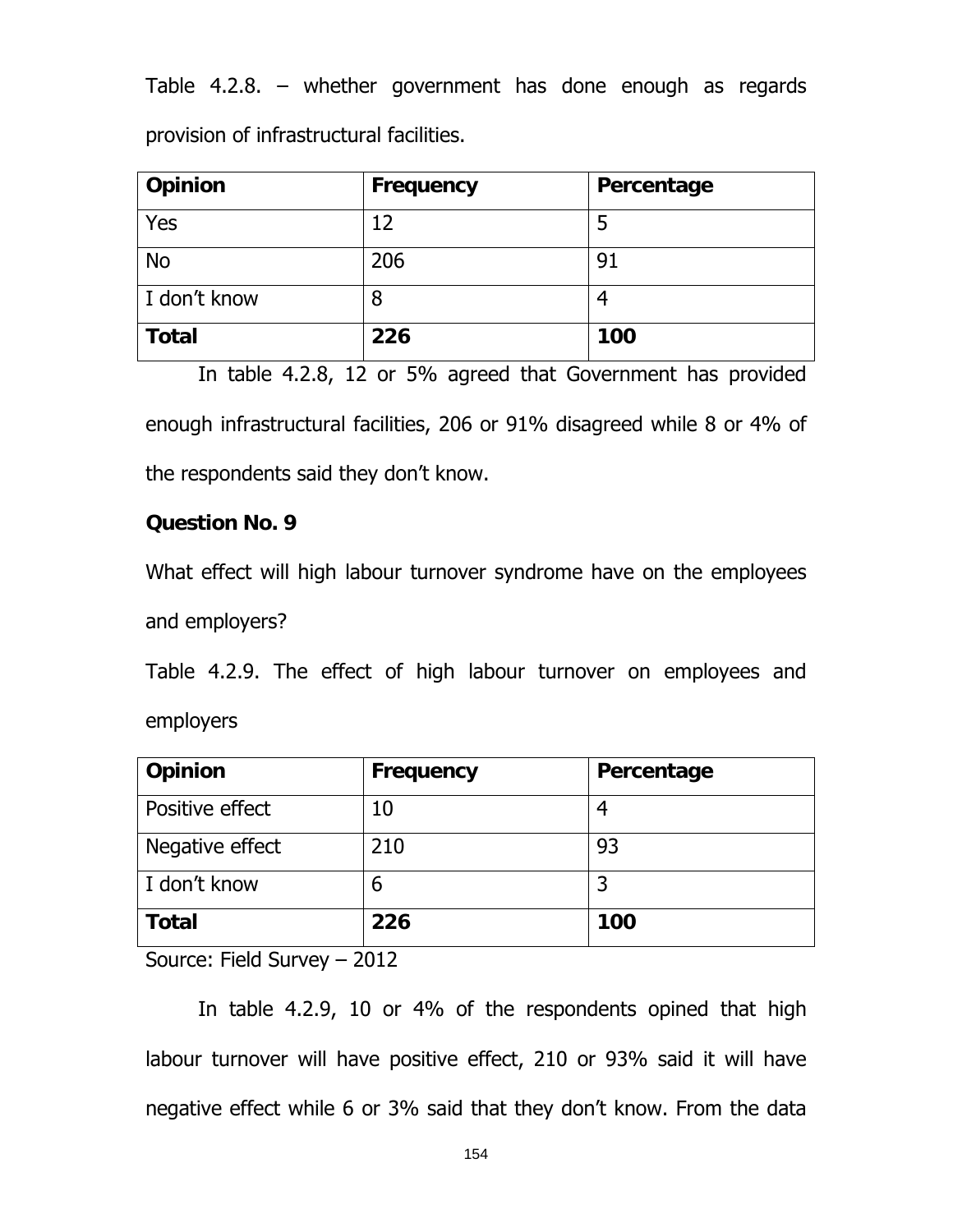above, we can rightly conclude that high labour turnover has a negative

effect in an organization.

# **Question 10**

Are there remedies for high labour turnover?

| Opinion      | <b>Frequency</b> | Percentage     |
|--------------|------------------|----------------|
| Yes          | 216              | 95             |
| <b>No</b>    | 6                | 3              |
| I don't know | 4                | $\overline{2}$ |
| <b>Total</b> | 226              | 100            |

Table 4.2.10. Remedies for high labour turnover

Source: Field Survey – 2012

 In table 4.2.10 above 216 or 95% respondents agreed that there is remedies for high labour turnover, 6 or 3% said No while 4 or 2% said they don't know. From the data above, we can infer that there are remedies for high labour turnover.

# **Question 11**

All industries do not experience the same degree of labour turnover. Do you agree?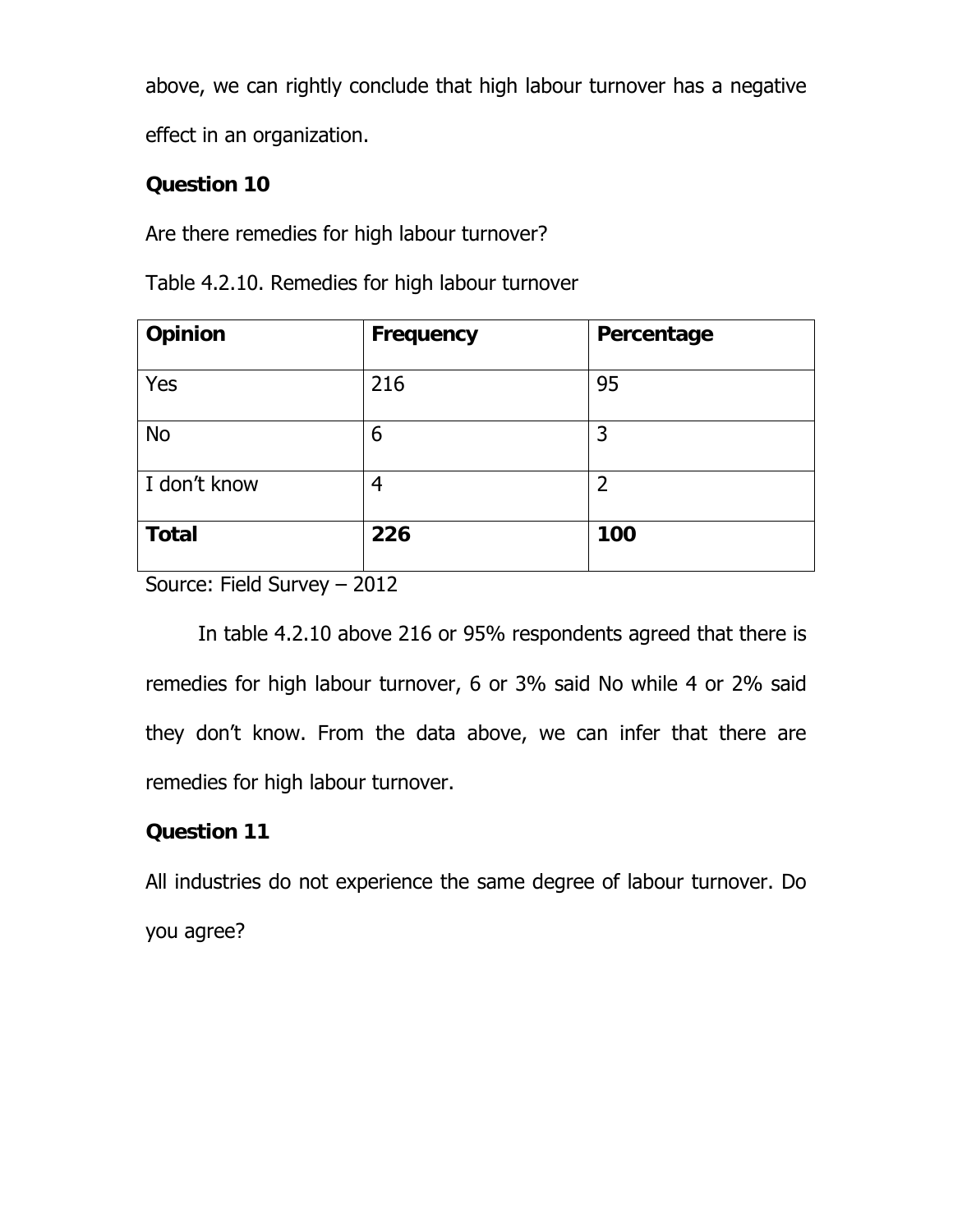Table 4.2.11, Whether all industries experience the same degree of labour turnover.

| Opinion         | <b>Frequency</b> | Percentage |
|-----------------|------------------|------------|
| Agree           | 210              | 93         |
| <b>Disagree</b> | 13               | 6          |
| I don't know    | 3                |            |
| <b>Total</b>    | 226              | 100        |

Source: Field Survey – 2012

 In table 4.2.11, 210 or 93% of the respondents agreed that all industries do not experience the same degree of labour turnover, 13 or 6% disagreed while 3 or 1% said they don't know. From the data above, we can rightly believe that all industries do not experience the same degree of labour turnover.

# **Question 12.**

Does promotions and incentives decrease labour turnover?

Table 4.2.12, Whether promotions and incentives decrease labour turnover

| Opinion      | Frequency | Percentage |
|--------------|-----------|------------|
| Yes          | 212       | 94         |
| <b>No</b>    | 9         | 4          |
| I don't know | 5         | 2          |
| <b>Total</b> | 226       | 100        |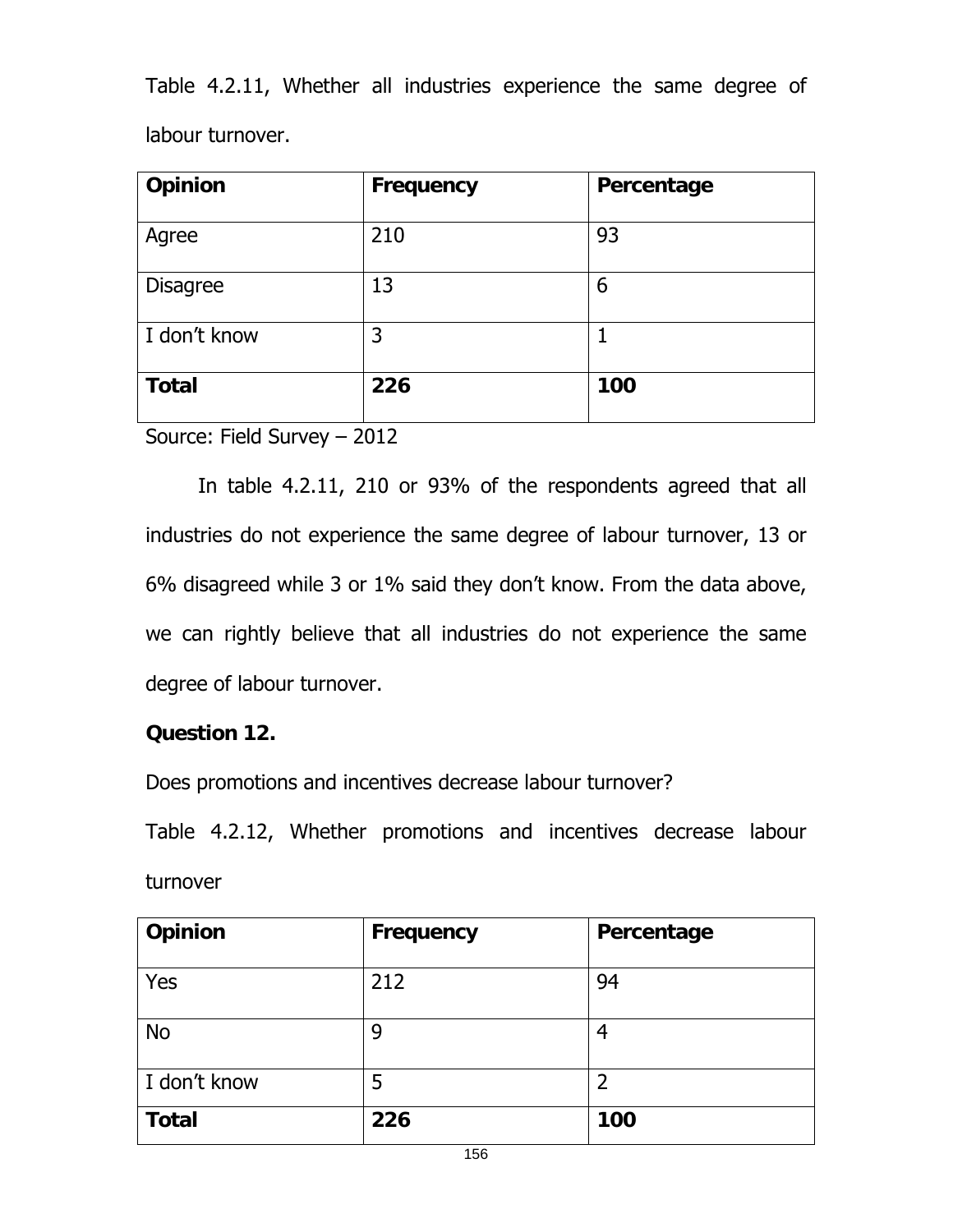Source: Field Survey – 2012

 In table 4.2.12, 212 or 94% of the respondents agreed that promotions and incentives decrease labour turnover, 9 or 4% said No while 5 or 2% said they don't know. From the above data, we can rightly believe that promotions and incentives decrease labour turnover in an organization.

#### **Question No 13**

Does increase in pay packet (salary) increase workers productivity and reduce labour turnover?

Table 4.2.13- whether increase in pay packet increase workers productivity and reduce labour turnover

| Opinion      | Frequency | Percentage |
|--------------|-----------|------------|
| Yes          | 210       | 93         |
| No           | 13        | 6          |
| I don't know | 3         |            |
| <b>Total</b> | 226       | 100        |

Source: Field Survey – 2012

Table 4.2.13 above reveals that 210 or 93% of respondents pooled agreed that increase in pay packet increase workers productivity and reduce labour turnover, 13 or 6% said it does not while 3 or 1% said they don't know. From the above data, we can rightly conclude that increase in pay packet increase workers productivity and reduce labour turnover.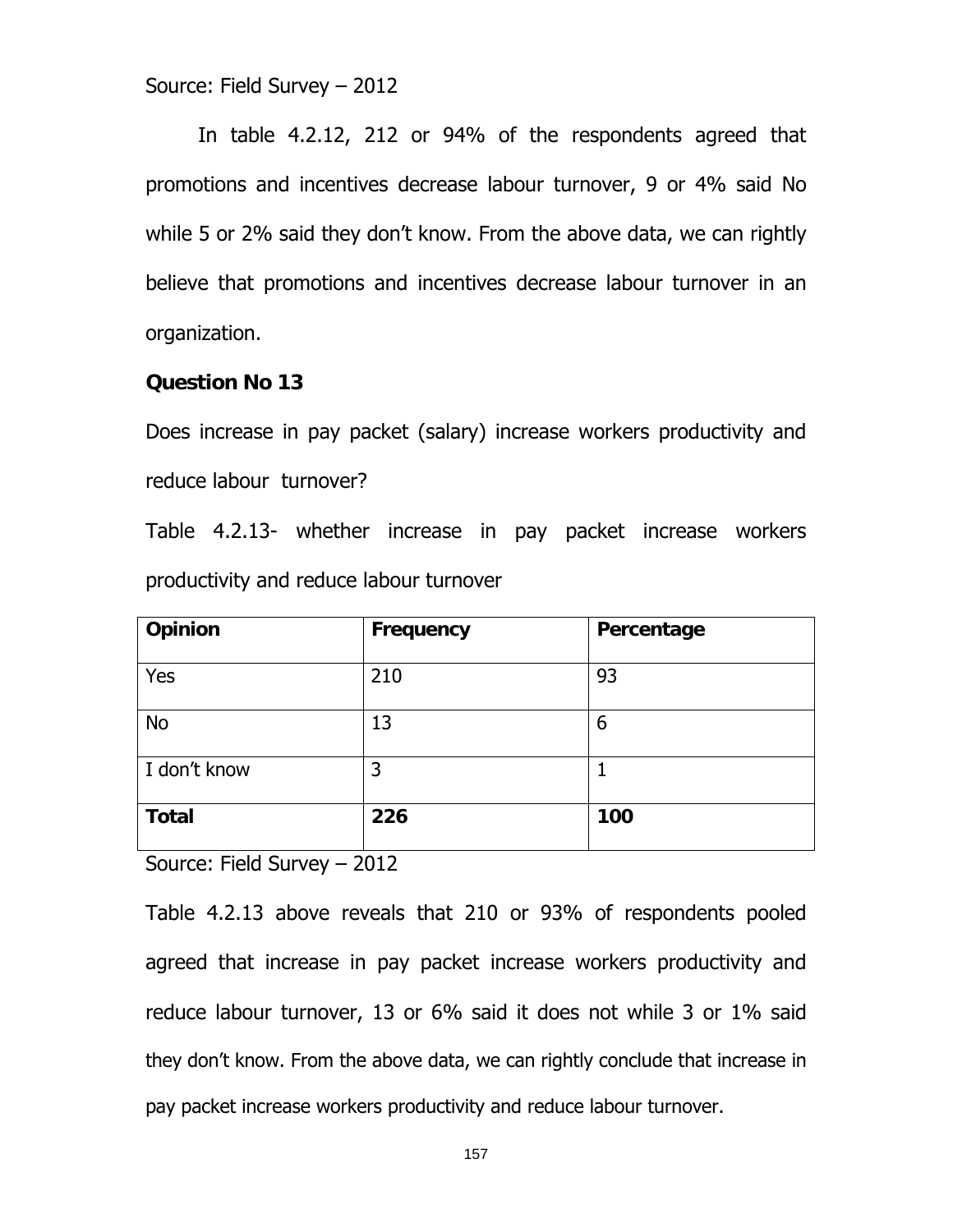# **Question No. 14**

Does hiring and firing increase labour turnover in an organization?

Table 4.2.14 – Whether hiring and firing increase labour turnover.

| Opinion      | <b>Frequency</b> | Percentage |
|--------------|------------------|------------|
| Yes          | 210              | 93         |
| <b>No</b>    | 10               |            |
| I don't know | 6                | 3          |
| <b>Total</b> | 226              | 100        |

Source: Field Survey – 2012

 In table 4.2.14, 210 or 93% of the respondents agreed that hiring and firing increase labour turnover, 10 or 4% disagreed while 6 or 3% said they don't know. From the above data, we can rightly conclude that hiring and firing increase labour turnover.

# **Question No 15**

Does your organization find it easy to fill up vacancies in highly skilled/technical positions?

Table 4.2.15- Whether an organization find it easy to fill up vacancies in highly skilled/technical positions.

| Opinion      | Frequency | Percentage |
|--------------|-----------|------------|
| Yes          | 9         |            |
| <b>No</b>    | 212       | 94         |
| I don't know | 5         | ∍          |
| <b>Total</b> | 226       | 100        |

Source: Field Survey – 2012

From table 4.2.15, 9 or 4% of the respondents agreed that an organization can easily fill up vacancies in highly skilled/technical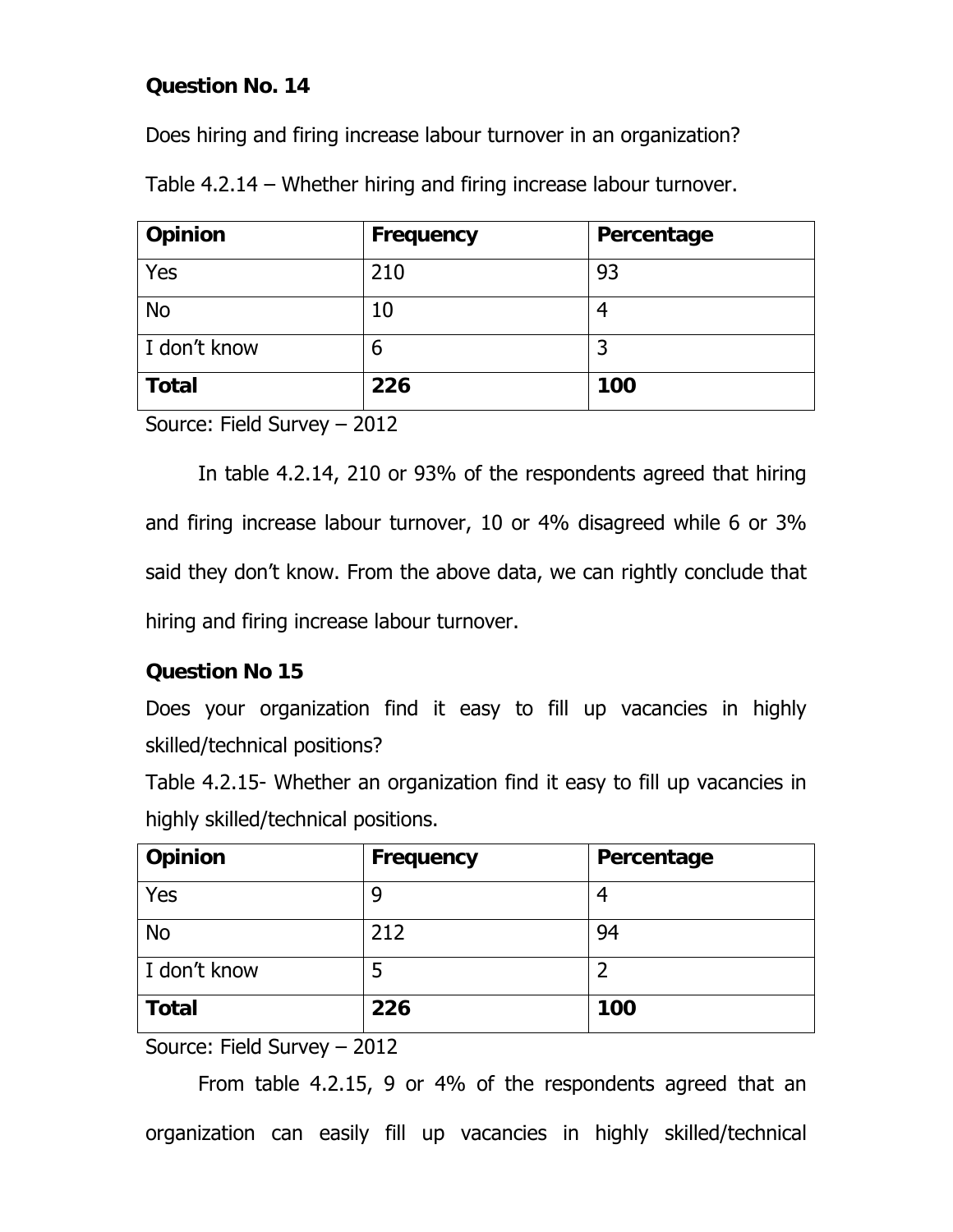positions, 212 or 94% disagreed while 5 or 2% said they don't know. From the data above, we can rightly conclude that organizations do not easily fill up vacancies in highly skilled/technical positions.

### **Question No 16**

Are there situations in which involuntary high labour turnover will be blessing to an organization?

Table 4.2.16, whether an involuntary high labour turnover could sometimes become a blessing to an organization.

| Opinion      | Frequency | Percentage |
|--------------|-----------|------------|
| Yes          | 213       | 94         |
| <b>No</b>    | 5         | ר          |
| I don't know | 8         |            |
| <b>Total</b> | 226       | 100        |

Source: Field Survey – 2012

In table 4.2.16, 213 or 94% of the respondents opined that involuntary high labour turnover could sometimes become a blessing to an organization, 5 or 2% said No while 8 or 4% said they don't know. From the above data, we can rightly conclude that involuntary high labour turnover perhaps due to sacks and layoffs could sometimes turn out to be a blessing to an organization.

#### **Question No 17**

Do you think that the future of the Nigerian worker is bright in a deregulated/depressed economy?

159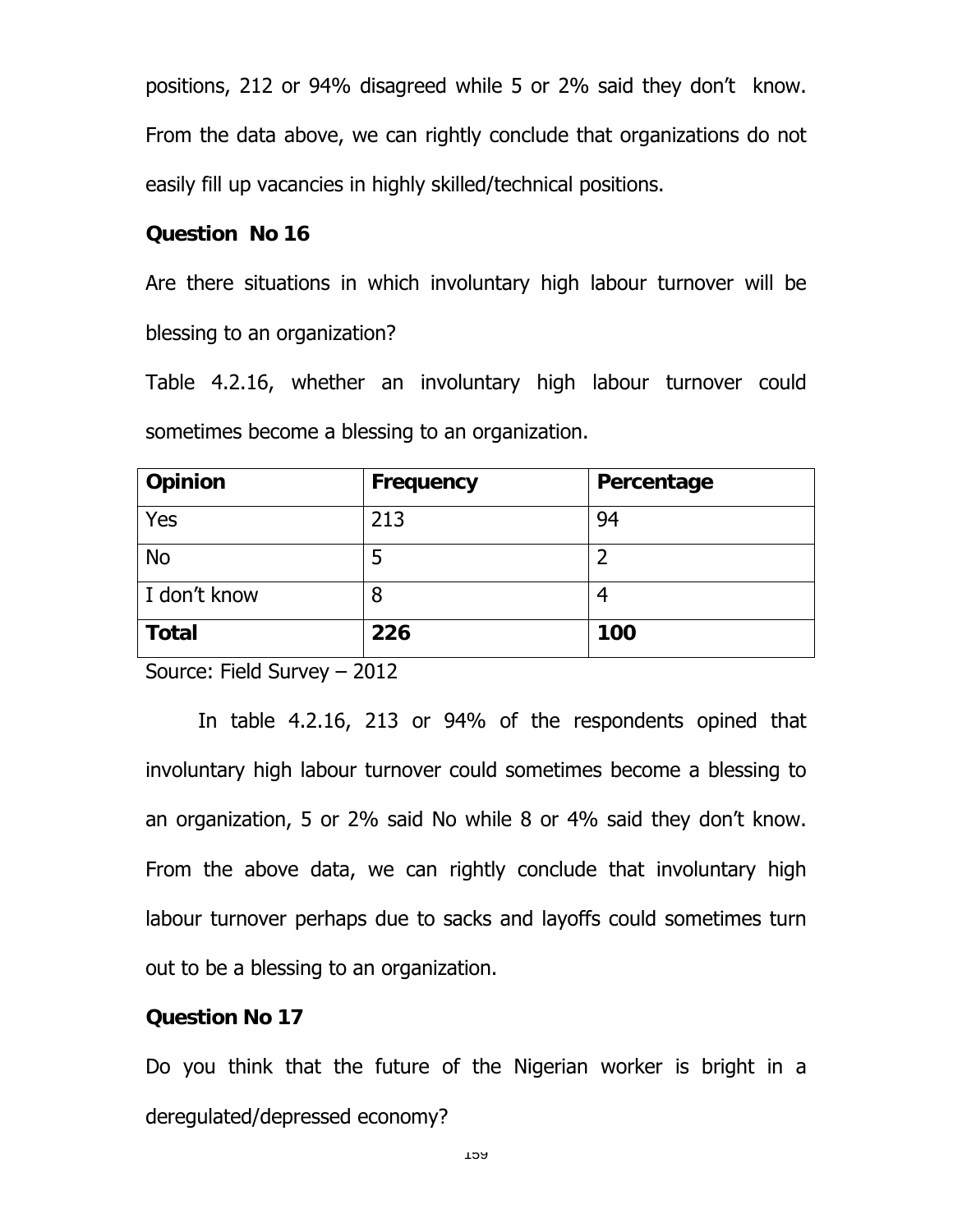Table 4.2.17, The fate of the Nigerian worker in a deregulated/depressed economy?

| Opinion                                                            | Frequency | Percentage |  |
|--------------------------------------------------------------------|-----------|------------|--|
| Yes                                                                | 111       | 49         |  |
| <b>No</b>                                                          | 111       | 49         |  |
| I don't know                                                       | 4         |            |  |
| <b>Total</b>                                                       | 226       | 100        |  |
| $\alpha$ . The set of $\alpha$ is the set of $\alpha$<br>$\bigcap$ |           |            |  |

Source: Field Survey – 2012

 In table 4.2.17, 111 or 49% of the respondents opined that the fate of the Nigerian worker in a deregulated/depressed economy is bright, 111 or 49% disagreed while 4 or 2% said they don't know. From the data above, it is difficult to say whether the fate of the Nigerian worker in a deregulated/depressed economy.

### **Question No 18**

Do you think that not making room for training and growth by organizations contributes to high labour turnover?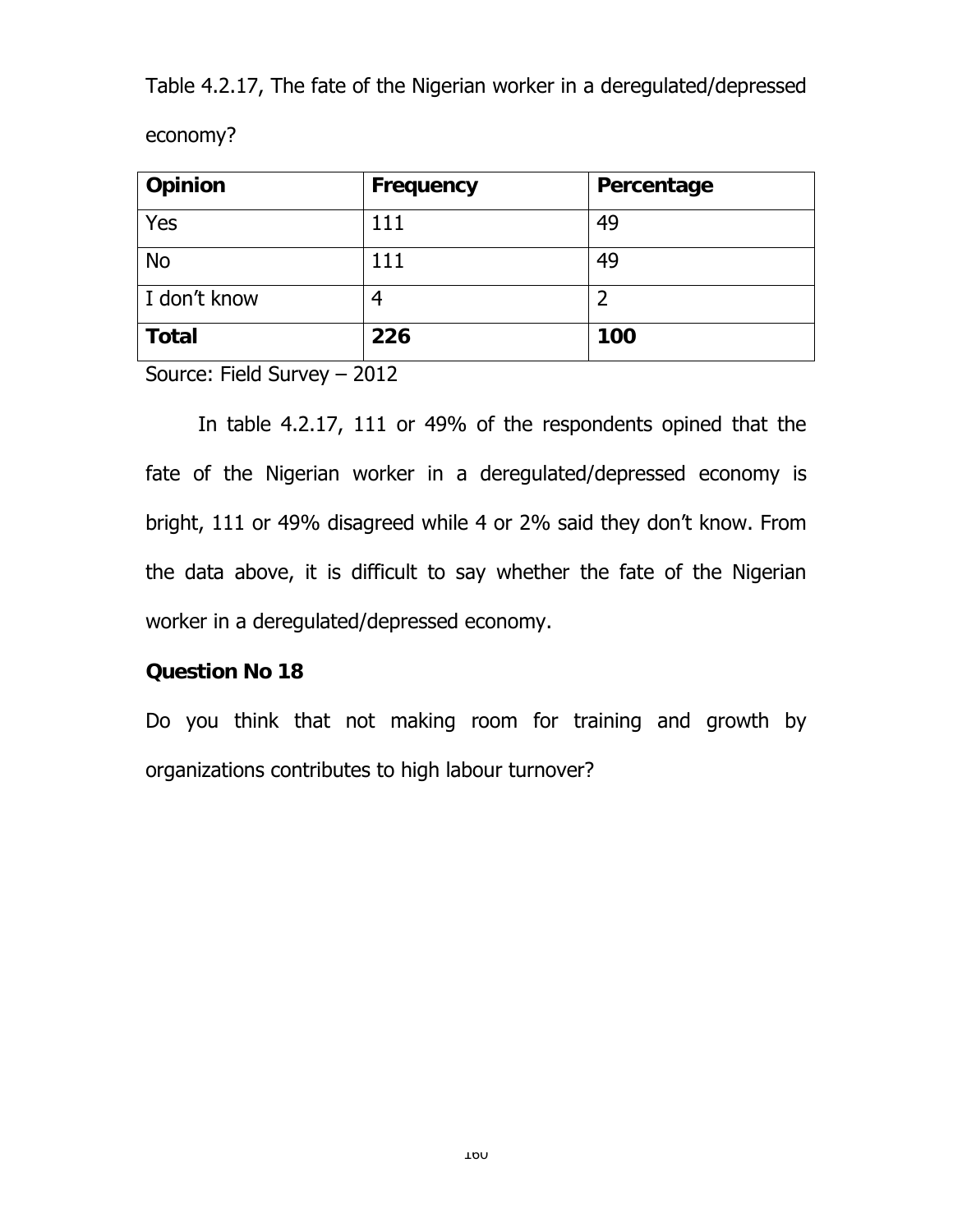Table 4.2.18- Whether lack of training and growth contribute to high labour turnover.

| Opinion      | Frequency | Percentage     |
|--------------|-----------|----------------|
| Yes          | 216       | 95             |
| <b>No</b>    | 6         | 3              |
| I don't know | 4         | $\overline{2}$ |
| <b>Total</b> | 226       | 100            |

Source: Field Survey – 2012

 In table 4.2.18, 216 or 95% of the respondents agreed that lack of training and room for growth contribute to high labour turnover, 6 or 3% disagreed while 4 or 2% said they don't know. From the table above, we can rightly conclude that lack of training and growth contributes to high labour turnover.

# **4.3 Testing and Interpretation of Hypotheses**

 The hypotheses formulated in chapter one will be tested in this chapter using chi-square  $(X^2)$  test.

# **Hypothesis No. 1**

**H0:** High labour turnover has no effect on an organization.

**Hi:** High labour turnover has an effect on an organization.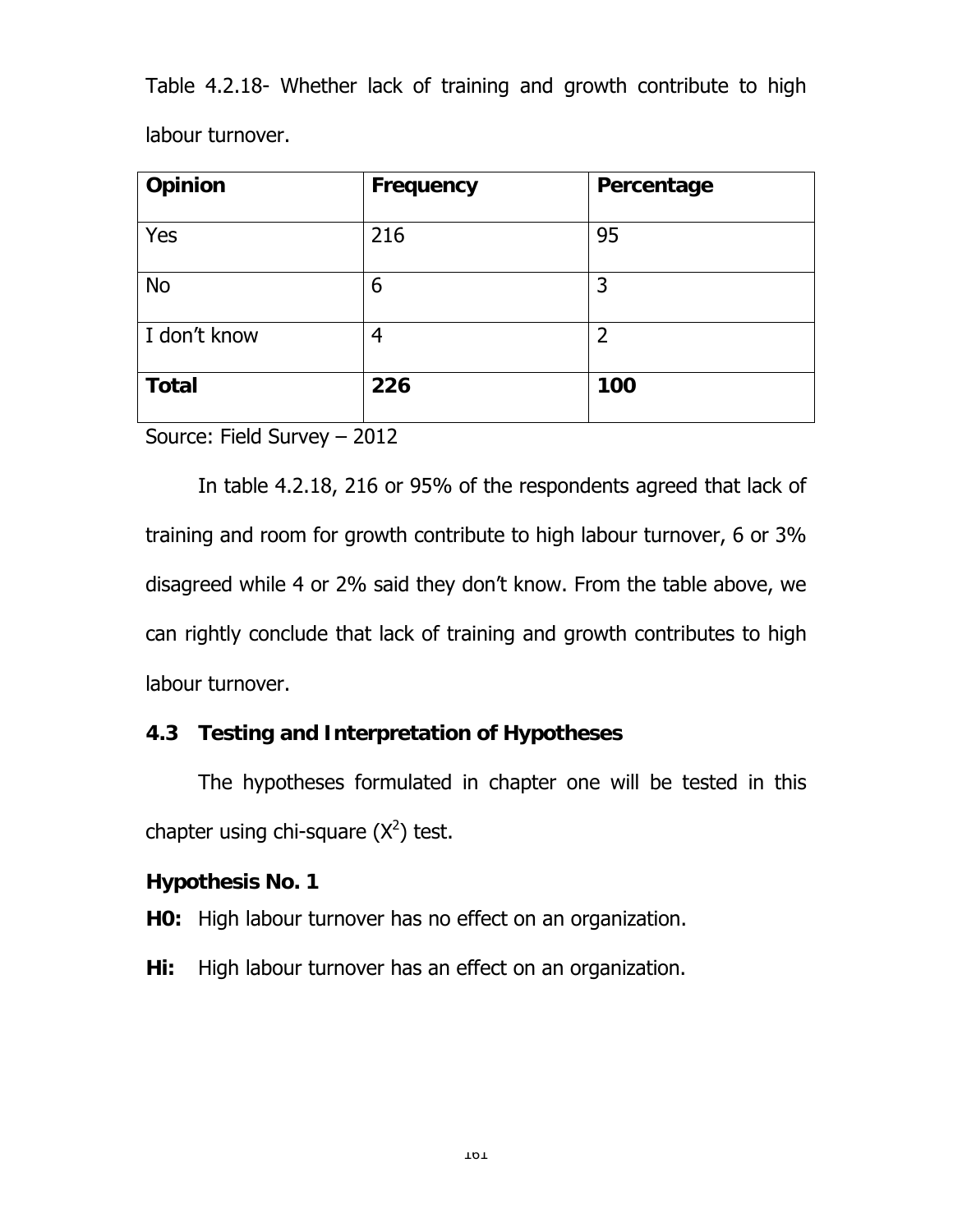In testing this hypothesis we shall rely on table 4.6 whether high

labour turnover has an effect on an organization.

| Opinion         | <b>Frequency</b> | Percentage |
|-----------------|------------------|------------|
| Agree           | 213              | 94         |
| <b>Disagree</b> | 8                |            |
| I don't know    | 5                |            |
| <b>Total</b>    | 226              | 100        |

Source: responses to question 6

# **Computation of chi-square table of values**

| Opinion         | O   | e     | $(o-e)$ | $(o-e)^2$ | $(o-e)^2$  |
|-----------------|-----|-------|---------|-----------|------------|
|                 |     |       |         |           | e          |
| Agree           | 213 | 75.33 | 137.67  | 18953     | 252        |
| <b>Disagree</b> | 8   | 75.33 | 67.33   | $-135$    | $-1.8$     |
| I don't know    | -5  | 75.33 | 70.33   | $-141$    | $-1.9$     |
|                 |     |       |         |           | $X^2$<br>C |
|                 |     |       |         |           | 248.3      |

Source: Computation

Degree of freedom =  $N-1 = 3-1 = 2 \times 1 = 2$ 

Level of significance  $= 0.05$  or 5%

Computed  $X^2 = 248.3$ 

Critical  $X^2 = 5.991$ 

# **Decision Rule**

If computed  $X^2$  is greater than critical  $X^2$  (table value) we reject Null hypothesis (Ho) and accept alternative hypothesis (Hi) and vice versa.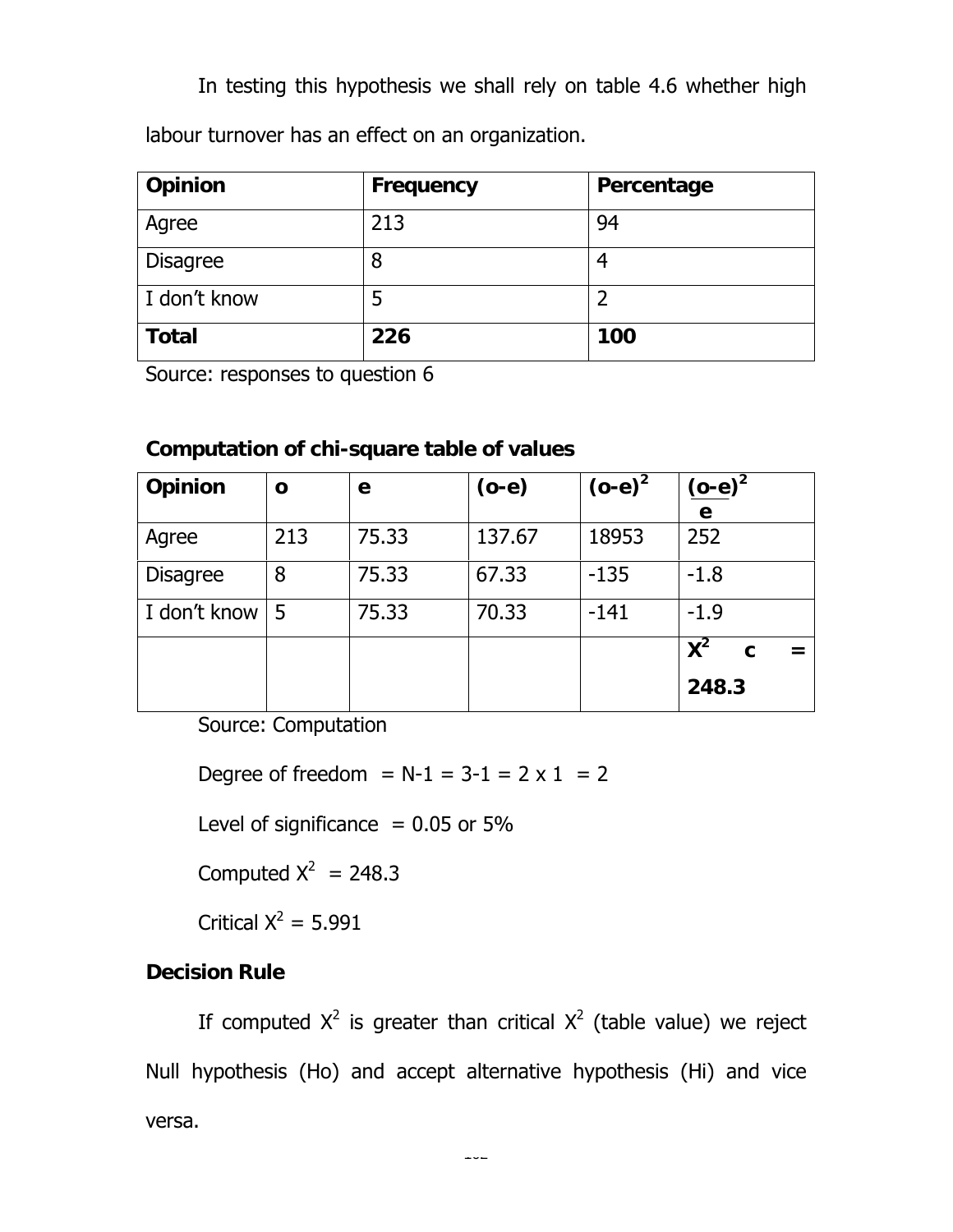# **Decision**

Since the computed  $X^2$  (248.3) is greater than the critical  $X^2$  (table value) (5.991) we reject Null hypothesis (Ho) and accept the alternative hypothesis (Hi) which states that high labour turnover has an effect on an organization.

# **Hypothesis No. 2**

- **Ho:** High labour turnover has no negative effect on employees and employers
- **Hi:** High labour turnover has negative effects on employees and employers.

In testing the hypothesis we shall rely on table 4.9 whether high labour turnover has negative effect on employees and employers.

| Opinion         | Frequency | Percentage |
|-----------------|-----------|------------|
| Negative effect | 210       | 93         |
| Positive effect | 10        | 4          |
| I don't know    | 6         | 3          |
| <b>Total</b>    | 226       | 100        |

Source: responses to question 9.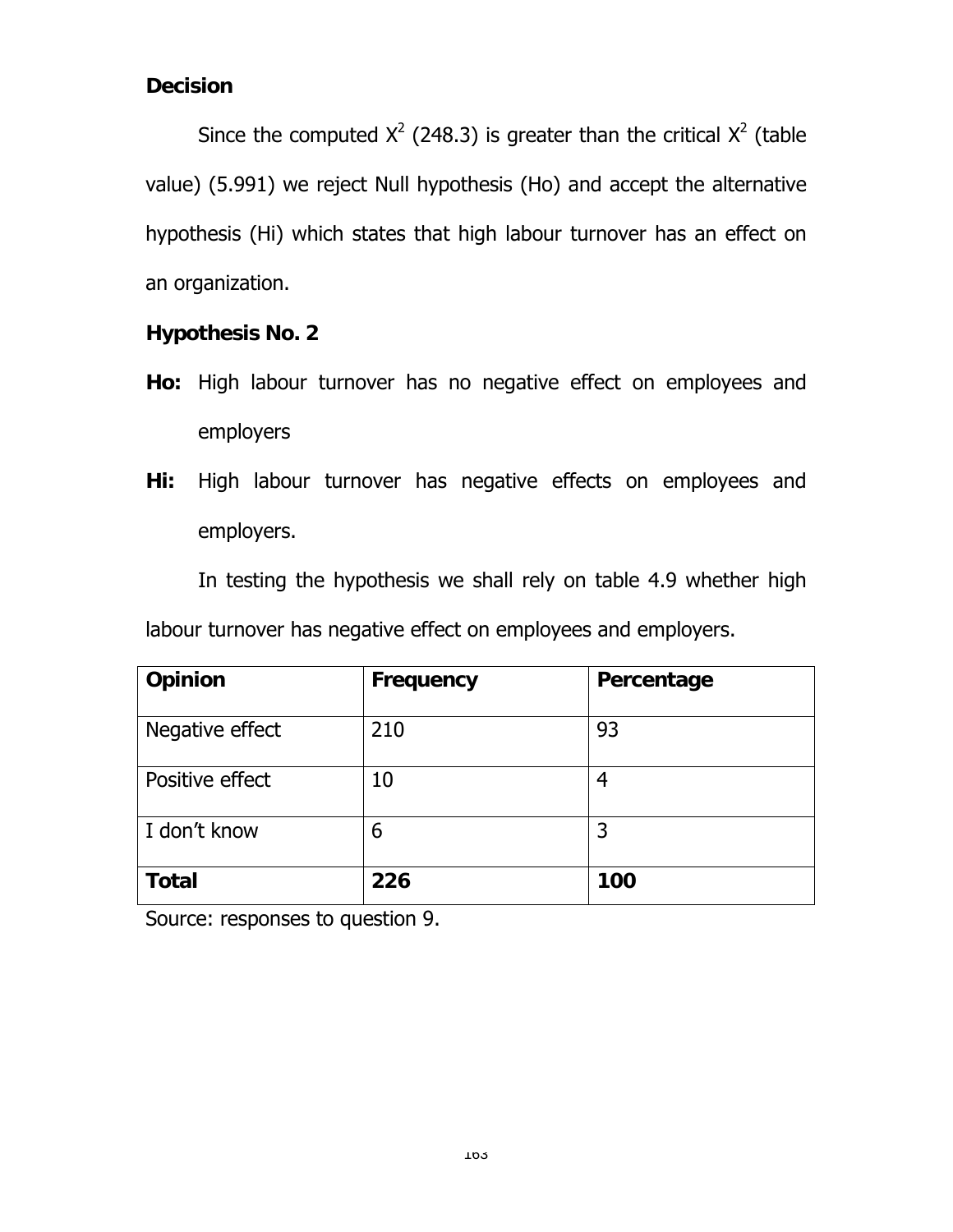# **Calculation of chi-square table values**

| Opinion         | O   | е     | $(o-e)$ | $(o-e)^2$ | $(o-e)^2$       |
|-----------------|-----|-------|---------|-----------|-----------------|
|                 |     |       |         |           | e               |
| Negative effect | 210 | 75.33 | 134.67  | 18,136    | 240.8           |
| Positive effect | 10  | 75.33 | 65.33   | 4,268     | 56.7            |
| I don't know    | 6   | 75.33 | 69.33   | 4807      | 63.8            |
|                 |     |       |         |           | $X^2$ c = 120.3 |

Source: Computation

Degree of freedom =  $N-1 = 3-1 = 2 \times 1 = 2$ 

Level of significance  $= 0.05$  or 5%

Computed  $X^2 = 120.3$ 

Critical  $X^2$  (table value) = 5.991

# **Decision Rule**

If computed  $X^2$  is greater than critical  $X^2$  we reject Null hypothesis

(Ho) and accept alternative hypothesis (Hi) and vice versa.

# **Decision**

Since the computed  $X^2$  (120.3) is greater than the critical  $X^2$  (table value) (5.991) we reject Null hypothesis (Ho) and accept the alternative hypothesis (Hi) which states that high labour turnover has negative effect on employees and employers.

# **Hypothesis No. 3**

**Ho:** Promotions and incentives do not decrease labour turnover

**Hi:** Promotions and incentives decrease labour turnover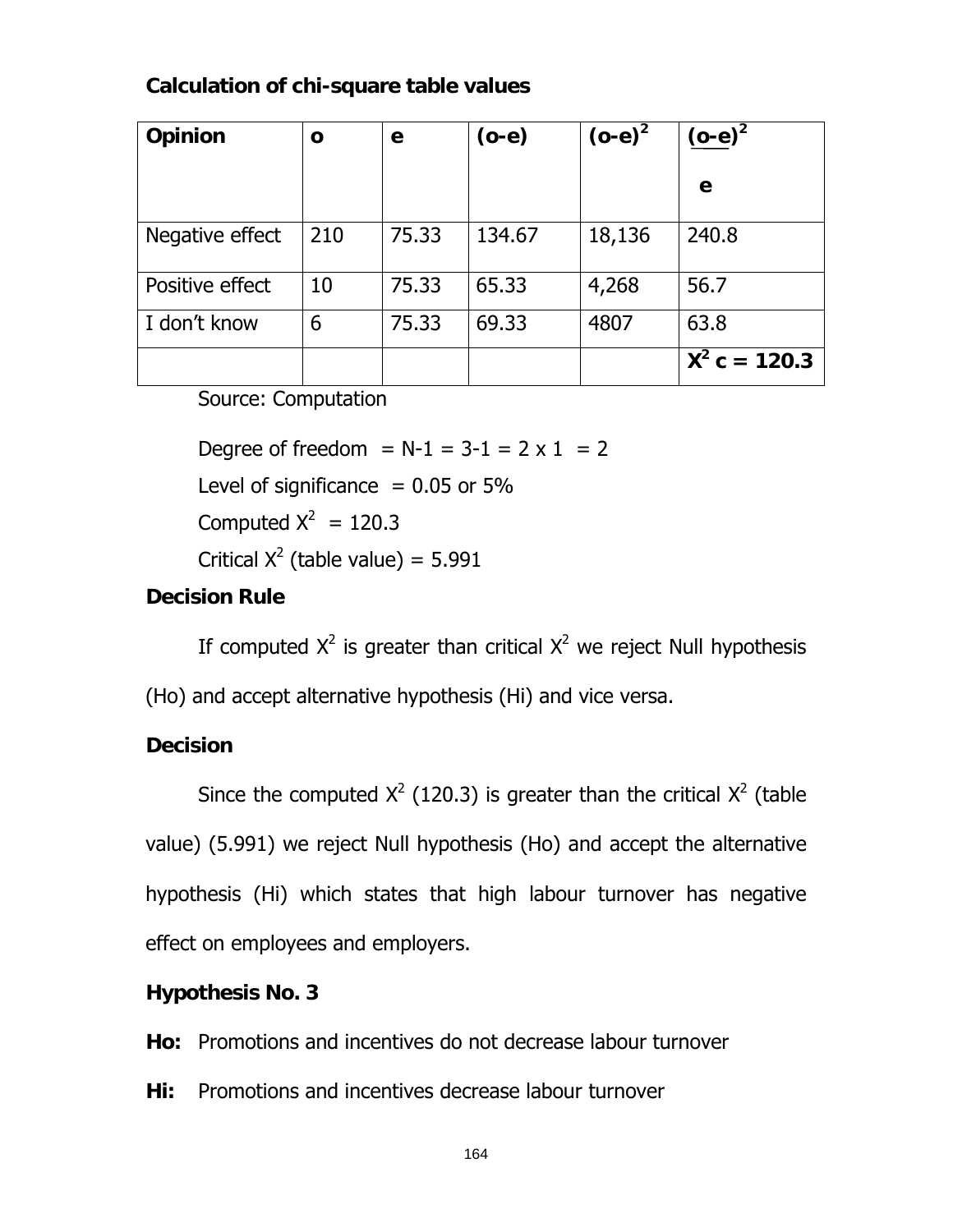In testing this hypothesis we shall rely on table 4.12 whether

promotions and incentives decrease high labour turnover.

| <b>Opinion</b> | <b>Frequency</b> | Percentage |
|----------------|------------------|------------|
| Yes            | 212              | 94         |
| <b>No</b>      | 9                |            |
| I don't know   | 5                |            |
| <b>Total</b>   | 226              | 100        |

Source: Table 4.12 reproduced

# **Computation of chi-square table of values**

| Opinion         | $\mathbf{o}$ | e     | $(o-e)$ | $(o-e)^2$ | $(o-e)^2$   |
|-----------------|--------------|-------|---------|-----------|-------------|
|                 |              |       |         |           | e           |
| Agree           | 212          | 75.33 | 136.67  | 18,679    | 248         |
| <b>Disagree</b> | 9            | 75.33 | 66.33   | 4,399.7   | 58.4        |
| I don't know    | 5            | 75.33 | 70.33   | 4946      | 65.7        |
|                 |              |       |         |           | $X^2$<br>C. |
|                 |              |       |         |           | 123.9       |

Source: Computation

Degree of freedom =  $N-1 = 3-1 = 2 \times 1 = 2$ 

Level of significance  $= 0.05$  or 5%

Computed  $X^2 = 123.9$ 

Critical  $X^2 = 5.991$ 

# **Decision Rule**

If calculated  $X^2$  is greater than critical chi-square (table value) we reject Null hypothesis (Ho) and accept alternative hypothesis (Hi) and vice versa.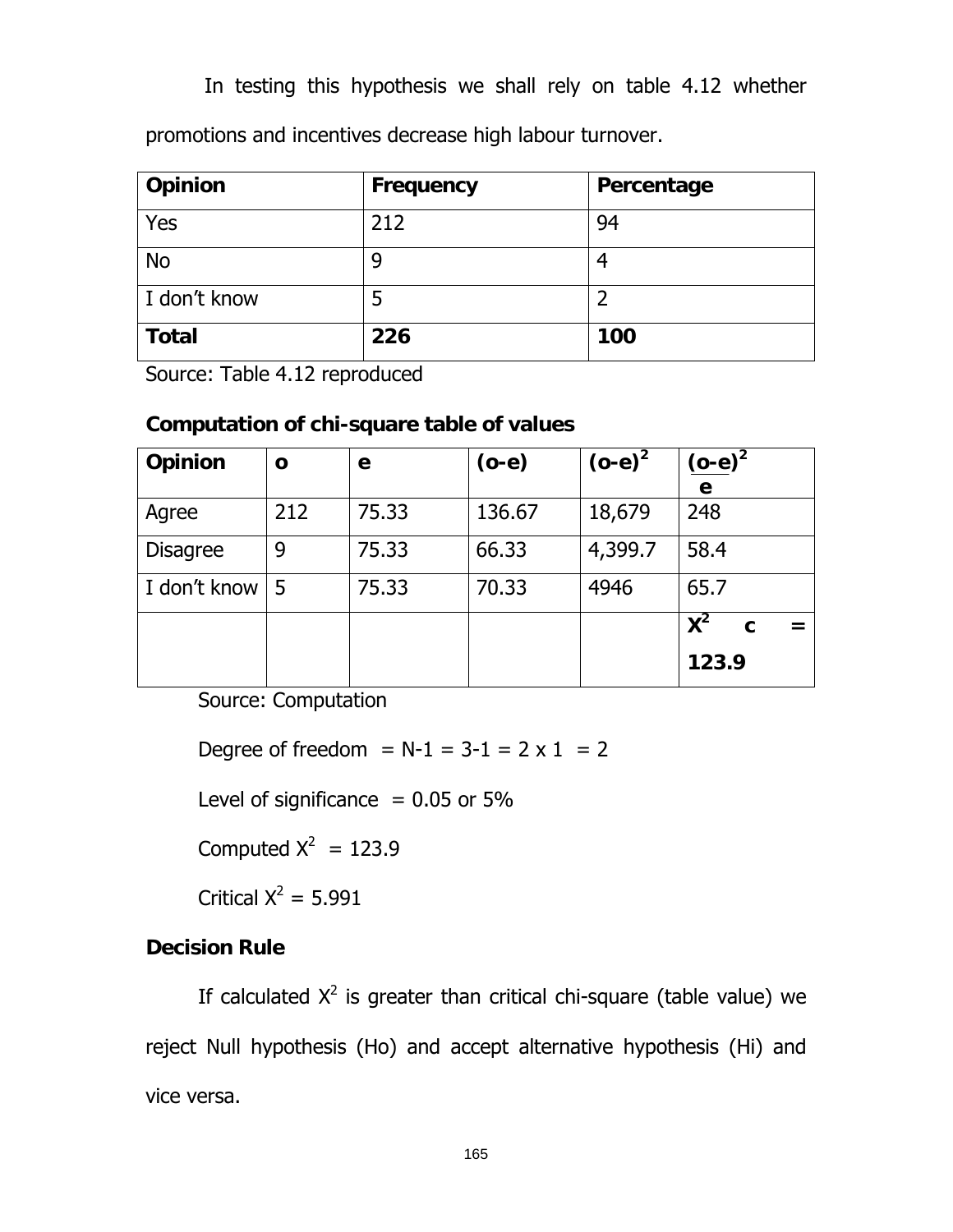# **Decision**

Since the computed  $X^2$  (123.9) is greater than the critical  $X^2$  (table value) (5.991) we reject Null hypothesis (Ho) and accept the alternative hypothesis (Hi) which states that promotions and incentives decrease high labour turnover.

# **Hypothesis No. 4**

**Ho:** All industries experience the same degree of labour turnover.

**Hi:** All industries do not experience the same degree of labour turnover.

In testing this hypothesis we shall rely on table 4.11 whether all industries experience the same degree of labour turnover.

| Opinion         | Frequency | Percentage |
|-----------------|-----------|------------|
| Agree           | 210       | 93         |
| <b>Disagree</b> | 13        | b          |
| I don't know    | 3         |            |
| <b>Total</b>    | 226       | 100        |

Source: Table 4.11 reproduced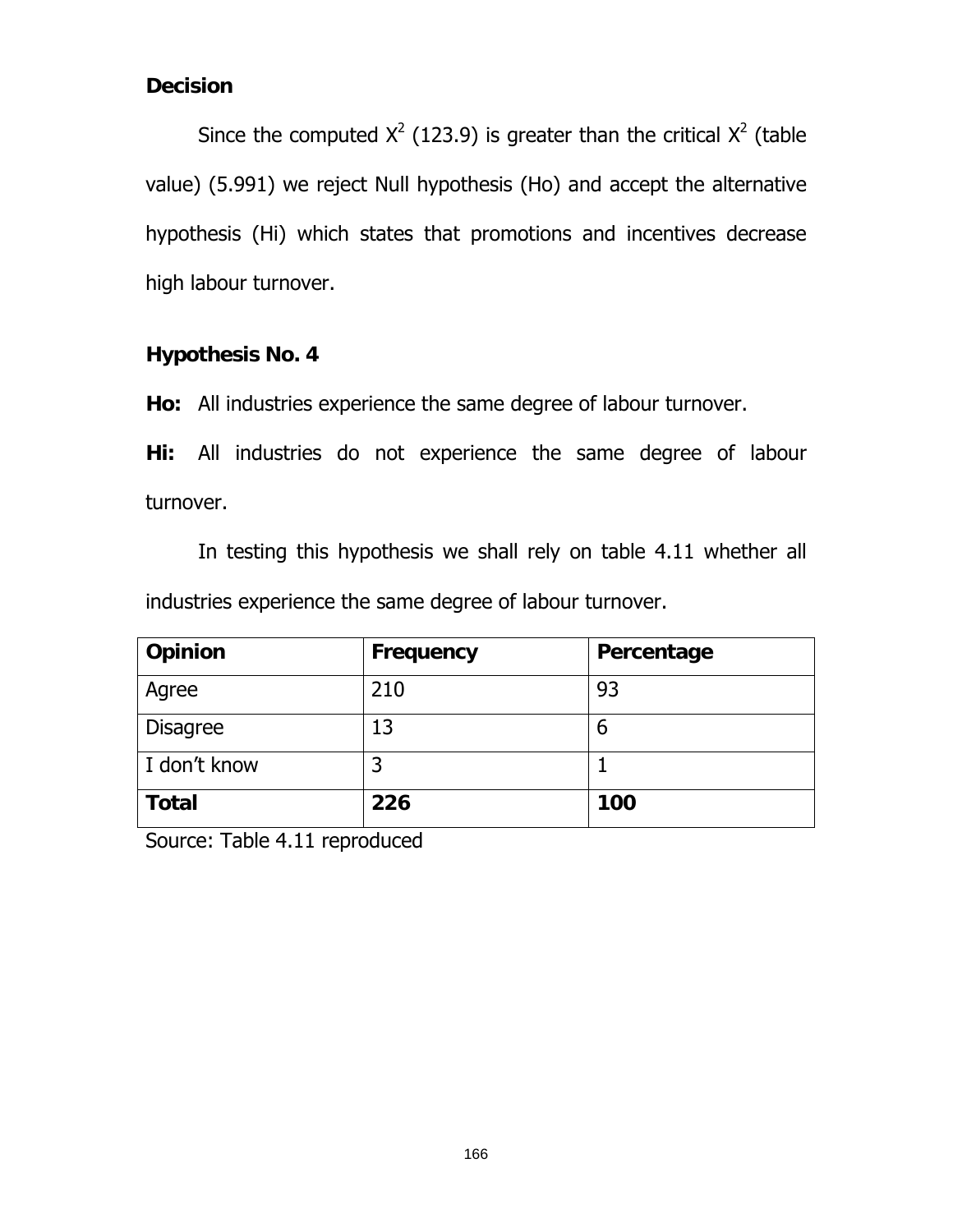| Opinion         | $\mathbf{o}$ | e     | $(o-e)$ | $(o-e)^2$ | $(o-e)^2$   |
|-----------------|--------------|-------|---------|-----------|-------------|
|                 |              |       |         |           | e           |
| Agree           | 210          | 75.33 | 134.67  | 18,136    | 241         |
| <b>Disagree</b> | 13           | 75.33 | 62.33   | 3885      | 51.6        |
| I don't know    | 3            | 75.33 | 72.33   | 7233      | 9.44        |
|                 |              |       |         |           | $X^2$<br>C. |
|                 |              |       |         |           | 179.96      |

**Computation of chi-square table of values** 

Source: Computation

Degree of freedom =  $N-1 = 3-1 = 2 \times 1 = 2$ 

Level of significance  $= 0.05$  or 5%

Computed  $X^2 = 179.96$ 

Critical  $X^2 = 5.991$ 

# **Decision Rule**

If computed  $X^2$  is greater than critical  $X^2$  (table value) we reject Null hypothesis (Ho) and accept alternative hypothesis (Hi) and vice versa.

### **Decision**

Since the computed  $X^2$  (179.96) is greater than the critical  $X^2$  (table value) (5.991) we reject Null hypothesis (Ho) and accept the alternative hypothesis (Hi) which states that All industries do not experience the same degree of labour turnover.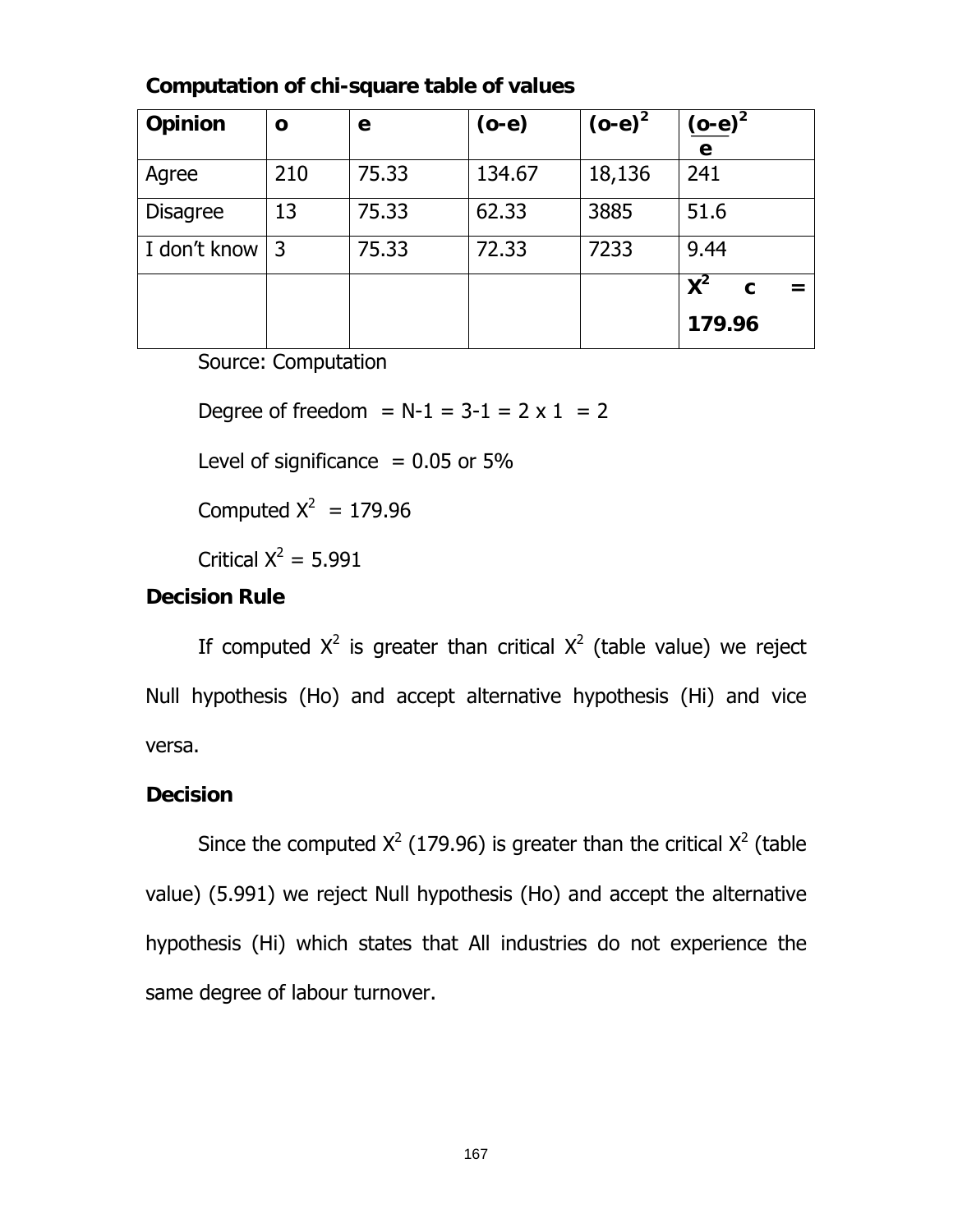#### **4.4 RESEARCH QUESTIONS ANSWERED**

The research questions postulated in 1.4. in chapter one and analysed in 4.2 in chapter four will now be answered here in the light of the results.

#### **Research Question No.1**

High labour turnover has no effect on an organization. Do you agree?

Table 4.3.19 answered this question. The null hypothesis on that table states that High labour turnover has no effect on an organization.

The null hypothesis was rejected because the calculated  $X^2$  (248.3) is greater than the critical X2(table value) of (5.991) thereby proving the alternative hypothesis rights, which states that high labour turnover has in effect on an organization.

#### **Research Question No. 2**

 Has the Government done enough on their part with regards to provision of infractural facilities like good roads, power and water? Table 4.2.8. answered research question no 7. In the said table under reference 12 (5%) of the respondents said Yes, 206 (91%) said No while 8 (4%) said they don't know.

 From the above data, we can rightly conclude that the government has not done enough as regards provision of amenities such as good roads, power and water.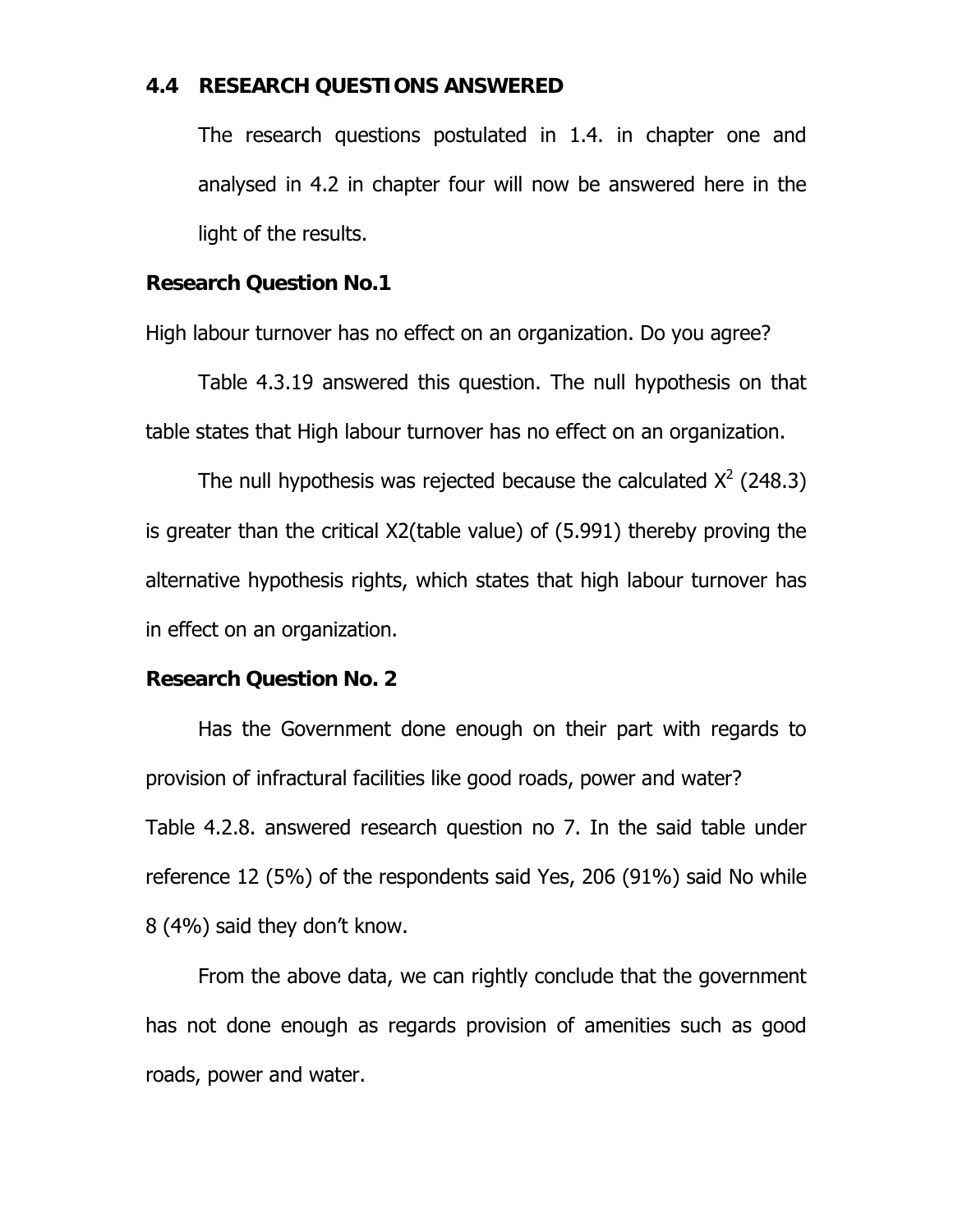#### **Research Question No. 3**

What effect. Will high labour turnover syndrome have on the employees and the employers?

Table 4.2.9. answered this question. In the said table – 210 (93%) of the respondents opined that it has negative effect. 10(4%) said it has positive effect while 6 (3%) said they don't know. Hypothesis No 2 also proves that high labour turnover has negative effect on employers and employees. We therefore conclude that high labour turnover has negative effect on employers and employees.

#### **Research Question No. 4**

Are there remedies for high labour turnover? Table 4.2.10 answered research question no 4 very well. In the said table – 216 (95%) of the respondents said Yes, 6(3%) said No while 4(2%) said they don't know. From the above data it is right to believe that there are remedies for high labour turnover in an organization.

#### **Research Question No. 5**

Do you think high labour turnover affects an organization.

Table 4.2.6. answered research question no 5. In the table under reference -213 (94%) of the respondents said Yes, 8 (4%) said No while 5(2%) said they don't know. From the data above, we can rightly conclude that high labour turnover affects an organization.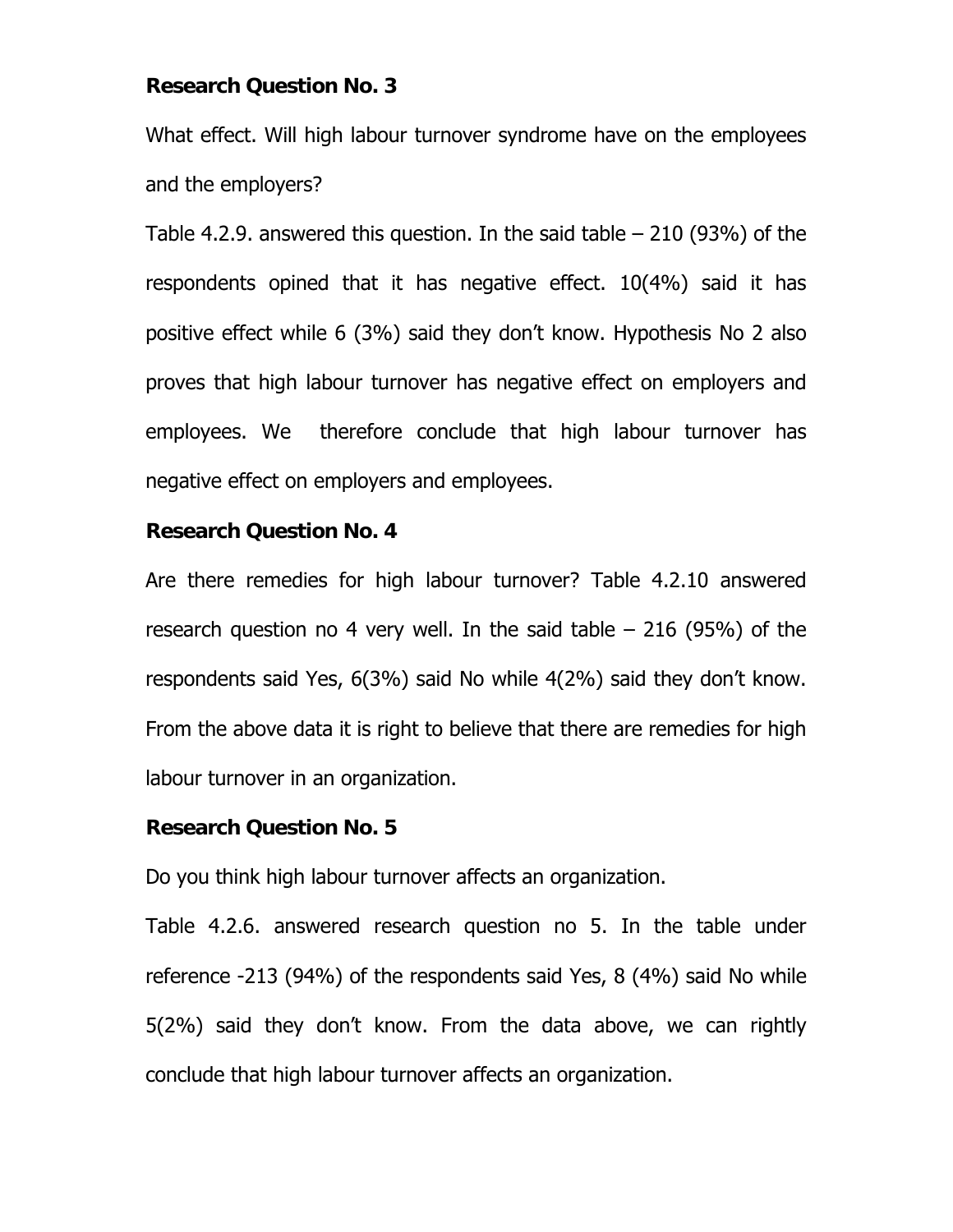### **Research Question No. 6**

All industries do not have the same degree of labour turnover?

Table 4.2.11. answered research question no 6. Table 4.2.11 -210 (93%) of the respondents said Yes, 13(6%) said No while 3 or (1%) said they don't know. From the data above, we can reasonably conclude that all industries do not have the same degree of labour turnover.

#### **Research Question No. 7**

Does promotions and incentives decrease labour turnover?

Table 4.2.12. answered research question no 7. In the said table under reference – 212(94%) said Yes,  $9(4\%)$  said No wile  $5(2\%)$  said they don't know. From the above data it is right to believe that promotions and incentives decrease labour turnover.

#### **Research Question No.8**

Do you think that not making room for training and growth by organizations contribute to high labour turnover?

Table 4.2.18. answered research question no 8. In the said table -216 (95%) of the respondents said Yes, 6(3%) said No while 4(2%) said they don't know. From the above findings, we can rightly conclude that not making room for training and growth contribute to high labour turnover in an organization.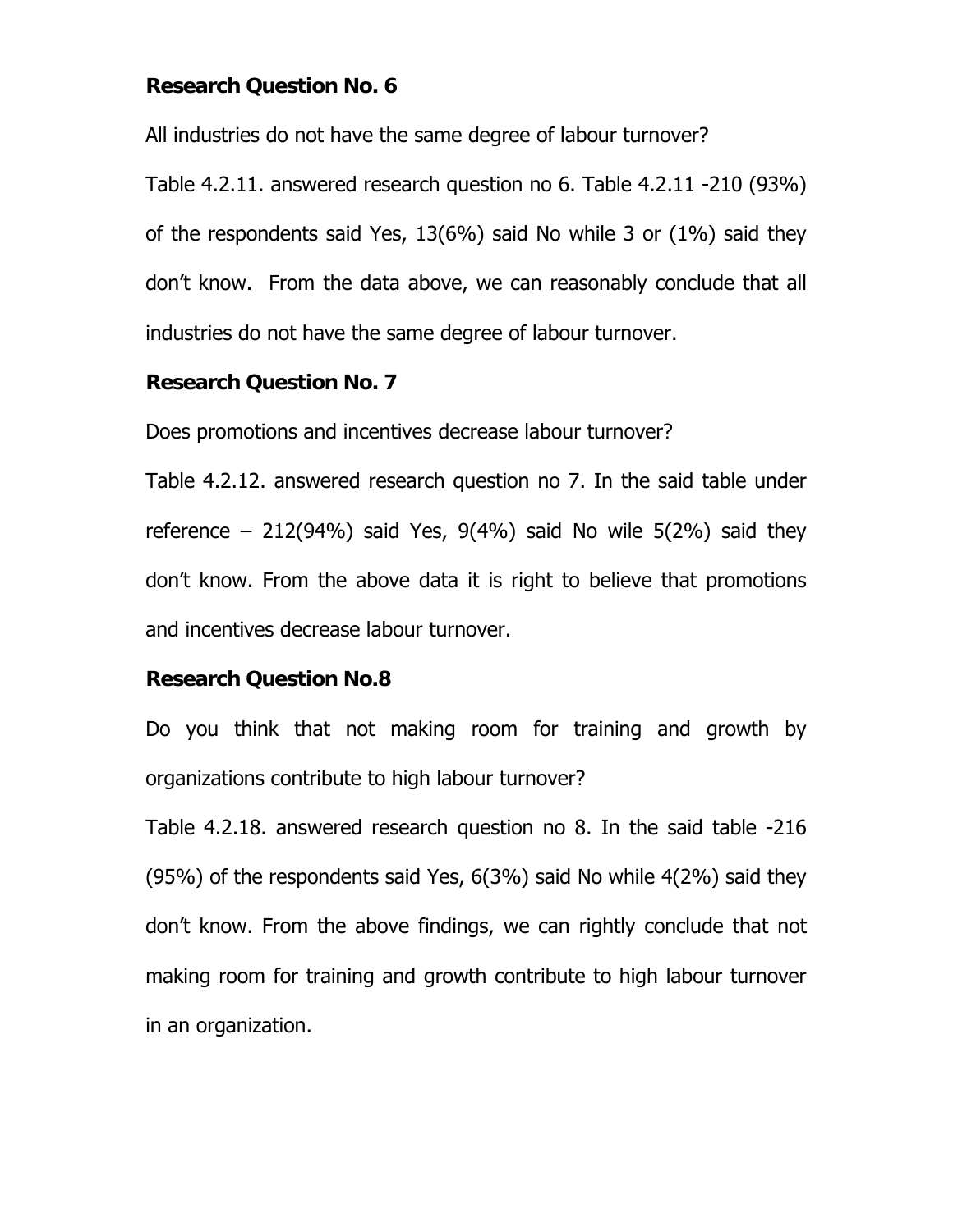### **CHAPTER FIVE**

# **5.0 SUMMARY OF FINDINGS, CONCLUSION AND**

### **RECOMMENDATIONS**

### **5.1 Introduction:**

 This section of the study will take care of the fin dings so far made, conclusion drawn and recommendations that will suit the findings. The concluding part of it however will dwell on the summary of the entire work to bring easily to mind what has been labored for without losing any fact. Facts will be made simply feasible and identifiable to easy appreciation of the entire dissertation. Having said much, it is important to also mention that the concluding part of the study will throw open the highlights in the research for an endearing labour employer's relationship including the way not to deal with labour.

#### **5.2. Summary of Findings**

 From the research carried out on the causes and effects of high labour turnover in a depressed economy the researcher discovered the following:

1. That high labour turnover has an adverse effect on an organization.

2. That the remote and immediate causes of high labour turnover are

wages reduction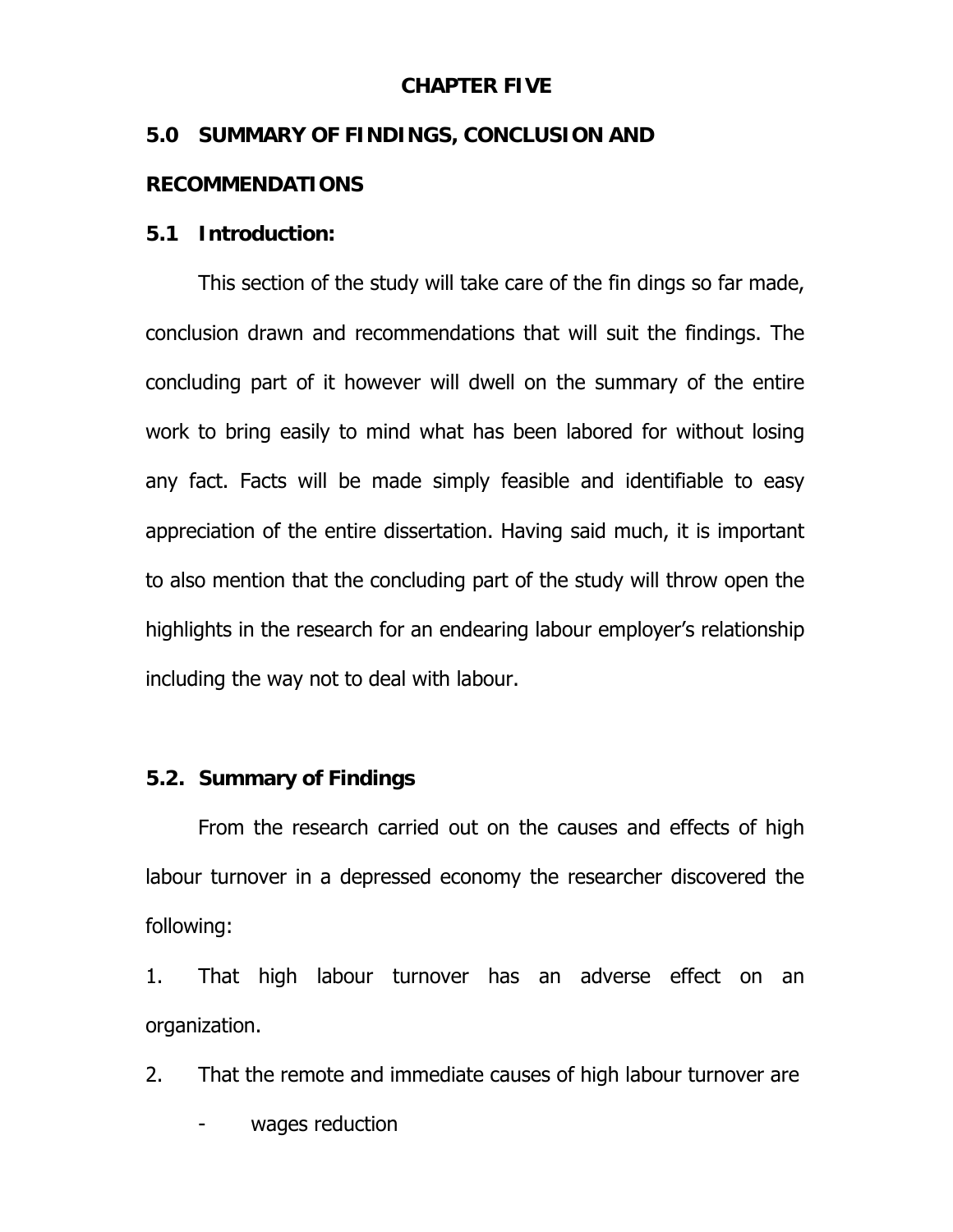- employees seeking for greener pastures
- job dissatisfaction
- disagreement with fellow employees
- dissatisfied with company approach to lay offs
- 3. That government on her part has not done just enough in the provision of infrastructural facilities such as good roads, good drinking water, constant energy supply, tax holidays for infant industries etc.
- 4. That all industries do not experience the same degree of labour turnover.
- 5. That promotions and incentives decrease labour turnover.
- 6. That money is a great motivator. That increase in the pay packet of employees will automatically enhance productivity and reduce labour turnover.
- 7. That hiring and firing increases labour turnover of an organization as it makes present and future potential employees loose confidence in an organization.
- 8. That most organizations do not find it easy to fill up vacancies in highly skilled/technical positions.
- 9. That some organizations sometimes intentionally layoff some unproductive workers and this tends to be a blessing at times.
- 10. It was difficult to decide the future fate of the Nigerian worker in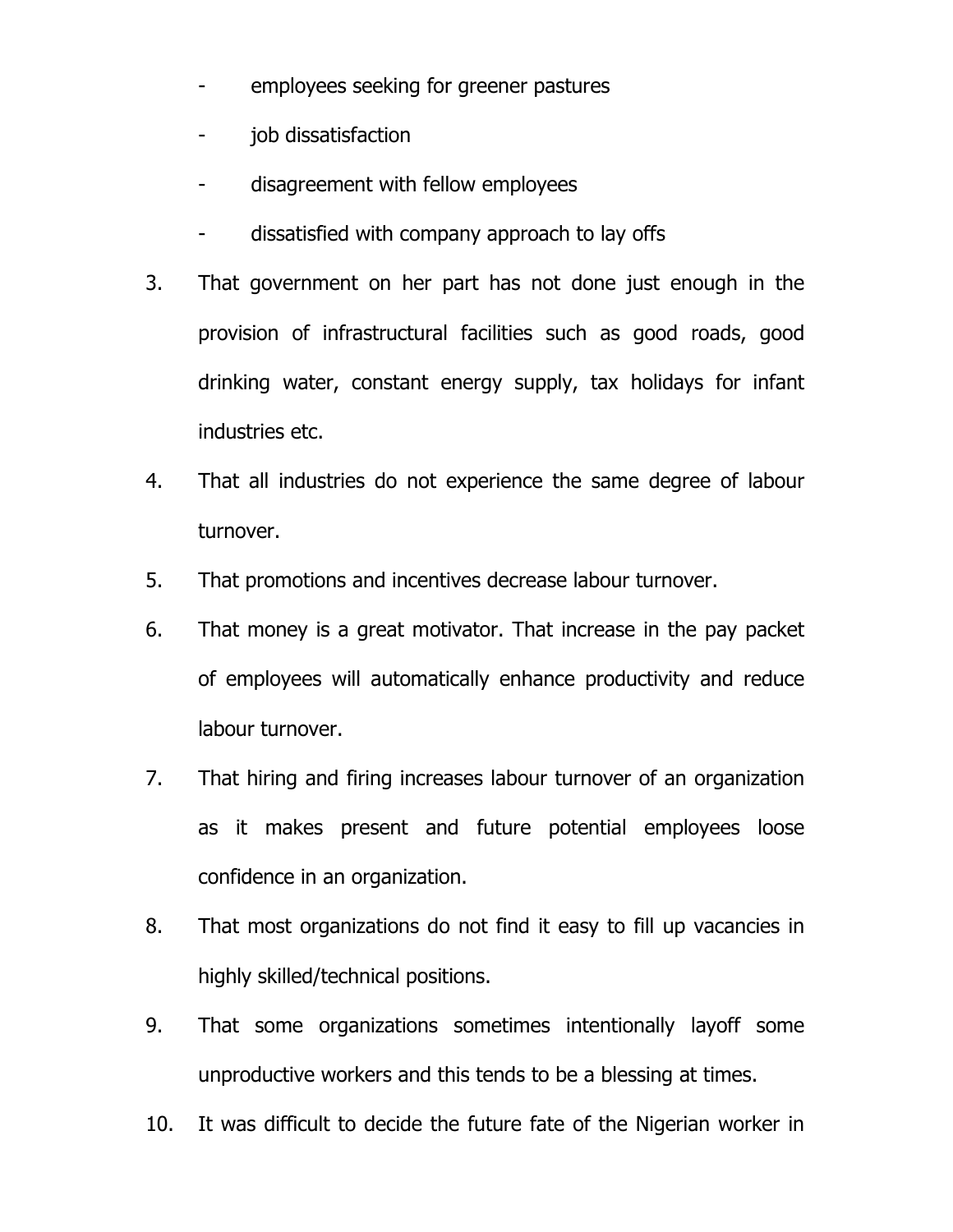the deregulated/depressed economy.

11. That many organizations do not make room for training, development and growth and these leave the workers with no sense of belonging and these subsequently lead to frequent labour turnover.

### **5.3. Conclusion**

 In the light of the above findings, the researcher concludes as follows:-

- 1. That high labour turnover has a negative and adverse effect in an organization.
- 2. That high labour turnover decrease productivity of an organization.
- 3. That high labour turnover decreases the economic rating index of an organization.
- 4. That based on the above implications that organizations should endeavour to eliminate factors that leads to high labour turnover.

#### **5.4. Recommendations**

 Following the findings made and the conclusions drawn, recommendations are now made by the researcher as follows:

1. That organizations should endeavour to avoid the immediate and remote causes of high labour turnover such as- wages reduction, things that cause frictions in the employee's relationship develop a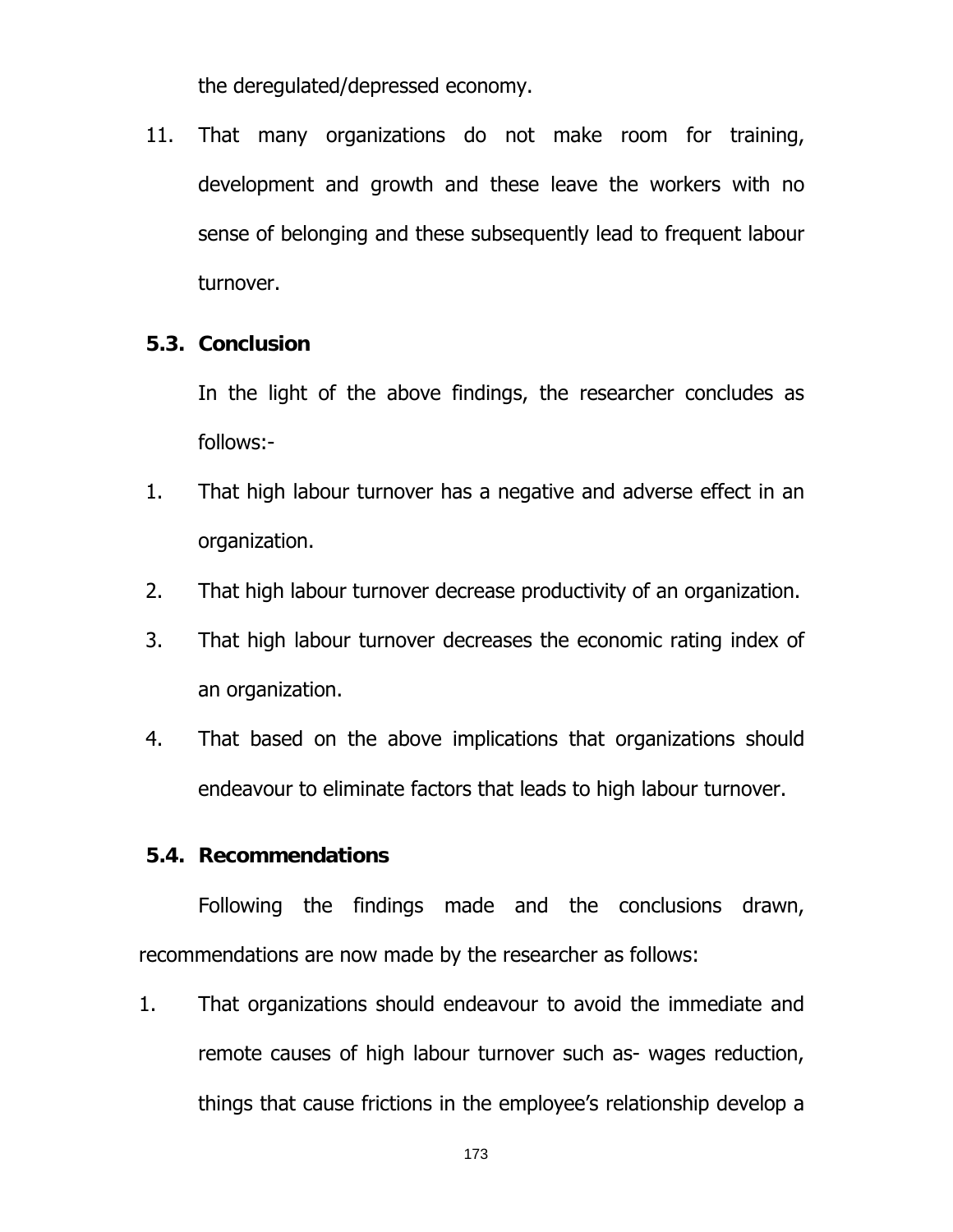good policy on staff recruitment and dismissal and introduce incentives that encourage workers to stay instead of leaving.

- 2. That government should endeavour two provide infrastructural facilities to encourage industries.
- 3. That promotions and incentives should be used as a tool to decrease labour turnover.
- 4. That money or increase in pay packet should be used as a great motivator to boost productivity.
- 5. That organizations should stop hiring and firing as these make workers to loose confidence in many organizations.
- 6. That organizations should make room for training and development of staff. This will pave way for staff growth and full confidence and a sense of belonging.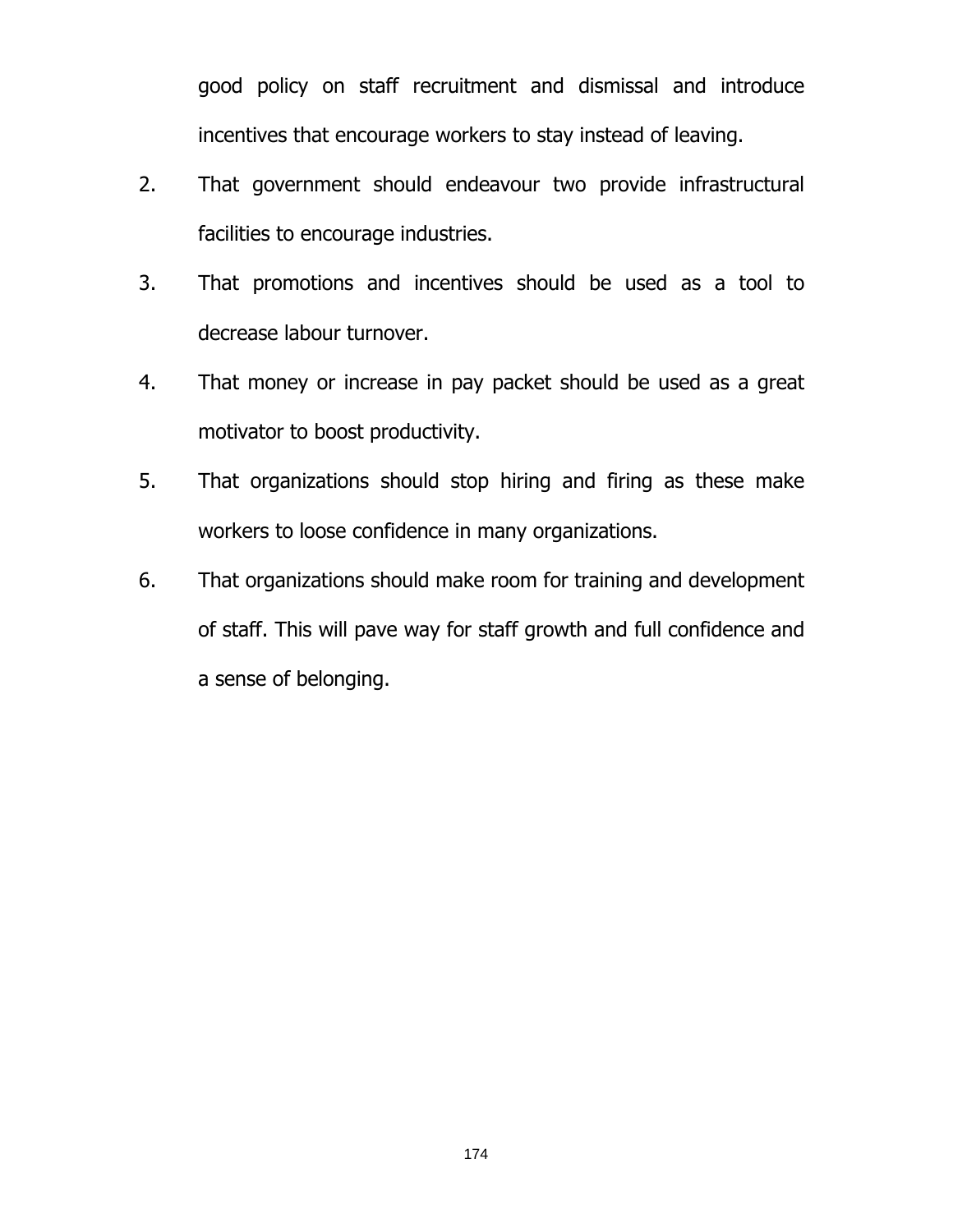### **REFERENCES**

### **BOOKS**

- Aba, Ugoo et al (2006), Development Administration in Africa (Cases from selected Countries). Onitsha: Abbot Books Ltd
- Abia State Polytechnic (2007), Organization: The Prevalence of Bureaucracy. Journal of Business and Management Technology.
- Abia State Polytechnic Vol. 6, No 1 (2008) Energy Crisis in Nigeria and National Development. Journal of Energy and Environmental Economics Vol.1 No.1.
- Abumere, Sylvester (2002), Urbanization Africa Atlases Paris: Les Editions J.A. Publishers.
- Adebayo Adedeji (1981), Principles and Practice of Public Administration in Nigeria. Ibadan: Spectrum Books Ltd.
- Ademolekun, Ladipo (1983), Public Administration in Africa. Ibadan: Spectrum Books.
- Africa Atlases (2002), Mini and Industry. Paris Les Editions J.A. Publishers
- Aho, Charles M. (2009), Foreign Trade Encarta Redmon, W.A" Microsoft Corporation.
- Ake Claude (1984), A Political Economy of Africa London: Longman Group Ltd
- Akpuru-Aja, Aja (1998), Fundamentals of modern Political Economy and International Economic Relations changing with the times. Owerri: Fata Globe Nigeria.
- Amaechi, A.E. & Azubuike C.R. (2004), Principles of Economics Aba: Cheedal Global Prints.
- Anya, O. Anya (1982), Science of Development and the future. The Nigerian case. Nsukka University of Nigeria Press.
- Anyaele, J.U. (2005), Comprehensive Economics Lagos: A Johnson Publishers Ltd.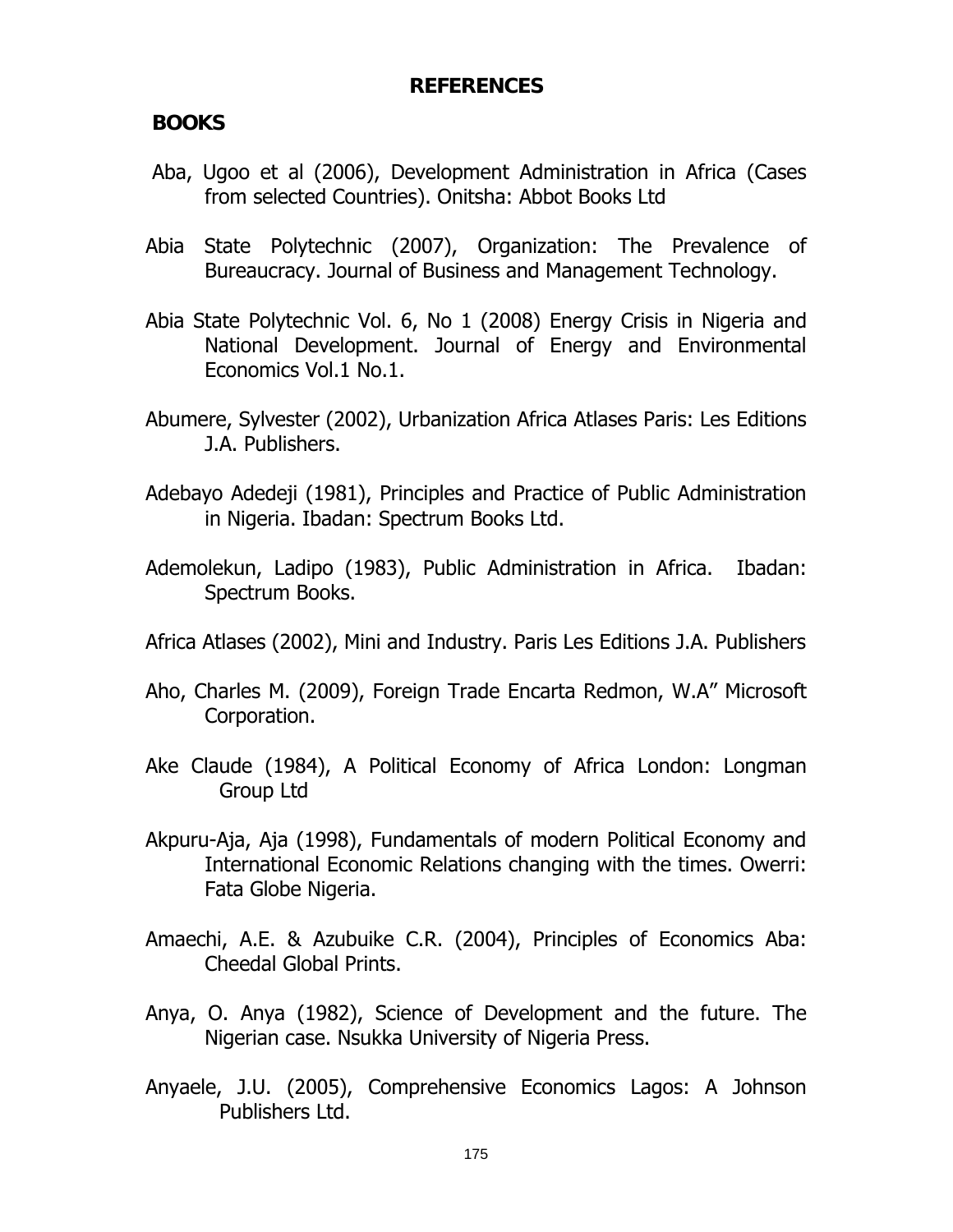- Ariyo Ayodele (2002), Livestock and Fishery Africa Atlases Nigeria. Paris: Les Edition J.A. Publishers.
- Armstrong Micheal (2006), A Handbook of human resource management. Noida, India Gopsens Papers Ltd.
- Babason S.M (1994), Fringe Benefits, New York, Longman.
- Bada, Obafemi (2002), Forestry Development Africa Atlases Paris: Les Edition J.A. Publishers.
- Bartle, Phil (2009), Management Training for strength Encarta Redmond, WA: Microsoft Corporation.
- Barzanti, Sergio (2009), Third World Encarta Redmond, WA: Microsoft Corporation.
- Elekwa, N (2001), Politics of Poverty Alleviation High Perspectives on Nigeria Government and Administration, Owerri, MS Publish.
- Elekwa, Nnanta (ed) Owerri: Creative Educational Mgt and Consultants.
- Encarta Archives Various years (2009) Redmond, WA: Microsoft Coporation.
- Encarta (2009), Industrialization.
- Redmond, WA: Microsoft Corporation (2009), Urbanization
- Redmond, WA: Microsoft Corporation (2009), British West Africa
- Redmond, WA: Microsoft Corporation (2009), International Relations
- Redmond, WA: Microsoft Corporation (2009), Non Aligned Movement
- Redmond, WA: Microsoft Corporation (2009), Project Management.
- Redmond, WA: Microsoft Corporation.
- Encarta Interactive World Atlas (2009), what is a City Redmond, WA: Microsoft Corporation.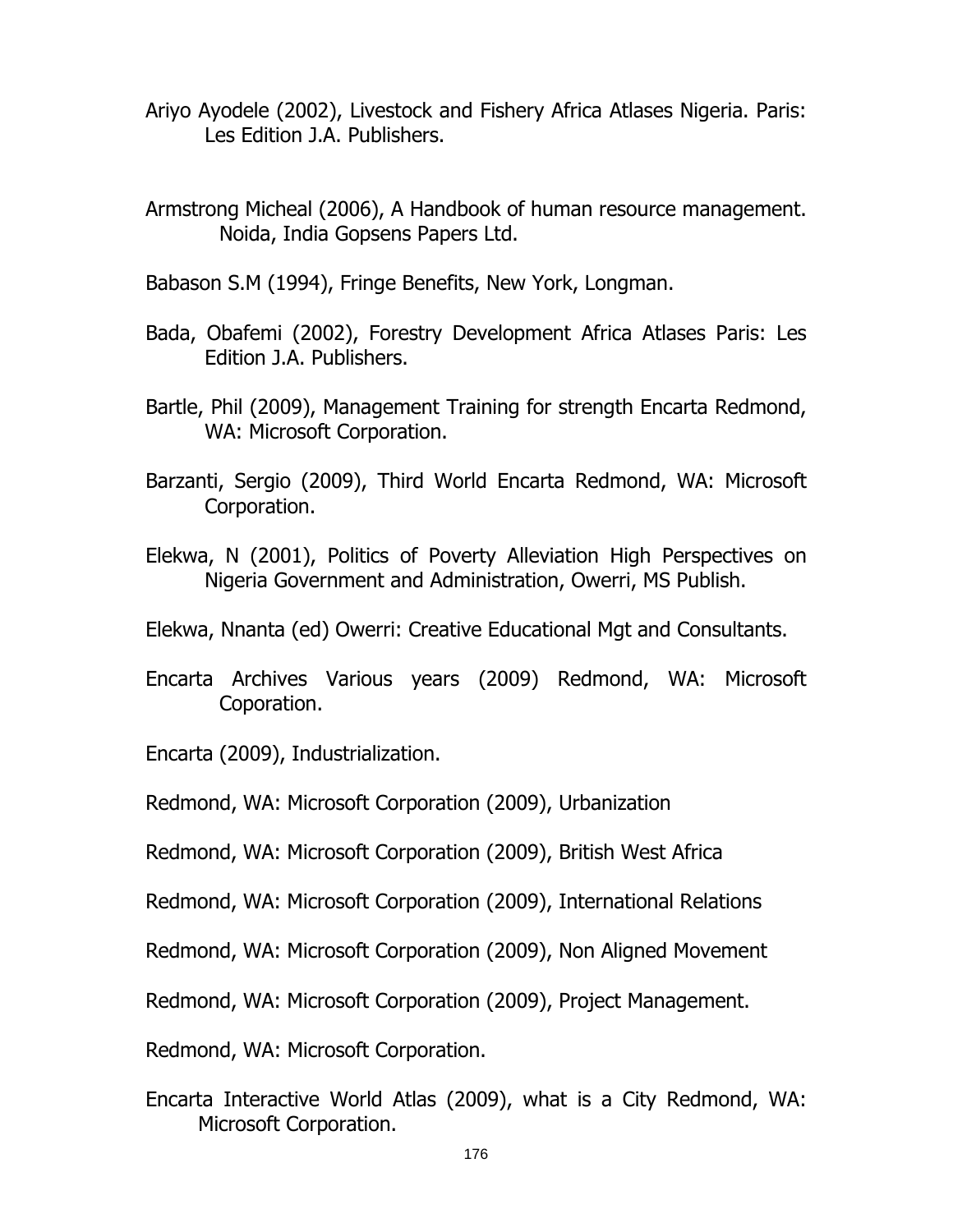- Fans Trompenaans (1994), Riding the waves of culture Chicago, New York Double day Publisher.
- Flippo B.E (1980), Personal Management  $5<sup>th</sup>$  Edition, New York, McGraw Hill International.
- Geary A.R and Alan P.B. (1990), Improving performance and managing white space on the organization chart – New York, Longman.
- Graham Douglas (1982), Relationship between Policy Makers and the high Civil Service under Presidential System of Government. Port Harcourt: University of Port Harcourt Press.

Hanson J.L (1972), A Textbook of Economic, London: ELBS.

- Heiretz, James & Saez, Hector (2009), Industry Encarta Redmond, WA: Microsoft Corporation.
- Howard French (1998), Africa Arbitrary Borders New York: The New York Times Publishes.
- Hunter Wendy (2009), Dependency Theory Encarta Redmond, WA: Microsoft Corporation.
- Ibe Afoka (1994), Problems and Politics of Development for Nigeria. Awak: Levrene Publishes.
- Ibe (2002), Economic Problems of Nigeria. Awka: Sellyoak International
- Ihenumere Julius (1989), The Political Economy of Crisis and underdevelopment in Africa.

Selected works of Claude Eke (ed) Lagos: JAD Publisher Ltd.

Jhingan, M.L. (2002), Macro Economic Theory

- Delhi: Vrinda Publishers Ltd. (2008), The Economics of Development & Planning Delhi: Vrinda Publications (p) Ltd.
- Johne, Charles O. (1984), An introduction to the study of Public Policy, New York: Port Harcourt Brace College Publishers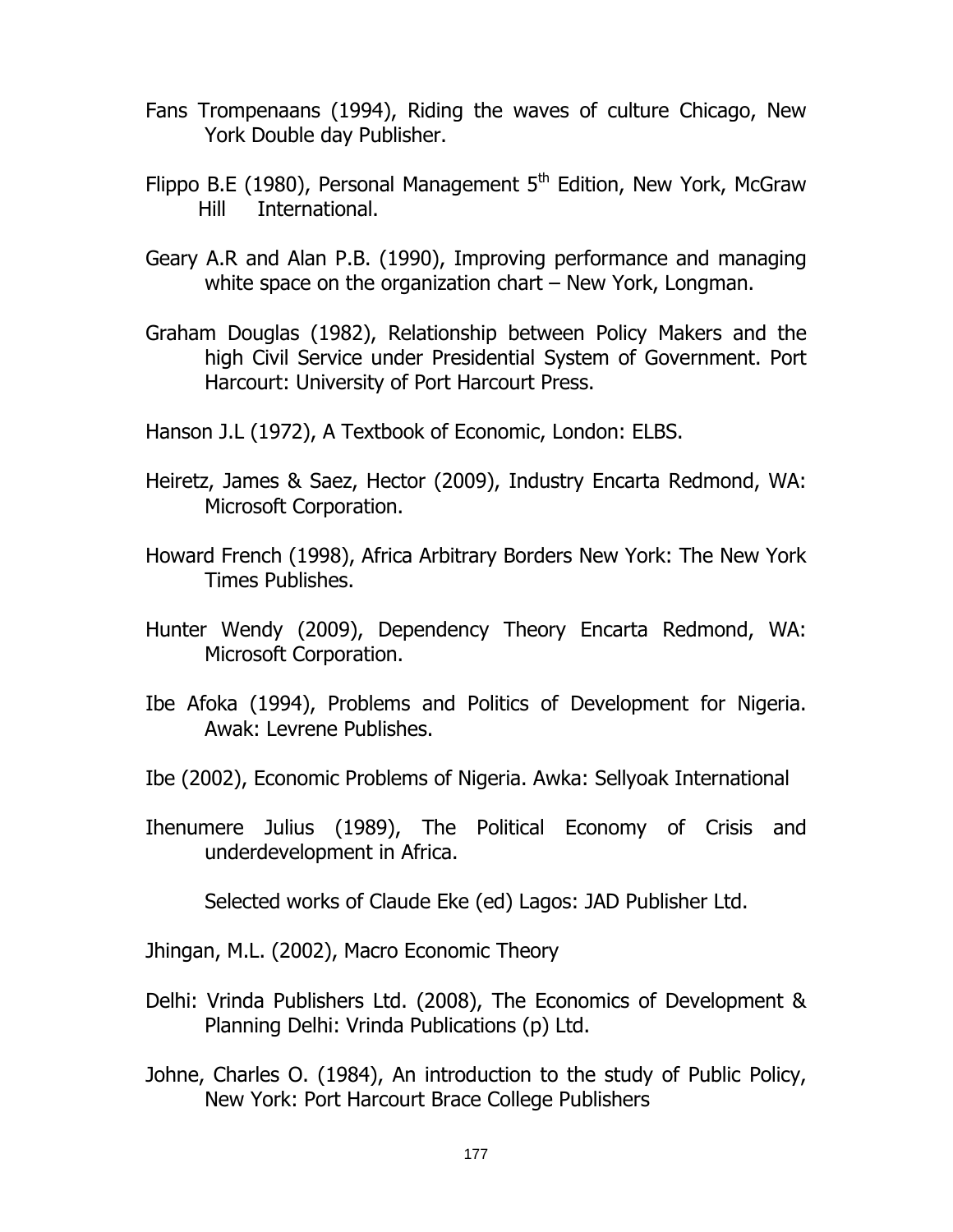- Kalu Peters (2007) from Socialism to Capitalism: An Anthithesis Enyimba Journal of the Humanities and Social Sciences. Dept of Gen Studies.
- Nsukka Falladu Publishing Company Oyediran, Oyeleye et al (2002), New Approach Government Lagos Longman Nigeria Plc

RBDA Report (1992)

- Lucy, T. (2001), Costing 5th Edition, England, Longman Publishers
- Mc Beath G. and Rands (1976), Salary and Administration  $3<sup>rd</sup>$  Edition, Great Britain. Litho Anchor Press Ltd.
- Mortaland, D.E. (1979), Management (Foundation and practice) 5<sup>th</sup> Edition. New York Macmillan Publishing Co. Inc.
- Michael R.T. (1992), Business Ratios, New York Prentice Press.
- Musselam and Hughes. Introduction to Modern Business Issues and Environment, 8th Edition U.S.A.
- Mortaland D.E (1979), Management (Foundation and Practice) 5<sup>th</sup> Edition, New York, Macmillan Publishing Co.Inc.
- Ogoamaka P.M.C. (2001), Towards Uniformity in Research Owerri, Cape Publishers International Ltd.
- Ojo O. (2001), 'A' Level Economic Textbooks for West Africa. Ibadan Nigeria Onibonoje Press.
- Peter Drunker (1995), Managing in a time of Great change, New York, Donton Publishers.
- Samir, Amin (1992), underdevelopment Journal of Modern African Studies, New York, Longman Publishes.
- Stock, Robert (2009), Nigeria, Lagos Encarta. Redmond, WA: Microsoft Corporation Publishes.
- Saliu M. (2000), Research Methods for Social Science Students Benin City Jaja Press Publishing House.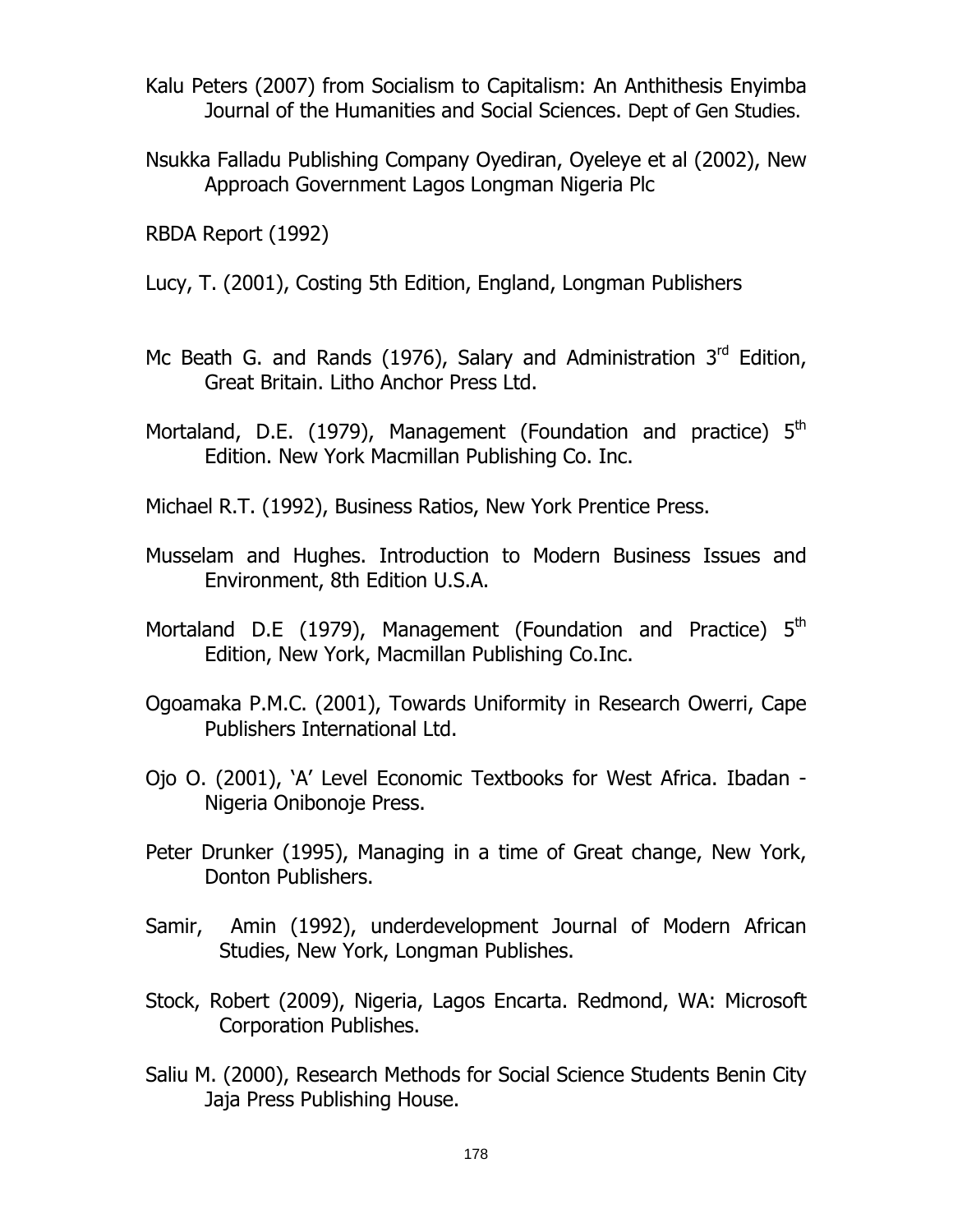- Rural Development in Nigeria Concepts, Processes and Prospects. Enugu: Auto Century Publishing Co. Ltd.
- Ukaegbu C.C. & Agunwamba, Eboh et al (1995) conflict and Consensus in rural Development: The Neglected Dimension.
- Watts, Michael (2009) United States Economy Encarta. Redmond, WA: Microsoft Corporation.
- Wright Donald (2009), Scramble for Africa Encarta Redmond, WA: Microsoft Corporation.
- Ter-rumun, Avav & Uza, Daniel (2002), Agriculture Africa Atlases Nigeria Paris: Les Editions J.A.
- Zimmerman, Michael (2009), Environment Encarta. Redmond, WA: Microsoft Corporation.

# **JOURNALS, NEWSPAPERS, SEMINAR PAPERS, CONFERENCE PAPERS, WORKSHOP PAPERS ETC.**

- Bureau of Labour Statistics: Job openings and labour Turnover survey, News Release: April 2011
- Forbes.Com. Prepare Now or lose your Best Employees soon, Jely Schwartz and Robin in Erickson, August 2009.
- Human Resource Management: Shocks as causes of Turnover: What they are and how, organizations can manage them, Brooksot Helton, et al, fail, 2005.
- Nick Bontis, "Managing organizational knowledge by Diagnosing intellectual capital", International Journal of Technology Management.
- Orji Nathaniel (2009), Lecture Manual on Human Resources Management Imo State University Owerri.
- Sigma (2009), Assessment Systems: Overview of Employee Turnover UC Berkelay Centre for labour Research and Education: The High Cost of Furlonghs, Ken Jacobs, October 2009.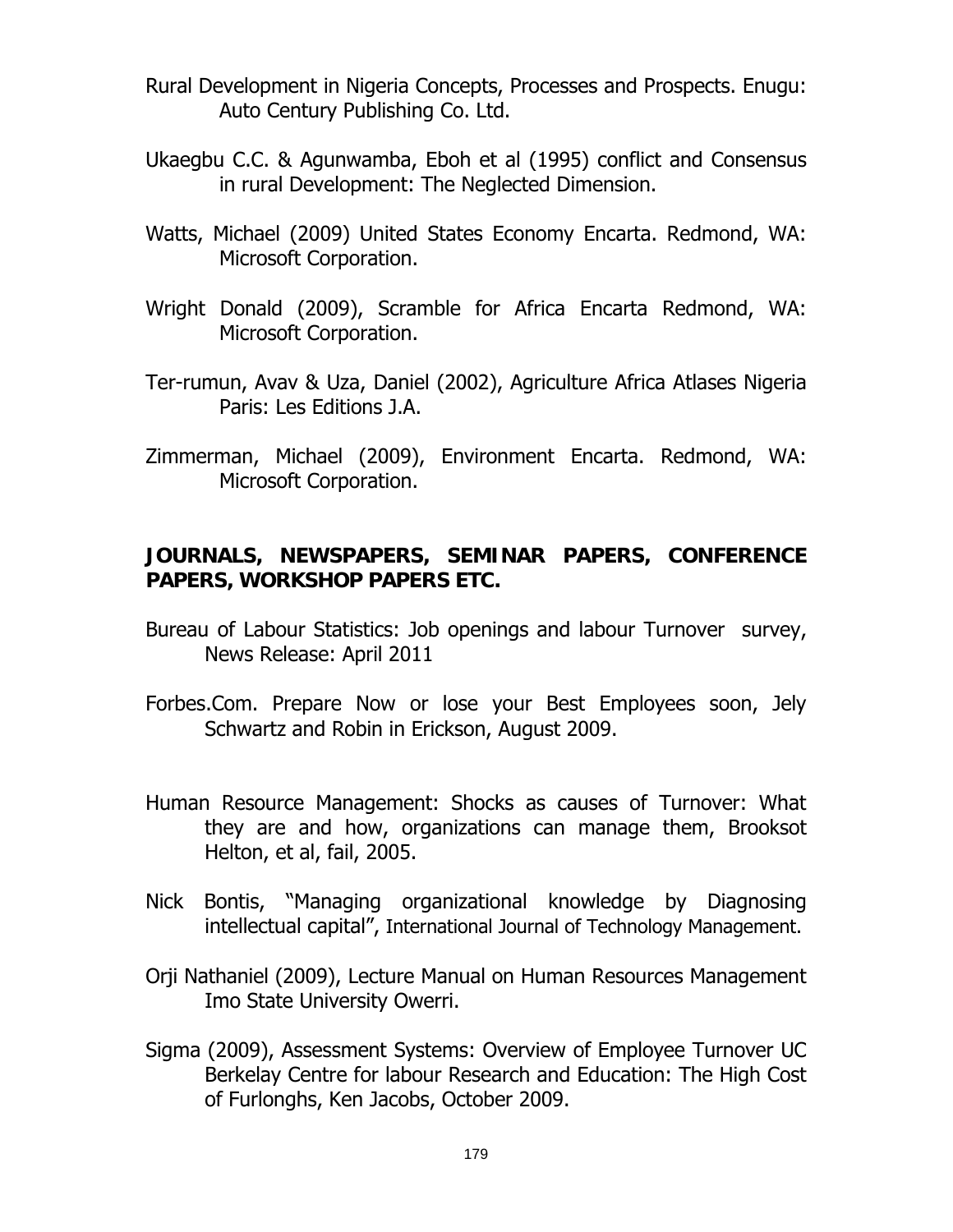# **WEBSITES**

Allen, D.G. (2008), Retaining talent: A guide to analyzing and managing employee turnover. Alexandria, VA: SHRM Foundation. Ibid.

Correlation is significant at the  $0.01$  level ( $r = 271$ ).

Correlation is significant at the  $0.01$  level ( $r = 273$ )

- Data from SHRM 2011-2012 Human Capital Benchmarking Database indicate that 32.6% of local government workforce is unionized.
- Manpower (2010), Knowledge retention and transfer in the world (Manpower White Paper).
- Society for Human Resource Management (2011). SHRM 2011-2012 Human Capital Benchmarking Report Alexandria, VA: SHRM.
- Society for Human Resource Management, (2011). Jobs outlook survey report: Q4 2011. Alexandria, VA: SHRM.
- Society for Human Resource Management (2011). Line employment report for December 2011. Retrieved from ww.shrm.org/line.
- Society for Human Resource Management,(2011).2011 employee job satisfaction. Alexandria, VA: SHRM.

SHRM 2011-2012 Health Care Benefits Benchmarking Database.

- U.S. Bureau of labour Statistics. (2011), Consumer expenditures (annual) news release. Retrieved December 5, 2011, from http"//www.bls.gov/nes.release/cesan.htm.
- Price water house Coopers (2006), Driving the bottom line: Improving retention (Price water house Coopers Saratoga Institute White Paper.

To calculate annual turnover, first calculate turnover for each month by diving the number of separations during month by the average number of employees during the month and multiplying by 100:#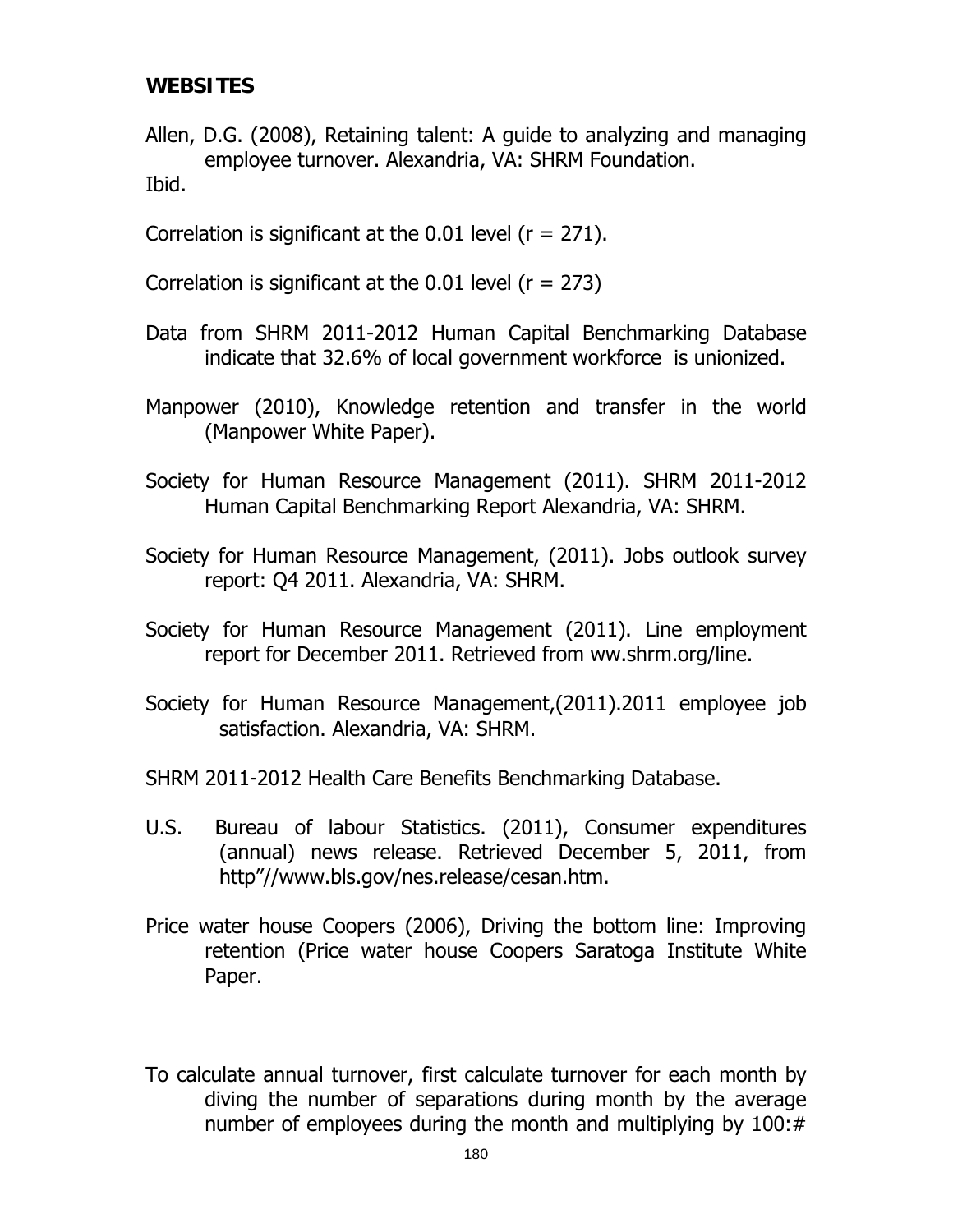of separations during month  $\div$  average # of employees during the month x 100. the annual turnover rate is then calculated by adding the 12 months of turnover percentages together.

Revenue per FTE is the total amount of revenue received during an organization's fiscal year divided by the number of FTEs.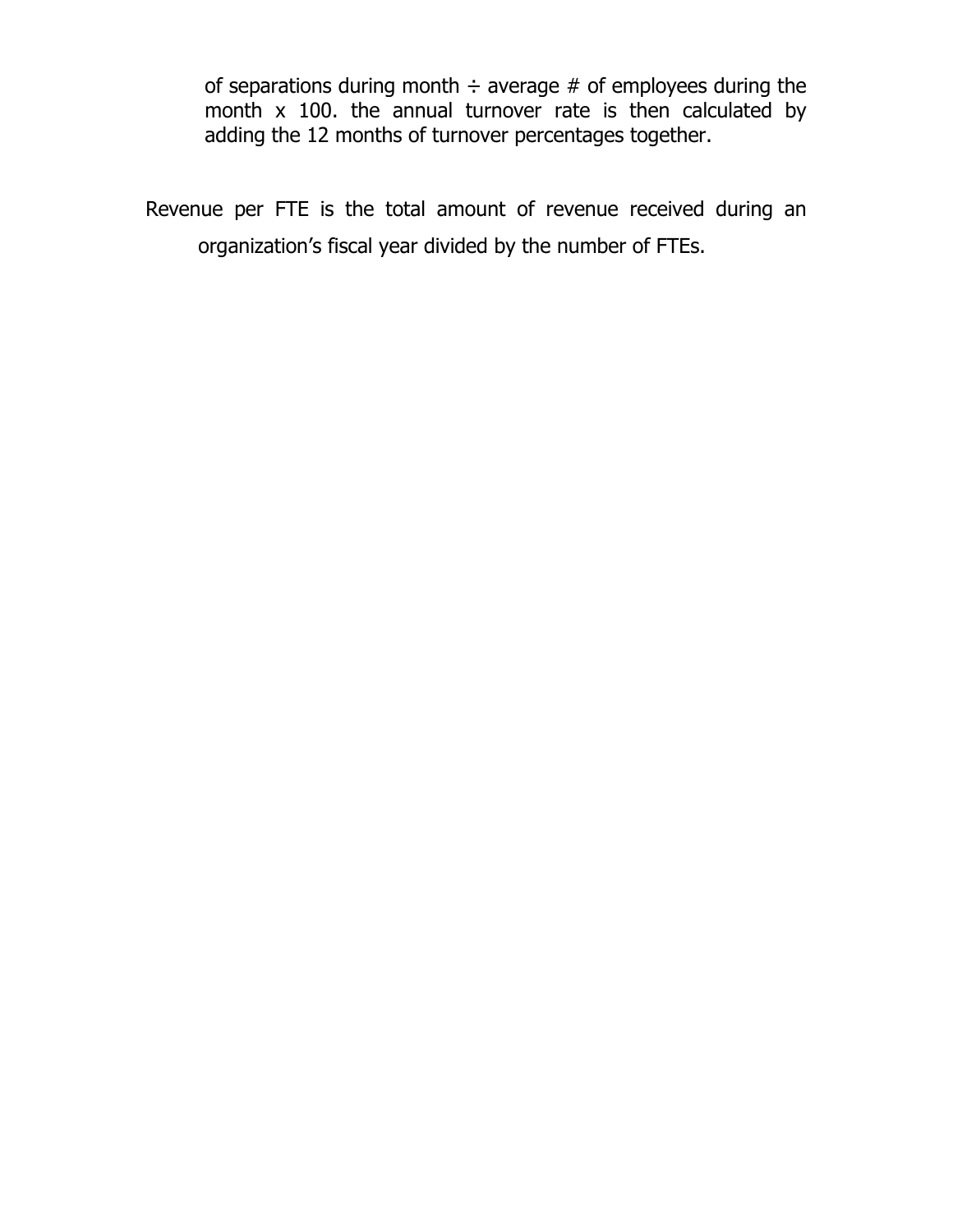#### **Appendix 1**

Department of Business Management, Faculty of Business Administration, School of Post Graduate Studies, St. Clements University, United Kingdom 10th September, 2012

Dear Respondents,

## **Questionnaire**

 I am a Ph.D student of the above Department and Institution carrying out a research on the causes and effects on High Labour Turnover, in a Depressed Economy.

 I would be grateful if you can complete the questionnaire attached to this letter.

All the information that will be gathered from you will be used strictly

for academic purpose and therefore will remain confidential.

Thanks for your anticipated Co-operation.

Yours Faithfully,

**Eluu Vincent Ogbonnia** Researcher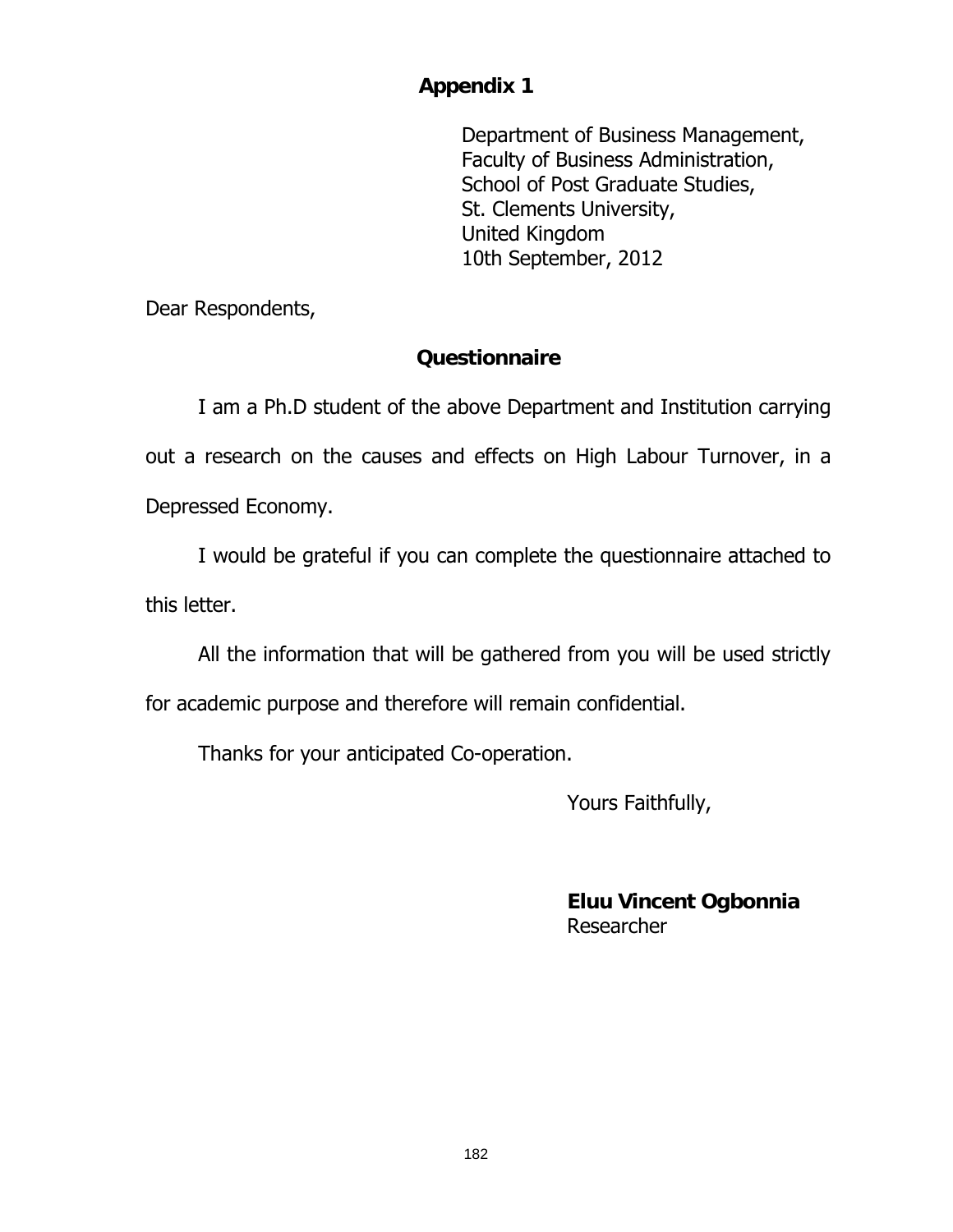# **Appendix 2**

#### **QUESTIONNAIRE**

## **Instruction: Tick (X) in the box provided to indicate your choice**

# **of answer or write in the space provided**

# **SECTION A**

# **Personal Data**

- 1. Sex
	- Male ( ) Female ()

# 2. **Industry of Respondent Services**

|    | Accommodation, food and drinking places |  |
|----|-----------------------------------------|--|
|    | Arts, entertainment and recreation      |  |
|    | Retail/Wholesale Trade                  |  |
|    | All industries                          |  |
|    | High Tech                               |  |
|    | Government/Public-State/Local           |  |
|    | Association- Professional/Trade         |  |
|    | <b>Utilities</b>                        |  |
| 4. | <b>Educational Qualification</b>        |  |
|    | <b>OND</b>                              |  |
|    | HND/Degree                              |  |
|    | <b>Masters</b>                          |  |
|    | Ph.D                                    |  |
|    |                                         |  |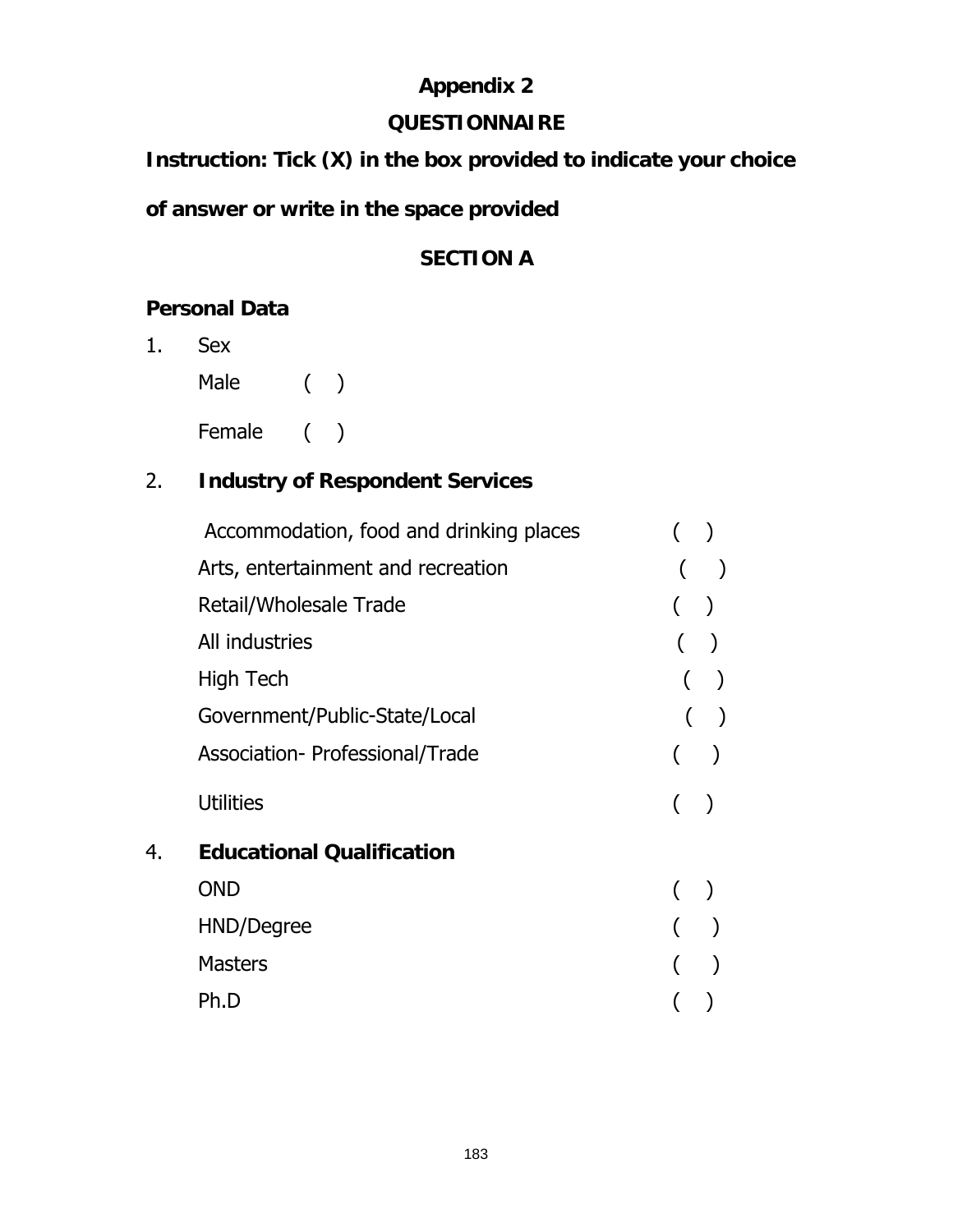# 5. **Rank of Respondent**

| CEO/MD                 | ( |
|------------------------|---|
| <b>General Manager</b> | ( |
| Head of Department     | ( |
| Senior Officer         |   |

# 6. **High labour turnover has no effect on an organization.**

| Agree           | ( |   |
|-----------------|---|---|
| <b>Disagree</b> |   | ( |
| I don't know    |   |   |

# 7. **What are the immediate and remote causes of high labour**

#### **turnover?**

| i.   | <b>Wages Reduction</b>                          |       |  |
|------|-------------------------------------------------|-------|--|
| ii.  | <b>Greener Pasture</b>                          | $($ ) |  |
| iii. | Job dissatisfaction                             | $($ ) |  |
| iv.  | Disagreement with Employees                     | $($ ) |  |
| V.   | Dissatisfied with company's approach to layoffs | $($ ) |  |
| vi.  | All of the above                                |       |  |

## 8. **Has the Government done just enough on their part with**

**regards to provision of infrastructural facilities – like good** 

**road, power and water?** 

Yes ( ) No ( ) I don't know ( )

9. **What effect will high labour turnover syndrome have on the employees and the employers?**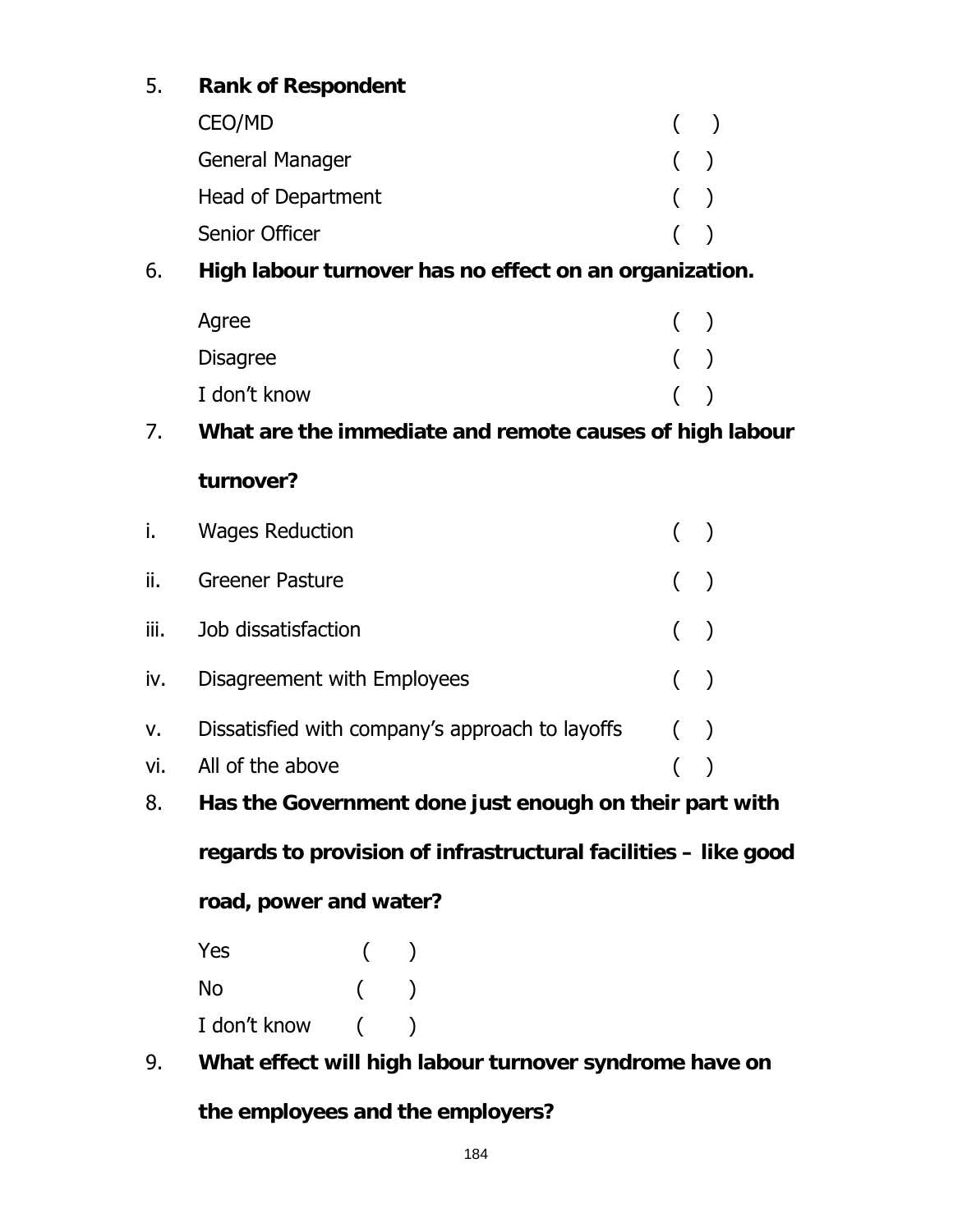| Positive effect ( |            |  |
|-------------------|------------|--|
| Negative effect ( |            |  |
| I don't know      | $\sqrt{2}$ |  |

10. Are there remedies for high labour turnover?

| Yes          | (     |  |
|--------------|-------|--|
| No           | $($ ) |  |
| I don't know |       |  |

11. All industries do not experience the same degree of labour turnover.

| Agree           |  |
|-----------------|--|
| <b>Disagree</b> |  |
| I don't know    |  |

12. Does promotions and incentives decrease labour turnover?

| Agree           |  |
|-----------------|--|
| <b>Disagree</b> |  |
| I don't know    |  |

13. Does increase in pay packet (salary) increase workers productivity and reduce labour turnover?

| Agree           |  |
|-----------------|--|
| <b>Disagree</b> |  |
| I don't know    |  |

14. Does hiring and firing increase labour turnover in an organization? Agree ( )